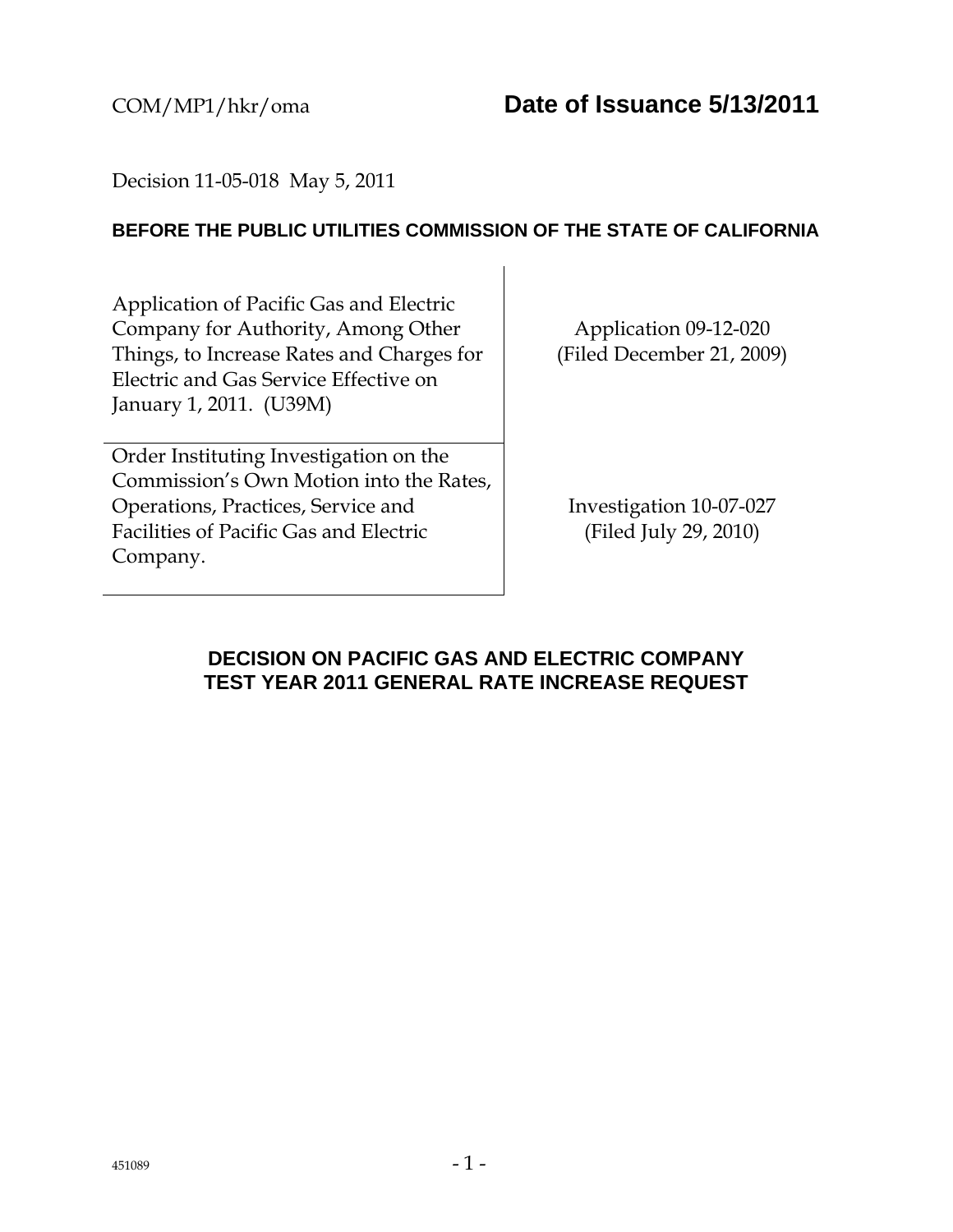# TABLE OF CONTENTS

| <b>Title</b> |                                                   | Page |
|--------------|---------------------------------------------------|------|
|              | DECISION ON PACIFIC GAS AND ELECTRIC COMPANY TEST |      |
|              |                                                   |      |
| 1.           |                                                   |      |
| 2.           |                                                   |      |
| 3.           |                                                   |      |
| 4.           |                                                   |      |
| 4.1.         |                                                   |      |
| 4.2.         |                                                   |      |
| 4.3.         |                                                   |      |
|              |                                                   |      |
|              |                                                   |      |
|              |                                                   |      |
| 4.3.4.       |                                                   |      |
|              |                                                   |      |
| 4.3.6.       |                                                   |      |
| 4.3.7.       |                                                   |      |
|              |                                                   |      |
|              |                                                   |      |
|              |                                                   |      |
|              |                                                   |      |
|              |                                                   |      |
|              |                                                   |      |
|              |                                                   |      |
|              |                                                   |      |
|              |                                                   |      |
| 4.4.         | The Non-Settling Parties' Litigation Positions 14 |      |
|              |                                                   |      |
| 4.4.2.       |                                                   |      |
|              |                                                   |      |
| 4.5.         |                                                   |      |
| 4.6.         |                                                   |      |
| 4.7.         |                                                   |      |
| 4.7.1.       |                                                   |      |
| 4.7.2.       | Reasonableness in Light of the Whole Record 18    |      |
| 4.7.3.       |                                                   |      |
| 4.7.4.       |                                                   |      |
| 4.7.5.       | Gas Distribution Pipeline Safety Reporting31      |      |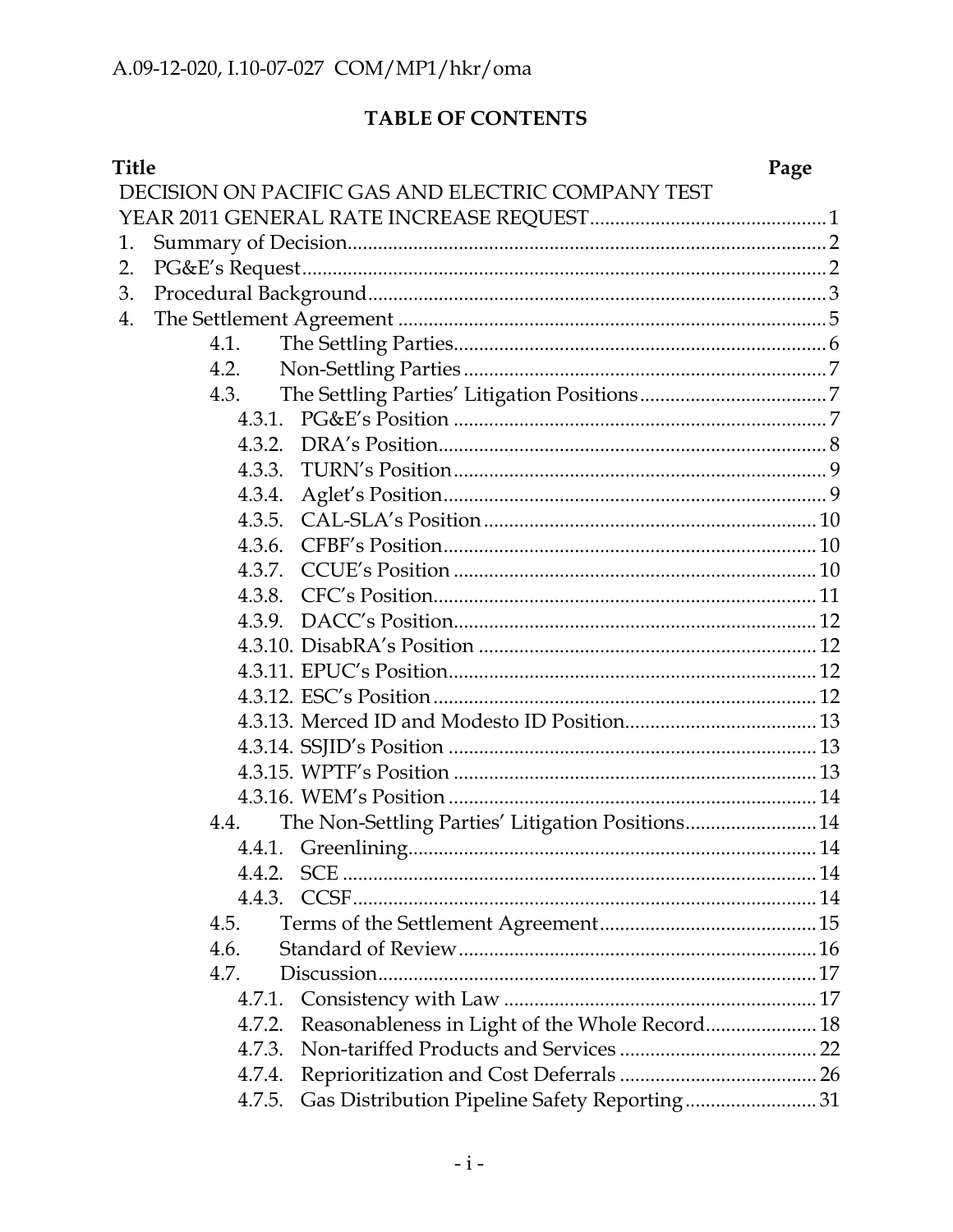### **TABLE OF CONTENTS (Cont'd)**

|    | Title                                                                |                                                            | Page |
|----|----------------------------------------------------------------------|------------------------------------------------------------|------|
|    | 4.7.6.                                                               |                                                            |      |
|    | 4.7.7.                                                               |                                                            |      |
|    | 4.7.8.                                                               |                                                            |      |
|    |                                                                      |                                                            |      |
| 5. |                                                                      |                                                            |      |
|    | 5.1.                                                                 |                                                            |      |
|    |                                                                      |                                                            |      |
|    | 5.2.                                                                 |                                                            |      |
|    | 5.3.                                                                 |                                                            |      |
|    | 5.4.                                                                 | Positions to Deny Rate of Return on Retired Meters 49      |      |
|    | 5.5.                                                                 | Positions Supporting Rate of Return for Retired Meters  50 |      |
|    | 5.6.                                                                 |                                                            |      |
|    | 5.6.1.                                                               |                                                            |      |
|    | 5.6.2.                                                               |                                                            |      |
|    | 5.6.3.                                                               |                                                            |      |
|    | 5.6.4.                                                               |                                                            |      |
|    | 5.6.5.                                                               |                                                            |      |
|    | 5.6.6.                                                               |                                                            |      |
|    | 5.6.7.                                                               |                                                            |      |
|    | 5.6.8.                                                               |                                                            |      |
|    | 5.6.9.                                                               |                                                            |      |
|    |                                                                      |                                                            |      |
|    |                                                                      |                                                            |      |
|    |                                                                      |                                                            |      |
| 6. |                                                                      |                                                            |      |
|    | 6.1.                                                                 |                                                            |      |
| 7. |                                                                      |                                                            |      |
|    |                                                                      |                                                            | 79   |
|    |                                                                      |                                                            |      |
|    | ORDER.                                                               |                                                            |      |
|    | Attachment 1 - Settlement Agreement                                  |                                                            |      |
|    | Attachment 2 - Results of Operations Tables for Settlement Agreement |                                                            |      |
|    | Attachment 3 - Changes to Appendix A of the Settlement Agreement     |                                                            |      |
|    | Attachment 4 - Changes to the Results of Operations Tables for       |                                                            |      |
|    | Settlement Agreement                                                 |                                                            |      |
|    |                                                                      |                                                            |      |

Attachment 5 - Gas Distribution Pipeline Safety Reporting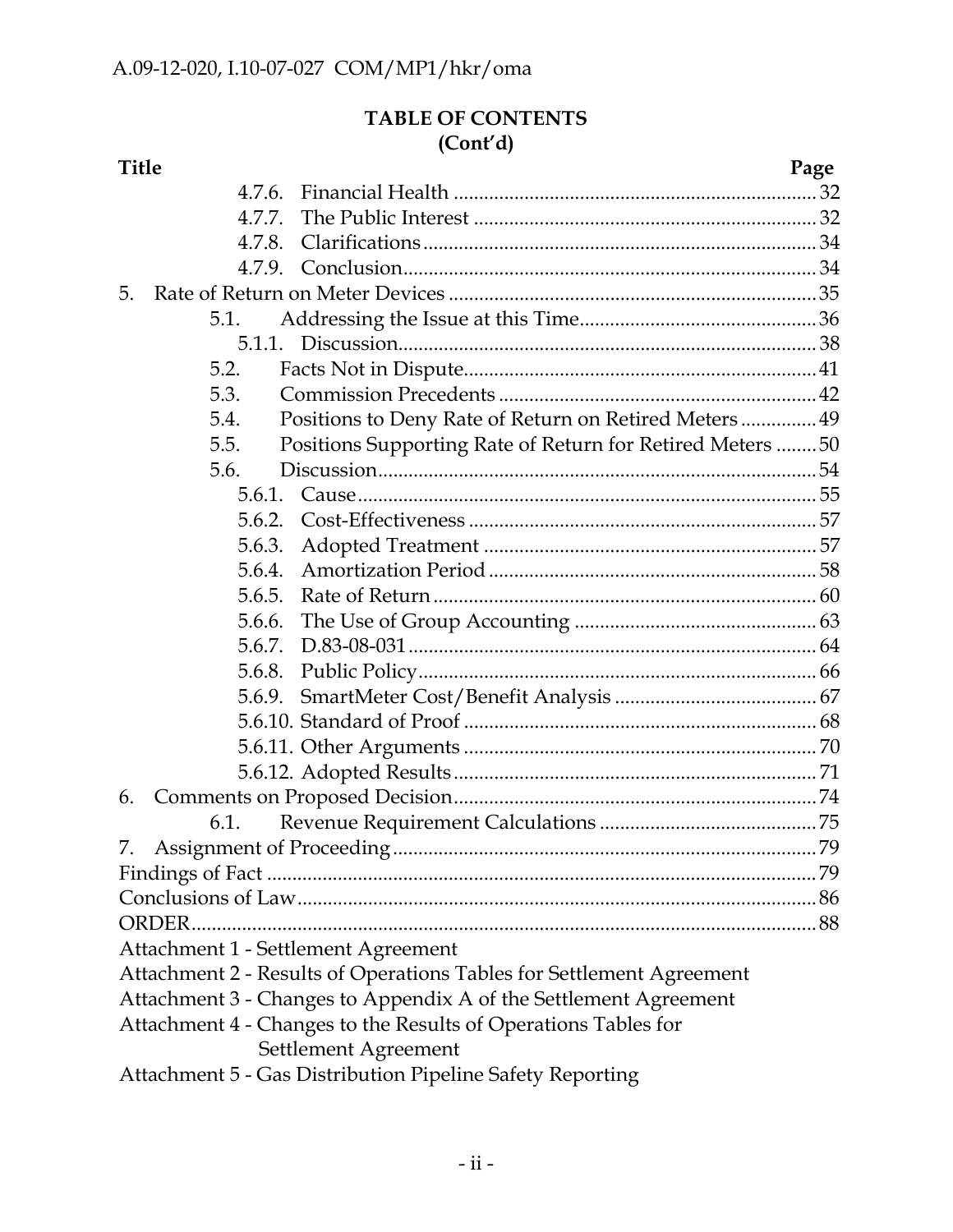### **DECISION ON PACIFIC GAS AND ELECTRIC COMPANY TEST YEAR 2011 GENERAL RATE INCREASE REQUEST**

### **1. Summary of Decision**

A settlement agreement that resolves all but one issue in Pacific Gas and Electric Company's test year 2011 general rate case (GRC) is adopted with modifications and clarification. Modifications involve reporting related to cost reprioritizations and deferrals and gas distribution pipeline safety reporting. With respect to the lone remaining issue that relates to the ratemaking treatment for the undepreciated plant balance associated with electric meters that are replaced by SmartMeters, that plant balance will be amortized over a six-year period with the associated rate of return on the unamortized balance reduced to 6.3% to reflect the reduced regulatory risk for that plant.

Pacific Gas and Electric Company is authorized a GRC revenue requirement increase for 2011 amounting to \$450 million, or 8.1%, over the current authorized level of \$5,582 million. The authorized increase is comprised of \$237 million for electric distribution, \$47 million for gas distribution, and \$166 million for electric generation. The decision also authorizes additional post-test year attrition increases totaling \$180 million for 2012 and \$185 million for 2013.

### **2. PG&E's Request**

On December 21, 2009, Pacific Gas and Electric Company (PG&E) filed Application (A.) 09-12-020 requesting a test year 2011 general rate case (GRC) revenue requirement increase of \$1,048 million (18.6%) over the then current authorized GRC level of \$5,641 million. The requested increase is comprised of \$525 million for electric distribution, \$213 million for gas distribution, and \$310 million for electric generation. Based on its proposed methodology for

 $-2-$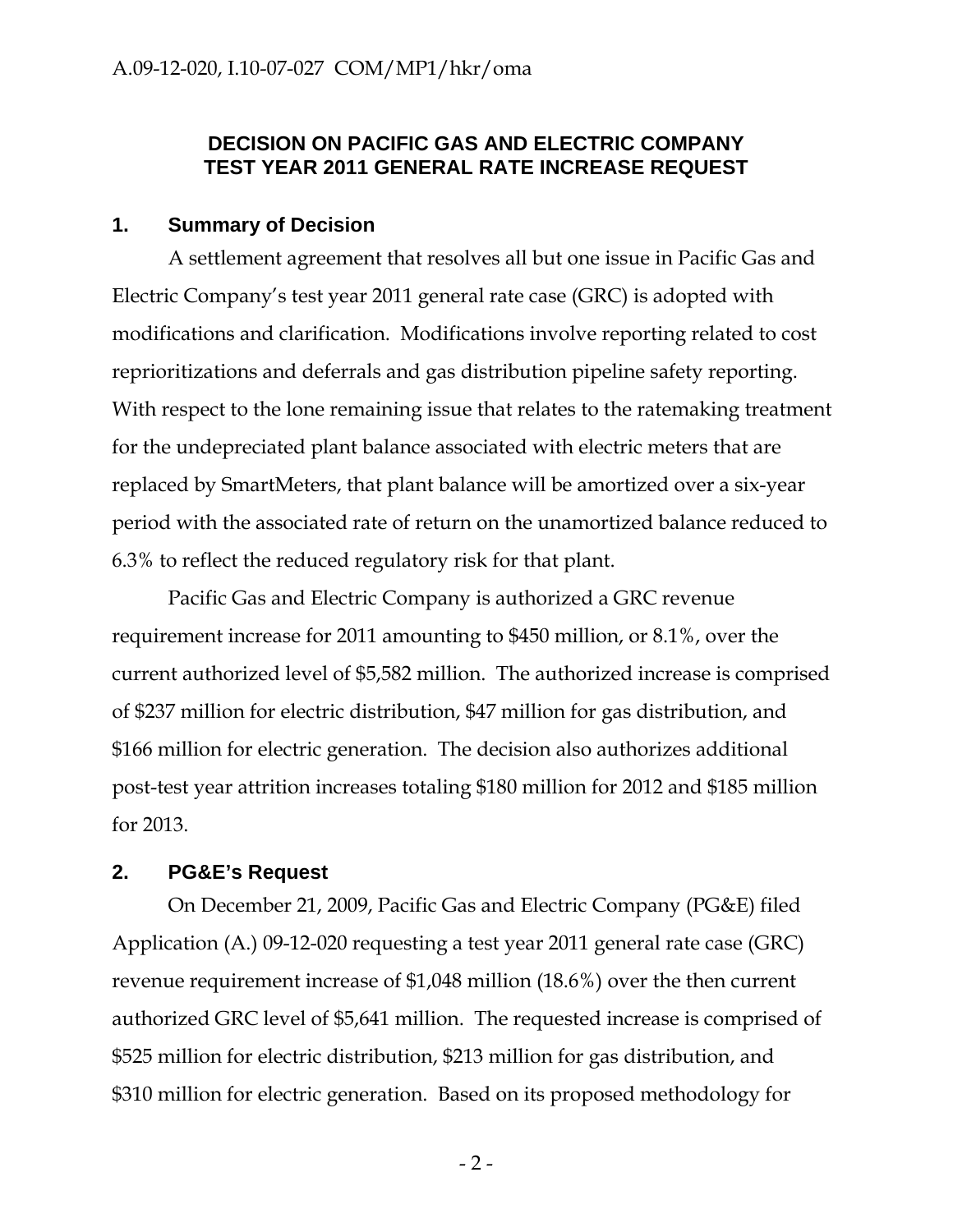#### A.09-12-020, I.10-07-027 COM/MP1/hkr/oma

calculation of post-test year attrition year revenue requirements, PG&E estimated further revenue requirement increases totaling \$276 million for attrition year 2012 and \$344 million for attrition year 2013.

The electric distribution revenue requirement request is based on the costs PG&E forecasts it will incur in 2011 to: (1) own, operate and maintain (a) its distribution plant; (b) a portion of its transmission plant providing service directly to specific customers and connecting to specific generation resources; and (c) a portion of its common and general plant; as well as (2) provide services to its electric customers.

The gas distribution revenue requirement request is based on the costs PG&E forecasts it will incur in 2011 to: (1) own, operate, and maintain its distribution plant and a portion of common and general plant; (2) perform the transactions necessary to acquire gas supplies for core gas customers; and (3) provide services to its gas customers.

The generation revenue requirement request is based on the costs PG&E forecasts it will incur in 2011 to: (1) own, operate and maintain its electric generating plant; and (2) perform the transactions necessary to procure electricity for its bundled-service electric customers.

PG&E requests that the Commission authorize post-test year attrition adjustments for 2012 and 2013 in order to provide PG&E with the funds it deems necessary for those years to continue to provide safe and reliable service to customers, while offering PG&E a reasonable opportunity to earn the rate of return found reasonable by the Commission.

#### **3. Procedural Background**

A prehearing conference was held on February 19, 2010, and the Assigned Commissioner's Ruling and Scoping Memo was issued on March 5, 2010. On

 $-3-$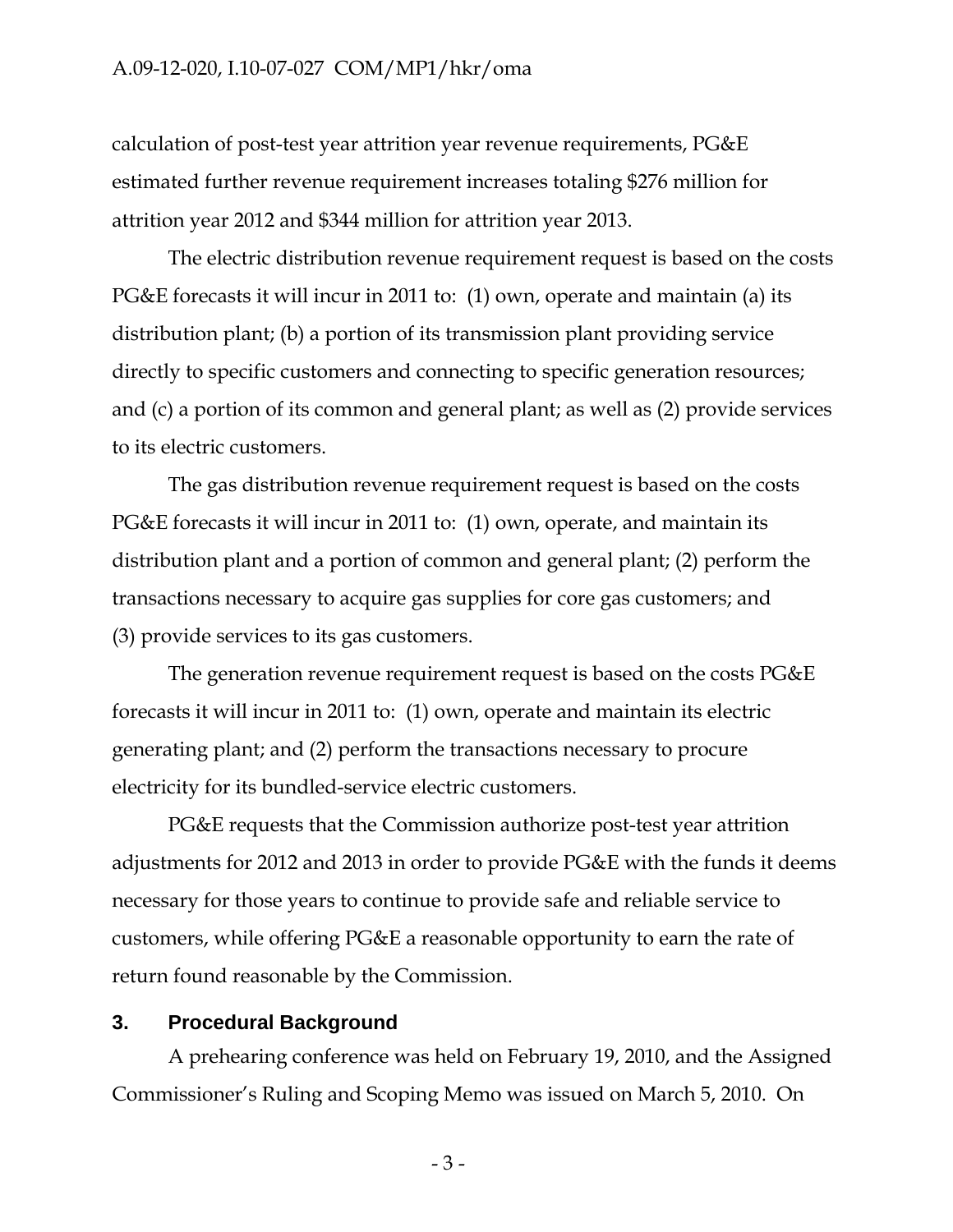July 29, 2010, Investigation (I.) 10-07-027 was instituted to allow the Commission to hear proposals other than those of PG&E and to enable the Commission to enter orders on matters not proposed by PG&E. A.09-12-020 and I.10-07-027 were consolidated for these purposes.

During May and June 2010, joint public participation hearings for this proceeding and A.09-09-0131 were held in San Francisco, Fresno, Bakersfield, Ukiah, Santa Rosa, Oakland, Woodland, Red Bluff, San Jose, Salinas, and San Luis Obispo. In total, there were approximately 450 speakers who addressed a variety of issues ranging from impacts of rate increases on the various customer classes, suggestions for reducing PG&E's costs, renewable energy, State Proposition 16, energy assistance programs, PG&E's SmartMeter program, undergrounding of utilities, PG&E's practice of contracting out engineering and design work, rate design, and the Diablo Canyon Nuclear Power Plant.

Evidentiary hearings were held from June 21 through July 16 and on July 22, 2010. The Joint Comparison Exhibit was served on July 30, 2010.2 Opening Briefs were scheduled to be filed on August 26, 2010 and reply briefs on September 20, 2010. However, on August 4, 2010, PG&E, the Division of Ratepayer Advocates (DRA), The Utility Reform Network (TURN) and Aglet Consumer Alliance (Aglet) informed the assigned Administrative Law Judge (ALJ) that the parties were currently engaged in settlement negotiations. In order to permit further discussions, the ALJ granted those parties' request to

-

<sup>1</sup> By A.09-09-013, PG&E requested to increase the authorized revenue requirement for its natural gas transmission and storage services.

<sup>2</sup> The Joint Comparison Exhibit is identified as Exhibit PG&E-69 and is received in evidence.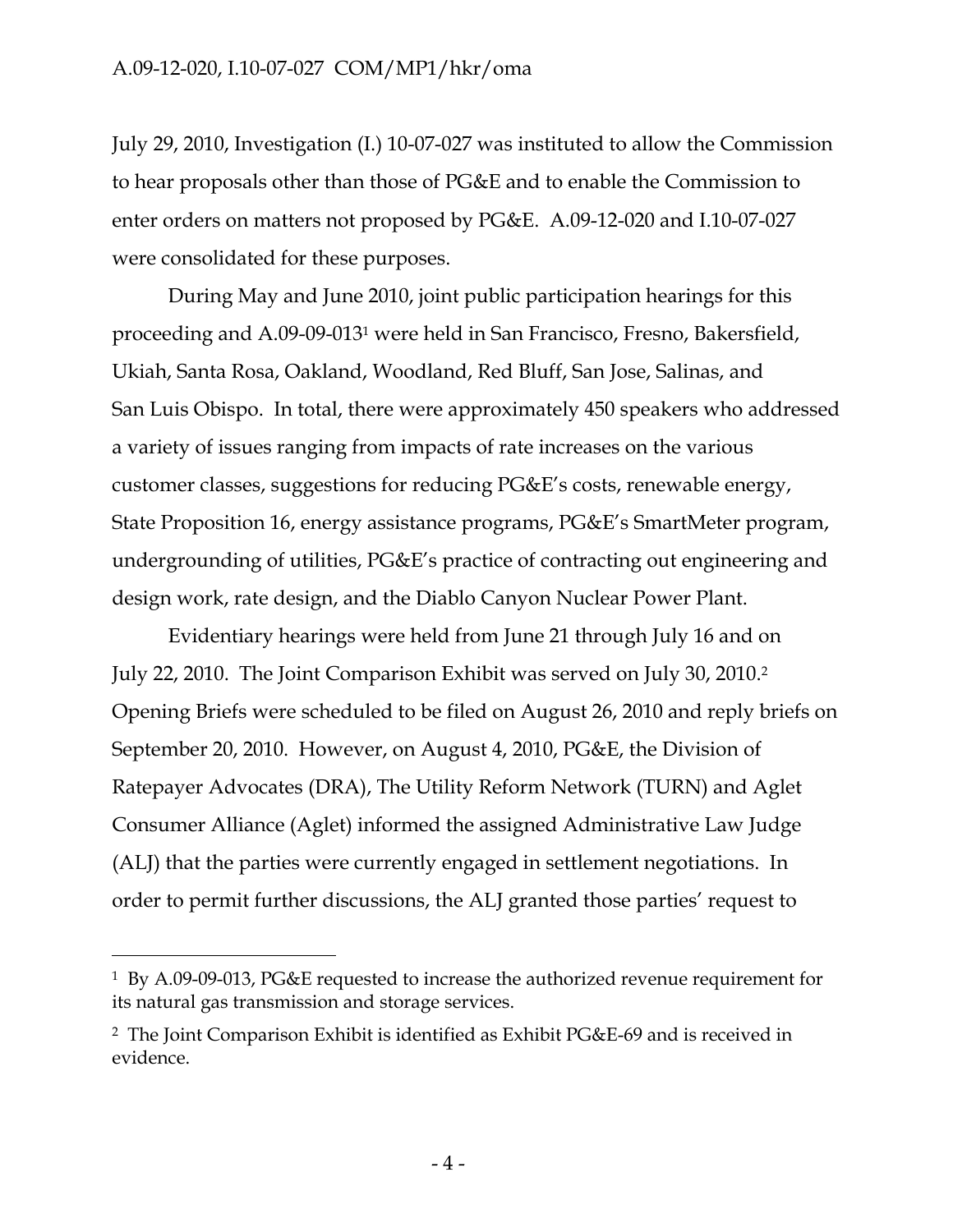### A.09-12-020, I.10-07-027 COM/MP1/hkr/oma

extend the filing dates for opening and closing briefs. Shortly thereafter, other parties to the proceeding were invited to participate in the settlement discussions, if interested.

On September 24, 2010, it was reported to the ALJ that significant progress among a number of parties had been made. The parties requested that the procedural schedule be suspended pending the submission of the next status report. That request was also granted.

On October 15, 2010, a settlement conference was held. Later that day, after the conference was concluded, a motion to adopt a test year 2011 GRC settlement agreement (Settlement Agreement) that resolved all but one issue in this proceeding was filed by PG&E on behalf of itself and 16 other parties (collectively, the Settling Parties). Opening briefs on the one remaining issue were filed on October 29, 2010, and reply briefs were filed on November 15, 2010.3 Comments on the Settlement Agreement were also due on November 15, 2010. However, none were filed. This proceeding was submitted for decision on November 17, 2010, after the assigned ALJ determined that evidentiary hearing on the Settlement Agreement was not necessary.

### **4. The Settlement Agreement**

The Settlement Agreement is attached to this decision as Attachment 1. The Settling Parties state that the principal public interest affected by this GRC is delivery of safe, reliable electric and gas service at reasonable rates, asserting that the Settlement Agreement advances this interest because it sets forth a

<sup>3</sup> PG&E, DRA, TURN, Southern California Edison Company (SCE), and San Diego Gas & Electric Company (SDG&E) filed opening and reply briefs. Aglet filed a reply brief only.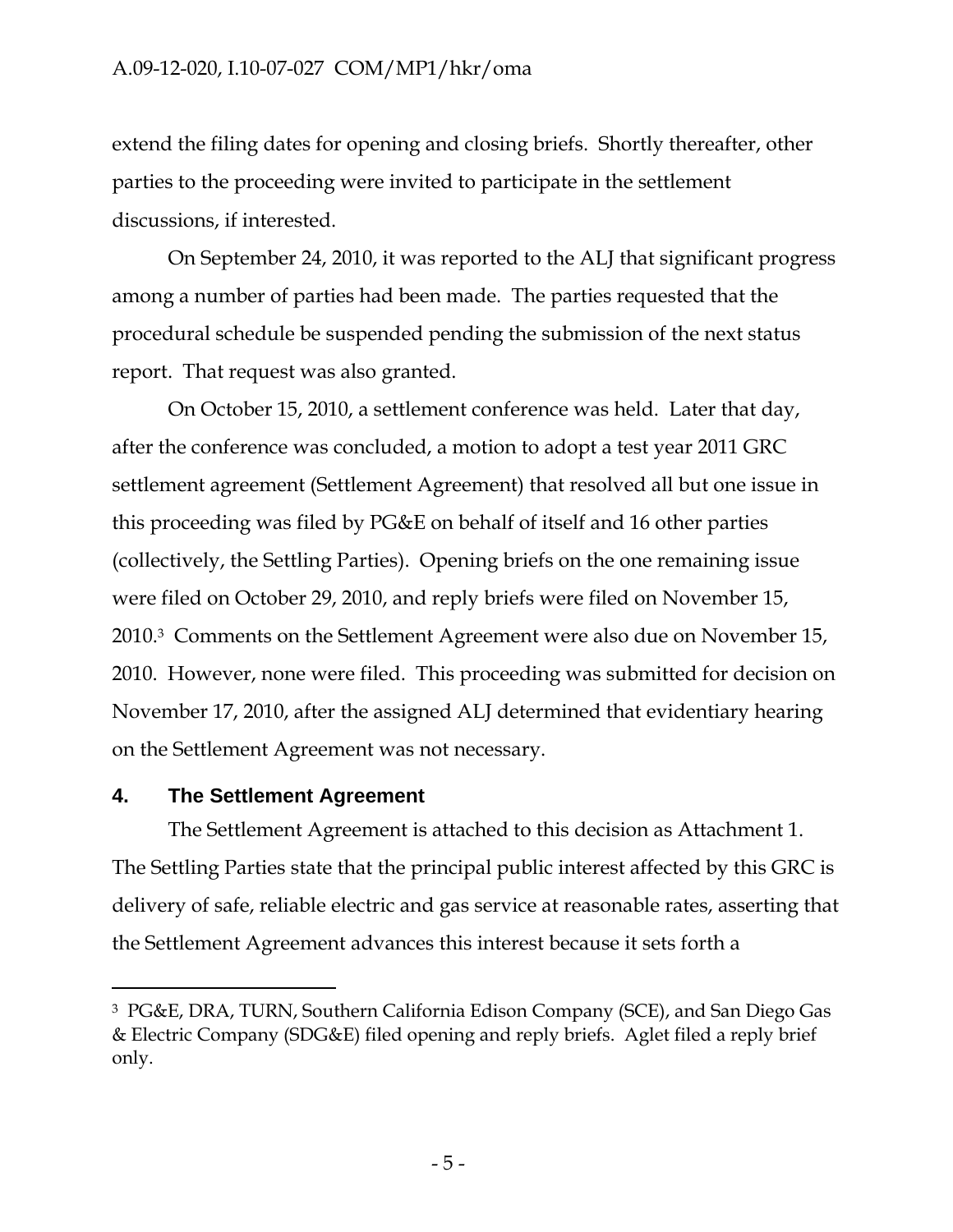compromise that significantly reduces the revenue requirement sought by PG&E while providing PG&E a test year revenue requirement increase and predictable attrition allowance, albeit at a lower level than PG&E sought. The Settling Parties further assert that, taken as a whole, the Settlement Agreement is reasonable in light of the entire record, consistent with law, and in the public interest and request that it be approved.

### **4.1. The Settling Parties**

-

The Settling Parties include PG&E; DRA; TURN; Aglet; California City-County Street Light Association (CAL-SLA); California Farm Bureau Federation (CFBF); Coalition of California Utility Employees (CCUE); Consumer Federation of California (CFC); Direct Access Customer Coalition (DACC); Disability Rights Advocates (DisabRA);4 Energy Producers and Users Coalition (EPUC); Engineers and Scientists of California, Local 20 (ESC); Merced Irrigation District (Merced ID);<sup>5</sup> Modesto Irrigation District (Modesto ID);<sup>6</sup> South San Joaquin Irrigation District (SSJID); Western Power Trading Forum (WPTF); and Women's Energy Matters (WEM).

The Settling Parties represent a variety of interests other than that of the Applicant. For example, DRA, TURN, Aglet, CFC, and others represent wide-spread interests of consumers of gas and electricity, including low-income consumers. CAL-SLA represents the interests of street light customers. CCUE

<sup>4</sup> DisabRA joins only in the following portions of the Settlement Agreement: Article 1, Article 2, Article 3.12(j), and Article 4.

<sup>&</sup>lt;sup>5</sup> Merced ID joins only in the following portions of the Settlement Agreement: Article 1, Article 2, Article 3.5.1(b), and Article 4.

<sup>6</sup> Modesto ID joins only in the following portions of the Settlement Agreement: Article 1, Article 2, Article 3.5.1(b), and Article 4.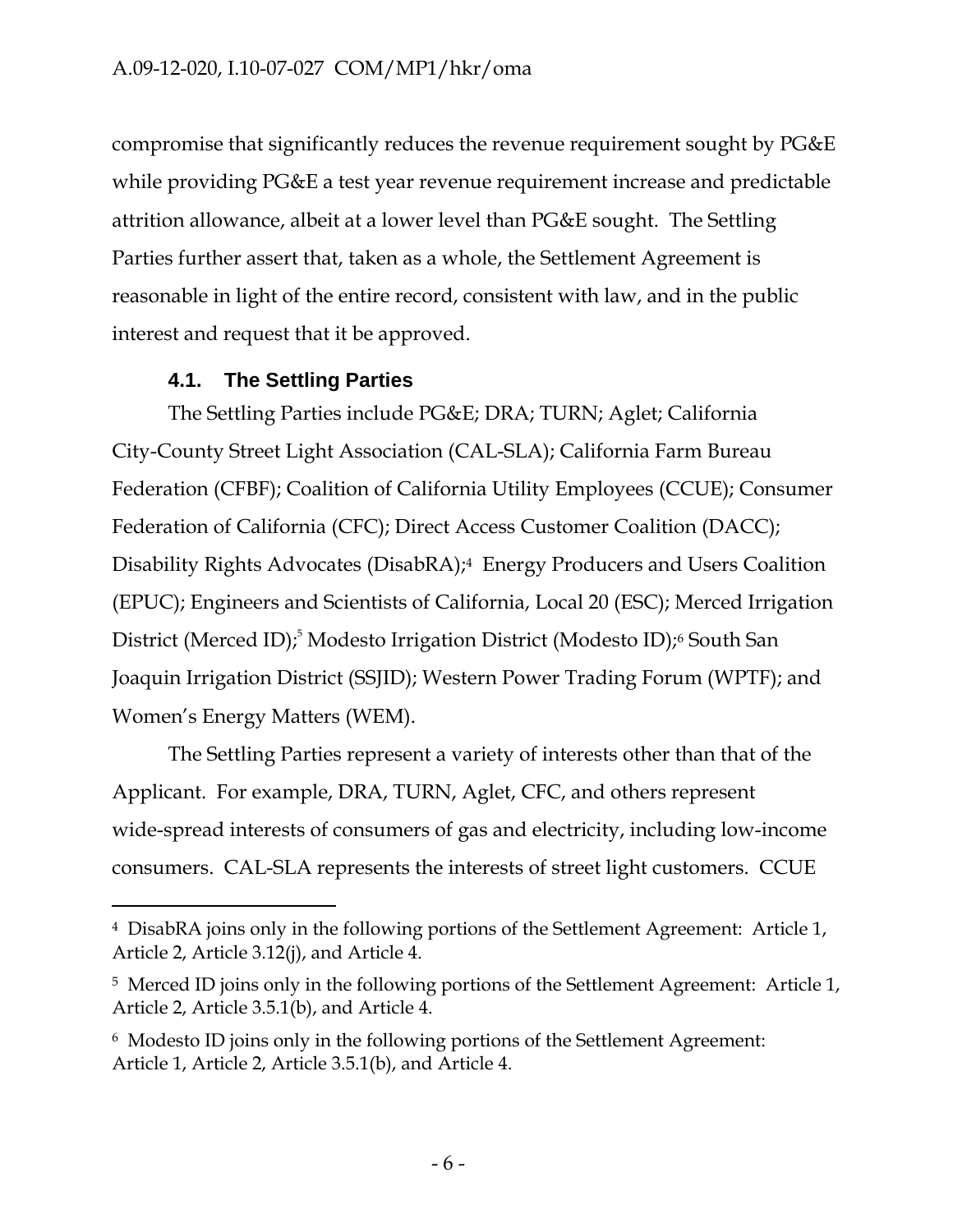represents the interests of represented utility employees at PG&E and most electric utilities in California. CFBF represents the interests of agricultural customers. DACC represents the interests of direct access customers. DisabRA represents the interests of the disabled. EPUC represents the interests of larger industrial customers. ESC represents the interests of the engineers, scientists, and other professional and technical employees of PG&E. Merced ID, Modesto ID, and SSJID represent the interests of irrigation districts. WPTF represents the interests of its membership in encouraging competition in Western states electric markets. Finally, WEM represents women and men working for a rapid transition to an efficient, renewable energy system.

### **4.2. Non-Settling Parties**

This is not an all party settlement. Active parties that did not join in the Settlement Agreement include SCE, the Greenlining Institute (Greenlining), and the City and County of San Francisco (CCSF). SCE submitted the testimony of one witness, while Greenlining submitted testimony of two witnesses. Also, CCSF participated in this proceeding through the cross examination of a number of witnesses during evidentiary hearings. Neither SCE, nor Greenling, nor CCSF filed comments on the proposed settlement.

# **4.3. The Settling Parties' Litigation Positions**

### **4.3.1. PG&E's Position**

 $\overline{a}$ 

At the end of hearings, and as reflected in the Joint Comparison Exhibit,7 PG&E's litigation position would result in base revenue requirements of

<sup>7</sup> The Joint Comparison Exhibit is identified as Exhibit PG&E-69 and is received in evidence.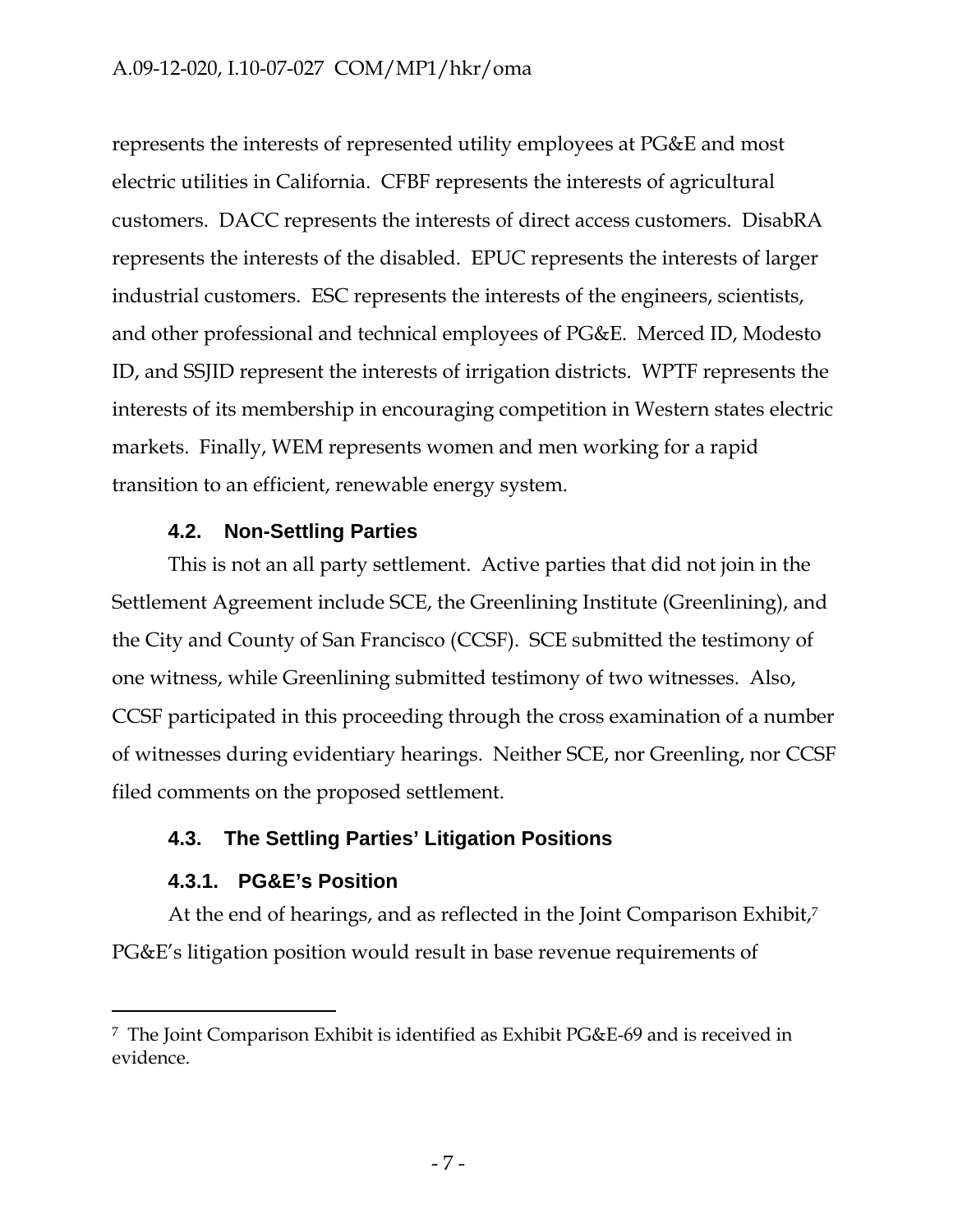\$3,534 million for electric distribution, \$1,293 million for gas distribution, and \$1,820 million for electric generation, resulting in increases over currently authorized revenues of \$527 million for electric distribution, \$208 million for gas distribution, and \$329 million for electric generation. In addition, adoption of PG&E's litigation position would result in attrition increases of \$181 million in 2012 and \$223 million in 2013 for electric distribution, \$49 million in 2012 and \$64 million in 2013 for gas distribution, and \$33 million in 2012 and \$47 million in 2013 for electric generation.

#### **4.3.2. DRA's Position**

At the end of hearings, and as reflected in the Joint Comparison Exhibit, DRA's litigation position recommended a total 2011 revenue requirement of \$3,151 million for electric distribution, \$1,072 million for gas distribution, and \$1,540 million for electric generation, resulting in an increase of \$144 million, a decrease of \$12 million, and an increase of \$49 million, respectively, over currently authorized electric and gas distribution and generation-related revenues.

Regarding attrition, adoption of DRA's litigation position would permit PG&E to file an advice letter seeking attrition relief that DRA estimated would result in increases of \$63 million and \$58 million for electric distribution in 2012 and 2013, respectively; \$21 million and \$20 million for gas distribution in 2012 and 2013, respectively; and \$31 million and \$28 million for electric generation in 2012 and 2013, respectively.

DRA's litigation position reflects significant decreases to PG&E's forecast Administrative and General (A&G) expenses; electric and gas distribution Operations and Maintenance (O&M) expenses; electric generation expenses; Customer Accounts expenses; Information Technology (IT) and other Shared

- 8 -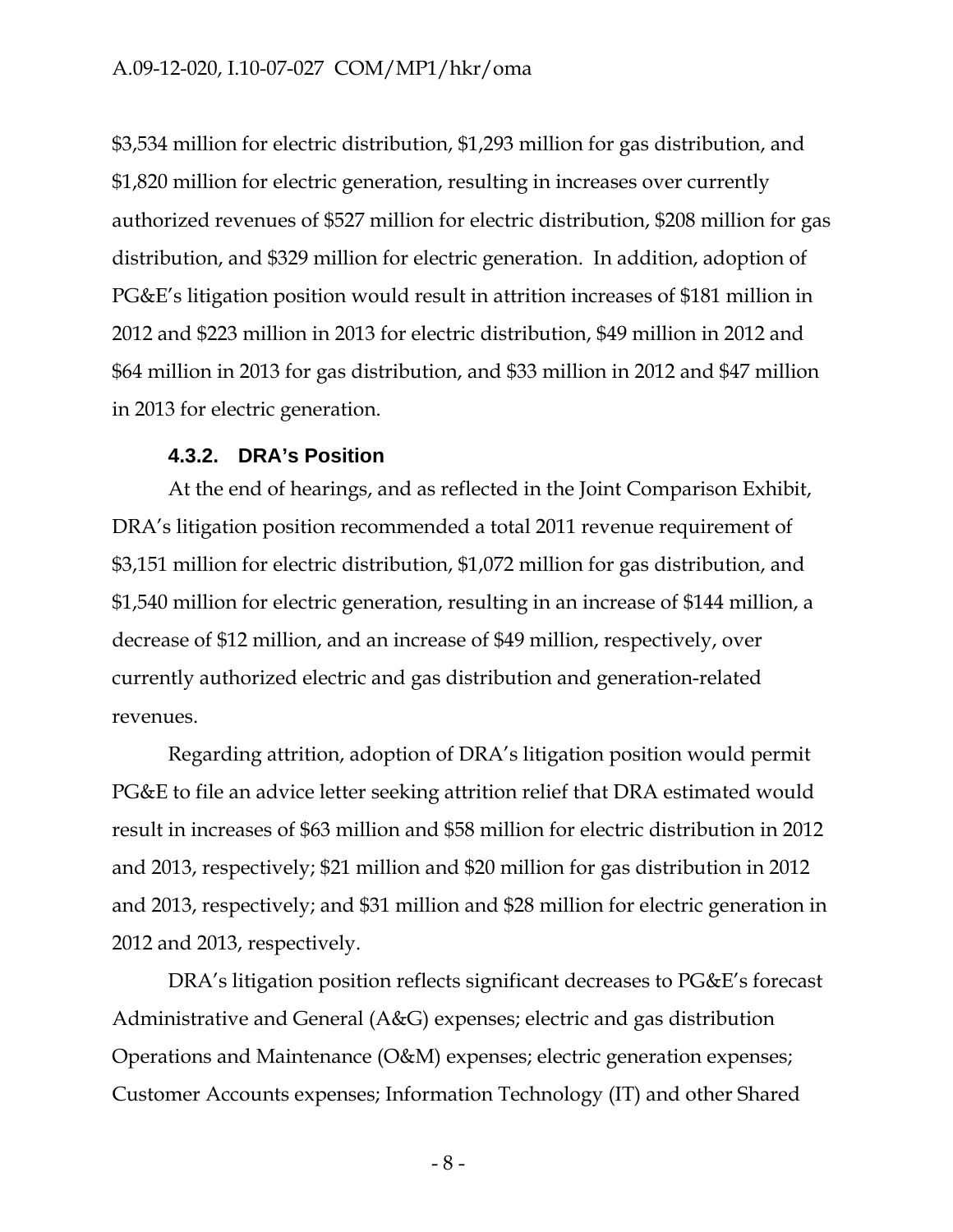Services costs; income tax expenses; electric, gas, and common plant; depreciation; and rate base; as well as increases to Other Operating Revenues.

#### **4.3.3. TURN's Position**

TURN made a number of recommendations, including reducing overall A&G spending, rejecting ratepayer funding of the Short Term Incentive Plan (STIP), reducing Customer Care costs, excluding SmartMeter costs from the GRC, reducing electric and gas distribution capital and expense items, reducing electric generation capital and expense items and adopting policies to limit capital spending to new hydro projects that are cost-effective, suspending accrual of Allowance for Funds Used During Construction (AFUDC) for ten Business Transformation software projects (called "Transform Operations"), reducing depreciation and rate base for numerous items, reducing electric and gas revenue requirements and various tax expenses for specific tax adjustments, rejecting or reducing funding for numerous real estate projects and activities, requiring PG&E to move toward vehicle leasing rather than ownership, writing off gross plant for the IT Business Transformation Foundational Project, reducing overall IT spending, rejecting certain political costs, reducing supply chain capital and expenses, and adopting DRA's proposed forecast for electric emergency recovery.

#### **4.3.4. Aglet's Position**

Aglet made several proposals, including generally contesting PG&E's policy arguments regarding industry leadership, customer satisfaction, financial health, and economic impact of capital spending; reducing PG&E's Reserve Fund and Efficiency Fund; reducing PG&E's Customer Care expenses to reflect SmartMeter benefits; recommending that all SmartMeter costs be removed from the GRC, and recommending that PG&E file an application for review of the

 $-9-$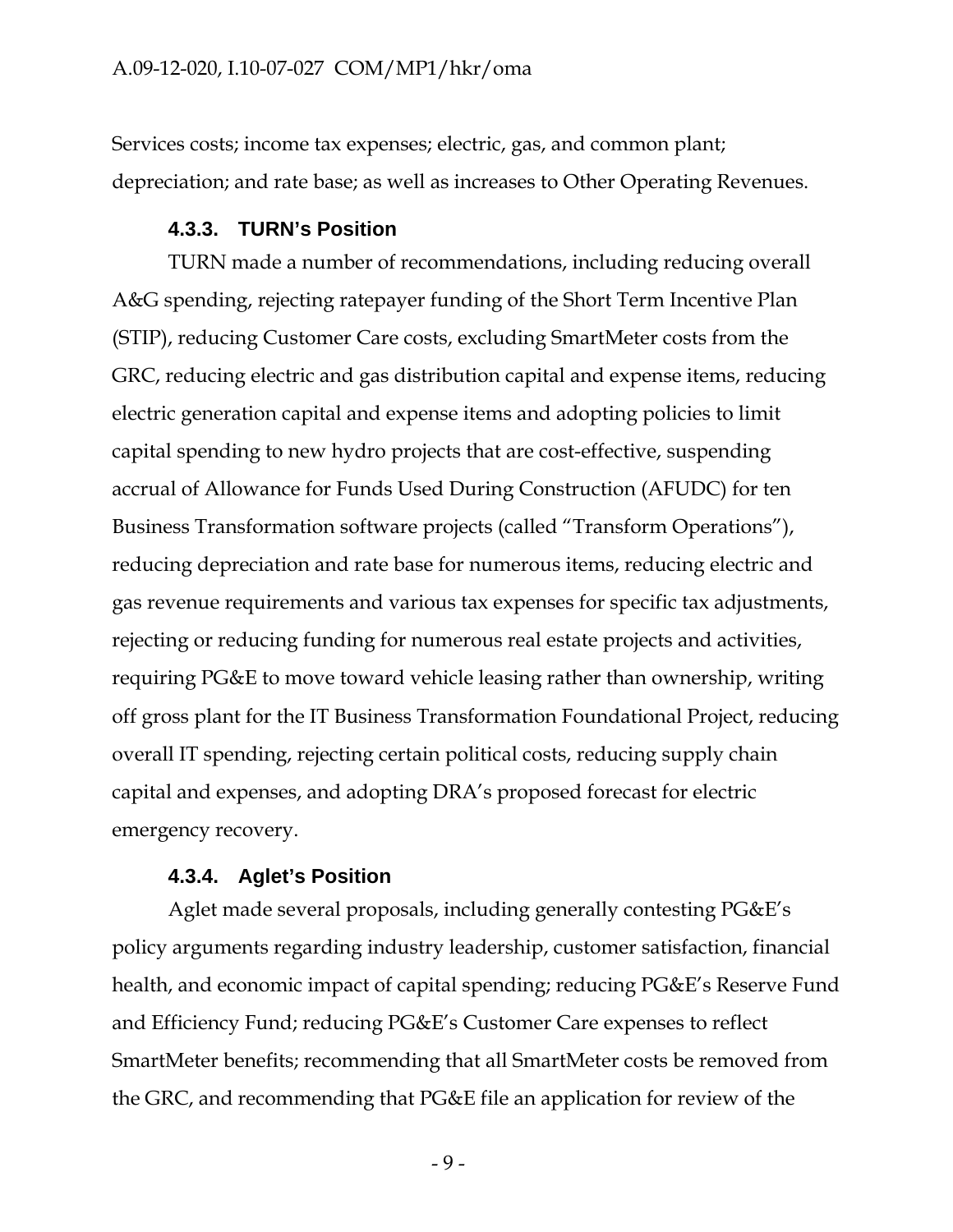reasonableness of all SmartMeter costs; adopting an uncollectibles factor of 0.2853%; denying PG&E's entire request for customer retention and economic development activities; reducing PG&E's request and ordering specific compliance items for Diablo Canyon Power Plant expense and capital items; ordering that total factor productivity studies should no longer be required; recommending that labor productivity factors be incorporated into PG&E's 2011 revenue requirements calculation; rejecting PG&E's requests for new balancing accounts; reducing PG&E's requested attrition adjustments for 2012 and 2013; finding that Z-factor protection should be limited to five specific costs; and reducing PG&E's IT request and recommending an investigation into PG&E's procurement of IT products and services.

### **4.3.5. CAL-SLA's Position**

CAL-SLA recommended that the Commission not approve PG&E's proposed streetlight light emitting diode (LED) conversion program; and that the Commission reduce PG&E's request for streetlight rate base, O&M expenses, and expenses for burnouts and group replacements.

#### **4.3.6. CFBF's Position**

CFBF generally supported DRA's recommendations but proposed to increase DRA's distribution maintenance expense recommendation by \$71 million.

#### **4.3.7. CCUE's Position**

CCUE recommended that PG&E should be authorized and required to do more pole replacement work than PG&E requested funding for, be required to do all gas leak survey and repair work needed even if it is more work than PG&E sought funding for, attain and maintain staffing levels sufficient to perform all needed gas work, hire a steady flow of new apprentices for electric distribution

- 10 -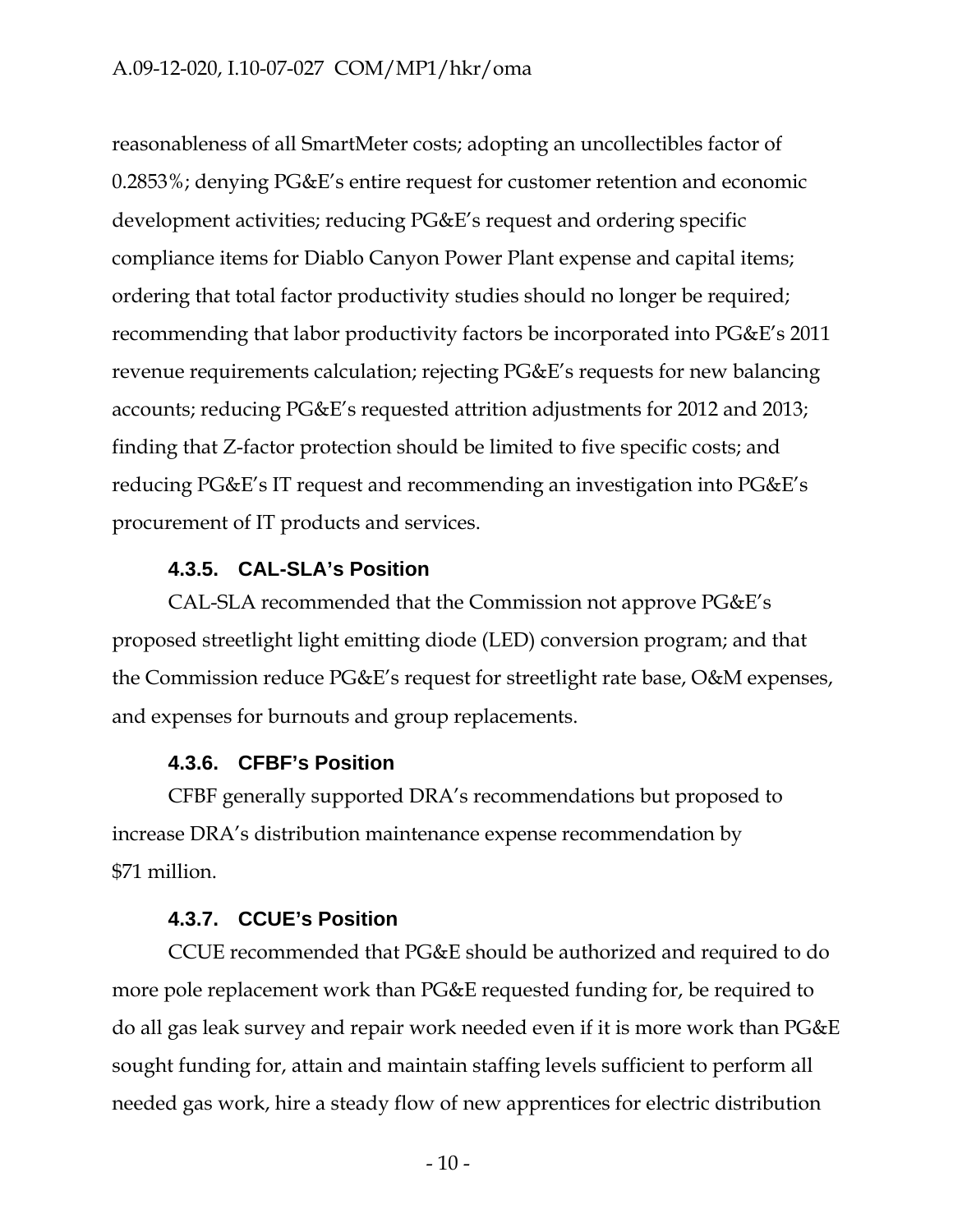work and maintain an apprentice to journeyman ratio of 1:2, be required to achieve the goals of the 2008 Equipment Requiring Repair Report and to work off the equipment requiring repair backlog by the end of 2011, and be required to reduce the backlog of items tagged out of compliance with Commission regulations. CCUE proposed enforcement mechanisms, such as balancing accounts and contempt proceedings, to ensure PG&E performs this work. CCUE also recommended that the Commission not rely on the Total Compensation Study.

### **4.3.8. CFC's Position**

CFC recommended that PG&E should postpone charging costs of new programs that are not essential or not well-developed; should use a different base year than 2008; should not receive funding for Distribution and Integrity Management Program (DIMP), Technical Training, or LED streetlight replacement; should be required to use a standard forecasting model to predict future costs; should reduce labor escalation and attrition adjustments; should quantify cost savings for various programs; should be required to use Federal Energy Regulatory Commission accounts to record costs; should not be permitted to have balancing accounts for Rule 20A, major emergencies, healthcare, research development and demonstration (RD&D), renewable generation, or uncollectible accounts expense; should not contribute to the revitalization of the California economy; should not monopolize the provision of recharging or filling stations; should have its SmartMeter and SmartGrid funding reduced; should be audited regarding its Proposition 16 spending; and should not receive funding for RD&D or the transfer of PG&E Corporation employees to the Utility.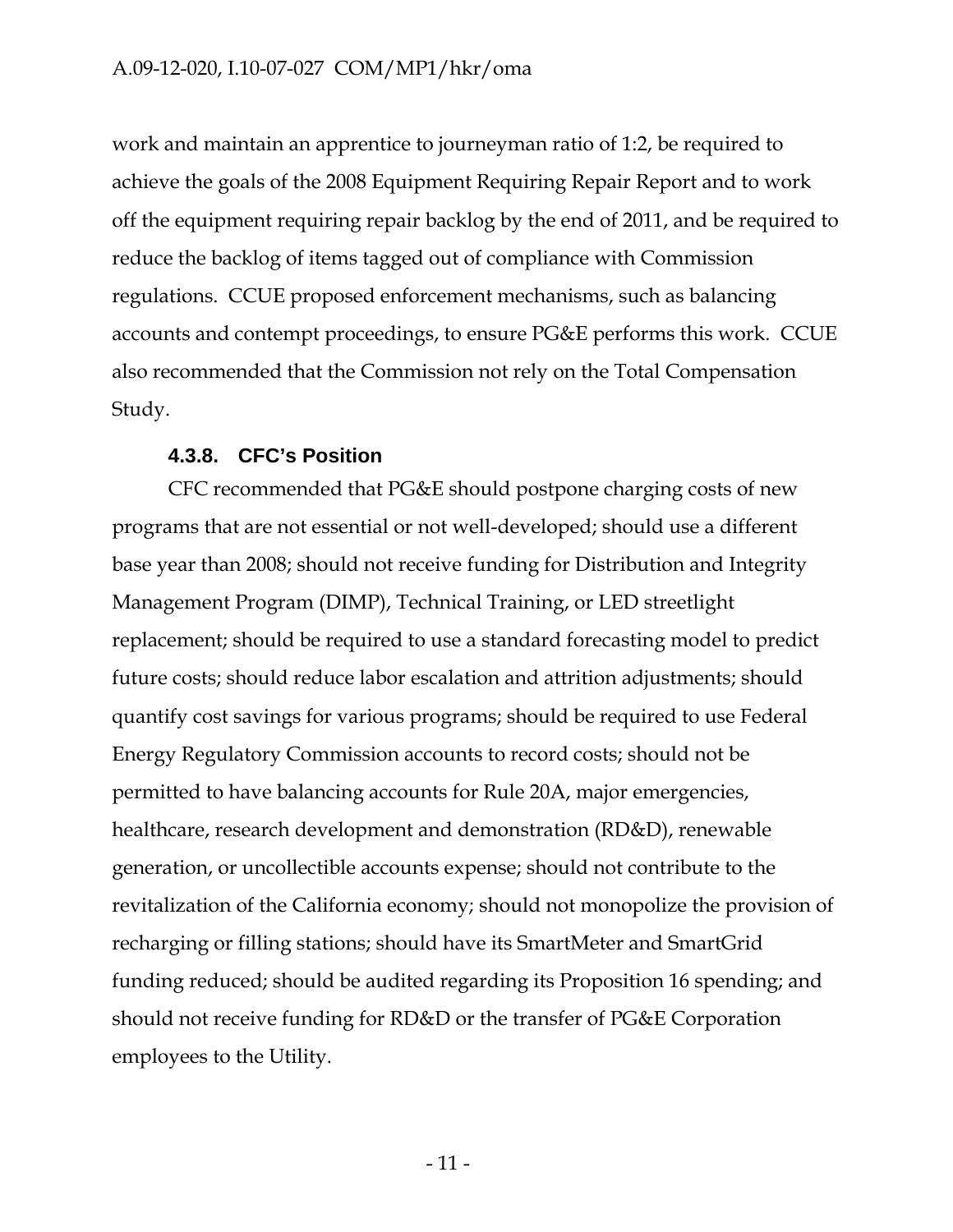#### **4.3.9. DACC's Position**

DACC recommended that electric RD&D generation project costs be tracked separately from distribution and that results of PG&E's electric RD&D be placed in the public domain. DACC also supported the conditional adoption of PG&E's proposal for revised Direct Access (DA) fees, subject to review in a future proceeding.

#### **4.3.10. DisabRA's Position**

In lieu of providing independent testimony in the GRC, DisabRA negotiated a Memorandum of Understanding with PG&E regarding improved access: to PG&E's local offices and pay stations, around construction sites and pole locations, and to PG&E's communications materials (including written communications, telecommunications, communications with medical baseline customers, and bill design) and website. It also sets forth procedural requirements including reporting and a dispute resolution process. On May 26, 2010, DisabRA and PG&E jointly submitted this Memoranda of Understanding (MOU) as part of Exhibit PG&E-16.

#### **4.3.11. EPUC's Position**

EPUC recommended that the Commission reduce PG&E's proposed hydroelectric capital expenditures; retain the current authorization for recovery of carrying costs of nuclear fuel inventory and reject PG&E's proposal to include \$378 million in rate base; and reject PG&E's requests for a 1% increase in rate of return for decommissioning Kilarc-Cow, to recover abandonment costs, and to hold Tesla Power Plant Costs in Plant Held for Future Use (PHFU).

#### **4.3.12. ESC's Position**

ESC recommended that all typical technical and professional work be performed by PG&E employees, not contractors, with certain exceptions; that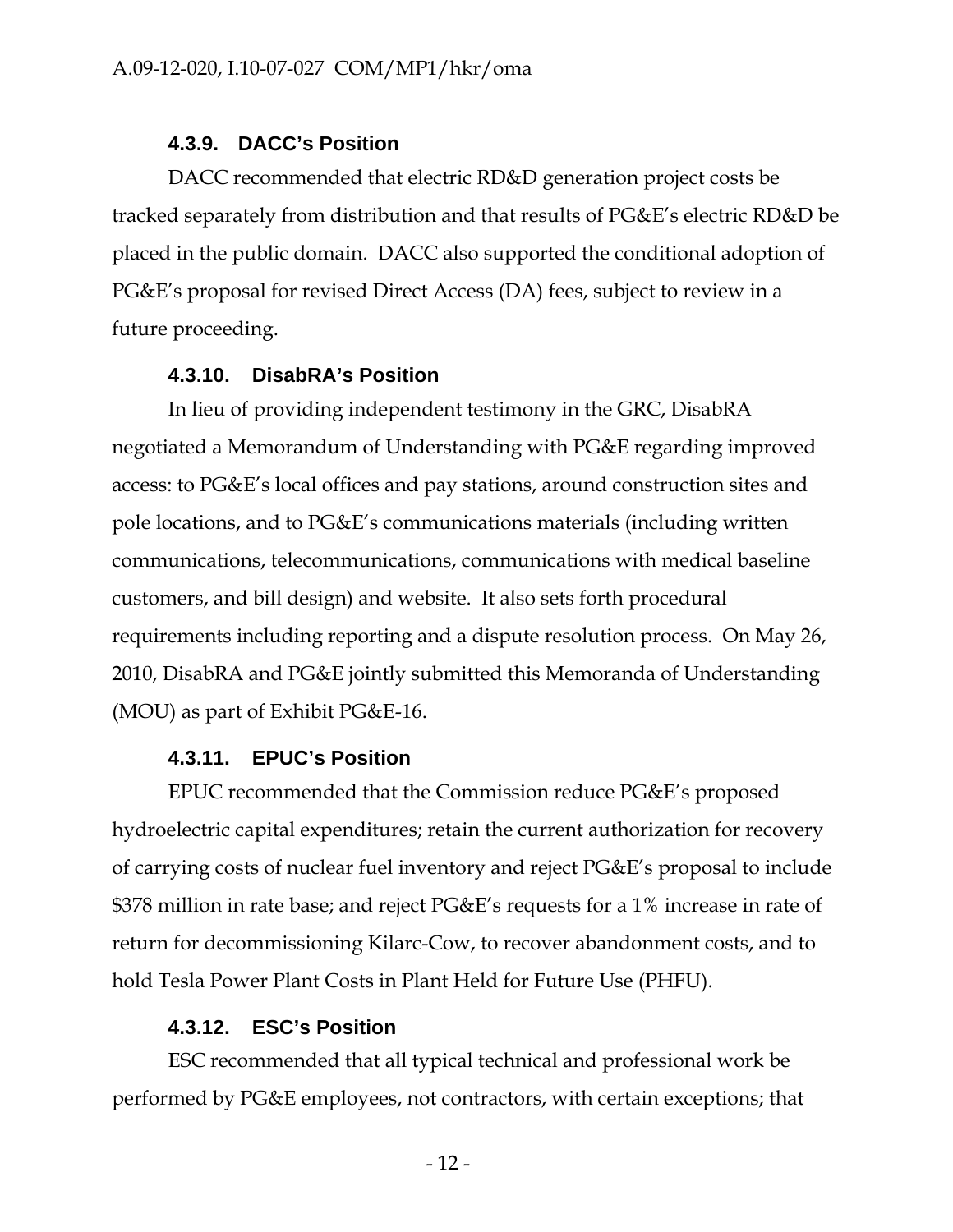PG&E monitor and evaluate the performance of contracts and report to the Commission; and that PG&E work with its employee unions to develop a workforce plan to address projected workload, employee attrition, and knowledge transfer.

#### **4.3.13. Merced ID and Modesto ID Position**

Merced ID and Modesto ID recommended that the Commission deny PG&E's entire request for customer retention activities; require PG&E to reimburse ratepayers for amounts spent on customer retention activities from 2007 to 2011; enjoin PG&E from spending further ratepayer funds on customer retention activities; and require PG&E to equitably allocate expenses for distribution projects among distribution planning areas.

#### **4.3.14. SSJID's Position**

SSJID recommended that the Commission maintain PG&E's distribution capital expenditures at 2008 levels; disallow 54.375% of PG&E's STIP funding, set up a one-way balancing account, reduce the STIP payout to 50% of the maximum potential payout, and redesign STIP targets; disallow all holding company costs; examine PG&E's below-the-line (BTL) guidelines and reduce funding for departments that engage in BTL activities; deny funding for customer retention activities; disallow any RD&D funding; disregard PG&E's claims regarding economic stimulus; and change the ratemaking treatment of PG&E's income tax expense for this and future PG&E GRCs.

#### **4.3.15. WPTF's Position**

WPTF recommended rejection of PG&E's request for recovery of costs associated with the Tesla Power Plant and PG&E's request for recovery of up to \$27 million in renewable energy development costs in a one-way balancing account.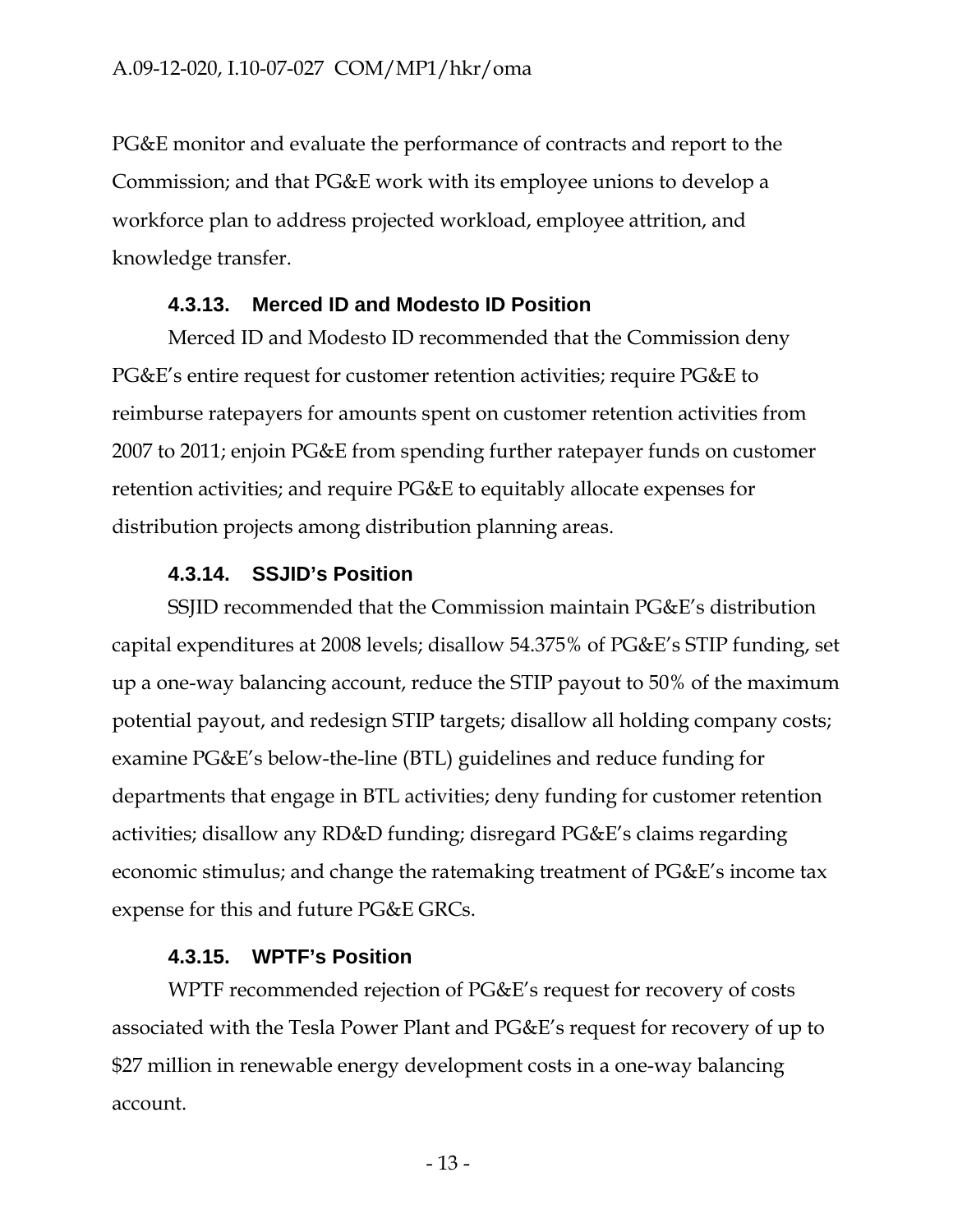#### **4.3.16. WEM's Position**

WEM recommended reductions to electric distribution, Customer Care, SmartMeter, Energy Supply, and A&G funding; proposed enhanced procedures and an audit for BTL activities; recommended that PG&E provide specific information to assist renewable projects to interconnect to its distribution system; recommended procedures to better ensure attention to distribution system maintenance, including in the territories of Community Choice Aggregators; and recommended imposing automatic penalties if PG&E continues to fund customer retention and economic development activities.

### **4.4. The Non-Settling Parties' Litigation Positions**

#### **4.4.1. Greenlining**

In its testimony, Greenlining opposed PG&E's executive compensation bonus system, opposed PG&E's use of the Global Insight Study as support for its capital spending proposals; supported PG&E's proposal to increase and improve supplier diversity and inclusion; and opposed the level of PG&E's requested Economic Development Program expenses.

#### **4.4.2. SCE**

SCE presented rebuttal testimony that opposed DRA's proposal to set PG&E's AFUDC rate at a short-term debt rate, Aglet's comments on the Global Insight Study proposal of the economic impacts of PG&E's capital expenditure program, and certain Aglet comments on productivity.

#### **4.4.3. CCSF**

CCSF did not serve prepared testimony, but conducted cross examination in such areas as quality of service, above and below-the-line customer engagement activities, reprioritization of customer care expenses, SmartMeter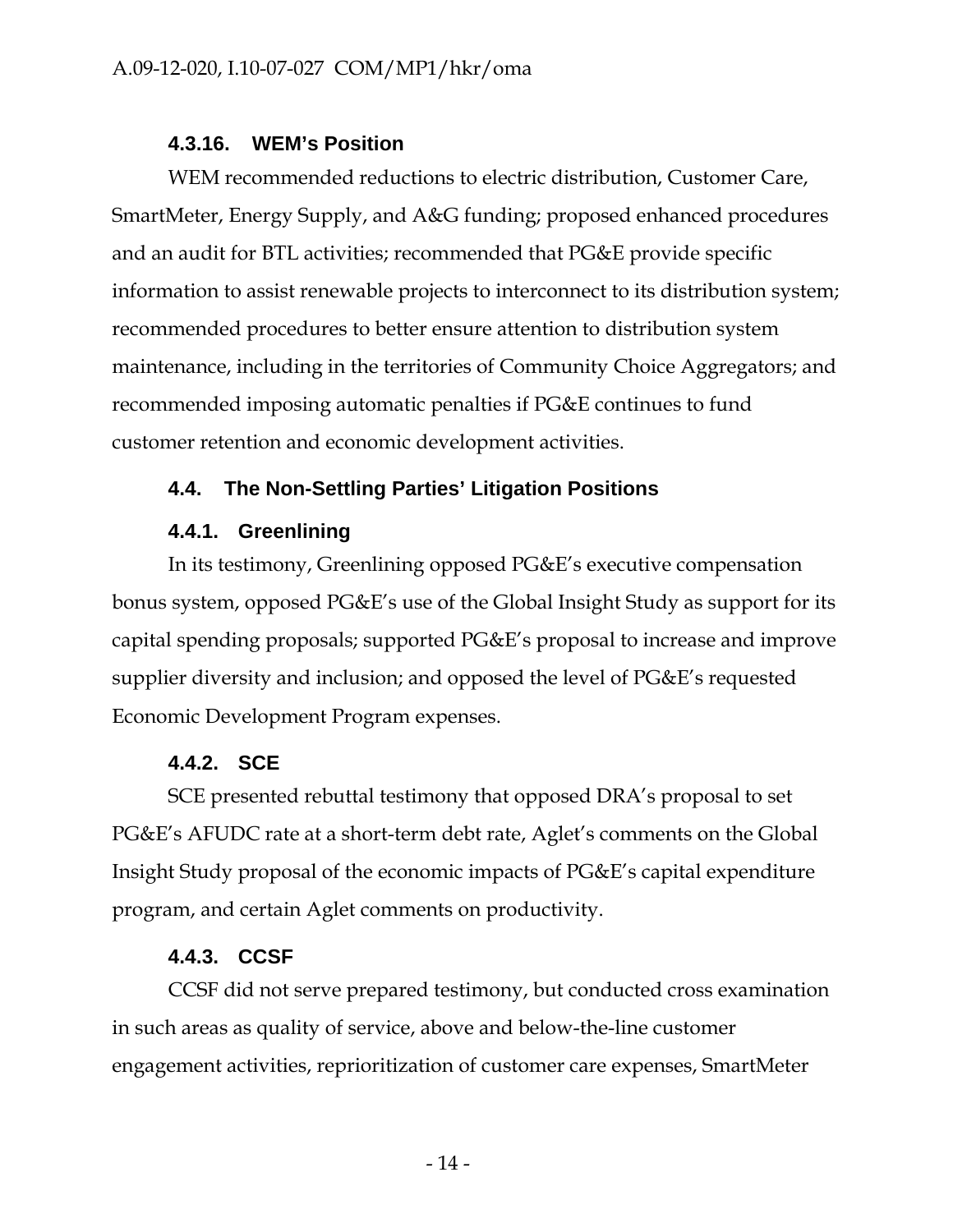deployment, community choice aggregation (CCA) fees, and customer satisfaction.

# **4.5. Terms of the Settlement Agreement**

The Settlement Agreement is included as Attachment 1 to this decision. The related results of operation tables are included as Attachment 2. Key terms of the Settlement Agreement include:

- A revenue requirement increase in 2011 amounting to \$183 million (6.1%) for electric distribution, \$47 million (4.3%) for gas distribution, and \$166 million (11.1%) for electric generation. This is in contrast to PG&E's request of \$527 million (17.5%) for electric distribution, \$208 million (19.2%) for gas distribution, and \$329 million (22.1%) for electric generation.
- A further revenue requirement increase in 2012 amounting to \$123 million (3.9%) for electric distribution, \$35 million (3.1%) for gas distribution, and \$22 million (1.3%) for electric generation. This is in contrast to PG&E's request of \$181 million (5.1%) for electric distribution, \$49 million (3.8%) for gas distribution, and \$33 million (1.8%) for electric generation.
- A further revenue requirement increase in 2013 amounting to \$123 million (3.7%) for electric distribution, \$35 million (3.0%) for gas distribution, and \$27 million (1.6%) for electric generation. This is in contrast to PG&E's request of \$222 million (6.0%) for electric distribution, \$64 million (4.8%) for gas distribution, and \$33 million (1.8%) for electric generation.
- A reduction of \$44 million (revenue requirement) to reflect TURN's position to allow no rate of return on undepreciated electric and gas meters replaced by SmartMeter devices. The parties agreed to brief this dispute for the Commission's decision in this proceeding. If PG&E prevails on the issue, the test year revenue requirement will be increased accordingly, effective January 1, 2011.

As detailed in the Settlement Agreement, the Settling Parties resolved a number of specific issues in reaching agreement on these revenue requirement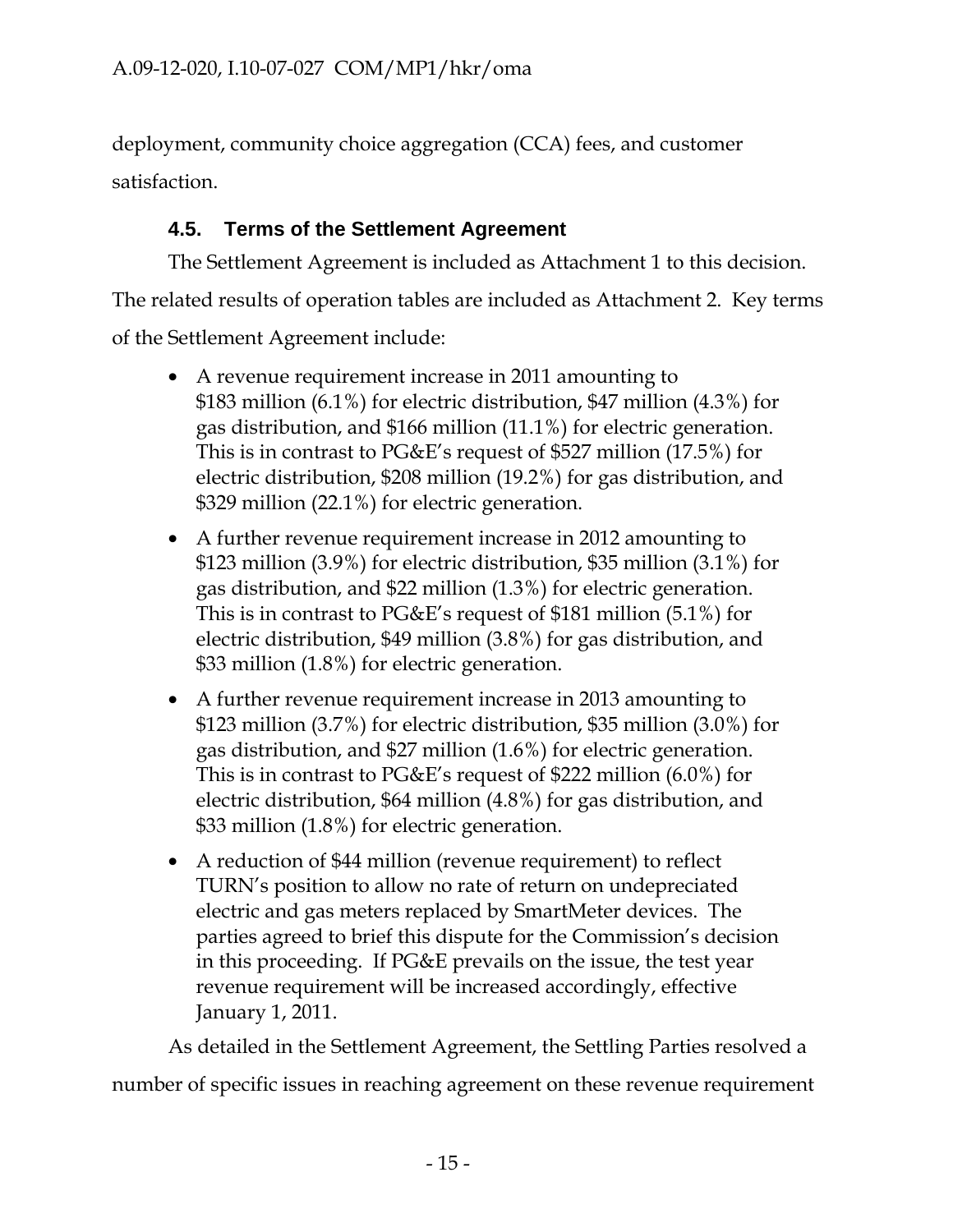increase amounts and levels. However, the resolution of many cost issues raised during this proceeding is considered subsumed in the overall settled revenue requirement amounts for the various segments of PG&E's operations such as electric distribution, gas distribution, energy supply, customer care, A&G expenses, shared services, depreciation, and capital-related costs. Also, the Settlement Agreement provides direction and guidance with respect to cost recovery, future GRC, and other filing requirements; customer service; accounting and accounting mechanisms; an audit of SmartMeter costs; and modification of the results of operations model for use in PG&E's next GRC.

### **4.6. Standard of Review**

We have reviewed settlements as far back as at least  $1988.8$  In doing so, we have often acknowledged California's strong public policy favoring settlements. This policy supports many worthwhile goals, such as reducing litigation expenses, conserving scarce resources of parties and the Commission, and allowing parties to reduce the risk that litigation will produce unacceptable results.

In assessing settlements we consider individual settlement provisions but, in light of strong public policy favoring settlements, we do not base our conclusion on whether any single provision is the optimal result. Rather, we determine whether the settlement as a whole produces a just and reasonable outcome.

We have specific rules regarding approval of settlements:

"The Commission will not approve stipulations or settlements whether contested or uncontested, unless the stipulation or

 $\overline{a}$ 

<sup>8</sup> *See*, for example, Decision (D.) 88-12-083, 30 CPUC2d 189.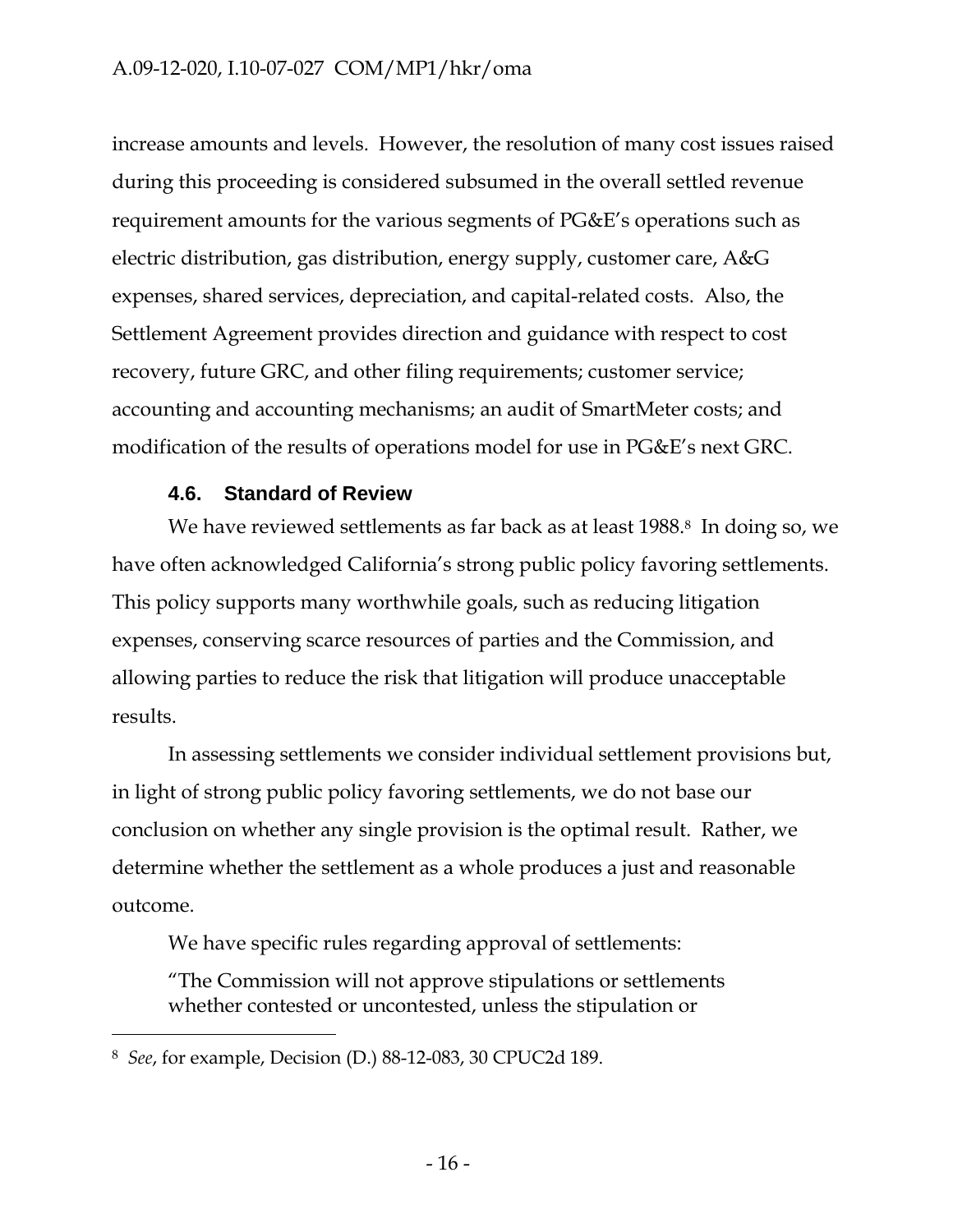settlement is reasonable in light of the whole record, consistent with law, and in the public interest."9

### **4.7. Discussion**

-

We have reviewed the Settlement Agreement, and, as discussed below, conclude that it is consistent with law, reasonable in light of the whole record, and in the public interest. However, as also discussed, certain requirements will be imposed on PG&E with respect to reprioritization and deferral of costs.

### **4.7.1. Consistency with Law**

The Settlement Agreement is consistent with law. We do not detect, and it has not been alleged, that any element of the Settlement is inconsistent in any way with Public Utilities Code Sections, Commission decisions, or the law in general.

Regarding the process for developing the Settlement, the Settling Parties note that Rule 12.1(a) provides that parties may propose settlements for adoption within 30 days after the last day of hearings. Evidentiary hearings were completed on July 22, 2010, and on August 4, 2010, PG&E, DRA, TURN and Aglet advised the ALJ and all parties that they were currently engaged in settlement discussions, which led to a variety of rulings postponing the procedural schedule for the matter. To the extent that Rule 12.1(a) pertains to the matter at hand, the Settling Parties ask that the 30-day limit be extended or waived. The Settling Parties indicate that they have devoted substantial time and effort to achieving this Settlement Agreement. Furthermore, the Settling Parties state that because the Settlement Agreement leaves only one issue

<sup>9</sup> Rule 12.1(d) of the Commission's Rules of Practice and Procedure (Rules).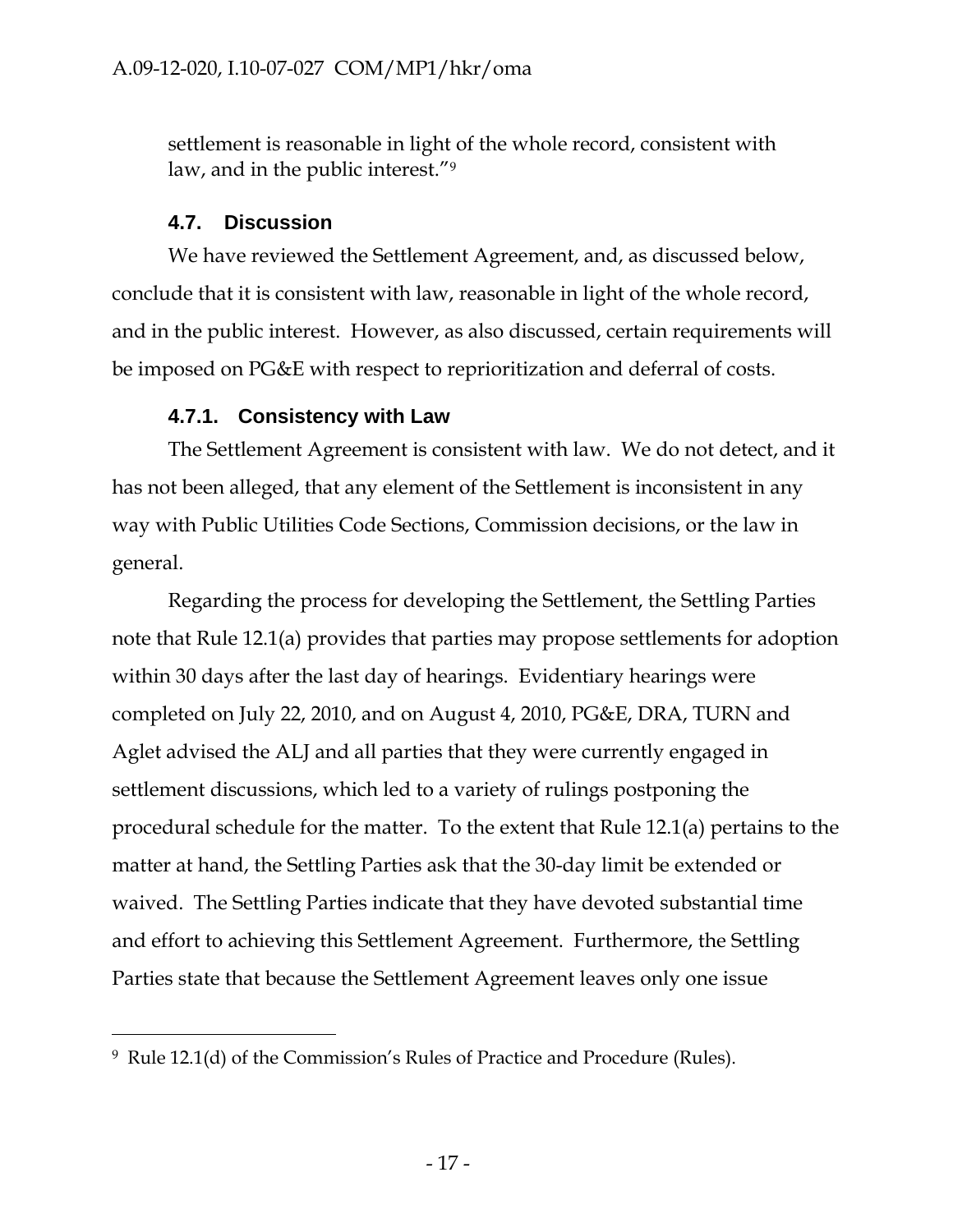unresolved, its consideration and adoption will promote the "just, speedy, and inexpensive determination of the issues presented." (Rule 1.2.)

We agree with the Settling Parties. While the development of the Settlement Agreement extended beyond the time allowed by the rules, it has significantly reduced the time and expense associated with Commission's deliberation of a fully litigated case. The 30-day limit is waived. In all other respects the process used by the Settling Parties in developing the Settlement Agreement, conducting settlement conferences, and filing the motion to adopt the Settlement Agreement are consistent with the Commission's Rules.

### **4.7.2. Reasonableness in Light of the Whole Record**

PG&E's request has been sufficiently scrutinized through the direct testimony, rebuttal testimony and evidentiary hearing processes. As described above, in this proceeding, there were 20 active parties with diverse interests. The evidentiary record is substantial, consisting of 415 exhibits, including the testimony of 120 witnesses, as well as 2,911 pages of evidentiary hearing transcripts. The Joint Comparison Exhibit, which portrays parties' positions after evidentiary hearings were concluded, details hundreds of issues raised during the proceeding.

The following table compares the DRA and PG&E positions at the time of the Joint Comparison Exhibit with the Settlement Agreement proposal on a total GRC basis (electric and gas distribution and electric generation).

|                                     | PG&E                 | <b>DRA</b> | Settlement |
|-------------------------------------|----------------------|------------|------------|
|                                     | (Million of dollars) |            |            |
| <b>Present Rate Revenues</b>        | 5,581                | \$5,581    | 5,581      |
| 2011 Authorized Revenue             |                      |            |            |
| Requirement                         | 6,645                | 5,762      | 5,977      |
| Increase over Present Rate Revenues | 1,064                | 181        | 396        |
| Increase                            | 19.1%                | $3.2\%$    | 71%        |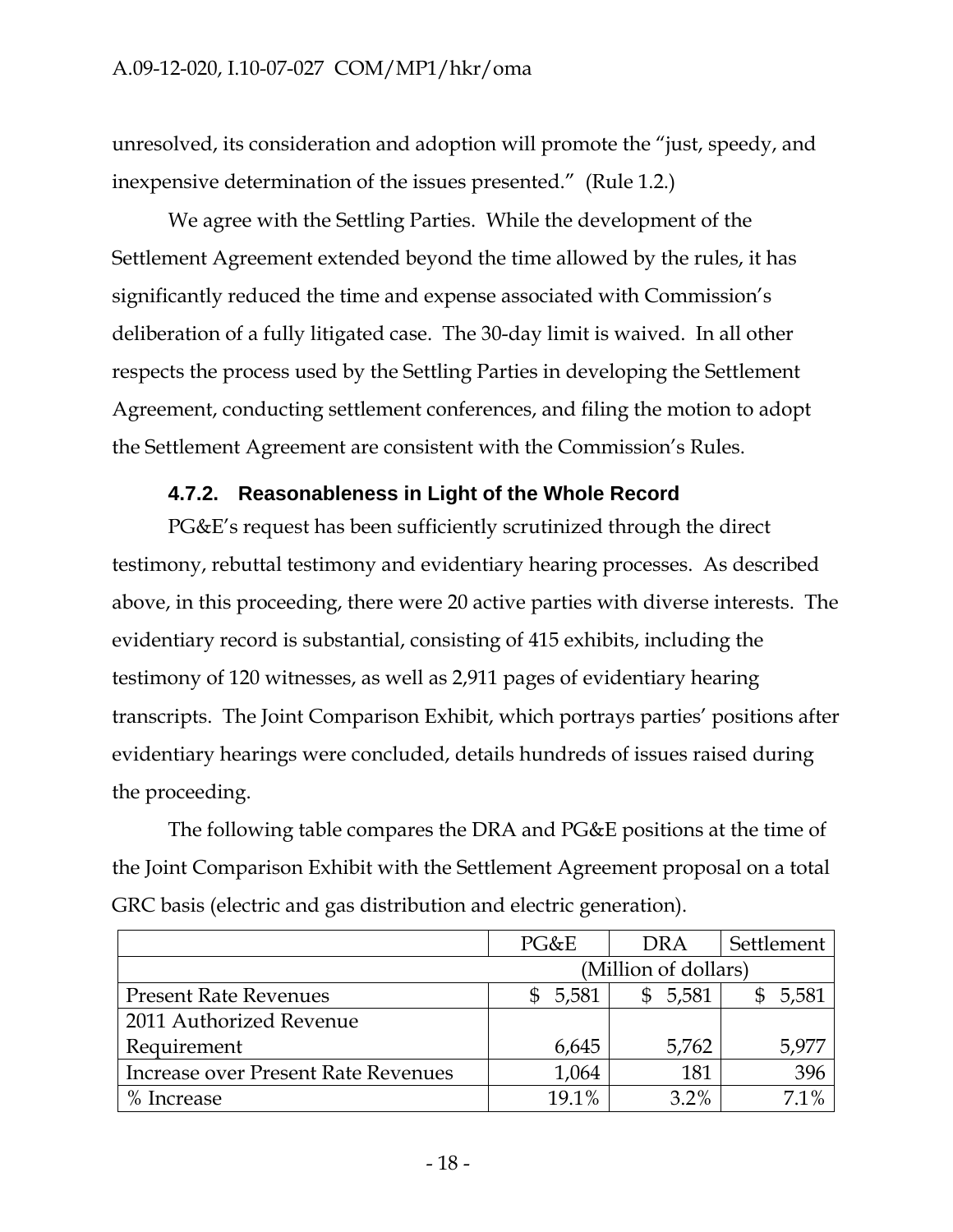# A.09-12-020, I.10-07-027 COM/MP1/hkr/oma

| 2012 Authorized Revenue               |                         |                       |                         |
|---------------------------------------|-------------------------|-----------------------|-------------------------|
| Requirement                           | $\mathfrak{L}$<br>6,908 | \$5,877               | \$<br>6,157             |
| Increase over 2011 Authorized         | 263                     | 115                   | 180                     |
| % Increase                            | 4.0%                    | 2.0%                  | 3.0%                    |
|                                       |                         |                       |                         |
| 2013 Authorized Revenue               |                         |                       |                         |
| Requirement                           | $\mathfrak{L}$<br>7,227 | \$5,983               | \$<br>6,342             |
| Increase over 2012 Authorized         | 319                     | 106                   | 185                     |
| % Increase                            | 4.6%                    | 1.8%                  | 3.0%                    |
|                                       |                         |                       |                         |
| Cumulative Increase in 2011           | $\mathfrak{S}$<br>1,064 | $\mathfrak{S}$<br>181 | \$<br>396               |
| Cumulative Increase in 2012           | \$<br>1,327             | \$<br>296             | \$<br>576               |
| Cumulative Increase in 2013           | $\mathbb{S}$<br>1,646   | $\mathfrak{L}$<br>402 | \$<br>761               |
|                                       |                         |                       |                         |
| <b>Three-Year Cumulative Increase</b> | \$<br>4,037             | \$<br>879             | $\mathfrak{S}$<br>1,733 |
| <b>Electric Distribution</b>          | \$<br>2,165             | \$<br>616             | \$<br>918               |
| <b>Gas Distribution</b>               | $\mathfrak{S}$<br>786   | \$<br>26              | \$<br>246               |
| <b>Electric Generation</b>            | \$<br>1,086             | $\mathfrak{L}$<br>237 | \$<br>569               |

As shown, for the recommended test year 2011 revenue requirement level, the difference between PG&E and DRA alone amounted to \$883 million. While the three-year (2011 test year and 2012 and 2013 attrition years) accumulated increase requested by PG&E amounted to slightly more than \$4 billion, DRA recommended only \$0.9 billion. Incorporating the positions of other parties would reduce the recommended increase further below that of DRA.

When looked at in total, the settlement produces a reasonable outcome. As shown above the cumulative settled revenue requirement increase of \$1.7 billion for the years 2011, 2012, and 2013 is significantly less than the \$4.0 billion amount requested by PG&E. The record in this proceeding supports reductions to PG&E's request but not to the full extent advocated by the various other parties. While recognizing that settlements are compromises of parties' positions, the fact that such a large number of parties, with such diverse interests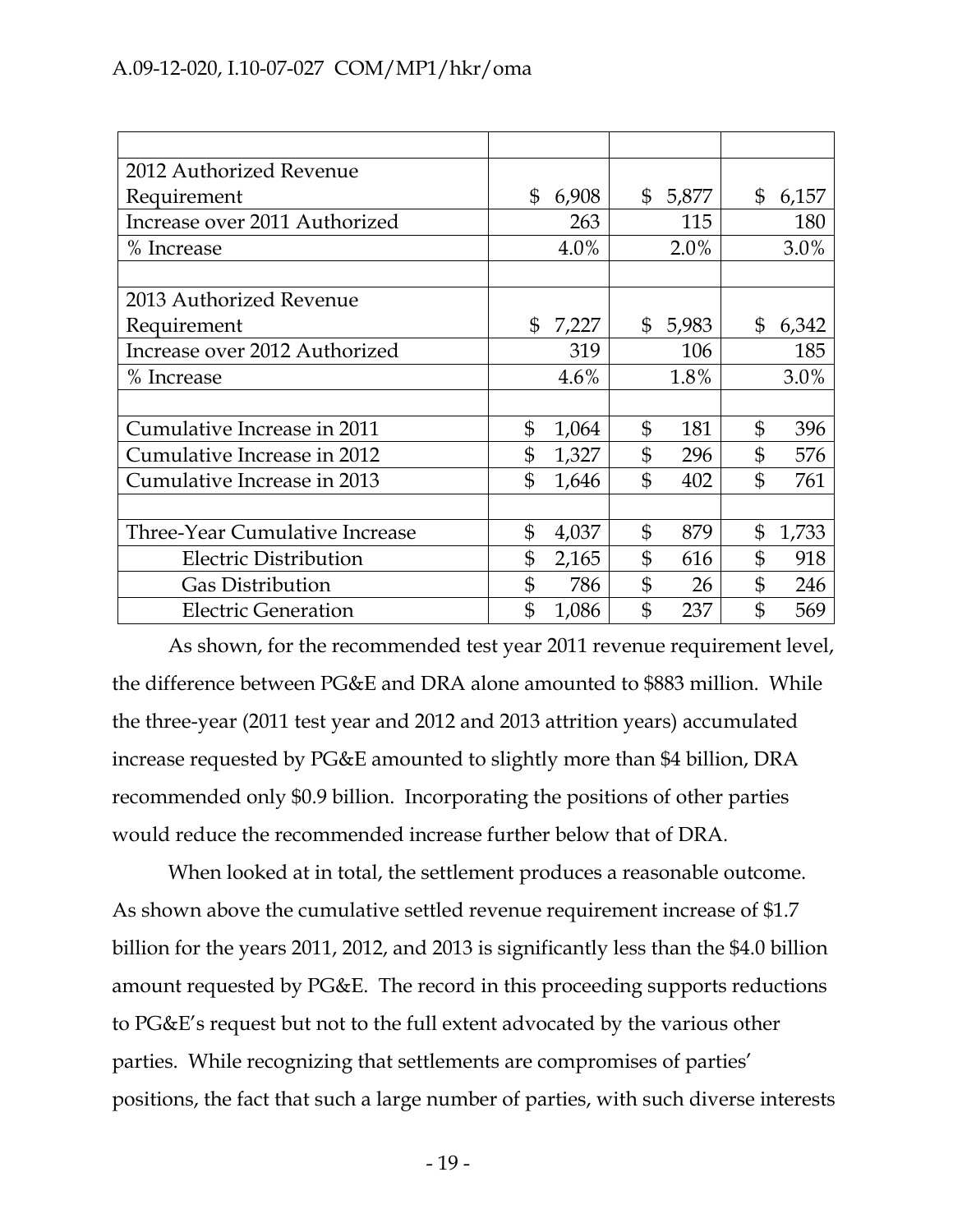and recommendations, were able to reach a compromise that was acceptable from their various viewpoints provides assurance that the overall result is reasonable. Additionally where specific issues were identified and resolved in the Settlement Agreement the results are reasonable and consistent with the record.

Aside from resolution of the lone outstanding issue in this GRC and how the Settlement Agreement may reflect aspects of that issue, we conclude that the revenue requirement levels reflected in the Settlement Agreement are reasonable.

Besides resolving the revenue requirement issues, the Settlement Agreement includes a number of guidelines and directions that are consistent with the record and reasonable. They address:

- Retention of the Vegetation Management Balancing Account.
- Allocation of work credits for Rule 20A projects.
- Allocation of electric RD&D project costs between generation and distribution, and, with certain limitations, placement of project results in the public domain.
- Establishment of DIMP and an associated one-way balancing account.
- Treatment of the postretirement benefits other than pensions and long term disability balancing account and associated costs.
- Treatment of certain Diablo Canyon Power Plant labor costs as operating expense rather than capital expenditures.
- Cost recovery treatment and guidelines related to the Diablo Canyon Steam Generator Replacement Project, Gateway Settlement Balancing Account, Colusa Generating Station, Humboldt Bay generating station, Hunters Point Power Plant site, and nuclear fuel payments.
- Below-the-line treatment of customer retention costs incurred by the Customer Care organization.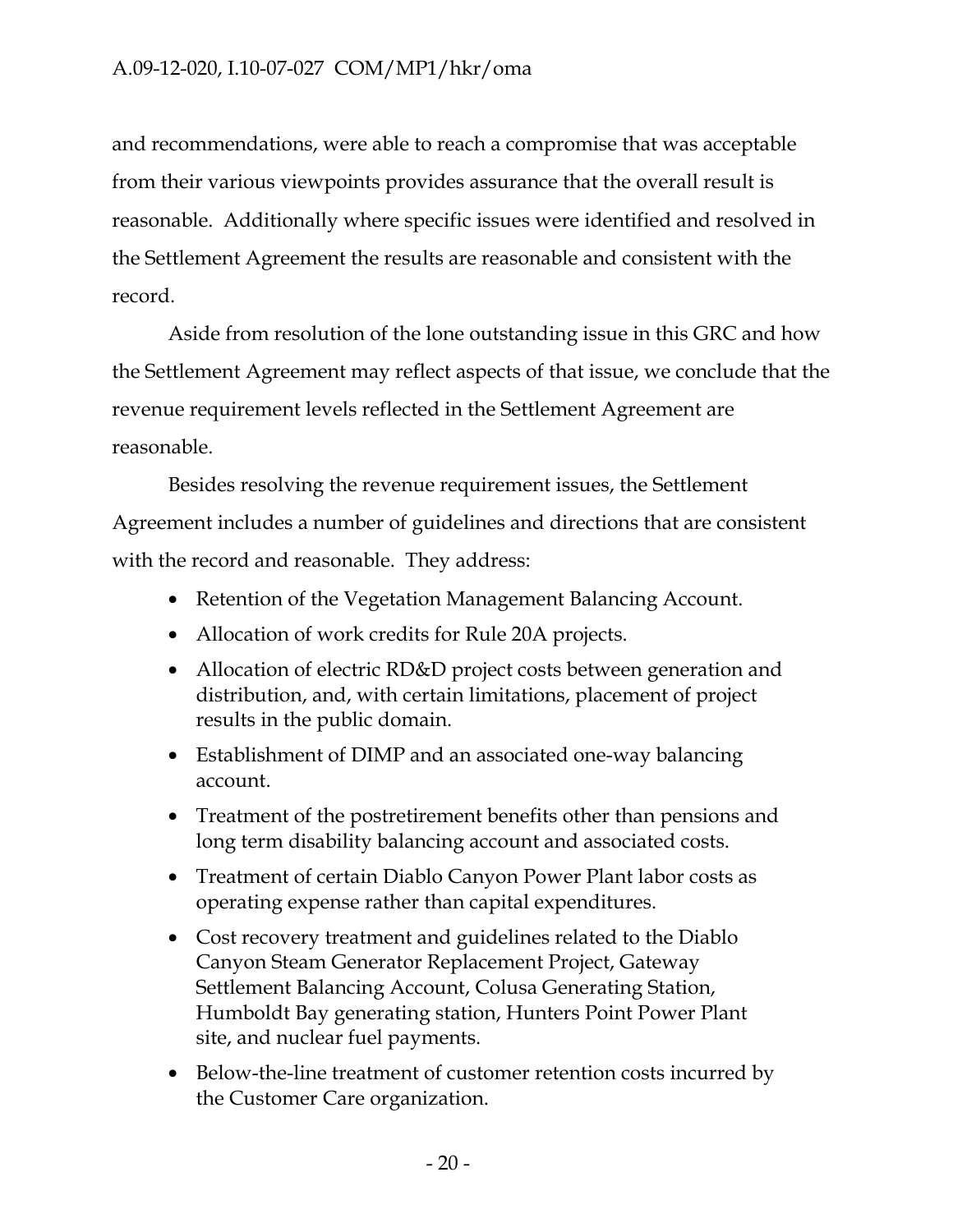- Requiring an independent audit of PG&E's SmartMeter-related costs.
- Continuation of the SmartMeter Benefits Realization Mechanism.
- Treatment of the Commission's consultant costs for the SmartMeter evaluation as an eligible cost in the SmartMeter balancing accounts.
- Commitment of PG&E to file an application by January 1, 2012 to comprehensively reassess all of its DA and CCA fees.
- Rejection of reconnection fee adjustments.
- Approval of 8:30 a.m. to 5:00 p.m. as local office hours.
- Reduction of Non-sufficient Funds Fee to \$9 from the current level of \$11.50.
- Modification of PG&E's Below-the-Line Guidelines.
- Treatment of employee transfers from affiliates.
- Guidelines for meal expense records.
- Recovery of nuclear fuel and fuel oil carrying costs at short-term commercial paper rates.
- Removal of all Market Redesign and Technology Upgrade related revenue requirements from this proceeding.
- Denial of PG&E's requests for new balancing accounts for health care costs, New Business/Work at the Request of Others (WRO)/Rule 20; renewable energy projects, uncollectibles, emergencies and catastrophic events, and RD&D expenses.
- Use of the adopted 2011 rate base amounts in developing revenue requirements from future cost of capital proceedings.
- Use of adopted 2011 A&G expenses for use in determining administrative and general expenses in related proceedings, if needed.
- Approval of the Memorandum of Understanding between DisabRA and PG&E.
- Elimination of the requirement for PG&E to prepare total factor productivity studies.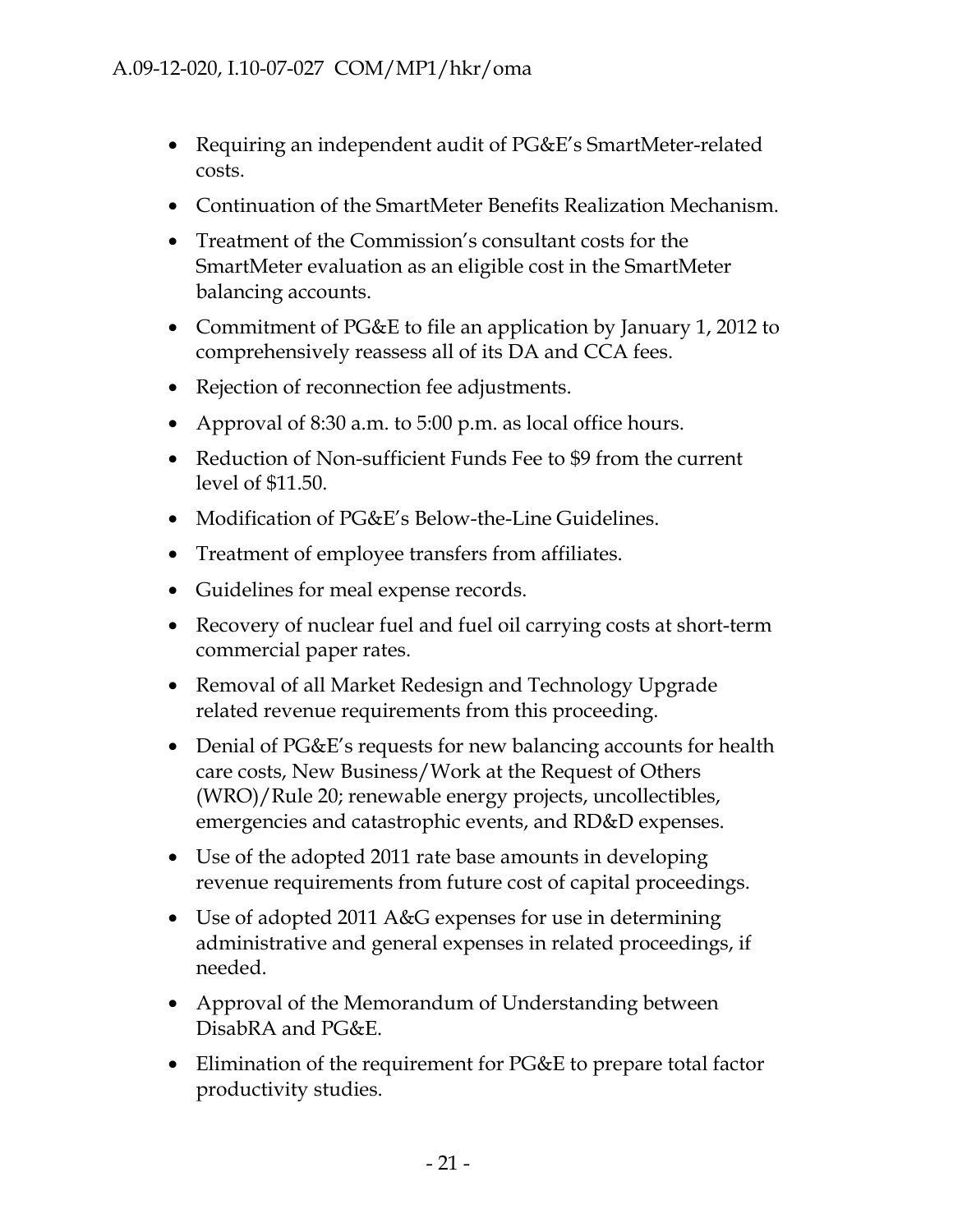- Elimination of the requirement for PG&E to include information about long-term incentives that are not funded by ratepayers, in future total compensation studies.
- Review of the Results of Operations model for use in PG&E's next GRC.
- Justification of new types of costs in the next GRC.
- Suspension of AFUDC accruals for the ten Transform Operations projects identified by TURN.
- Employee training and hiring testimony requirements for PG&E in its next GRC.

# **4.7.3. Non-tariffed Products and Services**

The Settlement Agreement adopts PG&E's proposal to be allowed to expand its offerings of non-tariffed products and services (NTP&S).10 As discussed below, we agree that PG&E should be allowed to expand its list of approved NTP&S offerings, but we will require an annual report from PG&E on their new offerings as they suggested in the comments on the proposed decision. The Settlement Agreement also specifies the costs and revenues associated with the expansion of services shall be treated on a cost of service basis and that PG&E's proposals concerning the 50/50 net revenue sharing mechanism and a sharing mechanism for shareholder capital shall not be adopted. This aspect of the settlement is reasonable.

The Commission's NTP&S program was designed, not to allow utility management to enter markets unrelated to their core function of providing good utility service, but instead to encourage that management to find and exploit economies of scope available in any underutilized capital or capacity already

 $\overline{a}$ 

<sup>10</sup> *See* Exhibit PG&E-4, Chapter 12.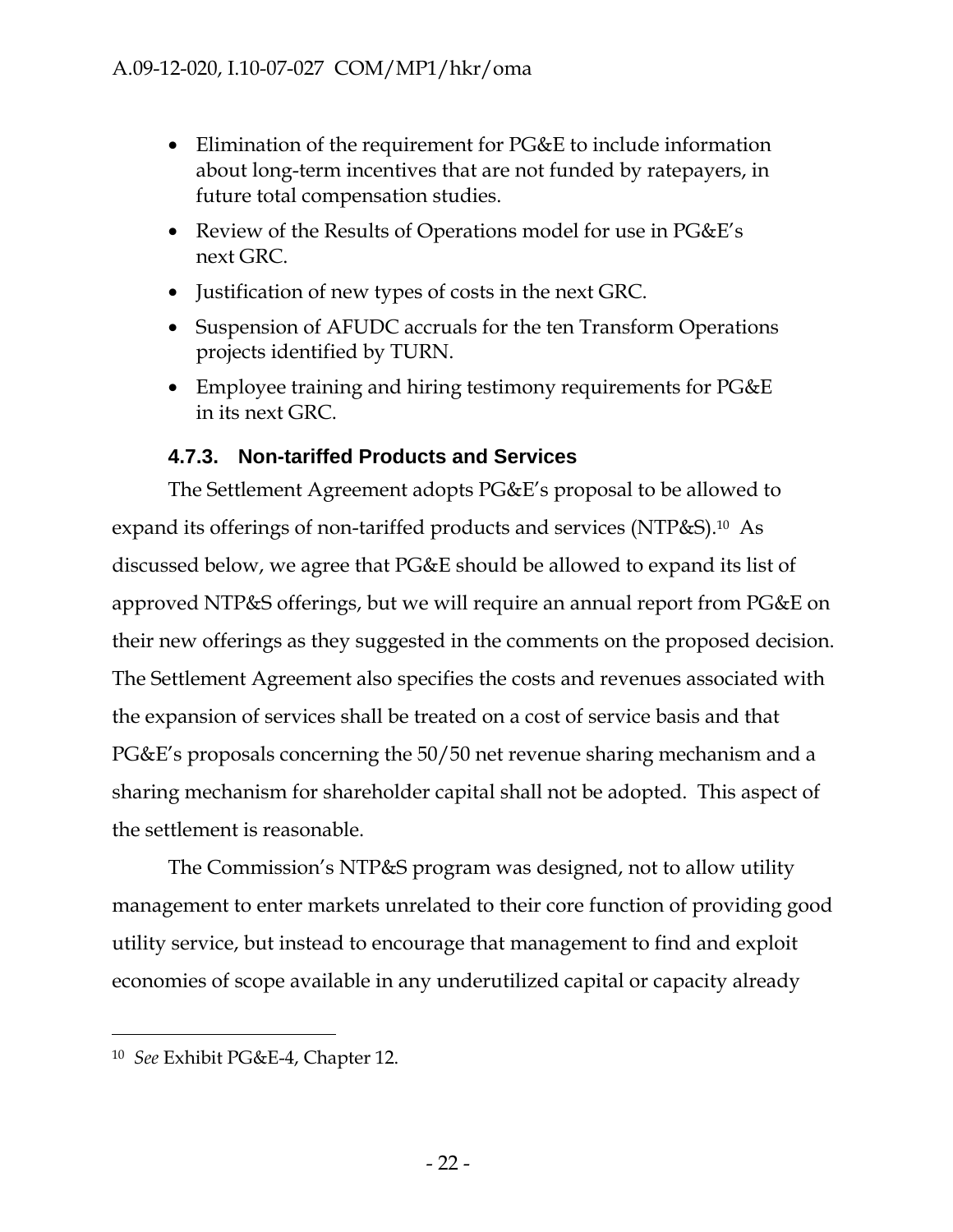acquired by ratepayers and used for the provision of the utility service.<sup>11</sup> While it is our preference that this process of exploitation of economies be performed by the utility's unregulated affiliates, under the purview of our Affiliate Transactions Rules, company management may find this approach impractical and decide, instead, to utilize our NTP&S program. If so, we need to be ensured that this program will not divert utility expertise and other resources enough to affect utility service, will not distort existing non-utility markets, and reasonably reimburse ratepayers for the use of their assets for the project.

Therefore, our NTP&S Rule VII of the Affiliate Transactions Rules requires a utility to describe their proposed NTP&S project in an advice letter which also includes the following showings: 1) identification of the underutilized or excess capacity acquired for the utility service; 2) the steps that will be taken to ensure that the project will not affect the quality or cost of the utility service; 3) proof that the provision of the NTP&S will not distort non-utility markets or be in some way anticompetitive; and 4) a reasonable mechanism to divide the proceeds of the project between ratepayers and shareholders.12

PG&E's proposal is that it be allowed to provide NTP&S that have been already approved by the Commission for other utilities without the advice letter requirement.13 PG&E has found the advice letter approval process to be

 $\overline{a}$ 

<sup>&</sup>lt;sup>11</sup> The classic example given was leasing available land for Christmas tree lots under transmission lines. See D.97-12-088, as revised by D.06-12-029. The most recent introduction of this program by this Commission was for the water utilities in D.10-10-019.

<sup>12</sup> *See* D.06-12-029, Appendix A-1, Rule VII C.

<sup>13</sup> For new NTP&S categories, PG&E is currently required to make Tier 3 advice letter filings, which require Commission approval by resolution.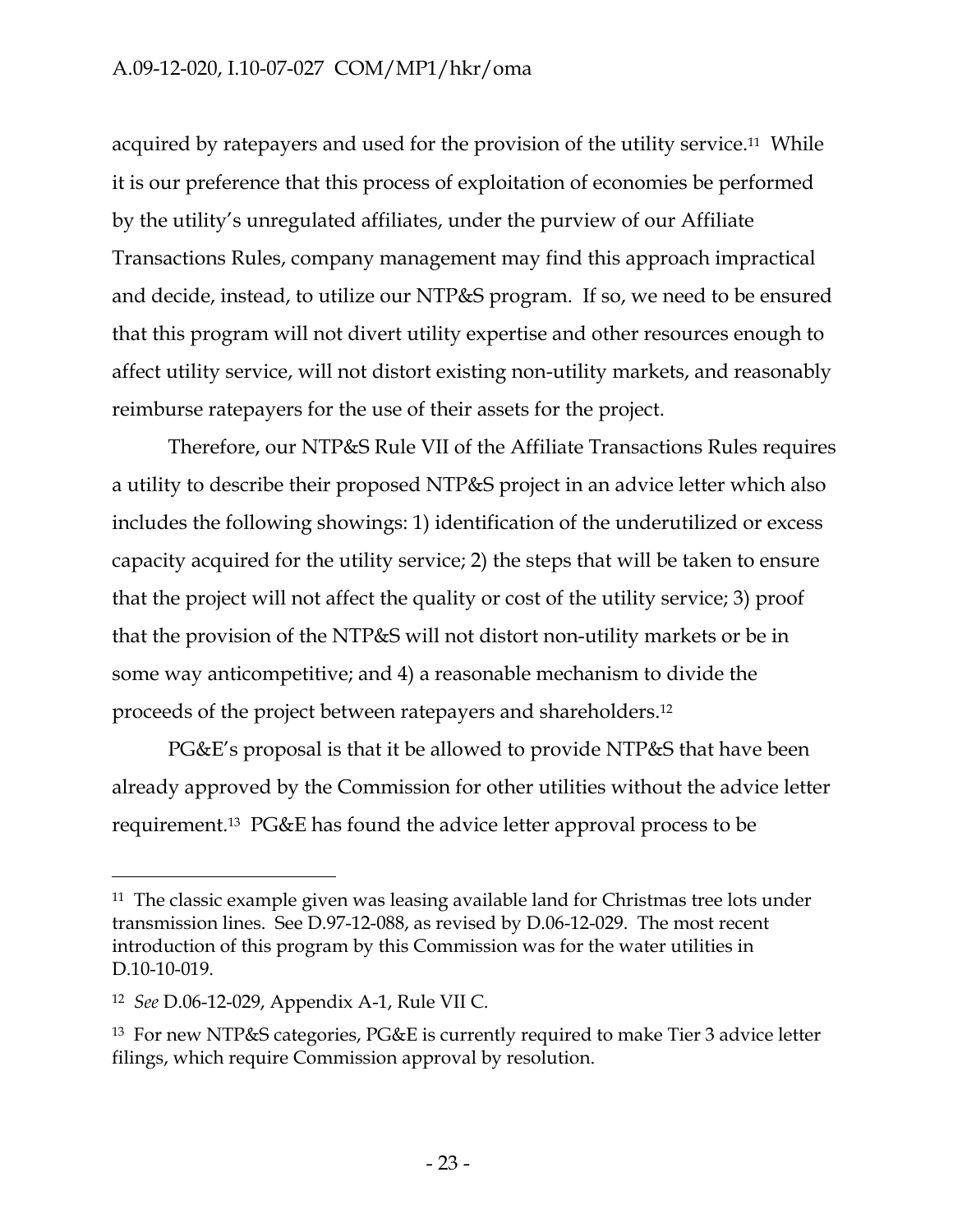cumbersome, indicating experiences of eight months to one year for approval. PG&E states that its proposal would create a catalogue that is more consistent statewide and reduce the administrative burden of advice letter filings for NTP&S that are already being offered in the state and should need no additional approval.

PG&E provides Table 12-2, in Exhibit PG&E-4, as an illustrative list of NTP&S categories currently offered by other California energy utilities. We note that all categories of NTP&S identified in Table 12-2 were listed by these utilities as products or services already offered in 1997 at the time this program and our rules were promulgated. We allowed the utilities to continue offering these categories without review by Commission staff for compliance with the new rules. At that time, PG&E listed 27 categories that they were already offering. We required new categories for each utility to be approved through advice letter filing for review, correction and finally disposition by the Commission.

We are not convinced that elimination of all reporting requirements, even for NTP&S categories and associated products or services offered by other utilities, is appropriate. It is not clear that, in light of the Affiliate Transaction Rules, every existing category should also now be applicable to PG&E without any review or verification. For instance, PG&E may have different levels of underutilization or excess capacity than utilities already offering a particular product or service. Also, the Commission needs assurance that appropriate steps are taken by PG&E such that the provision of NTP&S in a particular category will not affect the quality or cost of the utility service. However, in general, we agree that PG&E should be allowed to offer NTP&S that are already being offered by the other major energy utilities in a more expeditious manner than is currently available. Therefore, PG&E shall be required to provide an annual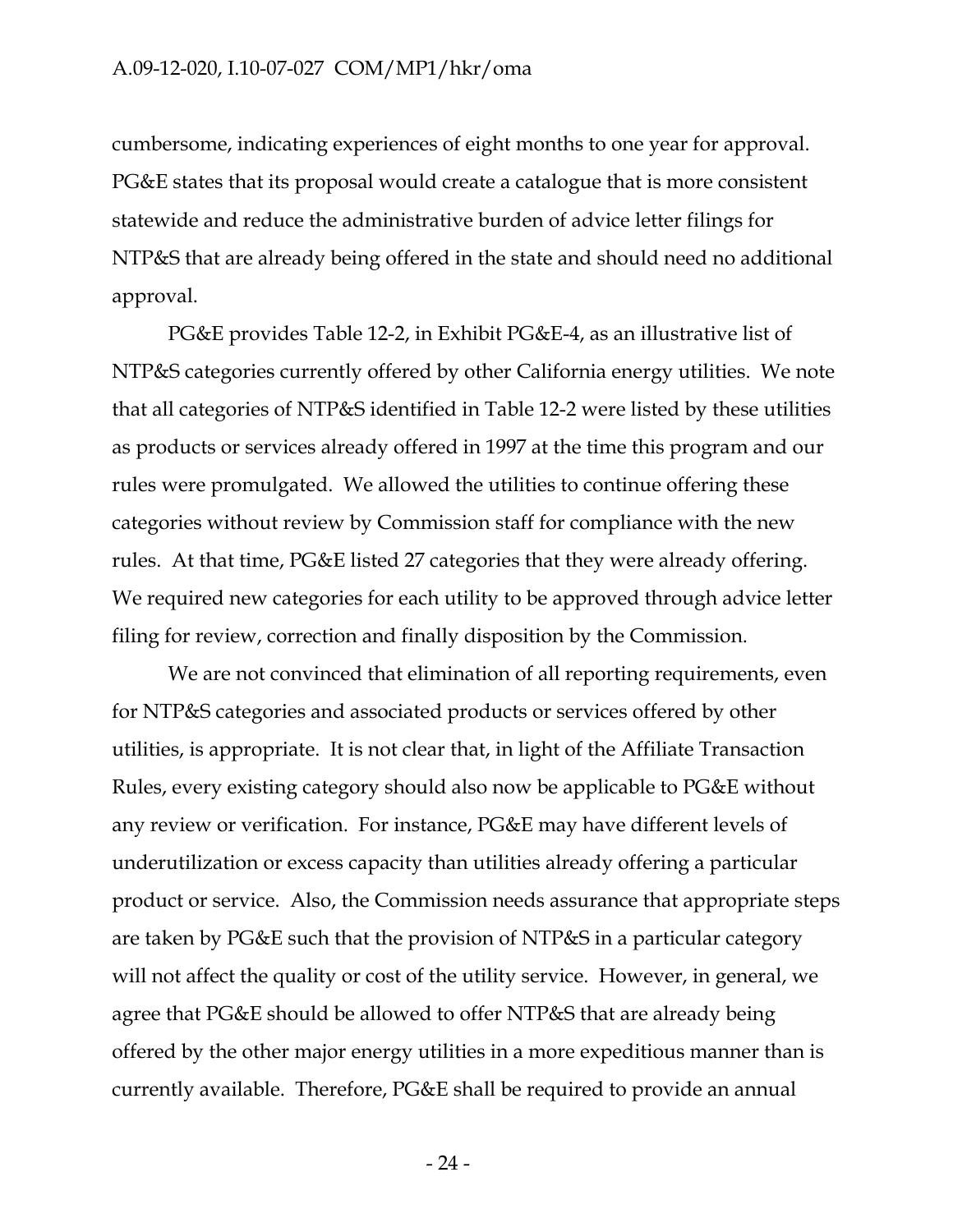information-only report to the Energy Division that describes, on a prospective basis, PG&E's specific plans for expansion into any of the areas currently authorized for the other utilities. The report should also be made available to the parties to this proceeding as well as the parties to Rulemaking 05-10-030. The purpose of the report is to permit the Commission and interested parties to confirm that PG&E's expanded NTP&S offerings in this category mirror the NTP&S already offered by one of the other energy utilities in their approved categories for NTP&S. As part of the report, PG&E should identify 1) the underutilized or excess capacity used to provide the NTP&S; 2) the steps that will be taken by PG&E to ensure that the project will not affect the quality or cost of the utility service; and 3) proof that the expanded NTP&S will not distort non-utility markets or be anticompetitive.14 We determine this reporting requirement, in lieu of a formal advice letter filing, is sufficient due to the limited nature of the proposal, that is it will only apply to those NTP&S categories and associated products or services specifically described in other utilities' filings, and the costs and revenues will be treated on a cost of service basis.15 However, in order to allow time for the Commission and interested parties to confirm that PG&E's expanded NTP&S offerings are appropriate and justified, PG&E should

-

<sup>14</sup> This reporting requirement was proposed by DRA, TURN, and PG&E in their opening comments on the proposed decision of ALJ Fukutome and the alternate proposed decision of Commissioner Peevey.

<sup>15</sup> PG&E will include a new forecast of the costs and revenues in its information-only filing. In the test year and the attrition years, if the revenues or costs are different than forecasted the differences fall on shareholders rather than ratepayers. Such "cost of service" ratemaking has been used for NTP&S under PG&E's existing NTP&S catalog since the late 1990s and will be maintained.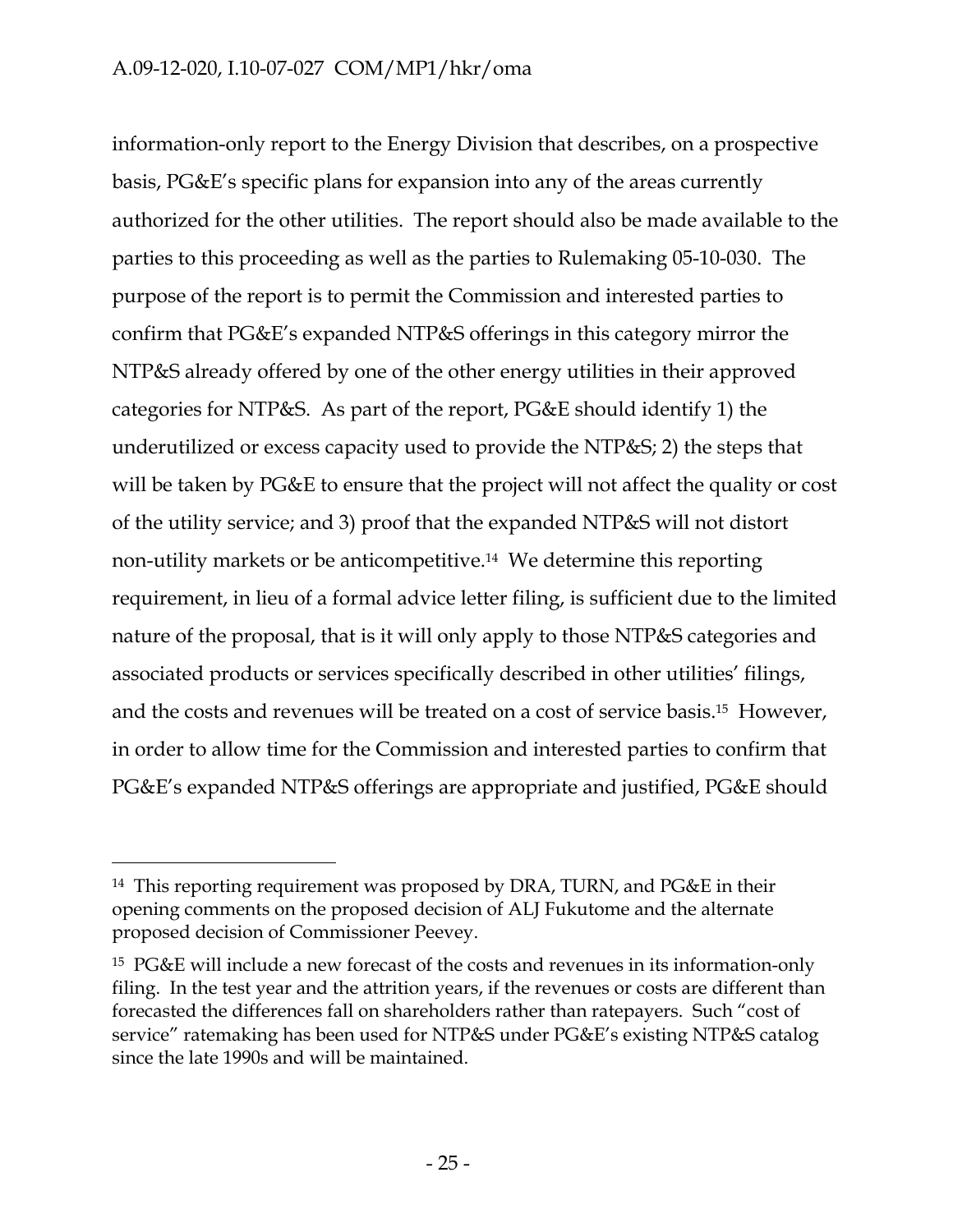not offer any such expanded service until at least 30 days after the issuance of the annual information-only report.

# **4.7.4. Reprioritization and Cost Deferrals**

While the record supports the revenue requirement levels that are reflected in the Settlement Agreement, the Commission's expectations with respect to how authorized funds should be spent and PG&E's accountability with respect to how those funds are spent should be clarified.

While the Commission sets the adopted GRC revenue requirement based, in large part, on programs and projects proposed by PG&E, which are reviewed in the GRC proceeding and adopted in the GRC decision, PG&E may not actually expend funds in that exact manner. For instance, regarding certain distribution costs in this proceeding, PG&E states:

In an effort to remain within the capital and expense expenditure levels imputed from the 2007 GRC Settlement Agreement, PG&E adjusted work where possible by focusing on work in higher priority categories.16

Certain parties were concerned that the process of reprioritization and deferral of certain costs has resulted in projects identified and adopted in a prior GRC being deferred by PG&E and included again in its request for this proceeding. To address this concern, DRA, in its testimony, excluded a number of such electric distribution activities including replacement/reinforcement of poles, replacement of underground cables, preventative maintenance and equipment repair, electric line patrol and inspection, network work and projects,

 $\overline{a}$ 

<sup>16</sup> *See*, for instance, Exhibit PG&E-3 at 1-35.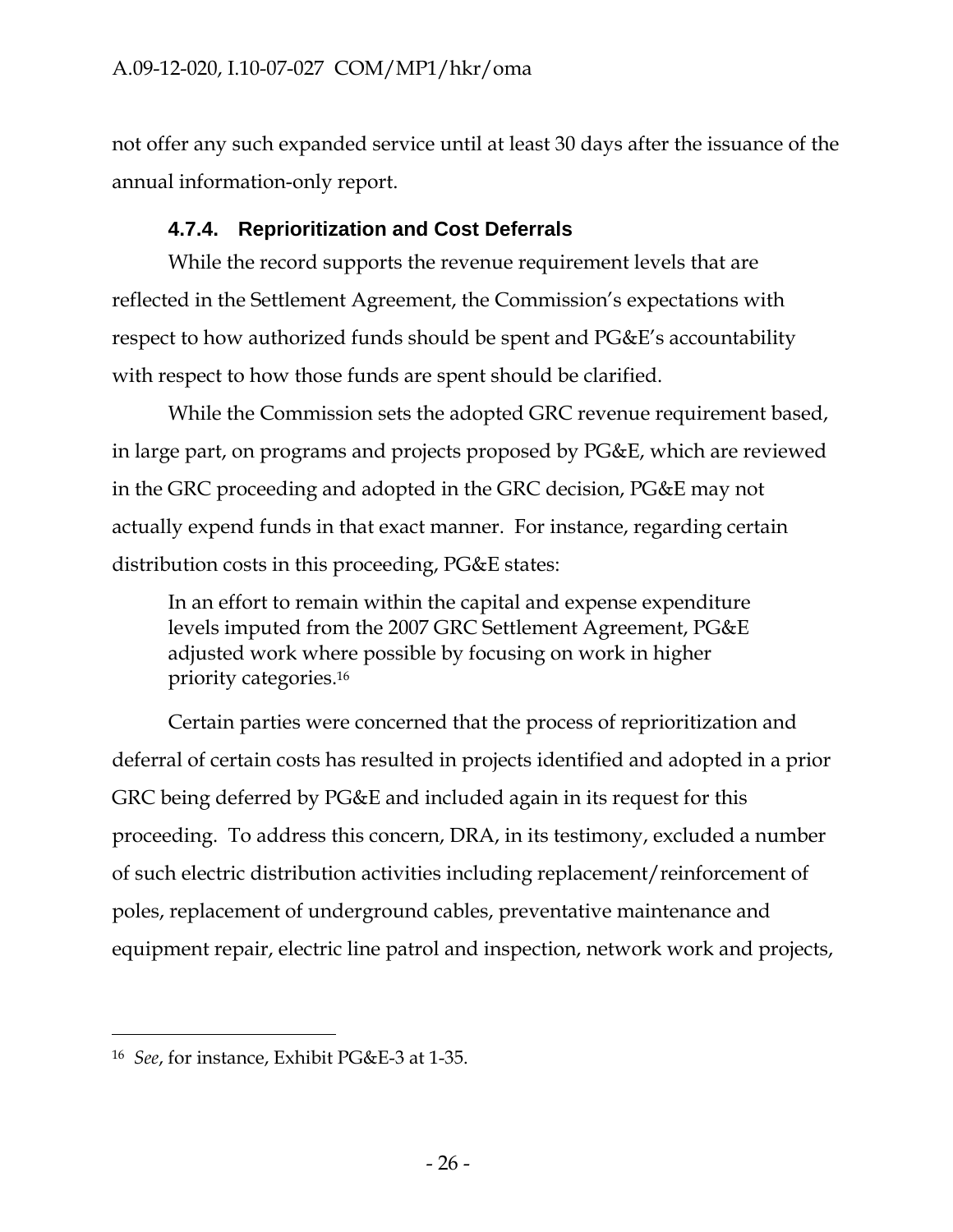streetlight group replacements, pole restoration, and substation maintenance, as well as the gas meter protection program.<sup>17</sup>

It is generally recognized that when a utility files a GRC, expenditure estimates are based on plans and preliminary budgets developed at least two years in advance of when they will actually be incurred. When the utility finalizes its budget just prior to the year when costs will be incurred or adjusts the budget during the year, new programs or projects may come up, others may be cancelled, and there may be reprioritization. This process is expected and is necessary for the utility to manage its operations in a safe and reliable manner. The Commission has recognized the concept of reprioritization, in part, as follows:

We conclude that this is not deferred maintenance in the sense we discussed previously. The work was not deferred to improve the utility's financial position. We do not intend to push utilities to spend the earmarked maintenance dollars simply to avoid risk of disallowance in a future proceeding. Because we hold the utility accountable to provide safe, reliable and efficient service, the utility should be able to move maintenance dollars from one account to another for the reasons provided in this case . . . 18

In summary, we should note that the issue in this instance is not deferred maintenance; rather, it is whether the utility should have the flexibility to shift earmarked funds if it is in the ratepayers' interest to do so. We conclude that if the utility has a valid reason based on economic or other considerations, then it should have the flexibility. This is simply prudent management.19

<sup>17</sup> TURN and CFBF made similar types of adjustments for cost deferrals.

<sup>18</sup> D.83-12-068, 14 CPUC2d 15, 146.

<sup>19</sup> D.94-12-068, 16 CPUC2d 721, 782.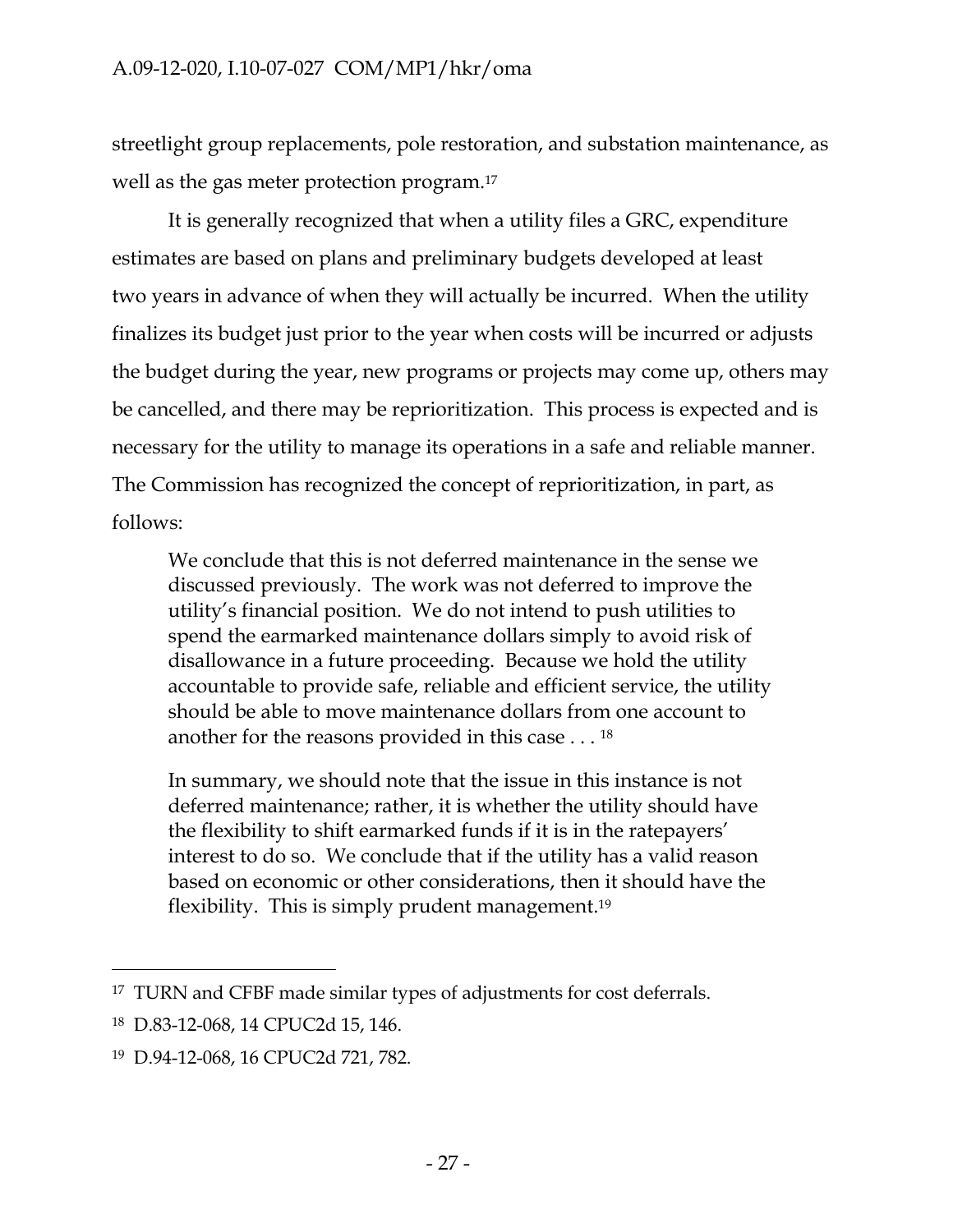However, the fact that this flexibility is available to the utility does not mean that everything the utility ends up doing is necessary or reasonable. The Commission has disallowed costs of activities that were requested and included in prior GRC authorizations, deferred, and re-requested in another GRC. For instance, in PG&E's last GRC, the Commission stated:

The Commission has repeatedly held that it is unjust and unreasonable to make ratepayers pay a second time for activities explicitly authorized by the Commission in the past. Here, there is no dispute that PG&E received funding for lead paint and PCB abatement in its prior GRC proceeding, and that PG&E seeks funding for these activities a second time in the current proceeding.20

And:

In order to find that the Settlement Agreement is consistent with the law, which includes adherence to long-established Commission precedent, we must be satisfied that all of PG&E's lead paint and PCB abatement costs are excluded from the O&M expenses adopted by the Settlement . . . <sup>21</sup>

As indicated, reprioritization and cost deferrals may be necessary and reasonable, and, if not, cost disallowance of previously requested activities which were deferred and re-requested may be appropriate. With respect to reprioritization and deferred cost issues in this GRC, the Settlement Agreement does not indicate specific outcomes; however it is assumed that the settled position reasonably reflects Commission precedents as noted above, taking into consideration the strengths and weaknesses of parties' positions. The Settlement Agreement does state that:

-

<sup>20</sup> D.07-03-044 at 93 (footnote omitted).

<sup>21</sup> D.07-03-044 at 95.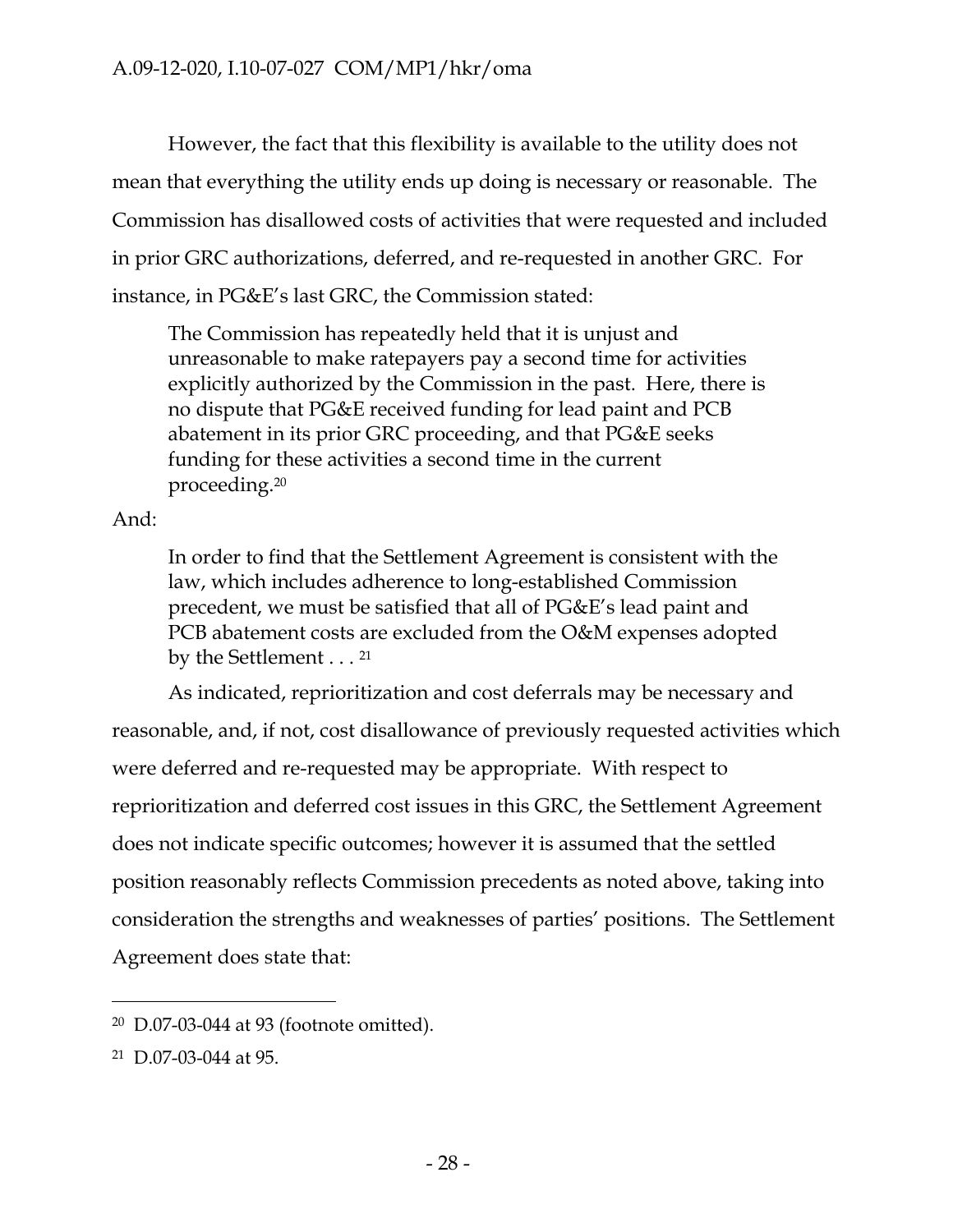The fact that Settling Parties set forth specific amounts for certain categories of costs is not intended to limit PG&E's management discretion to spend funds as it sees fit in a manner consistent with its obligation to provide reliable service and consistent with its obligation to maintain the safe operation of its utility systems. Nor does it limit the discretion of other parties to argue in future proceedings that it is unjust or unreasonable to make ratepayers pay a second time for activities explicitly authorized by the Commission in this proceeding or that PG&E has not provided safe and reliable service.<sup>22</sup>

While we reaffirm that it is the utility management's prerogative and responsibility to provide safe and reliable service by reprioritizing and deferring activities as necessary, the Commission must be assured that the process is reasonable. We have concerns in that respect. For instance, despite any financial implications of exceeding authorized cost levels, the utility does have the responsibility to spend what is necessary to ensure safe and reliable service. To the extent a utility uses authorized cost levels as a reason for deferring activities, the Commission must be assured that such deferrals are otherwise reasonable especially with respect to safe and reliable service. Also, justified or not, reprioritization and deferrals undermine the basis for the Commission's determination of the reasonableness of the utility's GRC request and the extent of the authorized revenue requirement. Much of what is authorized is based on the utility's depiction of its needs and associated costs. Those needs and costs are tested by the GRC process. Reprioritized needs and associated costs may not be so tested and may not result in the most efficient use of funds. In light of these concerns, we will impose certain requirements on PG&E, as a step in ensuring

-

<sup>22</sup> Settlement Agreement, Article 4.11.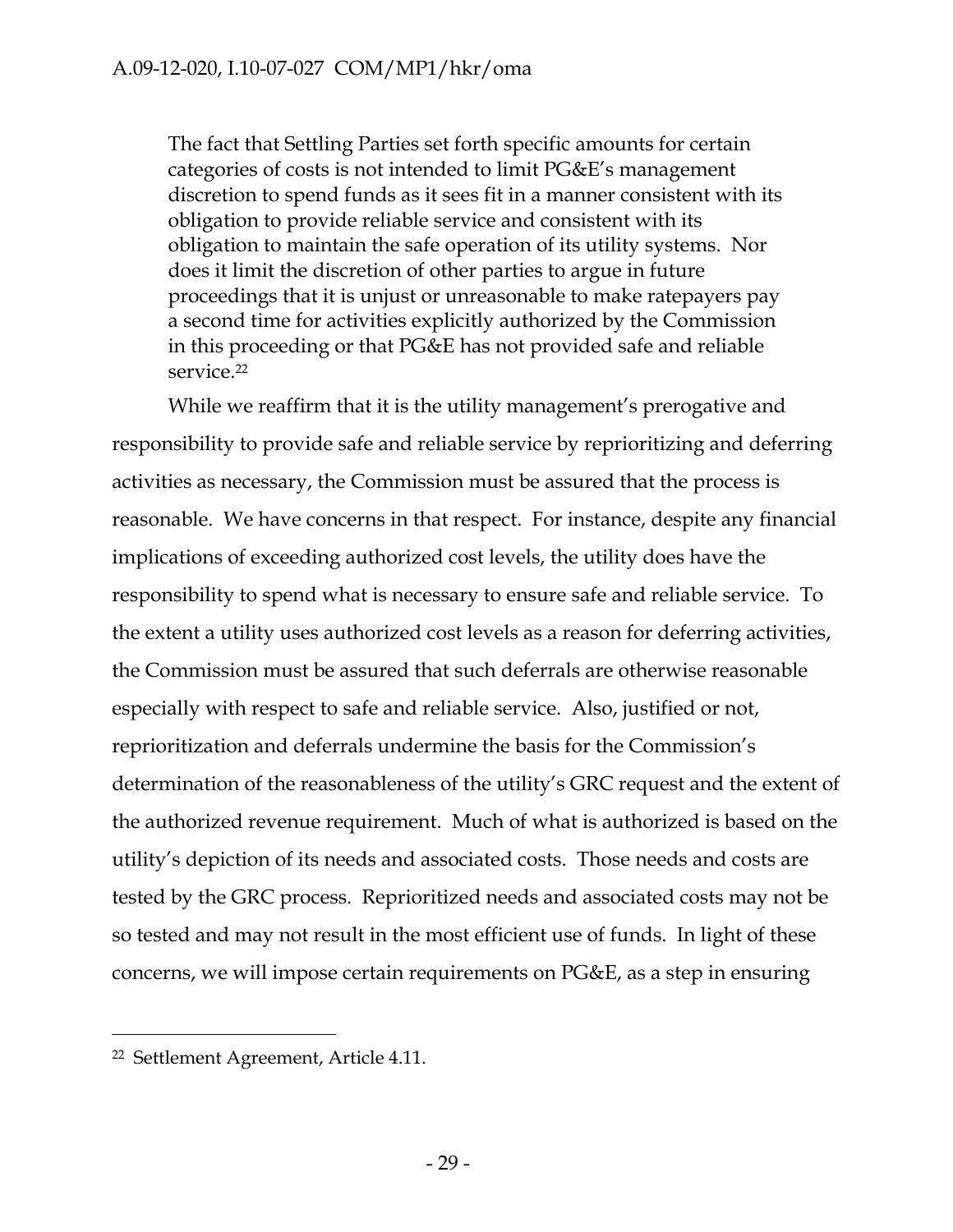that any reprioritization processes are reasonable and result in the best use of ratepayer funds.

First, in order for the Commission to better understand the ongoing effects of reprioritizations and deferrals, PG&E should provide the following expense and capital expenditure information for electric distribution, electric generation, and gas distribution.23

Within 90 days of the issuance of this decision:

• PG&E's authorized budgeted amounts<sup>24</sup> for 2011, as of January 31, 2011, by major work category (MWC), with an explanation of any differences with what is assumed in the Settlement Agreement for 2011.

By March 31, 2012:

- PG&E's authorized budgeted amounts, by MWC, for 2012, as of January 31, 2012.
- The recorded amounts for 2011, by MWC, with explanations for significant deviations from PG&E's January 31, 2011 authorized budget for 2011.

By March 31, 2013:

-

- PG&E's authorized budgeted amounts, by MWC, for 2013, as of January 31, 2013.
- The recorded amounts for 2012, by MWC, with explanations for significant deviations from PG&E's January 31, 2012 authorized budget for 2012.

Also, in its next GRC, as part of its showing, PG&E should fully describe

any reprioritizations and deferrals of costs explicitly identified in the Settlement

<sup>&</sup>lt;sup>23</sup> This information should be provided through compliance filings in this docket. Energy Division should report to the Commission if it observes any spending patterns that are of concern with respect to the provision of safe and reliable service.

<sup>24</sup> Budgeted amounts are those authorized by PG&E management.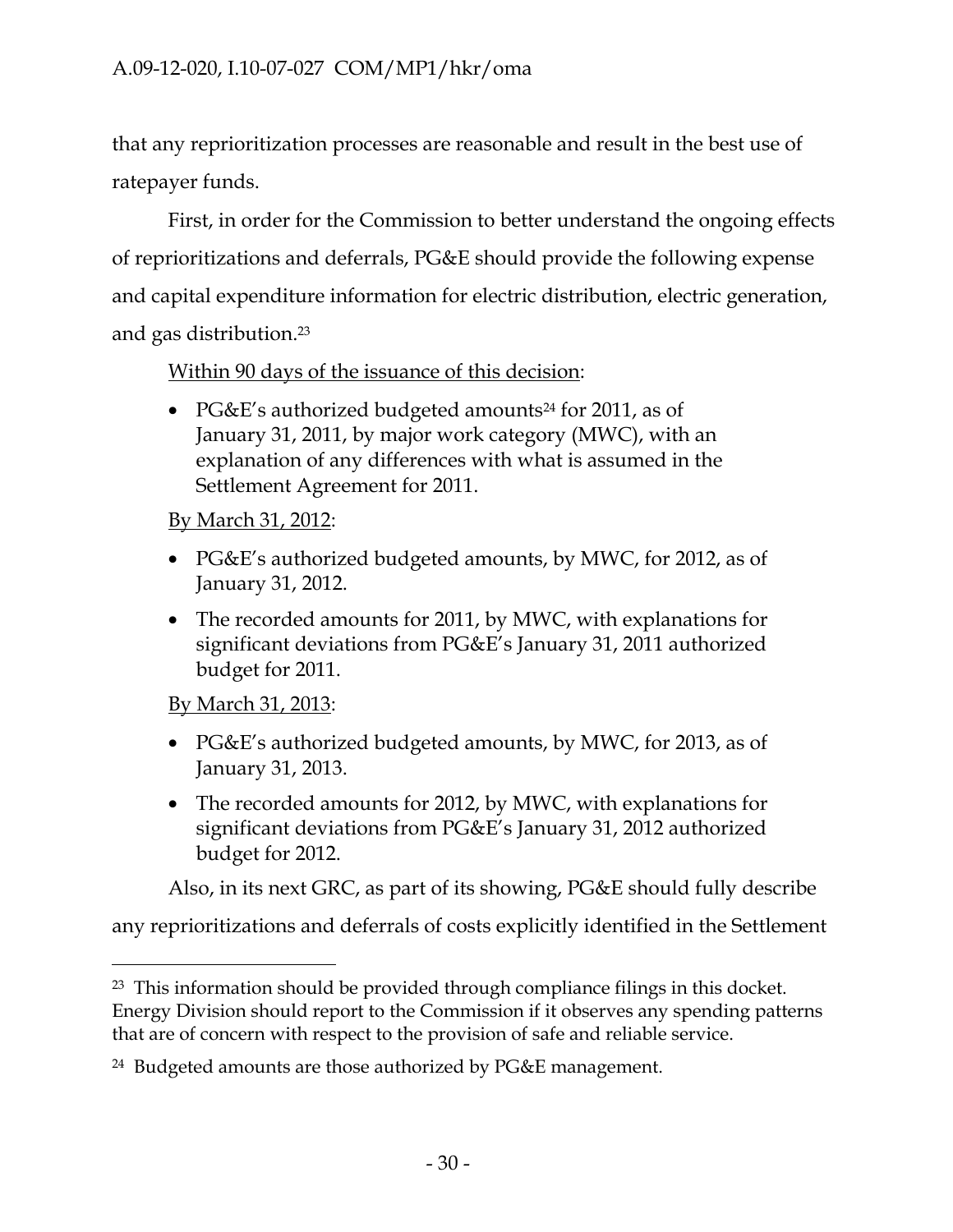Agreement or costs that can reasonably be imputed from the Settlement Agreement. PG&E should fully explain its reprioritization process, justify deferrals of specific activities and projects, and justify the implemented higher reprioritized activities and projects that were not identified in this GRC. For activities and projects that were deferred and are now being re-requested, PG&E should fully explain why they are needed now when they were able to be deferred before. The Commission will be critical in its evaluation of previously requested activities or projects that were deferred and re-requested keeping in mind that the utility has the obligation to maintain its operations and its plant in the condition to provide efficient, safe and reliable service, even if that condition requires more expenditures than the Commission has authorized.25

### **4.7.5. Gas Distribution Pipeline Safety Reporting**

Due to the Commission's responsibilities and concerns regarding gas pipeline safety, we will impose additional reporting requirements related to gas distribution pipelines.26 We will require PG&E to submit semi-annual gas distribution pipeline safety reports to the Directors of the Commission's Consumer Protection and Safety Division and Energy Division. The requirements of the reports are detailed in Attachment 5 to this decision. Reports should cover activity over the first six-month period and second six-month period of the calendar year and continue until further notice of the Commission.

-

<sup>25</sup> For example, *see* D.83-12-068, 14 CPUC2d 15, 66.

<sup>&</sup>lt;sup>26</sup> Gas transmission pipelines issues are not within the scope of this proceeding, but are instead addressed in PG&E's Gas Transmission and Storage proceeding, A.09-09-013.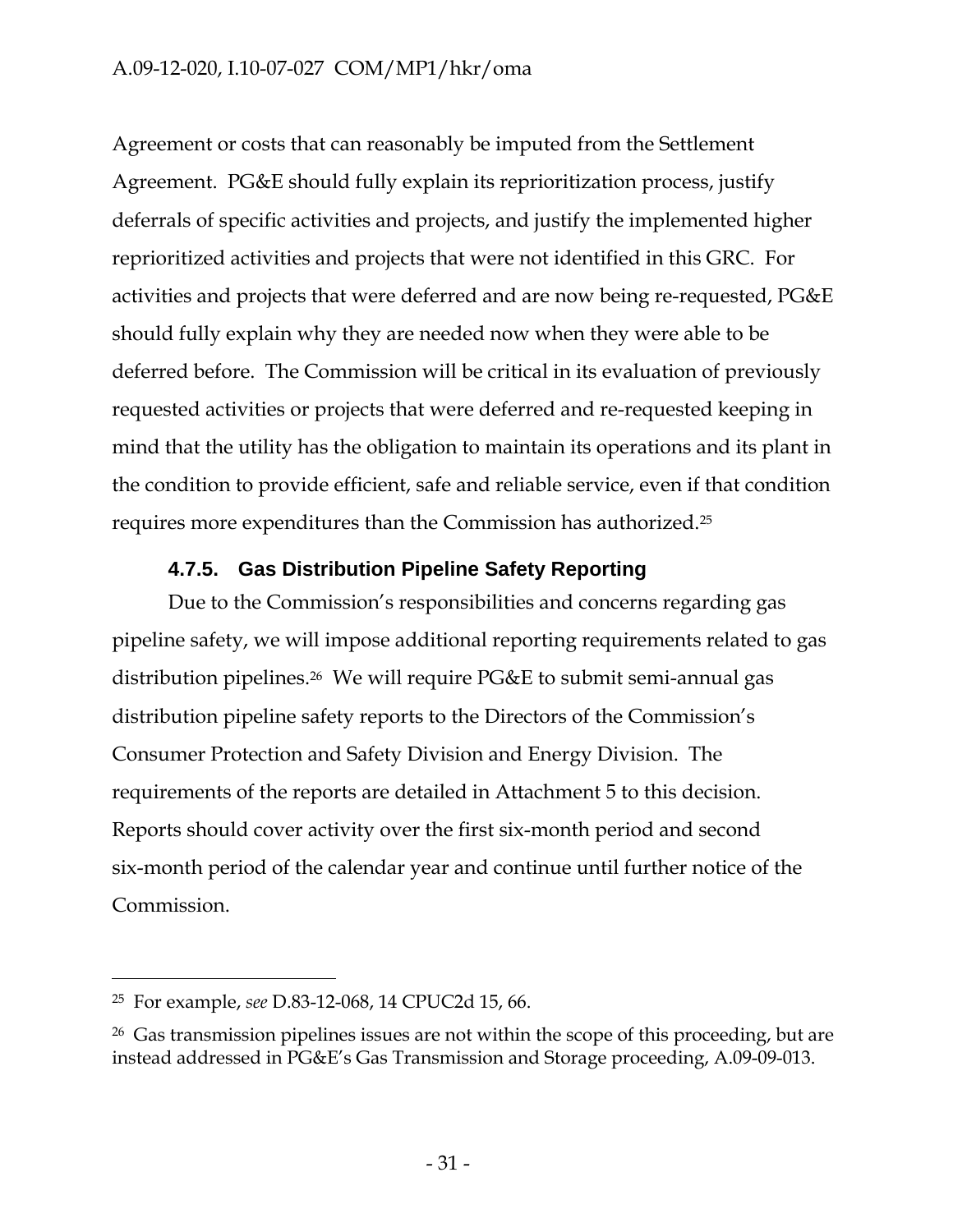#### **4.7.6. Financial Health**

Aglet included testimony on the financial condition of PG&E, which Aglet characterizes as now being very good. With respect to PG&E's rise in credit ratings and stock prices since its bankruptcy in 2001, Aglet asserts the central feature of these financial improvements has been strong cash flows and access to capital. PG&E does not dispute Aglet's assertions and acknowledges that it has very strong access to capital because of its strong balance sheet and its ability to raise capital both from equity and debt financing.

The evidence demonstrates that PG&E is financially healthy. For the period covered by this GRC, the Settlement Agreement will provide PG&E with sufficient revenues to maintain its financial health, provide adequate service, and make necessary capital investments.

#### **4.7.7. The Public Interest**

We agree with the Settling Parties' position that the Settlement Agreement is in the public interest. There are no allegations, and we do not detect, that any element of the Settlement Agreement is inconsistent in any way with the public interest. Settlement avoids costs of further litigation and conserves resources of the parties and the Commission. In this case, it provides reasonable outcomes that are acceptable to a large number of parties representing a broad spectrum of interests.

Settling Parties assert and we agree that the principal public interest affected by this GRC is delivery of safe, reliable electric and gas service at reasonable rates, and the Settlement Agreement advances this interest because it sets forth a compromise that significantly reduces the revenue sought by PG&E while providing PG&E a test year revenue requirement increase and predictable attrition allowance.

- 32 -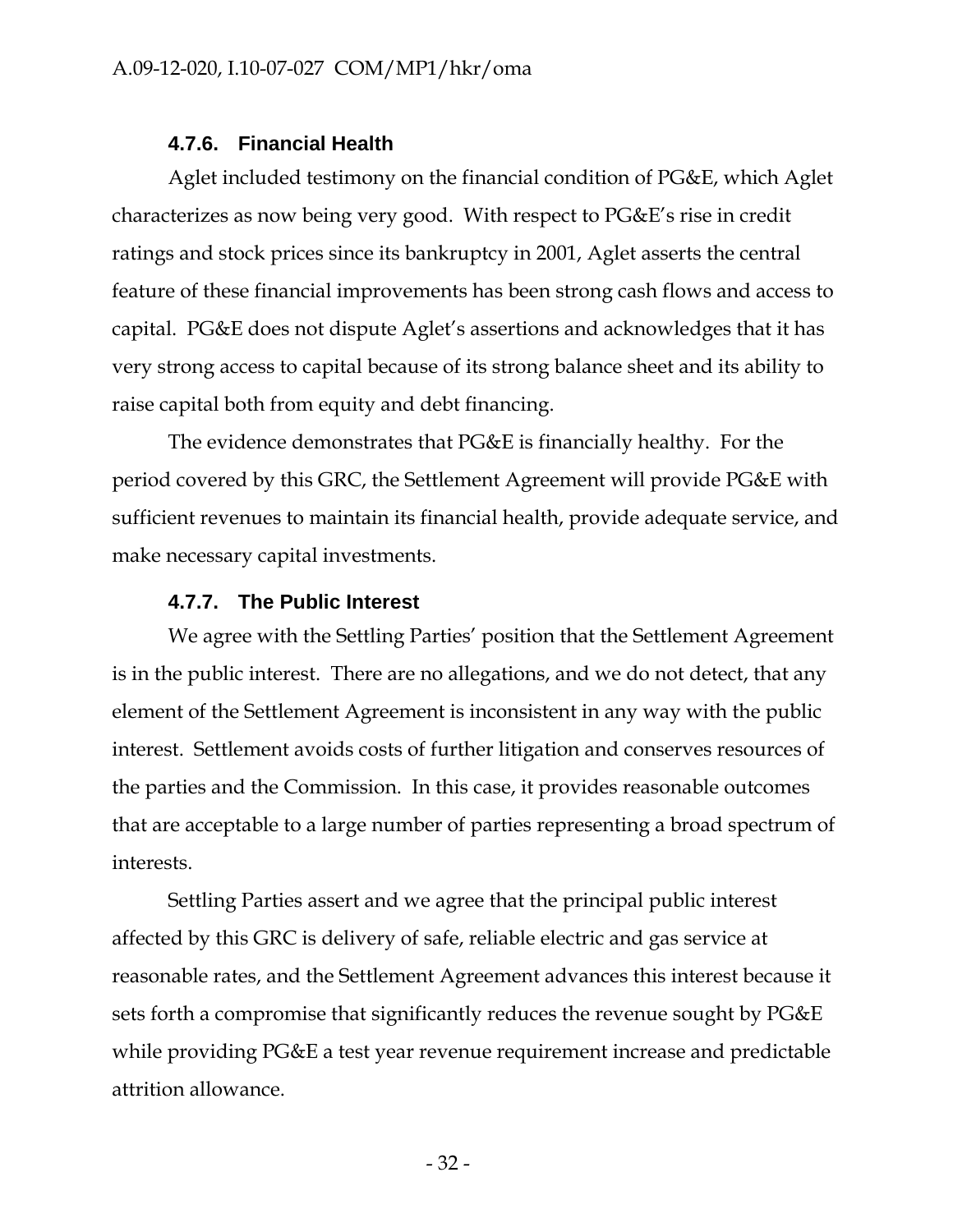Besides providing reasonable revenue requirement levels for electric distribution, electric generation and gas distribution, the Settlement Agreement furthers the public interest (such as safe and reliable service, ratepayer safeguards, and levelized competitive playing fields) by:

- Retaining the current one-way Vegetation Management Balancing Account, whereby any unspent amount will be returned to ratepayers.
- With respect to Rule 20 undergrounding projects, allowing communities with projects already in progress to continue with their projects even if they exceed the 5-year allowable borrowing period.
- Establishing of a one-way balancing account mechanism for the gas related DIMP that covers developments and improvements in such areas as preventative maintenance, leak surveys, operator qualifications and training. Any net unspent funds from this program will be returned to customers in the next GRC.
- Allowing PG&E to file a subsequent application to recover additional site-specific environmental remediation costs to the extent necessary to accommodate the development plan ultimately adopted for the Hunters Point site.
- Requiring PG&E to record customer retention costs incurred by its Customer Care organization below-the-line.
- Committing PG&E to file an application by January 1, 2012 to comprehensively reassess all of its DA and CCA service fees.
- Modifying PG&E's below-the-line guidelines to provide for an annual compliance review, as well as identification of additional below-the line activities and more thorough accounting and employee training.
- Advocating Commission approval of the MOU between PG&E and DisabRA regarding accessibility and safety issues for the disabled.
- Providing for an independent audit to ensure proper booking and allocation of costs and benefits related to PG&E's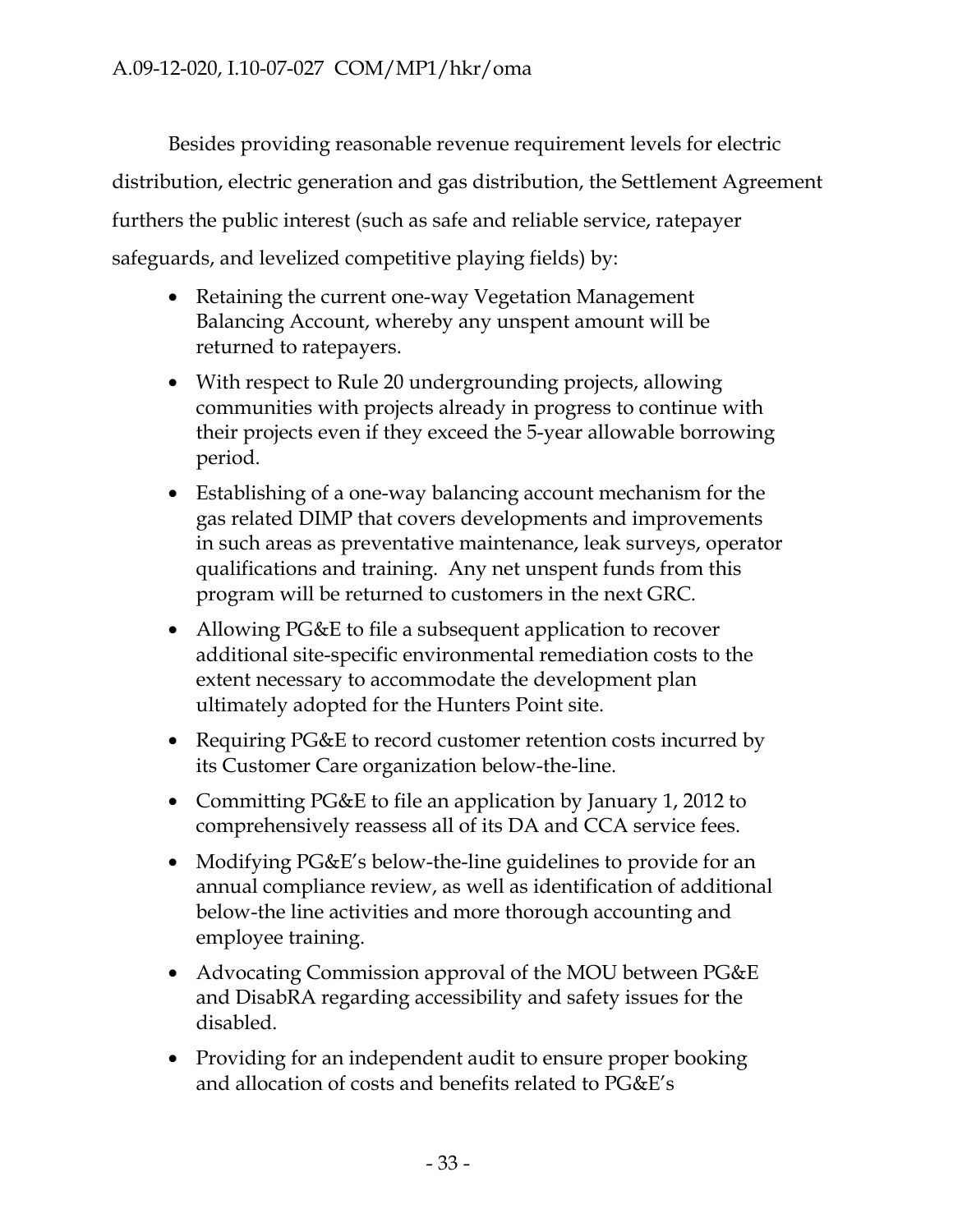SmartMeter program and evaluate whether PG&E's internal cost management guidelines are adequate to ensure that all labor and non-labor costs are properly booked to the SmartMeter balancing account.

We conclude that the Settlement Agreement is in the public interest.

### **4.7.8. Clarifications**

The Settlement Agreement designates the Energy Division to be responsible for overseeing the audit process. We clarify that this responsibility does not fall on the Energy Division in particular, but on Commission staff in general, with specific responsibility being designated by Commission management based on staff availability.

It should be noted that, by the terms of the Settlement Agreement, if PG&E prevails on the issue of the rate of return for electromechanical meters replaced by SmartMeters, a \$44 million revenue requirement increase will be added to the adopted electric distribution revenue requirement. If TURN prevails, the adopted electric revenue requirement would remain as indicated in the Settlement Agreement. To the extent that this decision adopts a different ratemaking treatment than proposed by either PG&E or TURN, the Settlement Agreement is modified in that respect.

### **4.7.9. Conclusion**

The Settlement Agreement is consistent with law. With the additional requirements related to NTP&S, reprioritization and cost deferrals, and gas distribution pipeline safety reporting, and with minor clarification, as discussed, the Settlement Agreement is reasonable and in the public interest. It should and will be adopted.

The lone issue that was not resolved by the Settlement Agreement relates to the ratemaking treatment for meter devices replaced by SmartMeters.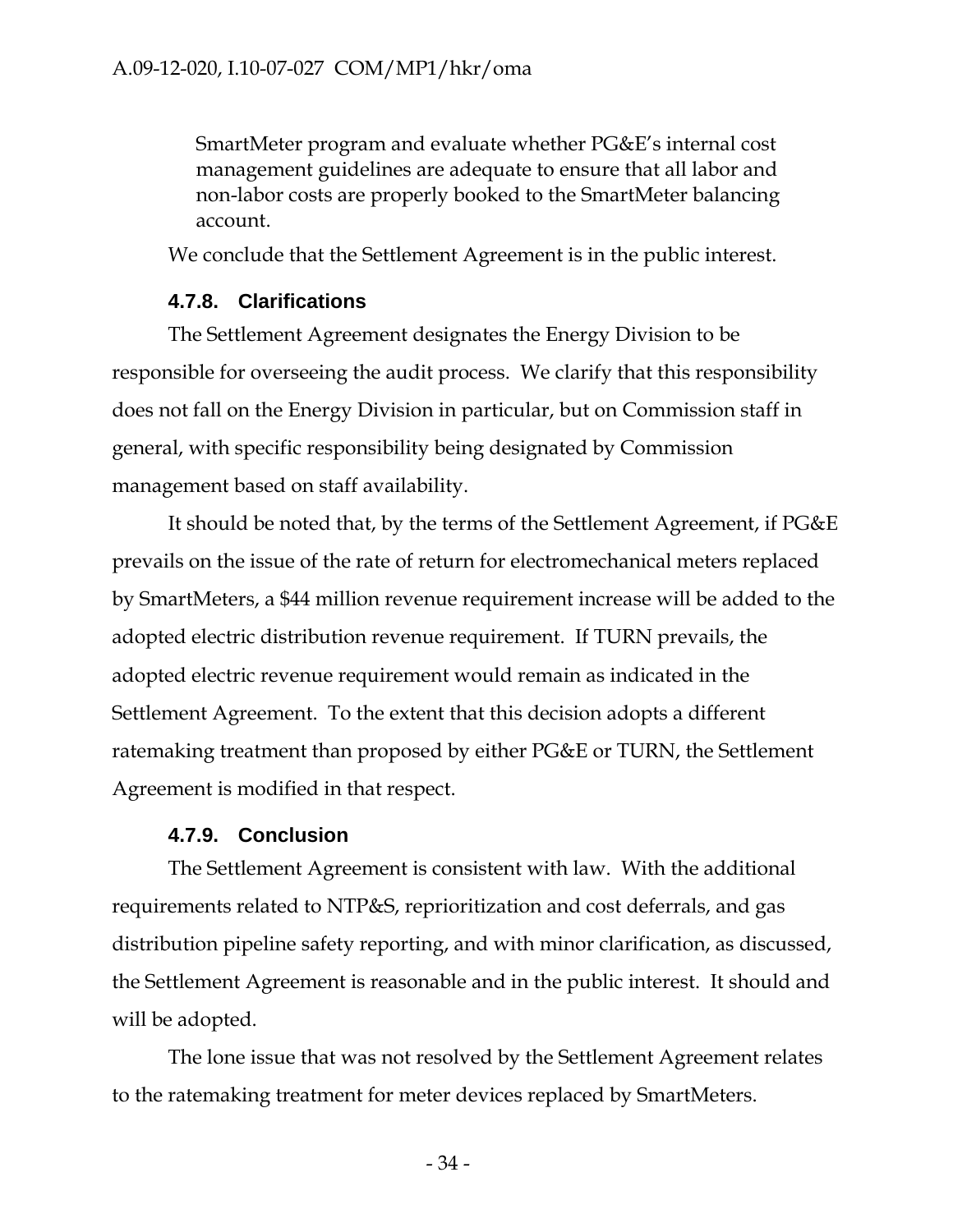#### **5. Rate of Return on Meter Devices**

In deploying SmartMeters throughout its electric distribution system, PG&E must retire the replaced meters, principally older electromechanical meters, many of which could otherwise provide useful service for a number of years. In A.05-06-028, the proceeding that resulted in the initial authorization of Advanced Metering Infrastructure (AMI) deployment for PG&E (D.06-07-027) and A.07-12-009, the proceeding that resulted in authorization of the SmartMeter Upgrade for PG&E (D.09-03-026), PG&E proposed ratemaking for the retired electromechanical meters, by which the original cost of the meters would be deducted from both the electric plant in service balance as well as the depreciation reserve balance. The result of that ratemaking is that, for rate recovery, the undepreciated balance of the electromechanical meters is amortized over the estimated remaining life of electric meters (approximately 18 years for 2011) with the unamortized balance being included as an element of rate base and earning the authorized rate of return. That is, there would be no effect on rate base compared to what would occur if the electromechanical electric meters had continued to be used and useful and were not replaced by SmartMeters. No party expressed opposition to this proposed ratemaking in either A.05-06-028 or A.07-12-009.

In this GRC proceeding, TURN has taken the position that the retired electromechanical meters are no longer used and useful and therefore should be excluded from rate base, resulting in PG&E earning no rate of return on the undepreciated balance as it is amortized over the approximate 18-year timeframe. PG&E served rebuttal testimony opposing TURN's position arguing that the Commission has already decided that there would be no net impact on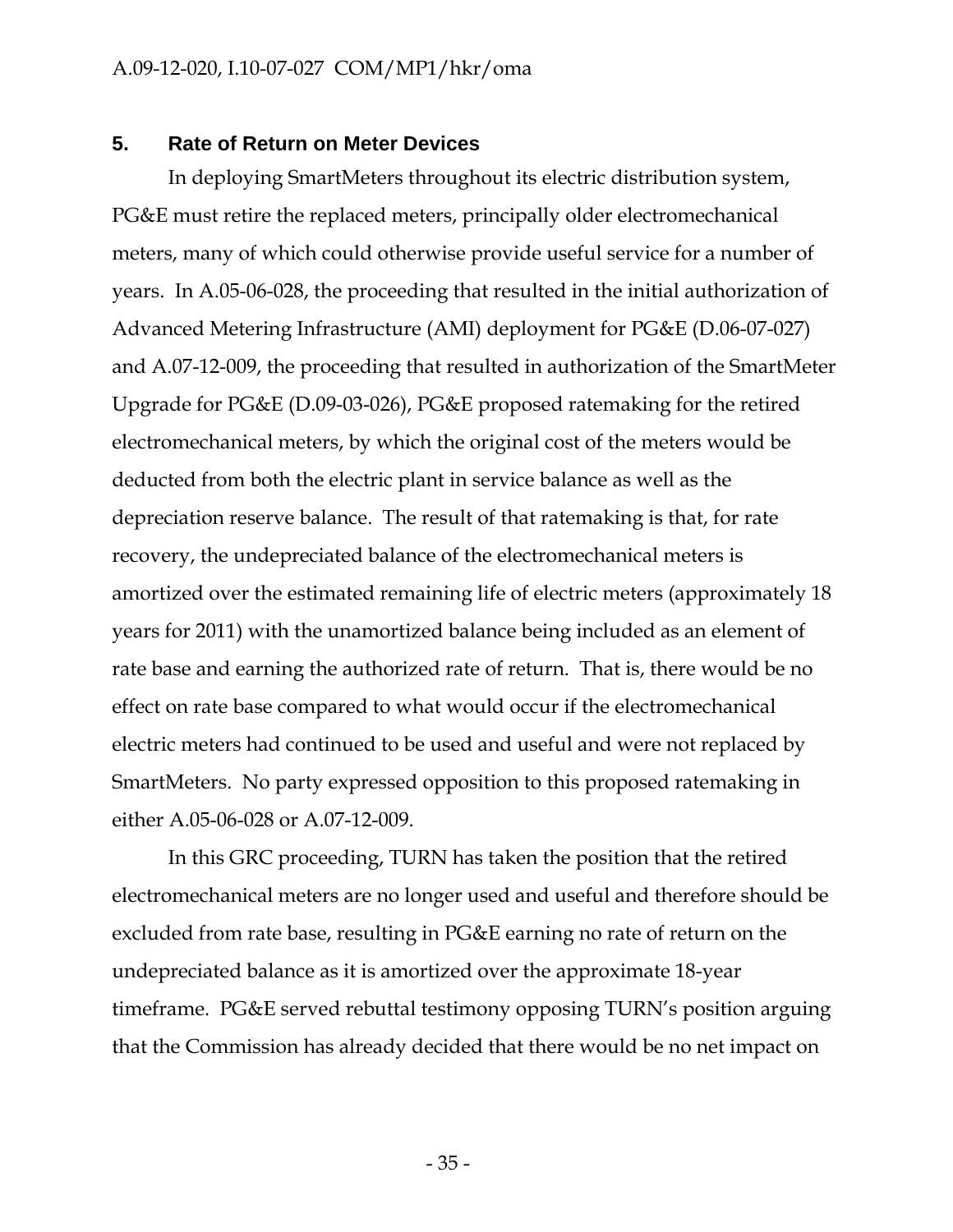net plant to be included in rate base on account of these retirements, and TURN's efforts to re-litigate this matter should be rejected.

The Settlement Agreement excluded costs associated with this issue and provided parties with the opportunity to brief the merits of TURN's proposal for Commission consideration and decision, with the understanding that, if PG&E prevailed, the appropriate related costs should be added to the Electric Distribution revenue requirements for 2011. Dates for opening and reply briefs were set by the assigned ALJ. Opening and reply briefs were filed by TURN, PG&E, DRA, SCE and SDG&E. Aglet filed a reply brief only. In general, TURN's position is supported by DRA and Aglet, while it is opposed by PG&E, SCE and SDG&E. In resolving this issue, a number of arguments presented in briefs were considered, as discussed below.

# **5.1. Addressing the Issue at this Time**

In considering this issue, as advocated by TURN, rebutted by PG&E, and briefed by the various parties, the threshold argument that needs to be addressed is whether the ratemaking for meter devices replaced by SmartMeters has already been addressed and decided by the Commission in D.06-07-027 and D.09-03-026, and, therefore, whether it is appropriate for TURN to raise the issue in this proceeding.

PG&E states that it specifically addressed the ratemaking treatment of the electromechanical meters in its Initial AMI application, A.05-06-028. PG&E's ratemaking proposal was as follows:

3. Retirements of Plant

As the AMI meters are deployed, replaced existing meters will be retired at their original cost. The retirement of these non-AMI meters is accomplished through a simple reduction to plant of the original cost installed with an equal and offsetting entry to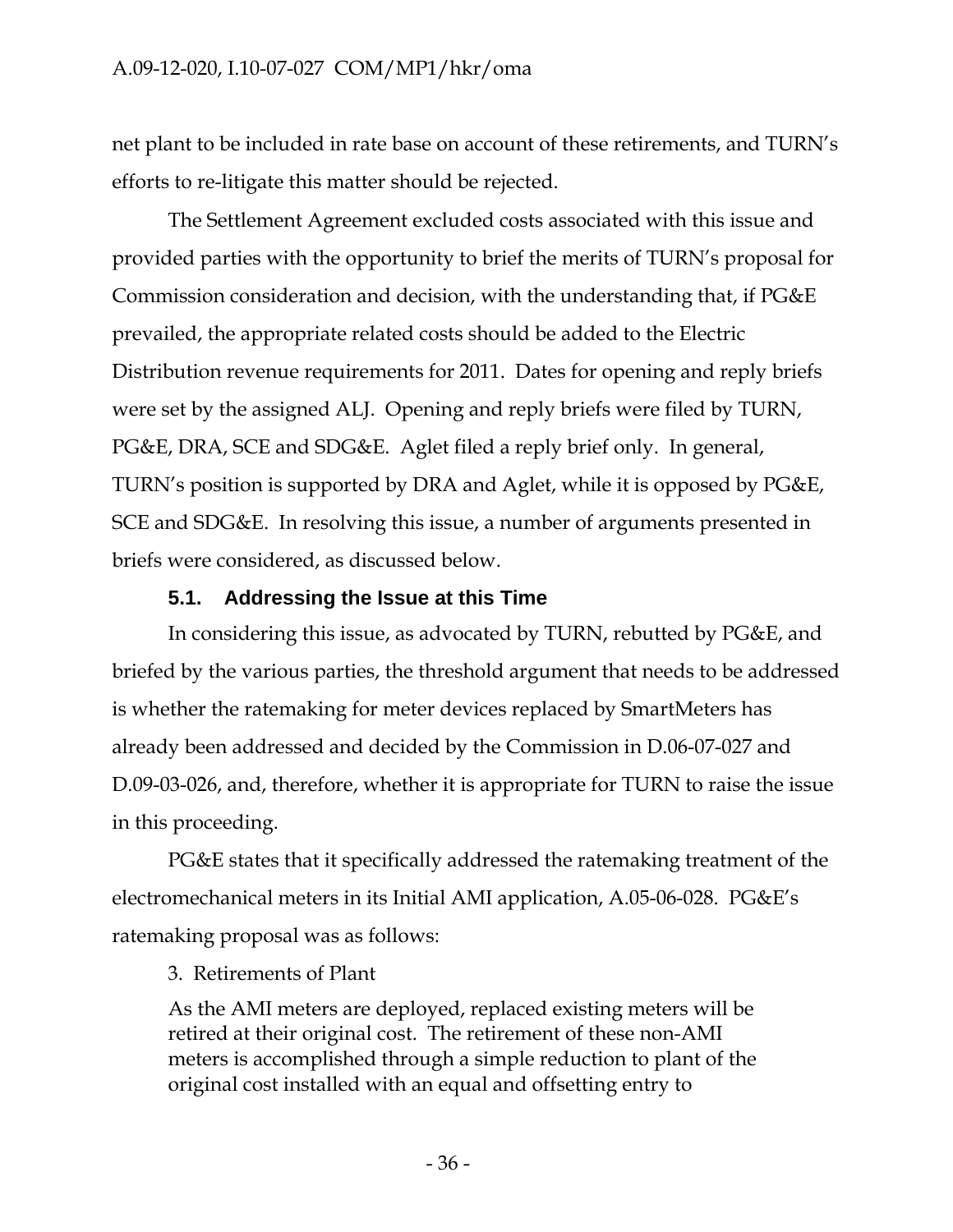accumulated depreciation. Therefore, there is no impact to the net book value (plant less accumulated depreciation). Because of the group depreciation accounting used by PG&E, any un-recovered book investment will be recovered over the average life of the depreciation group.27

Contrary to TURN's current position that rate base should be reduced to account for the undepreciated component of the electromechanical meters, PG&E's proposal was that rate base (i.e., net book value) be unaffected by the retirement. PG&E notes that neither TURN nor any other party opposed this aspect of PG&E's Initial AMI application, and that the Commission approved its proposal as follows:28

- 1. Pacific Gas and Electric Company (PG&E) is authorized to deploy the proposed Advanced Metering Infrastructure (AMI) project as described and modified by this decision.
- 2. PG&E's electric and gas allocation proposals are approved. PG&E shall file an advice letter in compliance with this decision in not less than 15 days, or more than 30, to implement PG&E's rate proposals to collect the revenue requirement and modify its preliminary statements for the gas and electric departments establishing the gas and electric balancing accounts as adopted in this decision. The advice letter shall be effective upon its approval by the Commission.

PG&E states that it made the same proposal in its SmartMeter Upgrade application, A.07-12-009, and again it was unopposed. PG&E indicates the Commission approved it as follows:29

<sup>27</sup> A.05-06-028, Exhibit 5 at 5-5.

<sup>28</sup> D.06-07-027, Ordering Paragraphs (OPs) 1 and 2.

<sup>29</sup> D.09-03-026, OPs 1 and 2.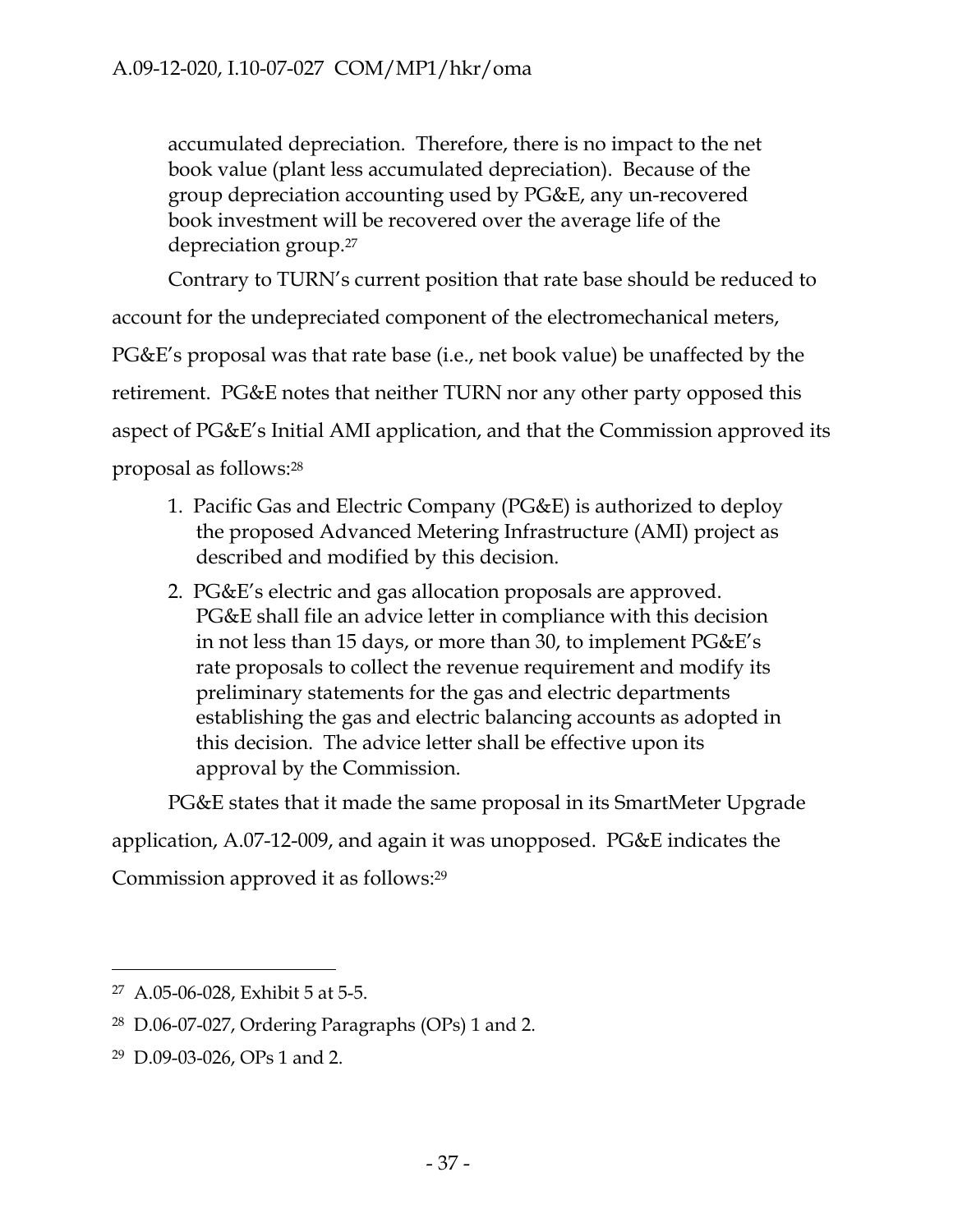- 1. Pacific Gas and Electric Company (PG&E) is authorized to proceed with the proposed SmartMeter Upgrade, subject to the conditions and costs specified in this decision.
- 2. PG&E's general cost recovery proposal is adopted.

PG&E argues that given that PG&E expressly addressed the issue of the ratemaking treatment to be accorded the electromechanical electric meters in both the Initial AMI and Upgrade Proceedings, and that TURN was an active party to both cases, TURN should not be allowed now to re-litigate those issues in this GRC.

SDG&E made a similar argument in its opening brief.

## **5.1.1. Discussion**

-

First, it should be clarified that in D.06-07-027, the Commission did not authorize the deployment of SmartMeters to replace all existing electromechanical electric meters, as is now the case. In D.06-07-027, the Commission indicated:

At that point in time, PG&E's AMI proposal consisted of metering and communications infrastructure as well as the related computerized systems and software. It is often overly-simplified to imply that only meters are involved. In fact, in most instances, PG&E will not replace residential meters with new meters – most of the existing inventory will be retrofitted with communications modules and redeployed.30 (Footnotes omitted.)

Also, in D.09-03-026, the Commission indicated:

In PG&E's original AMI Application, PG&E proposed deployment of electromechanical electric meters for the majority of its residential electric service customers. The remainder of the residential as well as all commercial customers would receive solid state meters.

<sup>30</sup> D.06-07-027 at 2-3. Footnote 3 to this quotation states that PG&E's plan was to retrofit 54% of the existing electric meters and 96.1% of its existing gas meters.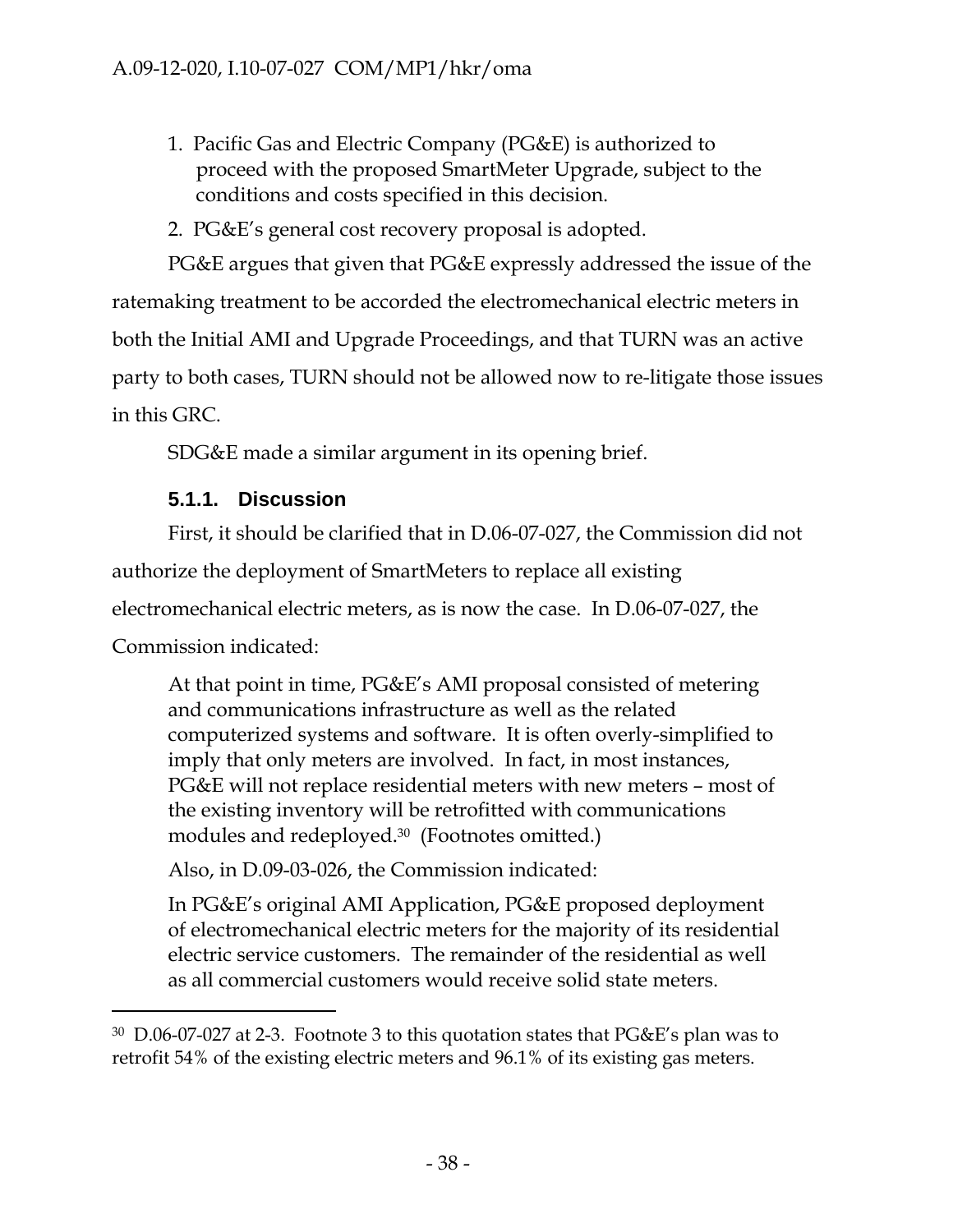According to PG&E, for deployment to date, this meter mix has worked as intended and, accordingly, has met the objectives of PG&E's original AMI Application. In the current application, PG&E proposes a transition in this mixture to the deployment of solid state meters ubiquitously. PG&E states that the solid state meter will be the platform for the intelligent, integrated metering solution that will enable PG&E to provide a number of new capabilities including a HAN gateway device (enabling price signals, load control and near real time data for residential electric customers) and load limiting disconnect switches . . . 31

Therefore, while PG&E's ratemaking proposal in A.05-06-028 is the same as in A.07-12-009 and the same as what is reflected in its GRC application, it would have been applied to the replacement of fewer electromechanical meters than anticipated in A.07-12-009 with solid state meters that did not have the full capabilities of the SmartMeters eventually authorized by D.09-03-026 in A.07-12-009.

Also contrary to PG&E's assertion, Ordering Paragraph 2 in D.09-03-026, which adopted PG&E's cost recovery proposal, did not adopt PG&E's ratemaking proposal for meter devices that are replaced by SmartMeters. This particular ratemaking proposal was not included as part of PG&E's general cost recovery proposal that is discussed in Section 12.1 of D.09-03-026 and adopted in Ordering Paragraph 2. The ratemaking proposal at issue was instead an element of PG&E's revenue requirement methodology.32 That methodology was not specifically adopted in an ordering paragraph, however Conclusion of Law 50 of

 $\overline{a}$ 

 $31 \text{ D}$  09-03-026 at 18.

<sup>32</sup> Retirements of plant, as quoted by PG&E, is discussed in Chapter 2, Revenue Requirement, in Exhibit 4 in A.07-12-009. PG&E's cost recovery proposal is discussed separately in Chapter 1 of that exhibit.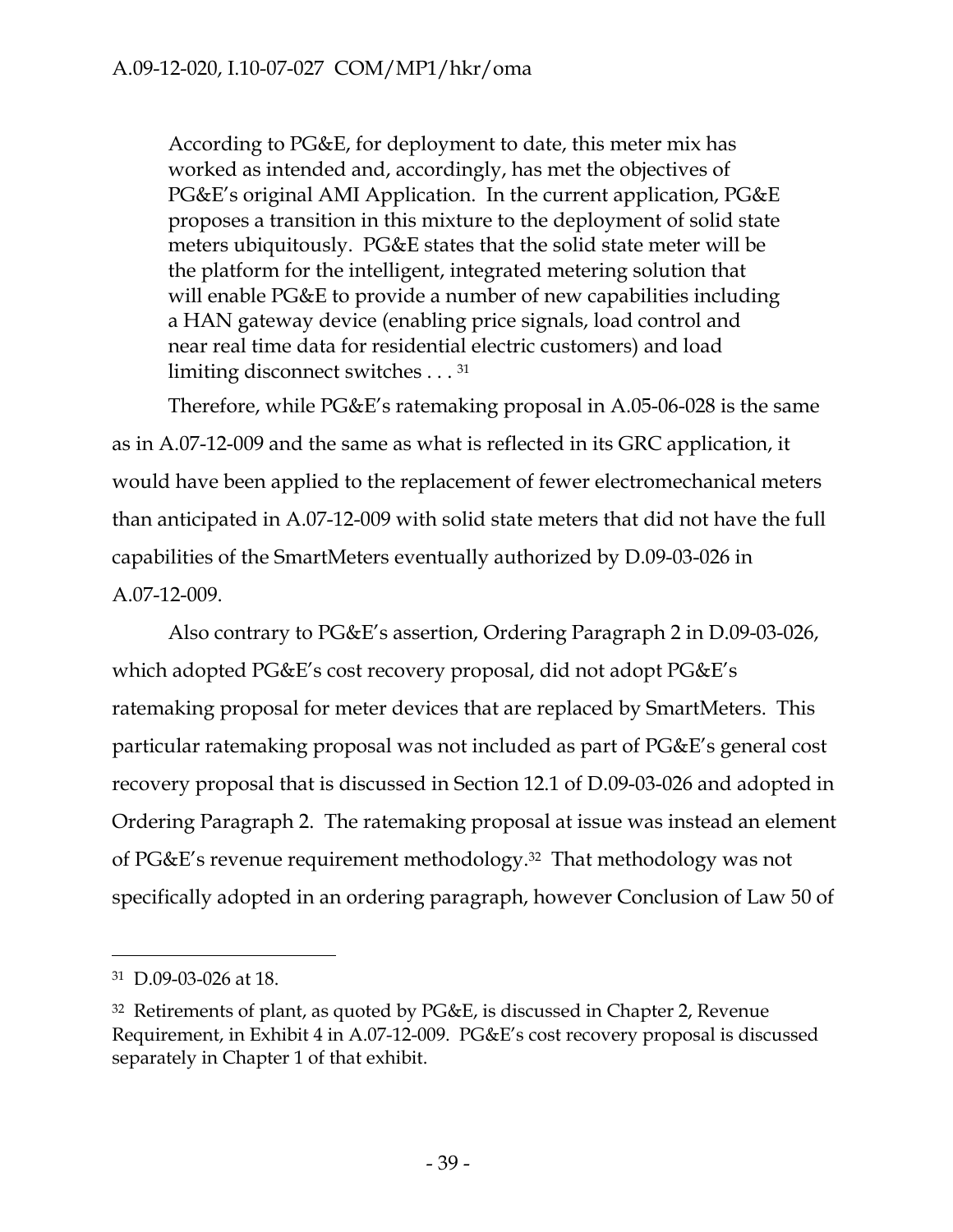D.09-03-026 states that the use of PG&E's results of operations model for the purposes of calculating the revenue requirements associated with the SmartMeter Upgrade is reasonable,<sup>33</sup> and PG&E's proposals with respect to retirements of plant are reflected in that model.

Therefore, while the applicability of the meter retirement proposal is slightly different in A.05-06-028 than in A.07-12-009 and this GRC, it is clear that, (1) in both prior proceedings, PG&E's meter retirement ratemaking proposal was consistent with what is proposed in this GRC proceeding, (2) no party addressed that proposal in the prior proceedings, and (3) in D.09-03-026, the Commission reflected PG&E's meter retirement ratemaking proposal in the ratemaking treatment for the SmartMeter program. However, in recognizing that no party addressed PG&E's proposal in either AMI proceeding and that neither D.06-07-028 nor D.09-03-026 contains specific discussion of PG&E's ratemaking proposal for retired meters or includes findings, conclusions or ordering paragraphs in which this issue is specifically identified, it is also clear that PG&E's ratemaking proposal for meter retirement was not specifically adopted or litigated in either A.05-06-028 or A.07-12-009. Therefore, TURN's recommendation in this proceeding is not, as characterized by PG&E, a re-litigation of the issue. We will not speculate as to why parties did not choose to litigate this issue in either of PG&E's AMI proceedings. That fact that they did not do so is, in itself, insufficient reason to preclude the issue from being addressed in this proceeding. What is of more significance is that the issue is important and relevant, and the Commission likely did not fully understand and

<sup>33</sup> No party disputed the use of PG&E's results of operations model for the purpose of calculating the revenue requirements associated with the SmartMeter Upgrade.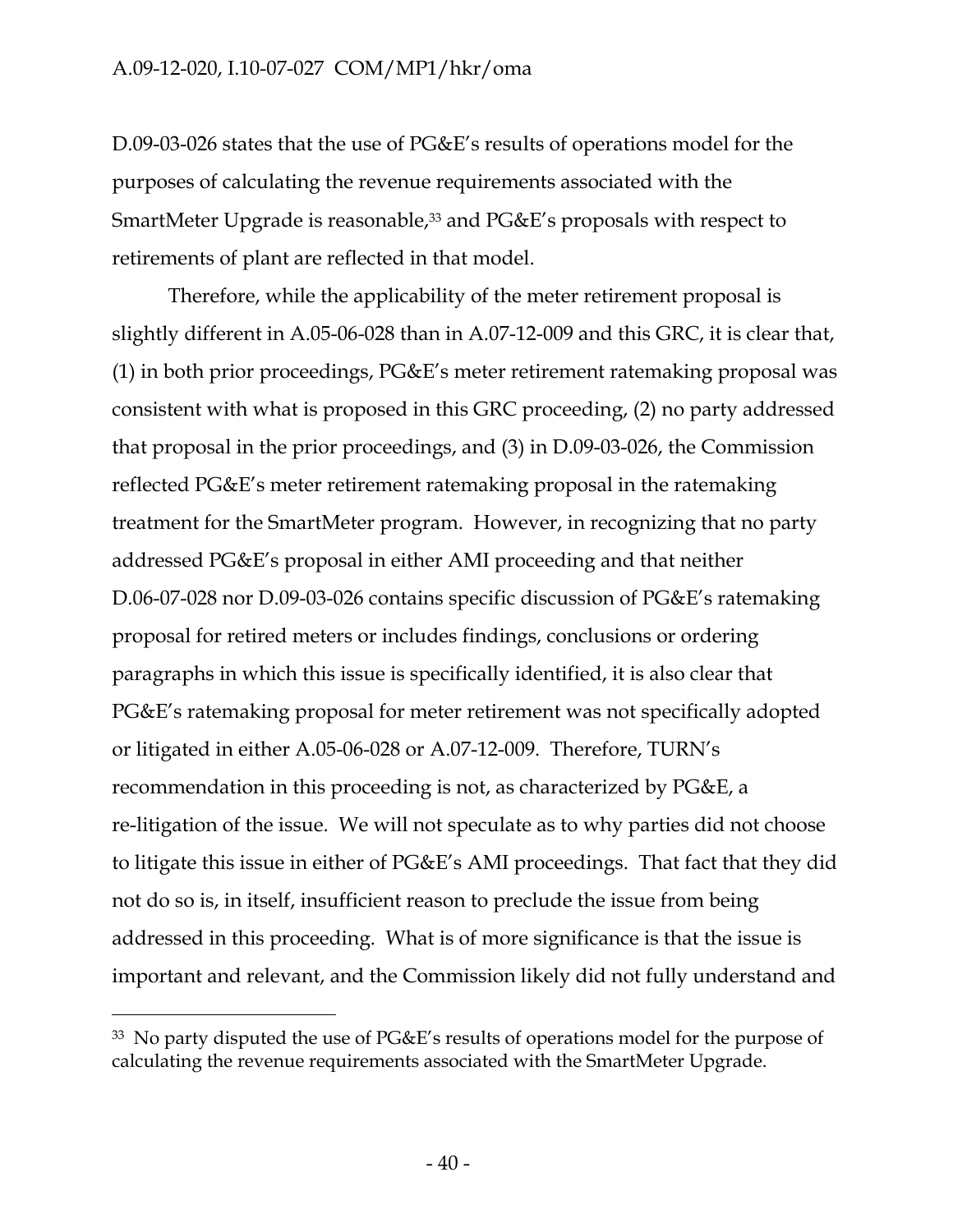consider the ramifications of PG&E's proposed ratemaking in those prior proceedings.

That it is the lone disputed issue in this GRC demonstrates the importance and relevance of PG&E's ratemaking proposal for retired meters. There are significant financial consequences associated with TURN's recommendation that results in the exclusion of rate of return costs of approximately \$44 million in 2011, \$132 million over the three-year GRC cycle, and \$418 million over 18 years. Neither the magnitude of the net plant balance for prematurely retired meters, nor the associated rate of return costs were identified in PG&E's prior AMI testimony. It was not until this GRC proceeding that the \$341 million net plant balance and the associated \$44 million rate of return cost for 2011 were openly discussed. Also, in briefs, parties have made a number of arguments and cited precedential Commission actions that are relevant and significant, but which were never brought up and considered in the prior AMI proceedings. Consequently, there is good reason to believe that PG&E's ratemaking proposal for retired meters was not fully understood and considered by the Commission in the two prior AMI proceedings. The Commission should now fully examine this issue and determine whether the outcome in D.09-03-026 is just or needs to be changed.34

# **5.2. Facts Not in Dispute**

 $\overline{a}$ 

In considering the merits of this issue, we note that a number of relevant facts, as follows, are not in dispute:

<sup>34</sup> We do not agree with the DRA proposal to defer consideration of the issue to the next GRC. There is sufficient record to fairly resolve the issue now.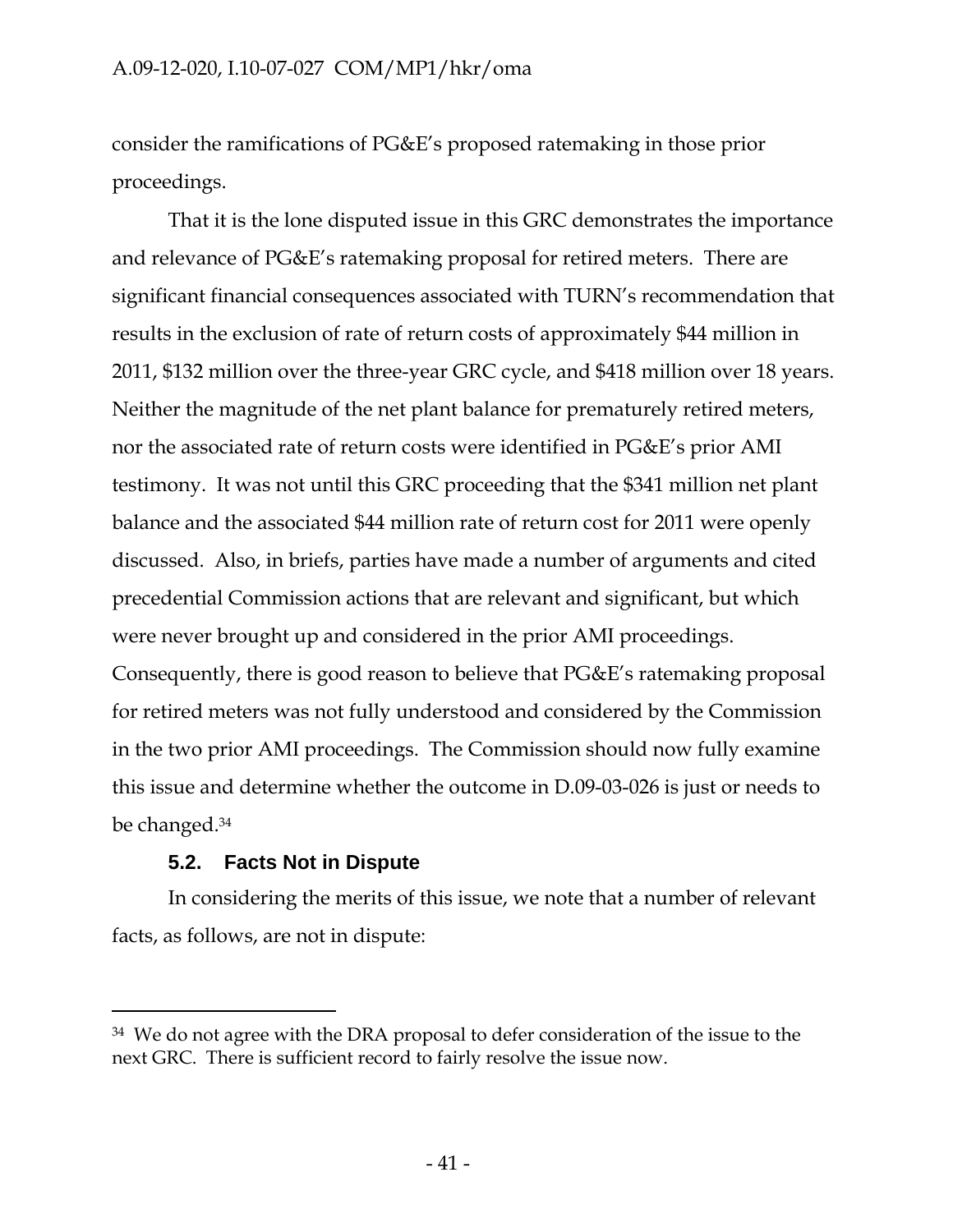- The Commission encouraged the electric utilities, including PG&E, to consider and implement AMI. PG&E responded with an initial AMI proposal in June 2005 (A.05-06-028) and a revised proposal in December 2007 (A.07-12-009).
- In A.07-12-009, the Commission found PG&E's SmartMeter Upgrade proposal to be cost-effective, in that estimated incremental benefits exceeded incremental estimated costs.
- Electromechanical electric meters replaced by SmartMeters are no longer used and useful.
- In both A.05-06-028 and A.07-12-009, PG&E proposed to reduce both the electric plant in service balance and the depreciation reserve balance by the original cost of the electromechanical electric meters that are replaced by SmartMeters. This produces a result that is the same as leaving the retired meters in plant, continuing depreciation over the estimated life of that asset and receiving a rate of return on the undepreciated balance. No party expressed any opposition to PG&E's proposal in either A.05-06-028 or A.07-12-009.
- The undepreciated portion of electromechanical electric meters that will be replaced by SmartMeters is estimated to be \$341 million at the beginning of 2011. Both PG&E and TURN propose to amortize the \$341 million balance over the 2011 through 2028 time period (18 years), at \$18.9 million per year.
- For test year 2011, PG&E's proposal to include the \$341 million net plant balance in rate base, and thus in rates, imposes a financial burden on ratepayers of approximately \$44 million, when compared to TURN's proposal to exclude that balance from rate base and rate of return cost recovery.

# **5.3. Commission Precedents**

To support their positions, parties have cited a number of relevant Commission decisions regarding cost recovery as it relates to this issue, including the following:

•  $D.92-08-036$  – The Commission adopted a settlement between SCE, SDG&E and DRA which allowed a 48 month amortization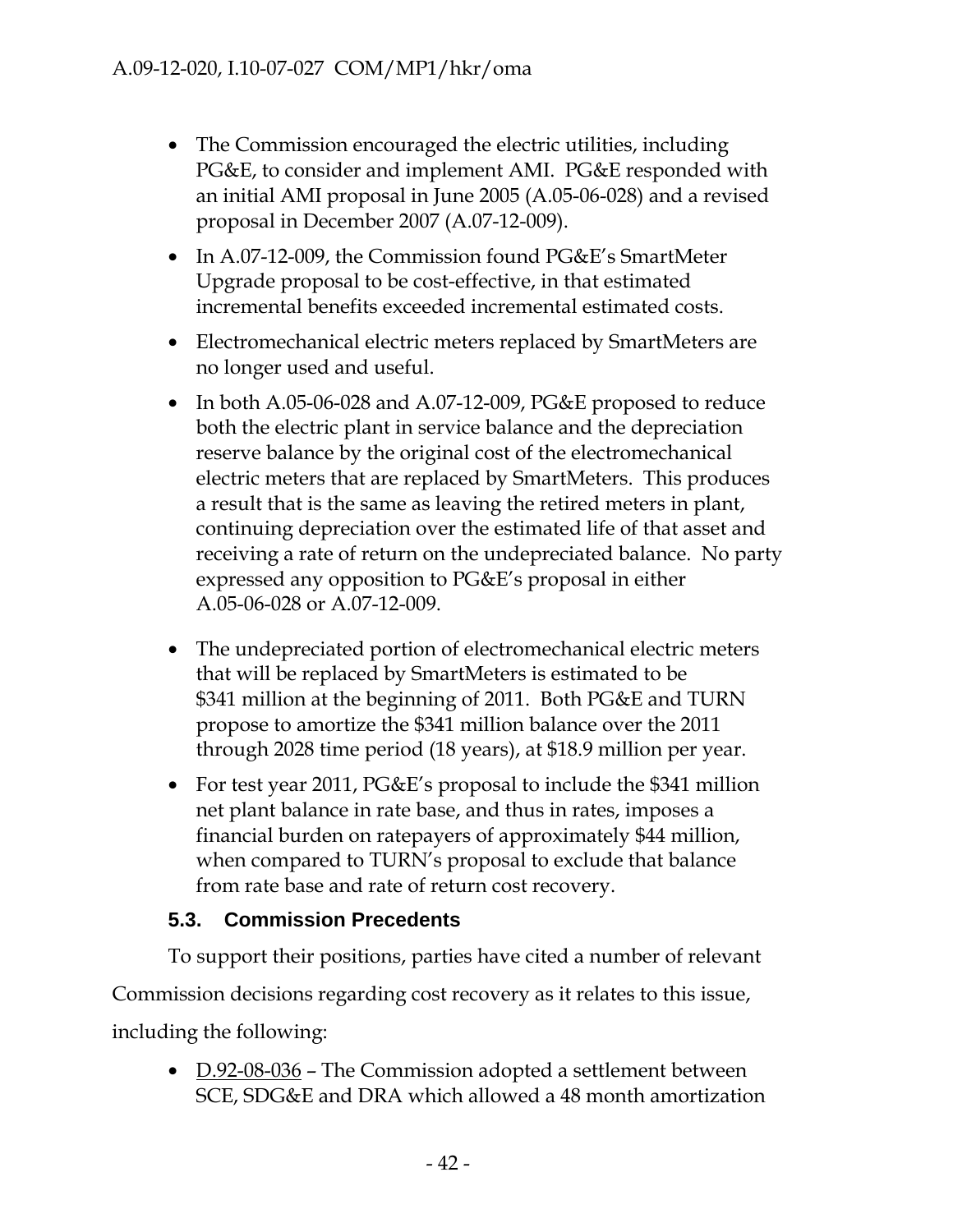of remaining investment in San Onofre Nuclear Generating Station Unit 1 (SONGS 1). After shutdown of SONGS 1, the remaining unamortized investment was allowed to earn a rate of return, which, after taxes, was fixed at the then current authorized embedded cost of debt.35

- $\underline{D.95-12-063}$  Regarding electric industry restructuring, the Commission determined that transition cost recovery for remaining net investment should be at a reduced rate of return. The Commission noted that "Allowing recovery of remaining net investment associated with SONGS 1 plant at the embedded cost of debt was reasonable at the time, given the risks faced by the utilities under the then-current regulatory structure. However, today's decision decreases the risk associated with recovery of remaining net investment (now part of transition costs), due to imposition of a nonbypassable charge on distribution system customers (as described in greater detail below) which decreases utility business risk. We will adopt 90% of the embedded cost of debt as a reasonable rate of return on the equity portion of the net book value to reflect the reduced risk. We will set the return on the debt portion of net book value at the embedded cost of debt."36
- $D.97-11-074$  Regarding electric restructuring, the Commission stated, "In allowing the recovery of generation plant-related transition costs, we have, in effect, allowed the utilities to recover costs of plants that may no longer be used and useful in the new competitive marketplace."37
- D.96-01-011 Consistent with D.95-12-063, the Commission adopted the same recovery of 90% of the embedded cost of debt as a reasonable rate of return on the equity portion of the net book value regarding Incremental Cost Incentive Pricing (ICIP) pricing for SONGS 2 and 3. The Commission noted, "In

<sup>35 45</sup> CPUC2d 274, 276.

<sup>36 64</sup> CPUC2d 1, 62.

<sup>37 76</sup> CPUC2d 627, 737.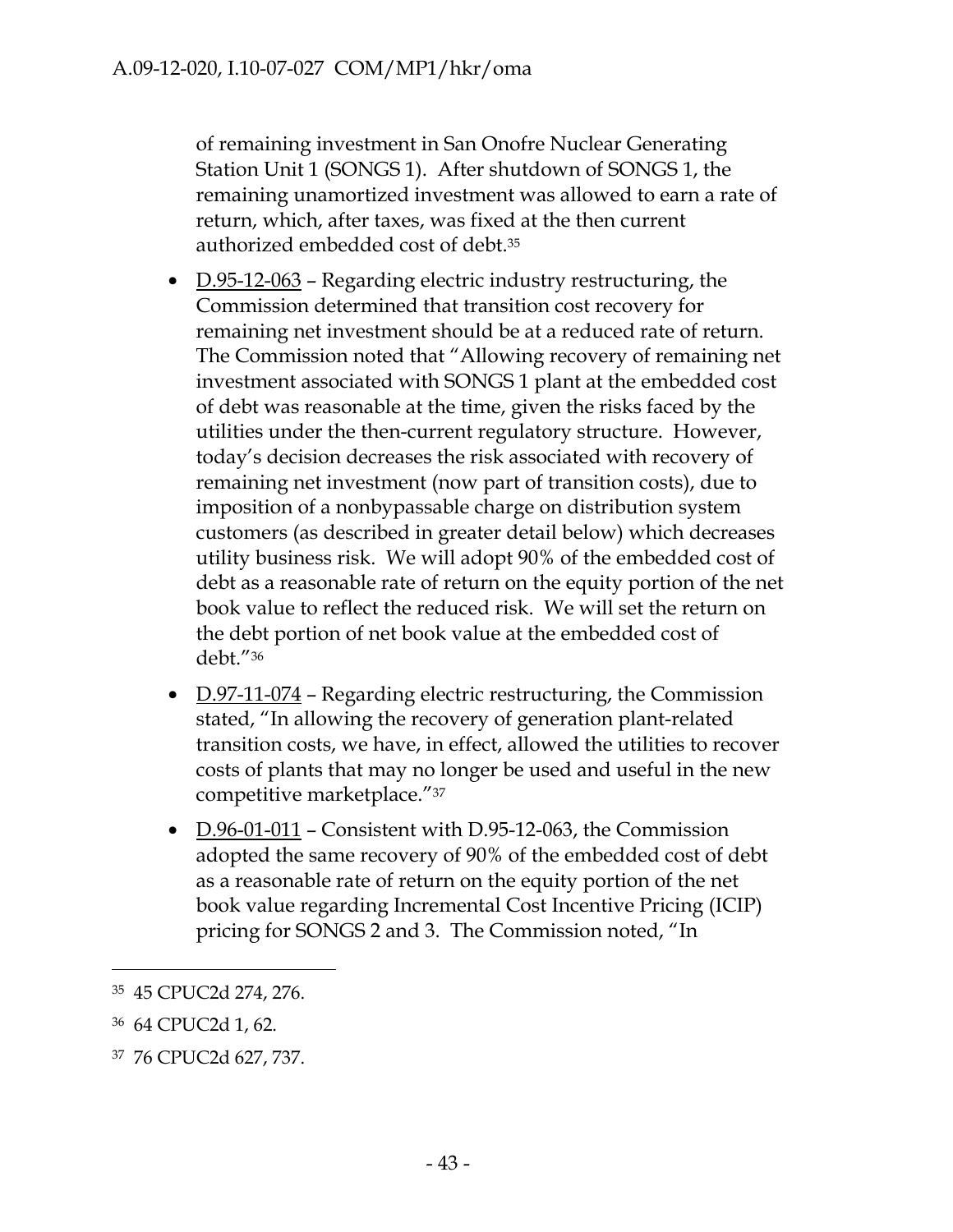D.95-12-063, we propose a general policy for stranded cost recovery. There we decided that while use of a debt-return is appropriate for the debt component of a stranded investment, a return of 90% of the debt return is appropriate for the non-debt (i.e., equity) share of the stranded investment . . . "38

- D.83-08-031 The Commission addressed early retirement of Pacific Telephone and Telegraph Company's (Pacific's) retired equipment, and allowed rate base treatment for those assets affected by the early retirements, except for those retirements caused by the company's affirmative marketing practices designed to enhance sales of the Bell System (referred to as Pacific's migration strategy). The Commission stated "The record in this proceeding indicates that earlier than anticipated retirements are the largest cause of the decline in Pacific's book depreciation reserve as a per cent of plant. Growth fluctuations are a secondary cause. Whether we call this condition a reserve deficiency or a stranded investment does not matter. Whether the problem has been caused by the economic trends of the day, the migration strategy, or, most likely, some combination of the two, does make a difference. The difference lies in how costs are allocated between Pacific's shareholders and ratepayers. That portion not resulting from the migration strategy should be paid by ratepayers."39
- D.84-09-089 In the context of the liquefied natural gas (LNG) project abandonment the Commission stated, "As set forth in D.83-12-068 as modified by D.84-05-100, our policy of rate recovery for abandoned plants provides for a sharing of costs between ratepayers and shareholders during periods of great uncertainty. Under this policy, if the applicants declared the LNG project abandoned, we would allow them to recover their direct expenditures, but not their AFUDC."40 However, the

<sup>38 64</sup> CPUC2d 241, 272.

<sup>39 12</sup> CPUC2d 150, 167.

<sup>40 16</sup> CPUC2d 205, 230.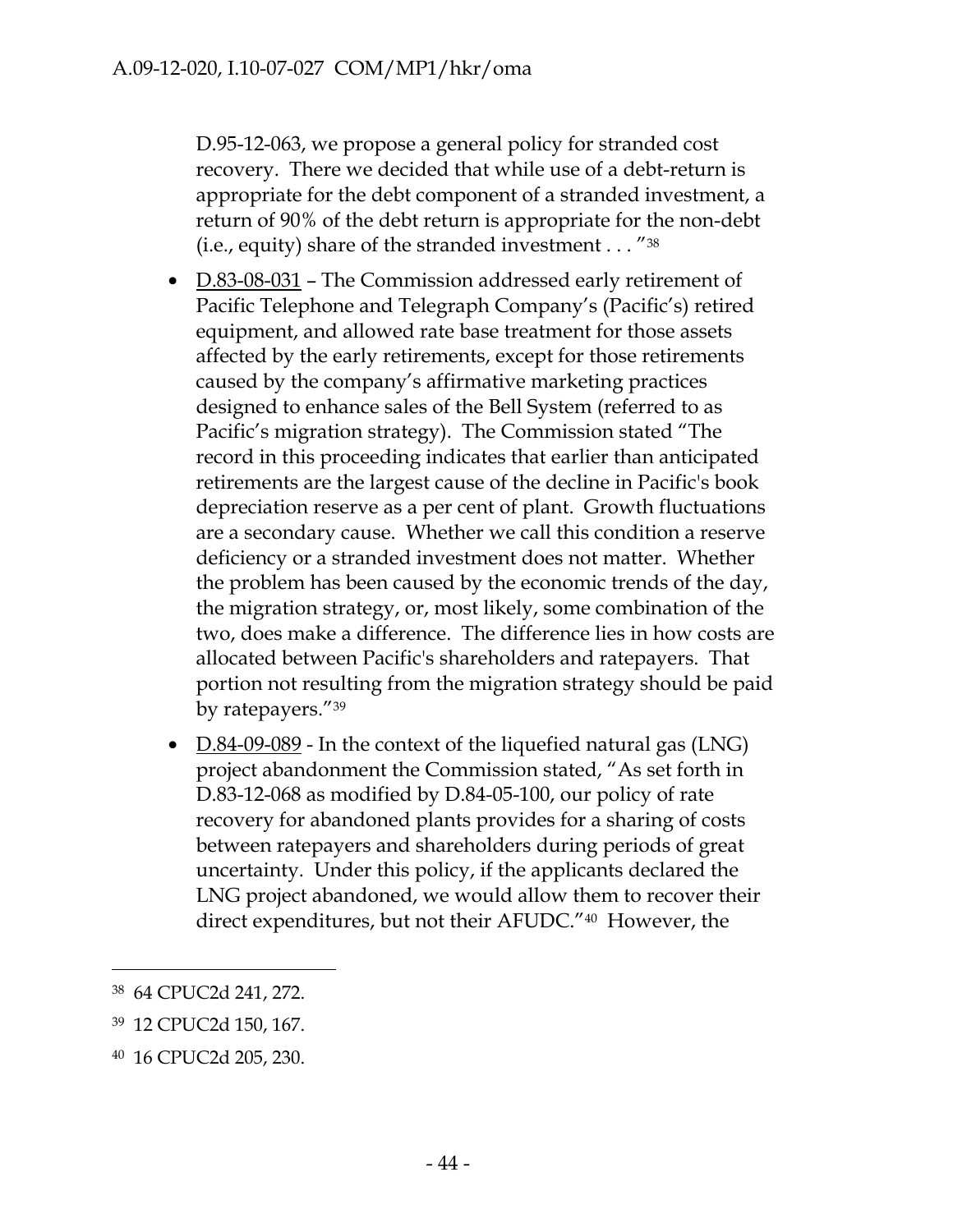Commission noted that, even for project abandonments, the Commission had recognized an exception where benefits could be shown to customers, indicating, "A review of the exceptional cases is presented in D.92497 dated December 5, 1980. In these abandoned project cases we allocated the direct feasibility costs to ratepayers and AFUDC costs to shareholders. The costs borne by ratepayers were then amortized over a period of years. We have allowed the utility to rate-base a portion of the unamortized costs only when the residual value or potential benefits were likely to accrue to ratepayers. Otherwise, we considered such treatment as an inappropriate shifting of risk to the ratepayers."41 Additionally, this decision addresses PHFU, an exception to the used and useful principle, stating, "One exception [to "used and useful"] is PHFU. This is primarily land which has been purchased by a utility for use at a later date. We have allowed such property to be included in ratebase only when there is a definite and reasonably imminent plan for its development. Property which fails to meet this test is excluded under the used and useful principle."42

•  $D.84-05-100$  – With respect to the abandonment of PG&E's Montezuma coal project, the Commission took into consideration that the overall abandonment resulted in a net gain, stating, "Also, we will allow PG&E carrying costs of \$ 4.3 million. That sum is equal to the AFUDC accumulated for the Montezuma project through December 31, 1981, by which date PG&E had received bids conforming to its instructions and had accepted Sunedco's bid. (D.82-12-121, Findings of Fact 17-19.) We allow the carrying costs because ratepayers derived substantial benefits from the project, in the form of profits from the sale, even though the project never produced electricity. Thus, PG&E is entitled to its carrying costs through the date indicated."43

<sup>41 16</sup> CPUC2d 205, 229.

<sup>42 16</sup> CPUC2d 205, 228.

<sup>43 15</sup> CPUC2d 123, 127.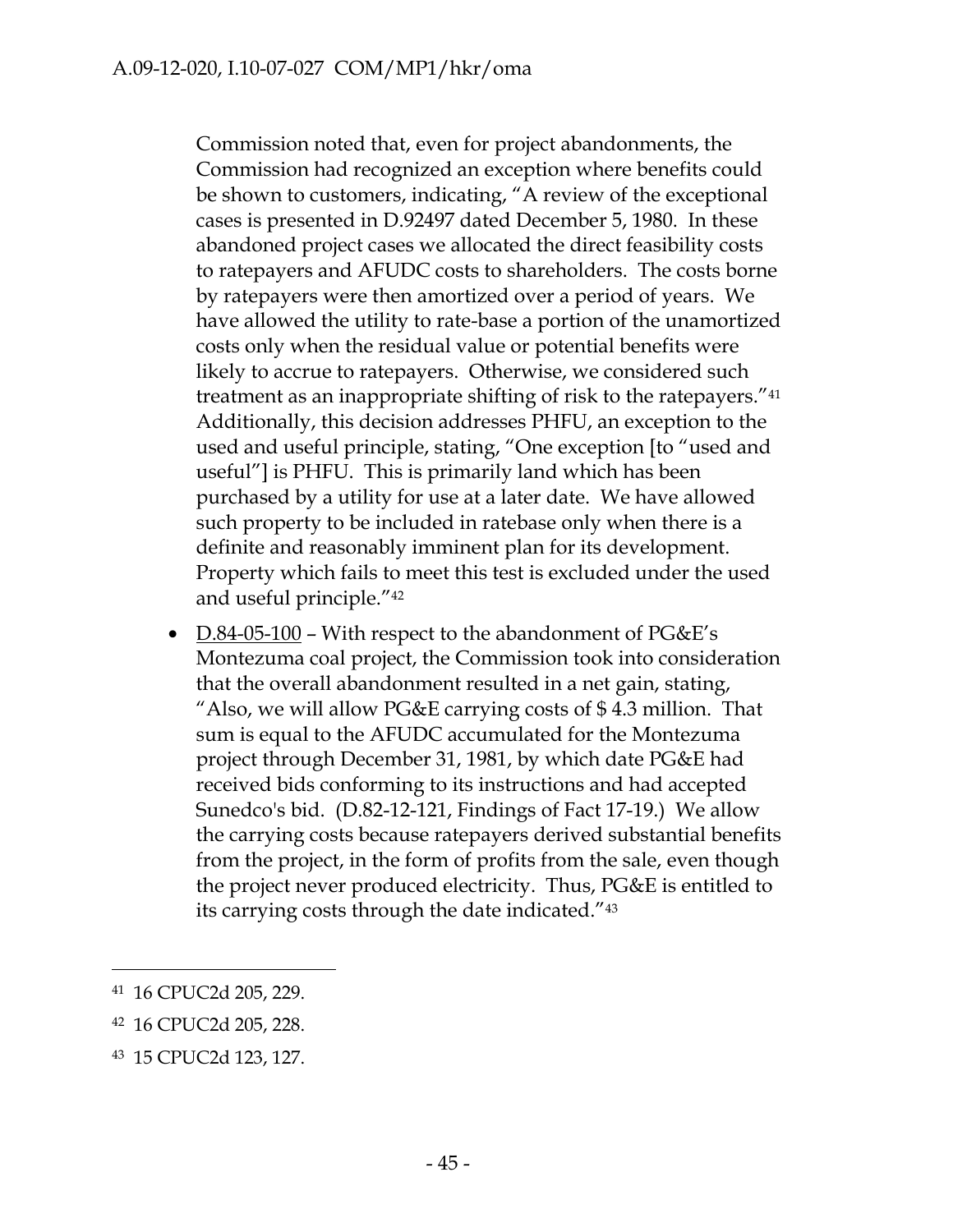- D.85-12-108 Regarding SDG&E's proposal to store power plants that could no longer be operated economically, the Commission determined that as to those plants likely to remain retired, there should be sharing of the burden, stating, "The specific ratemaking treatment for these plants will essentially follow the suggestion of UCAN. The UCAN position is that the undepreciated balance of the prematurely retired plants be amortized over five years with no return earned. The FEA recommended a longer period - nine years or three rate cases. We find that the UCAN has shown that the two rate case periods or about five years provides an appropriate sharing of the burden between the ratepayers and shareholders."44 However, the Commission did provide an exception to the used and useful principle for one unit that might benefit customers, indicating, "We will adopt the company's suggestion for South Bay 3. We find that it is the last to be stored, assume that it is, therefore, the most economical of the stored plants, and because of the uncertain reliability inherent in SDG&E's resource plan we will allow SDG&E to treat it as plant held for future use. Moreover, South Bay 3 is useful as a "yardstick" in bargaining for firm purchased power . . . We believe that both ratepayers and shareholders benefit by retaining the newer more efficient plants in rate base and excluding the older fossil fuel plants."45
- D.85-08-046 The Commission focused on who should bear the burden of unrecovered costs in the Humboldt Bay plant retirement and, in rejecting PG&E's attempt to bring other power plants that may have operated for longer than intended into consideration, the Commission stated, "With respect to PG&E's equity argument, we observe that plants which have exceeded their estimated useful lives have been fully depreciated. Thus, the shareholder already has recovered his entire investment and a fair return on that investment from the ratepayer. The ratepayer who has paid for the entire plant is entitled to receive

<sup>44 20</sup> CPUC2d 115, 143.

<sup>45 20</sup> CPUC2d 115, 143.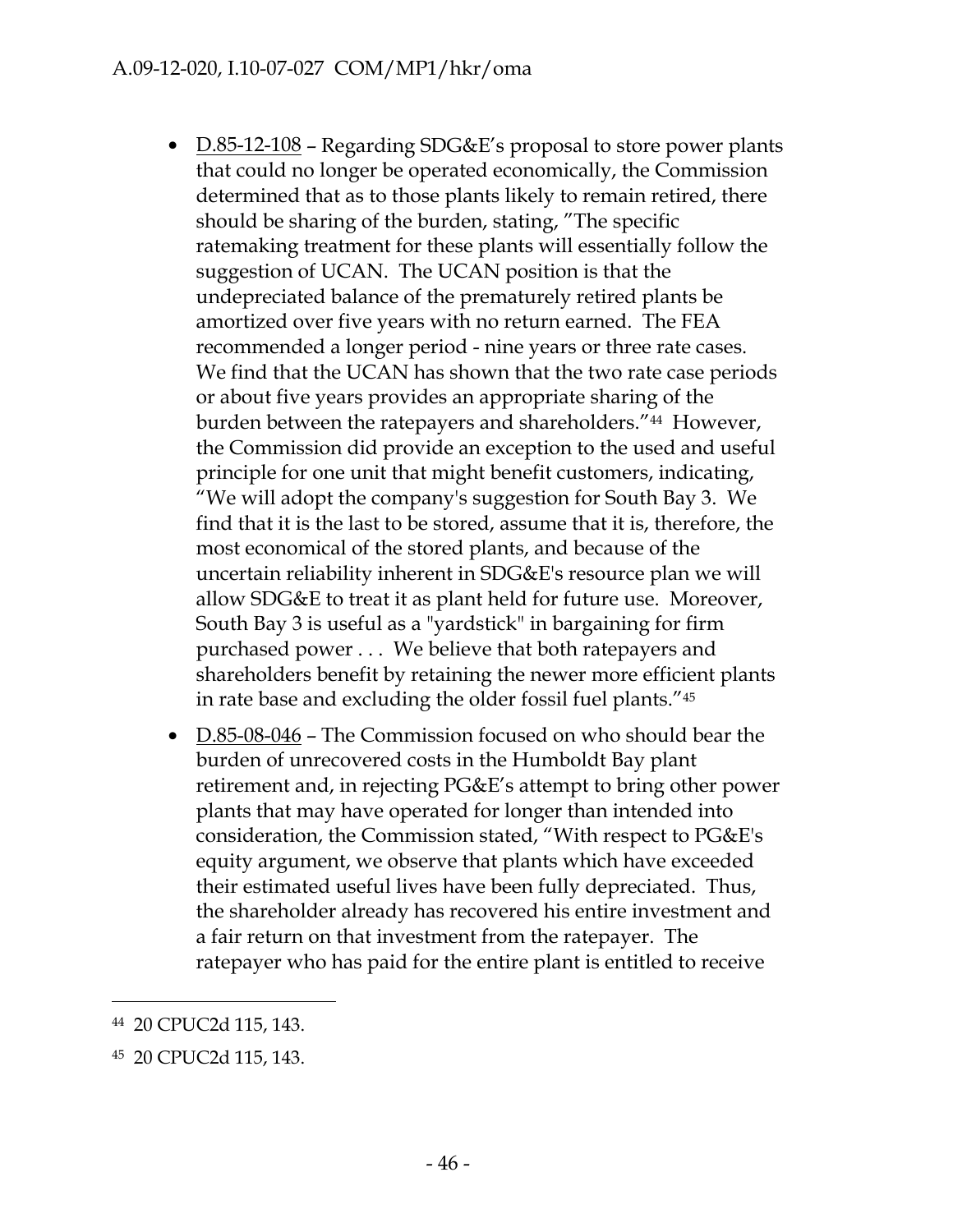any additional benefit from the plant's continued operation. In the case of a premature retirement, the ratepayer typically still pays for all of the plant's direct cost even though the plant did not operate as long as was expected. The shareholder recovers his investment but should not receive any return on the undepreciated plant. This is a fair division of risks and benefits."46

- $D.92-12-057$  In the case of the Geysers Unit 15 premature retirement, the Commission relied on the Humboldt Bay plant retirement as a precedent in ruling that PG&E could not offset the shorter life of Unit 15 against other plants having a longer life, using rules of group accounting. The Commission did offer that PG&E could raise the group accounting argument later, if it could make a stronger showing. The Commission also stated, " . . . We once again endorse our longstanding regulatory principle that shareholders should earn a return only on used and useful plant . . . "47 PG&E was thus authorized a four-year amortization for the remaining net plant cost, with no return on the unamortized balance.
- D.07-05-026 In addressing cost recovery related to divestiture and/or market valuation of generation assets, the Commission stated, "The principal public interest affected by this proceeding is delivery of safe, reliable electric service at reasonable rates. The Settlement Agreement advances this interest because it permits PG&E to recover reasonable costs of complying with legislative and Commission requirements. Allowing PG&E to recover reasonable costs paid by it to comply with Commission and legislative requirement is fair and just."48
- D.94-10-059 In discussing utility risk, the Commission stated, "Under traditional cost of service ratemaking, shareholders put up the initial capital for generation, transmission, distribution

<sup>46 18</sup> CPUC2d 592, 599.

<sup>47 47</sup> CPUC2d 143, 267.

<sup>48</sup> D.07-05-026 at 9.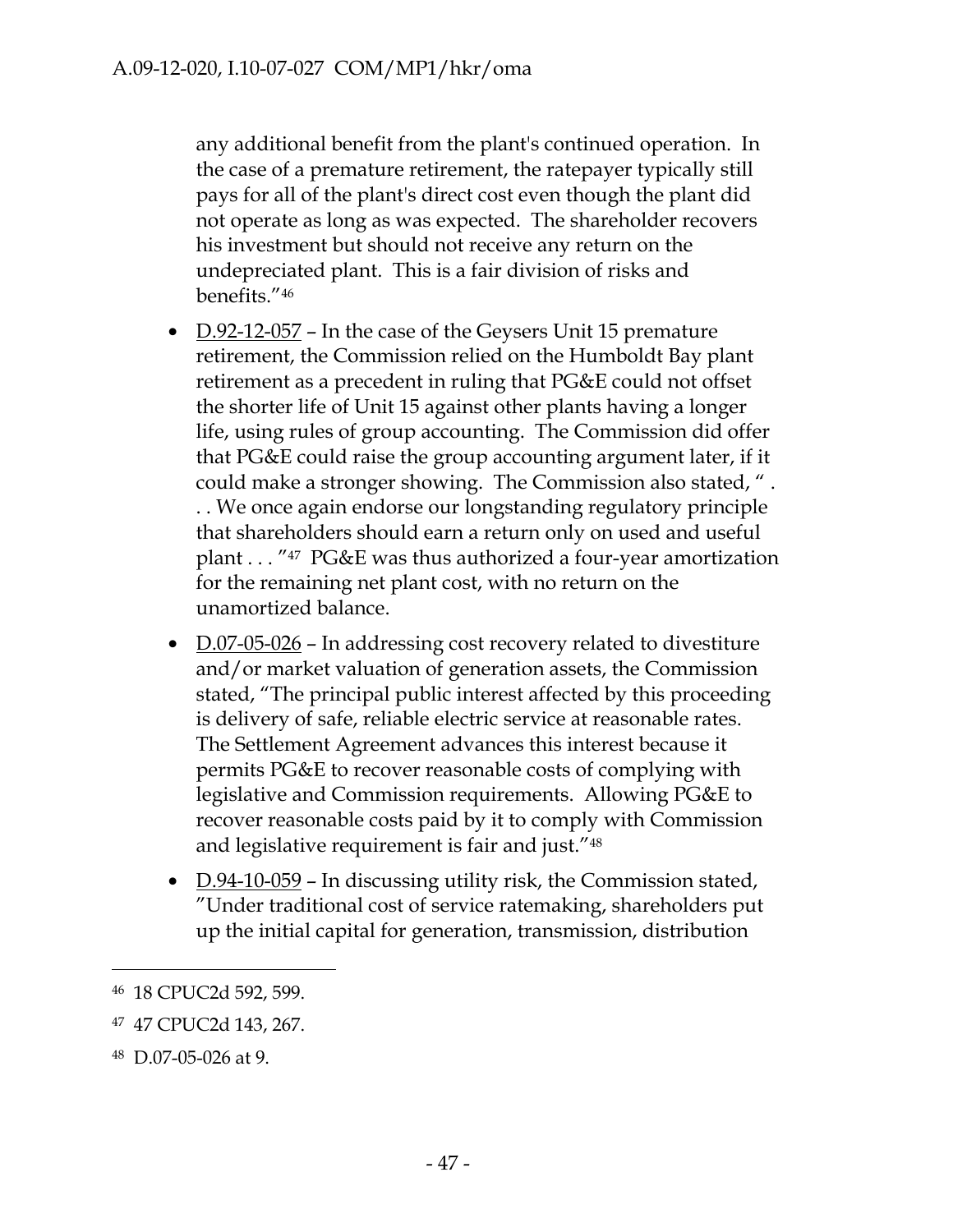and storage facilities, and are therefore exposed to potential investment losses if the project does not operate at all, or is removed from rate base because it goes out of service prematurely. However, as PG&E and SoCal explain . . . , under applicable PU Code sections, the Commission has the authority to allow utilities to recover close to the full investment costs of abandoned and out-of-service projects. For PG&E, there have been two proceedings relating to prematurely retired plant: Geysers Unit 15 and the Humboldt Bay Nuclear Power Plant. In each case, the Commission allowed PG&E to recover the undepreciated investments over five years with no return. Similarly, the Commission has also allowed SoCal to recover costs for gas transmission, distribution and storage projects that have never become used and useful, but not earn a rate of return on those investments."49

• D.92497 – The Commission stated, "We are concerned with the increasing magnitude of abandoned project costs and the frequency of abandonments, the cost of which we are routinely being asked to place on the ratepayers' shoulders. We are also concerned with the increasing burden being placed on the stockholders who in the past have invested in utility stocks as a reliable income stock with some growth possibilities and with very little risk. Although the costs in this case are small in comparison to some abandonment costs, such as those of Sundesert, this in itself is not sufficient justification for placing the entire burden either on the stockholder or the ratepayer . . . We cannot emphasize too strongly the necessity of examining each case on an individual basis to arrive at an equitable decision."50

 $\overline{a}$ 

<sup>49 57</sup> CPUC2d 1, 54.

<sup>50 4</sup> CPUC2d 725, 777.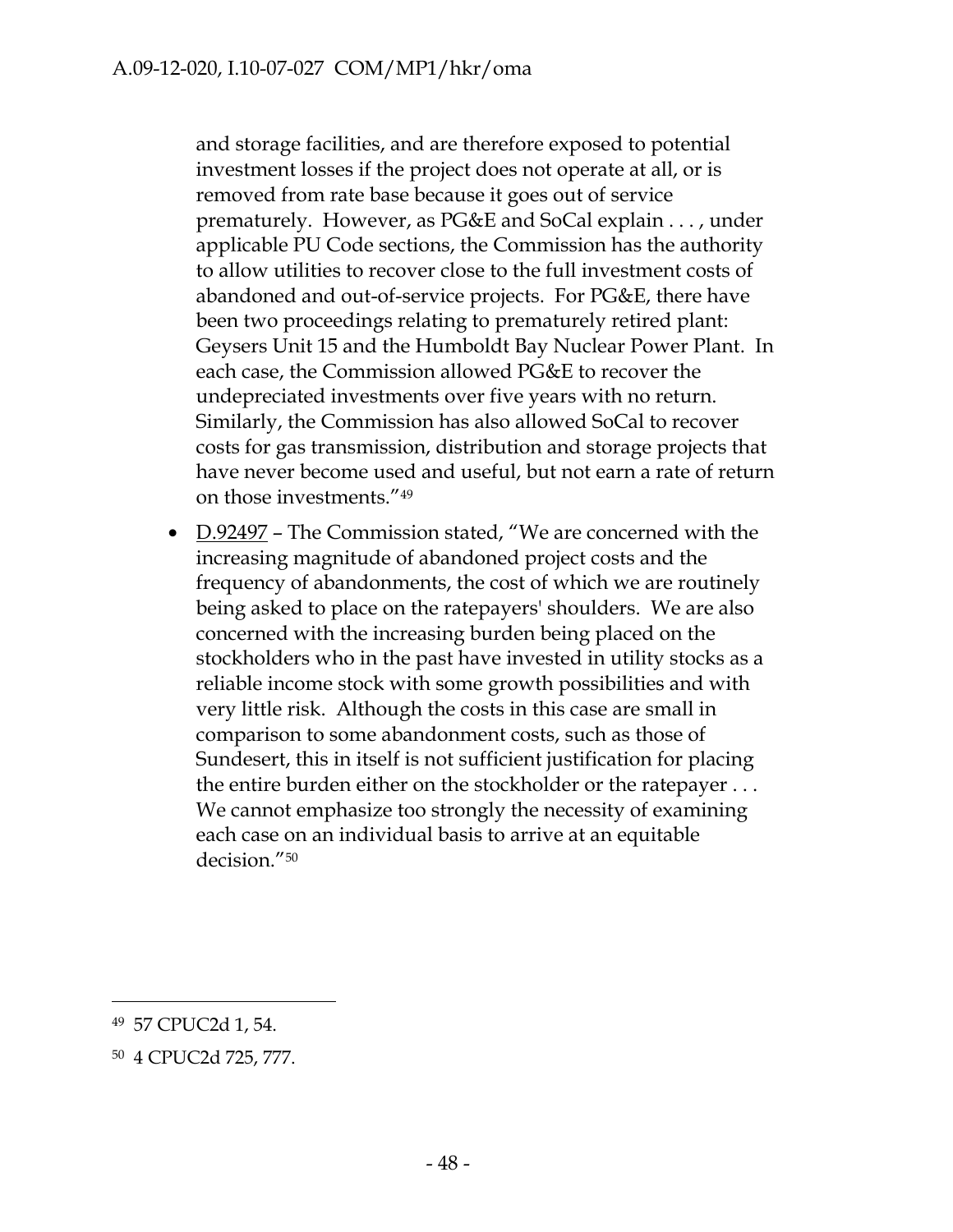# **5.4. Positions to Deny Rate of Return on Retired Meters**

Briefly, TURN's principal position and argument is that the retired meters are no longer used and useful, and the undepreciated or net plant balance should be denied a rate of return on such assets by excluding such balances from rate base.51 TURN cites D.84-09-089 wherein the Commission stated:

Over the years, this Commission has closely adhered to the "used and useful" principle, which requires that utility property be actually in use and providing service in order to be included in the utility's ratebase. We have regularly applied this principle to exclude from ratebase any construction work in progress, and have removed from ratebase plant which has ceased to be used and useful.52

As further support for its position, TURN cites D.85-08-046, regarding PG&E's Humboldt Unit 3, D.85-12-108 regarding SDG&E's Encina Unit 1 and other stored units, and D.92-12-057 regarding Geysers Unit 15. In each case the Commission amortized rate recovery of the net plant balances over either four or five years and excluded any rate of return on the unamortized balances.

In their reply briefs, both DRA and Aglet indicate support for TURN's recommendation.

<sup>&</sup>lt;sup>51</sup> TURN does not specify the mechanics of its recommendation with respect to how rate base should be adjusted. That is, how the undepreciated balance should be removed from rate base to exclude a commensurate rate of return and still accommodate calculation of depreciation expense that would provide recovery of that undepreciated balance over 18 years. However, the Settlement Agreement accomplishes this by leaving PG&E's undepreciated plant balance in rate base for calculation of both depreciation expense and rate of return and then backs out the rate of return element by reflecting a negative expense in the results of operations model.

<sup>52 16</sup> CPUC2d 205, 228.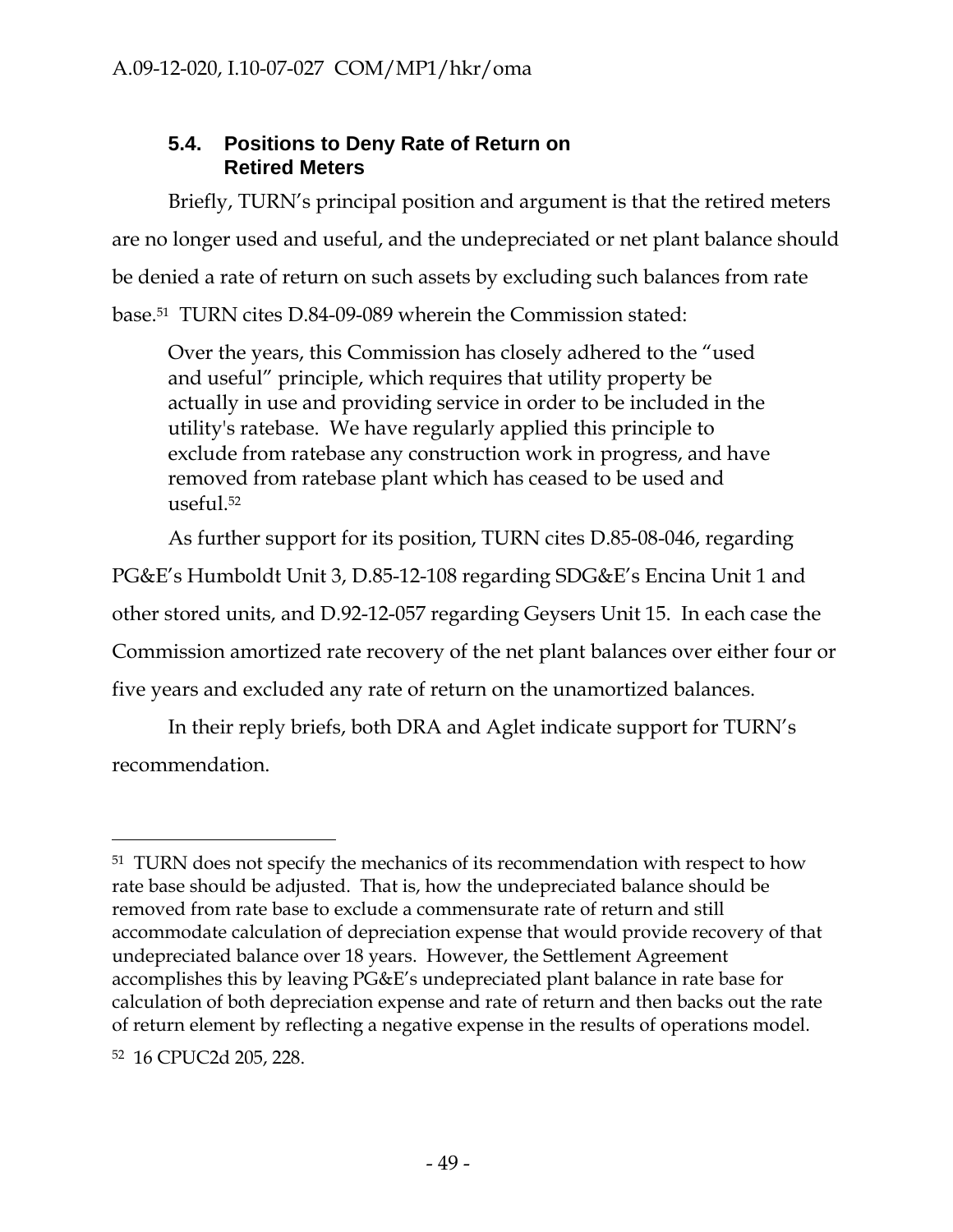DRA's principal recommendation is to address this issue after PG&E has completed its SmartMeter deployment, now estimated to be in 2012. DRA also suggests other possibilities such as allowing PG&E to recover the cost of its remaining investment over the 18 years with a market based interest rate or possibly over a lesser number of years at some reasonable short-term interest rate.

Aglet states that PG&E's decision to retire its electromechanical meters before the end of their normal lifetimes has drastically changed the mortality characteristics of the asset group, but PG&E offers no evidence on the changed characteristics (that average asset life is reduced, and the dispersion from average mortality is substantial). According to Aglet, PG&E has not shown that reliance on group depreciation accounting is reasonable or justified.

With respect to public policy arguments, Aglet states that pursuit of new technology is insufficient cause to force customers to pay a rate of return on unused assets. Also, PG&E is asking the Commission to approve a rate of return on two meters for every customer, and approval of such ratemaking would be unfair to customers. For that reason, Aglet asserts PG&E's proposal would be poor public policy.

### **5.5. Positions Supporting Rate of Return for Retired Meters**

PG&E, SCE and SDG&E oppose TURN's recommendation to exclude the net plant balance of the retired meters from rate base. Other than arguing that this issue has already been decided and should not be re-litigated, the utilities presented a number of arguments.

According to the utilities, PG&E's proposal to use group accounting is consistent with the Commission's Standard Practice U-4 (Determination of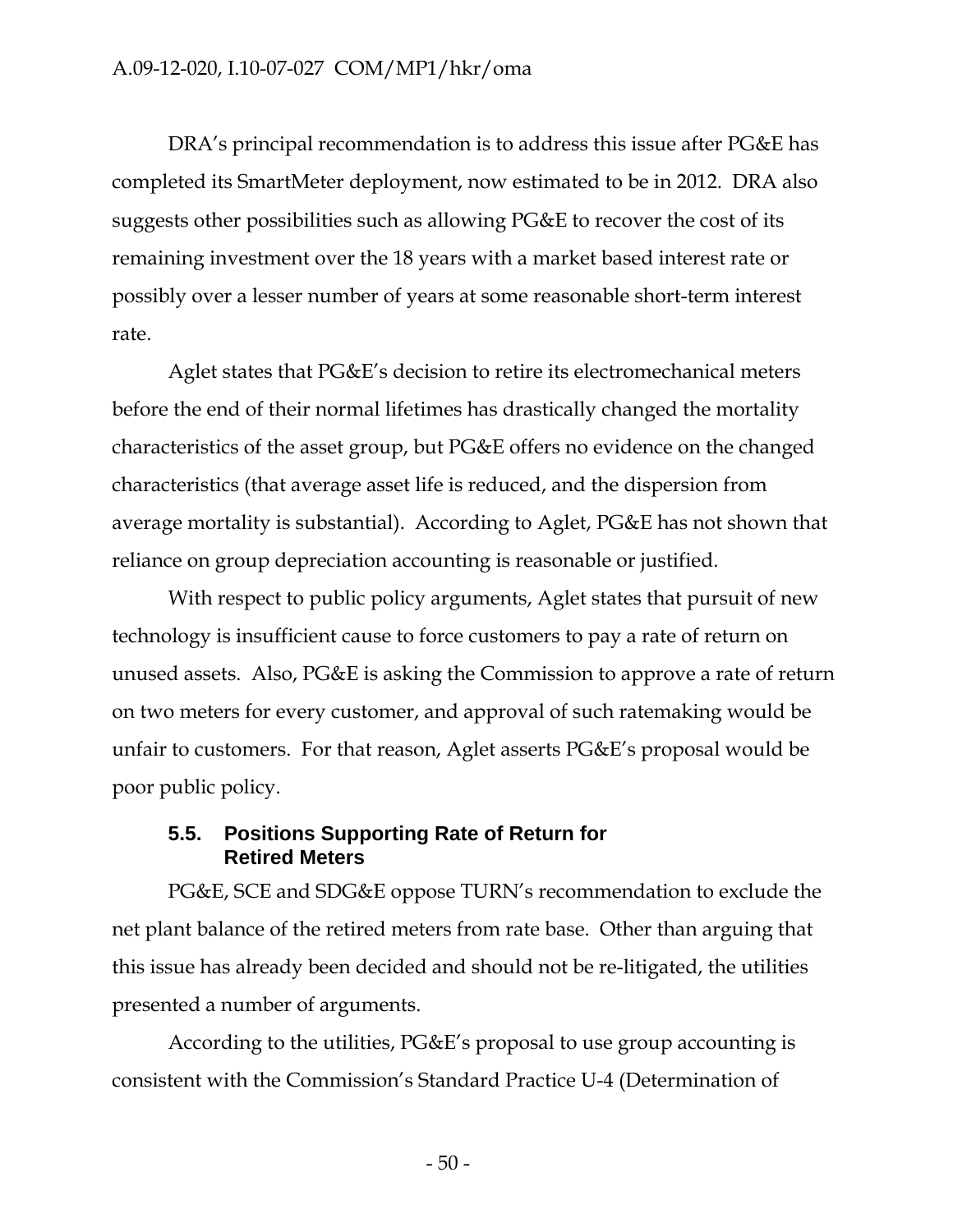#### A.09-12-020, I.10-07-027 COM/MP1/hkr/oma

Straight-Line Remaining Life Depreciation Accruals), financial accounting standards, and standard industry practice. Furthermore, PG&E and SCE assert that D.83-08-031 supports PG&E's proposal. In that decision, Pacific was allowed to reflect early retirements in rate base, for those assets where the early retirement was caused by economic trends (characterized as improvements in the state of the art or technological innovation). PG&E and SCE equate economic trends with the replacement of electric meters with the more advanced SmartMeters.

Both PG&E and SCE indicate that the utilities could have proposed alternative ratemaking for the retired meters to avoid the stranded costs, but the utilities explicitly chose not to do so in the AMI proceedings. Under group accounting utilities could have proposed to significantly reduce the recovery period to match the shortened lives, which would have recovered the investment so that the assets would be fully depreciated by the end of the deployment of the AMI meters. However, according to PG&E and SCE that was not proposed because of the impact it would have on rates. Instead, the utilities proposed to recover the remaining capital costs of the retired electromechanical meters in rate base over what would have been their remaining book lives had they not been replaced.

The utilities also characterize TURN's adjustment as being inconsistent with PG&E's SmartMeter decision, D.09-03-026, wherein the Commission addressed and quantified costs and benefits associated with the program. While TURN's recommendation results in less costs to ratepayers which is a benefit, that benefit was not identified in the SmartMeter proceeding analysis adopted by the Commission.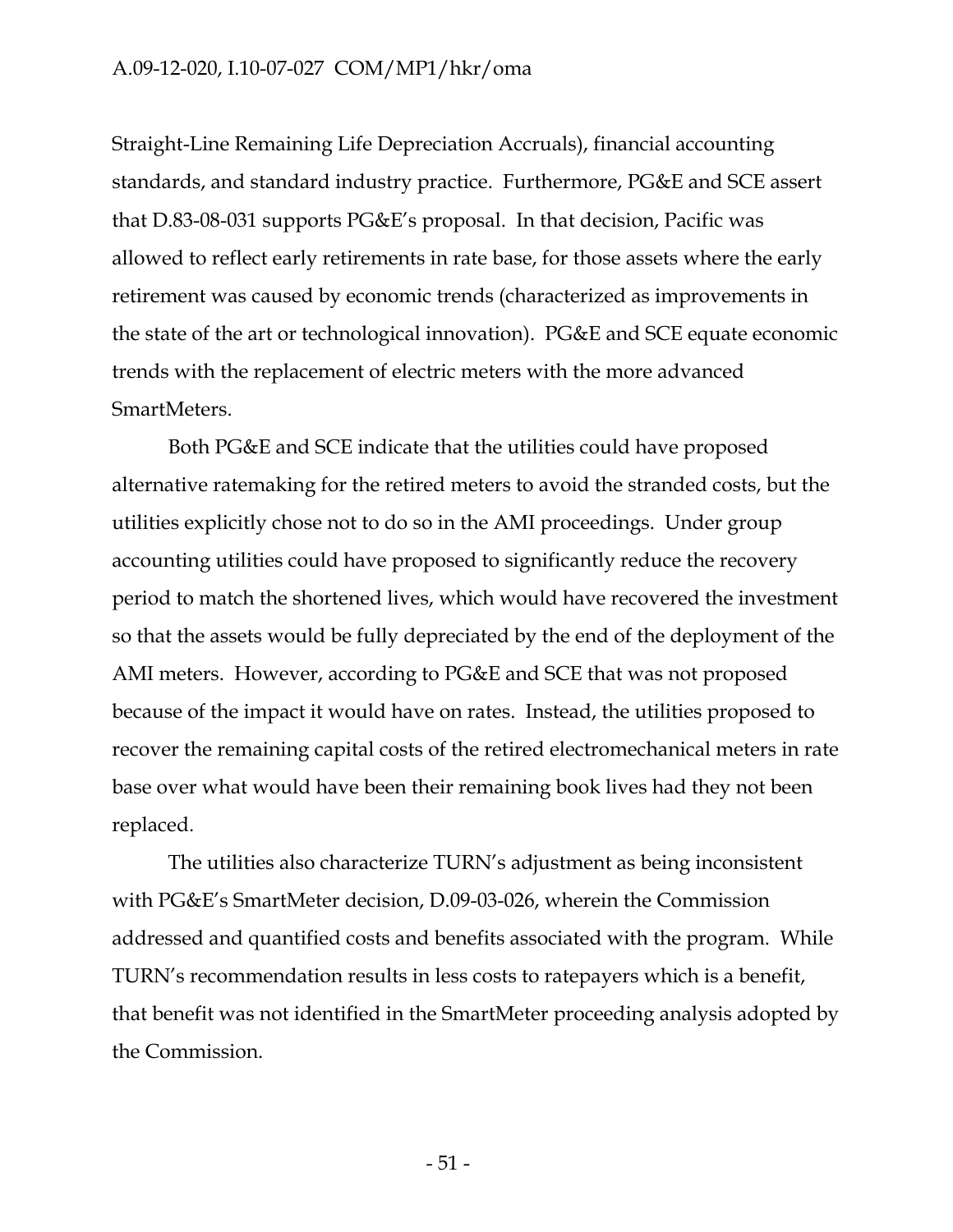### A.09-12-020, I.10-07-027 COM/MP1/hkr/oma

PG&E also states that TURN's recommendation is inconsistent with the Commission's evaluation of accelerated tax benefits in the SmartMeter Upgrade decision. PG&E argues D.09-03-026 reflected a deferred tax benefit for early retirement of the meters<sup>53</sup> and it would make no sense, and would be logically inconsistent, to expect that PG&E would provide a rate base reduction for an accelerated write-off of tax basis associated with retired meters when the underlying costs themselves would not be included in rate base. PG&E also argues that TURN's recommendation is in conflict with the Commission's generic investigation of taxes and ratemaking (OII 24) in that the OII established a matching principle in determining whether tax benefits should accrue to shareholders or ratepayers and found that, to the extent shareholders rather than customers fund a cost, shareholders should benefit.54 Finally, PG&E indicates that, to the extent normalization rules of the Internal Revenue Code were to apply to these accelerated tax write-offs, TURN's proposal could well be in violation of these requirements by inconsistently treating costs and related tax benefits for ratemaking purposes.

The utilities also argue that the "used and useful" principle is not absolute, noting the PHFU exception as well as the uneconomic plant exception related to electric industry restructuring (D.97-11-074). Also noted was the ratemaking treatment for SONGS Unit 1 where the net plant balance of the retired plant was amortized over four years with a reduced rate of return on the unamortized

<sup>53</sup> The revenue requirement offset was computed by multiplying the incremental deferred tax resulting from meter retirement by a pre-tax rate of return.

<sup>54</sup> *See* D.84-05-036, 15 CPUC2d 42, 47-49 and 52.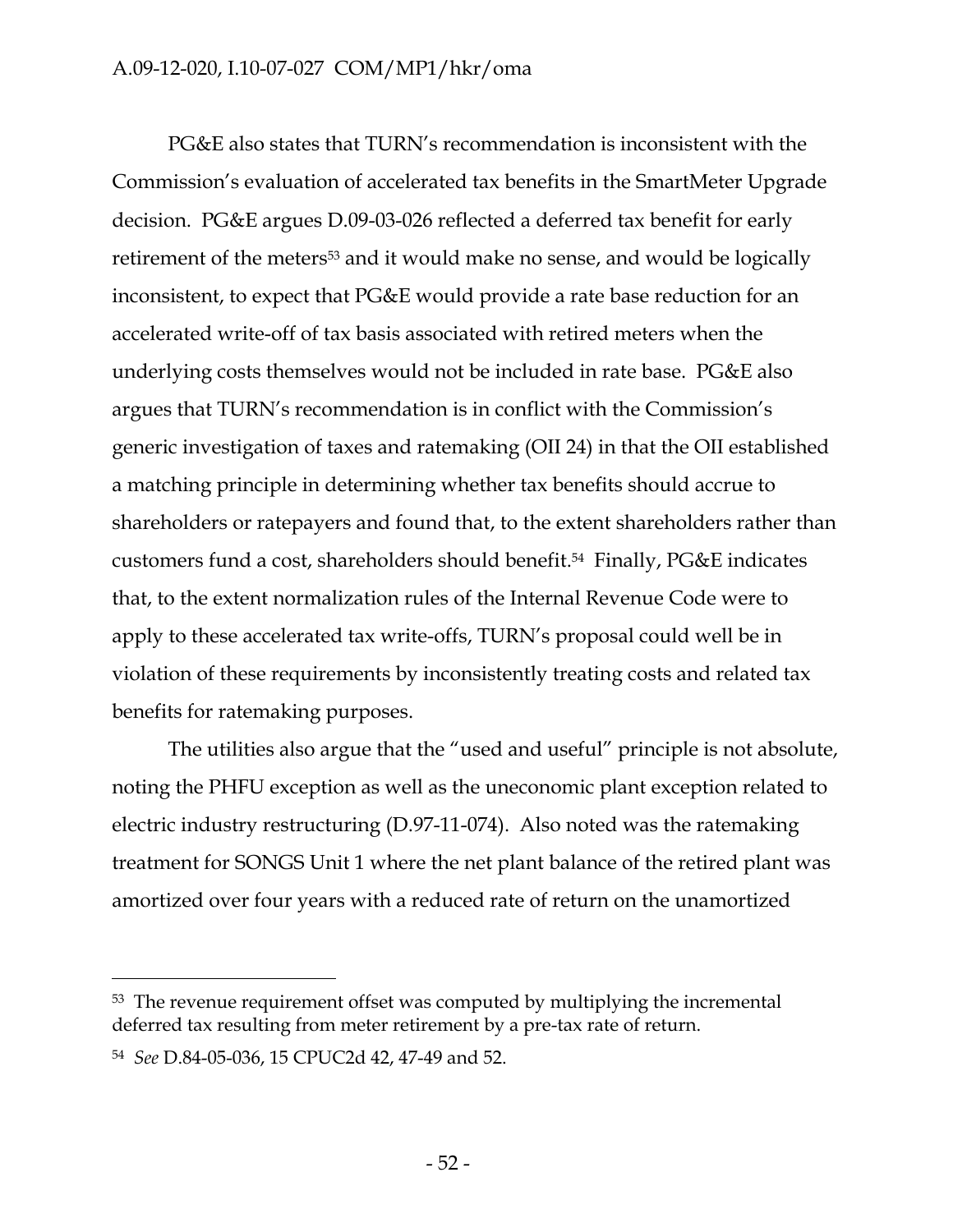balance (D.92-08-036), and the ratemaking treatment for South Bay Unit 3 where the unit was put into PHFU (D.85-12-108).

PG&E also presents the argument that in past Commission decisions where no rate of return was allowed on unamortized amounts, the Commission was balancing shareholder and ratepayer interests, because there was a net burden caused by the early retirement or abandonment of the plants. That balance was achieved by allowing recovery of the direct costs over a shortened amortization period (shareholder benefit) but with no rate of return on any unamortized balances (ratepayer benefit). PG&E argues that in this instance, there is no net burden caused by the early retirement of the electric meters, rather there is a net benefit in that the Commission, in D.09-03-026, found the SmartMeter program to be cost-effective. Because there is no net burden associated with the SmartMeter program and the early retirement of the electric meters, PG&E asserts that there is no need for the Commission to address the allocation of net burdens using the "used and useful" principle. As support for this position PG&E cites D.84-05-100 regarding the abandonment of the Montezuma coal project which resulted in a net benefit to ratepayers. PG&E was compensated for all costs, including direct costs and accumulated carrying costs, with the remainder going to ratepayers.

PG&E also notes that TURN did not address why PG&E should not receive a rate of return for 18 years, which is inconsistent with prior Commission decisions where no rate of return was allowed but cost recovery was expedited, typically to four or five years.

The utilities also take the position that TURN's proposal should be rejected as a matter of public policy. PG&E indicates that the only reason the electromechanical meters are being taken out of service is that the Commission

- 53 -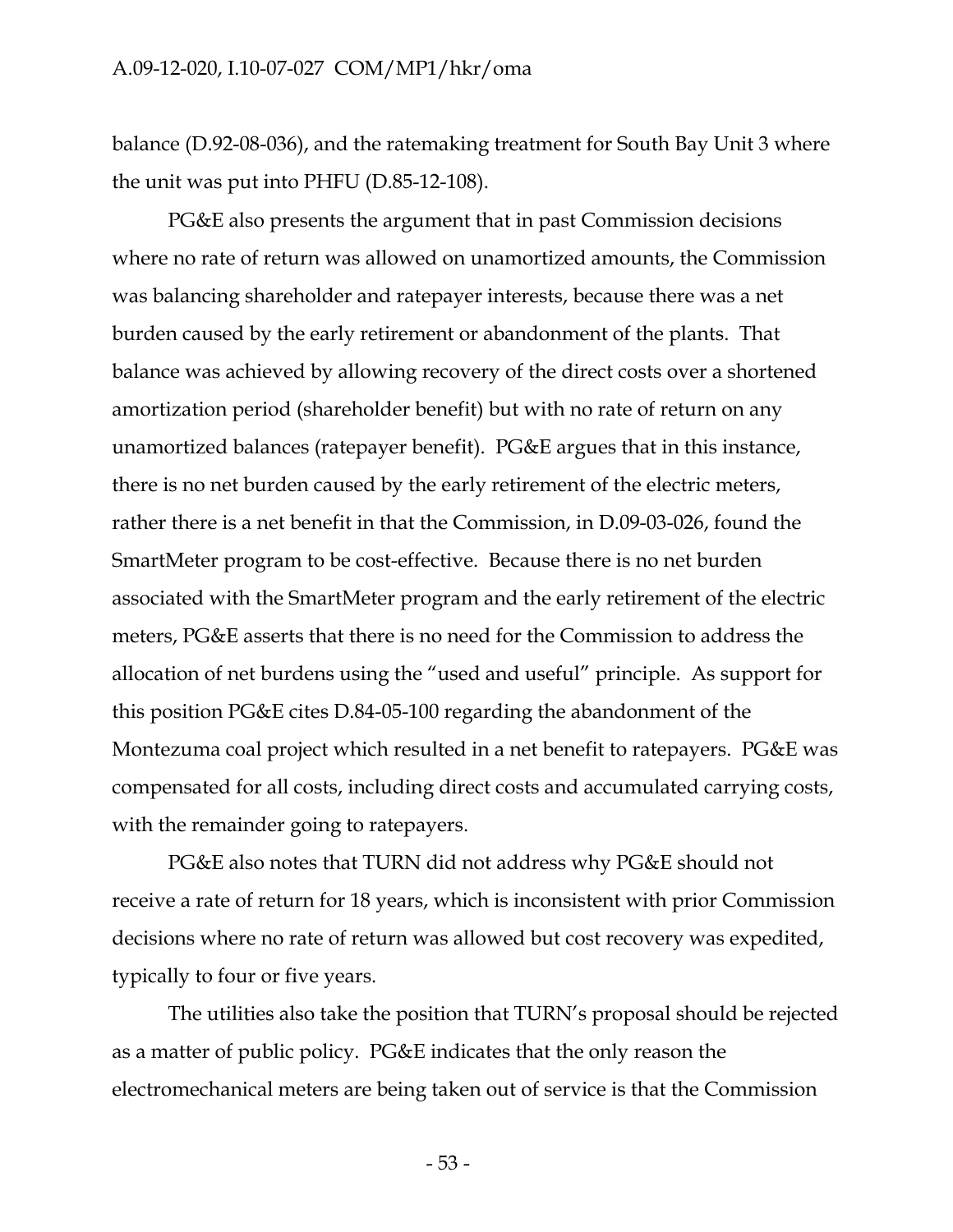#### A.09-12-020, I.10-07-027 COM/MP1/hkr/oma

directed utilities such as PG&E to propose investments in AMI technology as a necessary predicate to demand response programs and other important public policies. So long as PG&E has not recovered its investment in those meters, PG&E will remain burdened by the continuing financing costs. PG&E states that it is only fair that shareholders should continue to recover their reasonable capital costs when property otherwise used and useful is replaced at the behest of the Commission, and for the Commission to adopt a different approach would be poor public policy and would discourage utilities from embracing technological change, even where warranted. SCE likewise states that investors can hardly be expected to fund innovations such as AMI technologies if doing so would result in denial of the expected return on their prior investments.

PG&E also asserts that it would be poor public policy for the Commission to encourage programs with one ratemaking assumption, but then adopt another once the program is implemented. PG&E states that the financial health of the utility and its customers depends on perceptions by investors that they will be treated fairly when they make long-run investments in the State's utilities, and adopting TURN's proposal, in light of the long record of AMI within the state, would diminish those perceptions of fairness and thus harm customers over the long run.

#### **5.6. Discussion**

No party argues that the electromechanical meters that are replaced by SmartMeters are used and useful. By PG&E's proposal the old meters are retired and excluded from plant in service and cannot in any way be considered used and useful. Also, there is no issue as to whether or not PG&E and its shareholders should receive rate recovery of the \$341 million net plant balance, through depreciation expense or otherwise. Parties agree that PG&E should be

- 54 -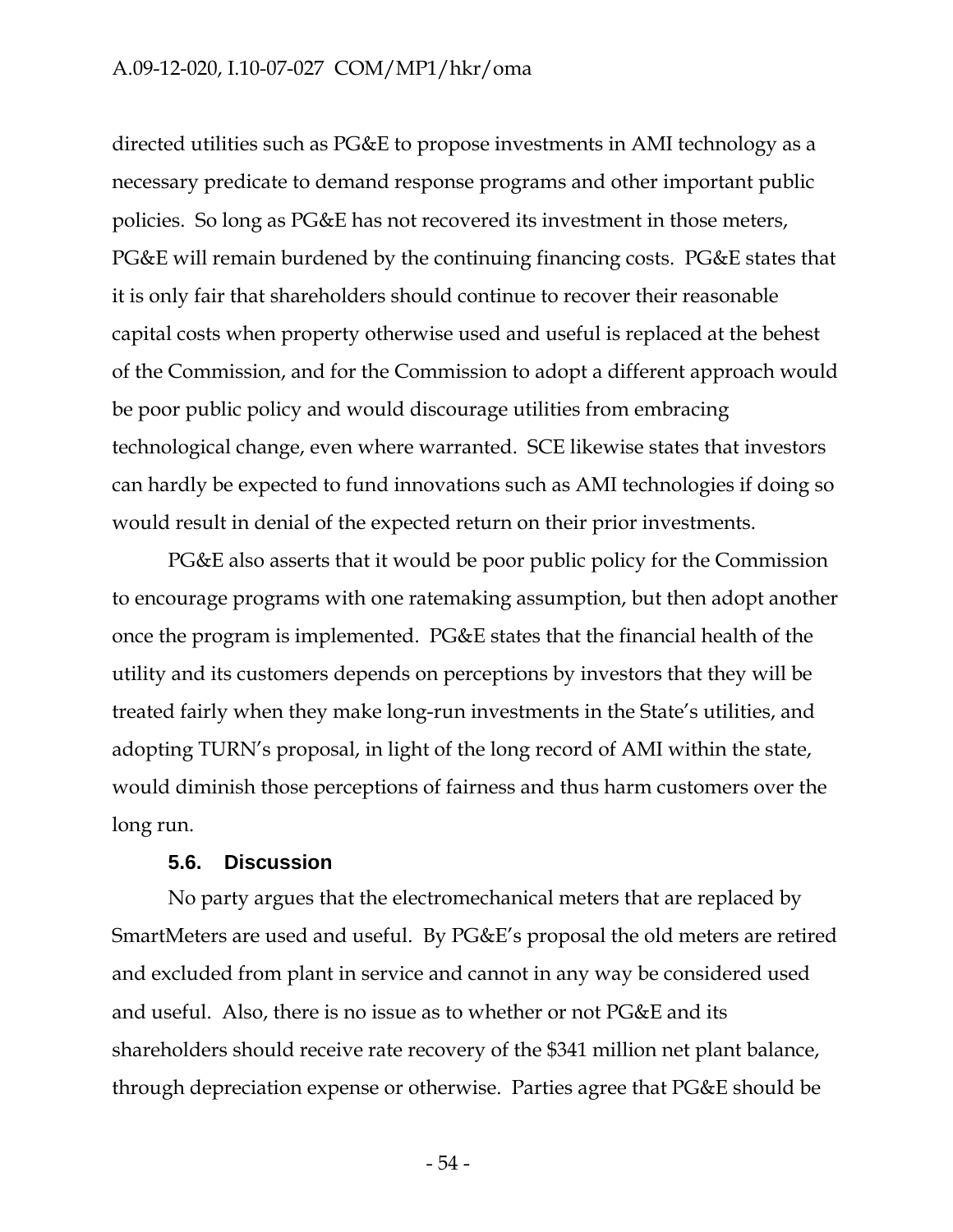allowed to recover that amount. The issue is whether the remaining net plant amounts should earn a rate of return as it is recovered over time.

The Commission has determined that plant which is not used and useful should be excluded from rate base (and therefore excluded from earning a rate of return). However, as a number of parties have noted, the Commission has also made exceptions to this general policy. In doing so, the causes, as well as the burdens and benefits of the plant items in question, have been taken into consideration in determining appropriate ratemaking balances and solutions. The particular circumstance of each situation has been, and must be, evaluated in making these determinations. There are a number of previous Commission decisions that relate to the issue at hand, and to the extent they are relevant to circumstances of this case, they will be used as a guide in resolving the issue.

We will grant rate of return treatment for the retired meters, despite the fact that they are no longer used and useful, due to our consideration of two facts. The first fact is that AMI implementation was encouraged by the Commission, as a means for implementing Commission demand side management policies. The second fact is that AMI implementation for PG&E, in the form of the SmartMeter Upgrade, was found by the Commission to be cost-effective. This reasoning is elaborated on below.

#### **5.6.1. Cause**

Costs can be stranded in a number of different ways, but when they become stranded due to Commission desires or actions that fact should be taken into consideration when determining appropriate ratemaking. For example, due to the Commission's implementation of electric restructuring, certain generation assets became stranded. Although no longer used and useful, in D.95-12-063, such assets were afforded rate base treatment as part of the overall electric

 $-55$  -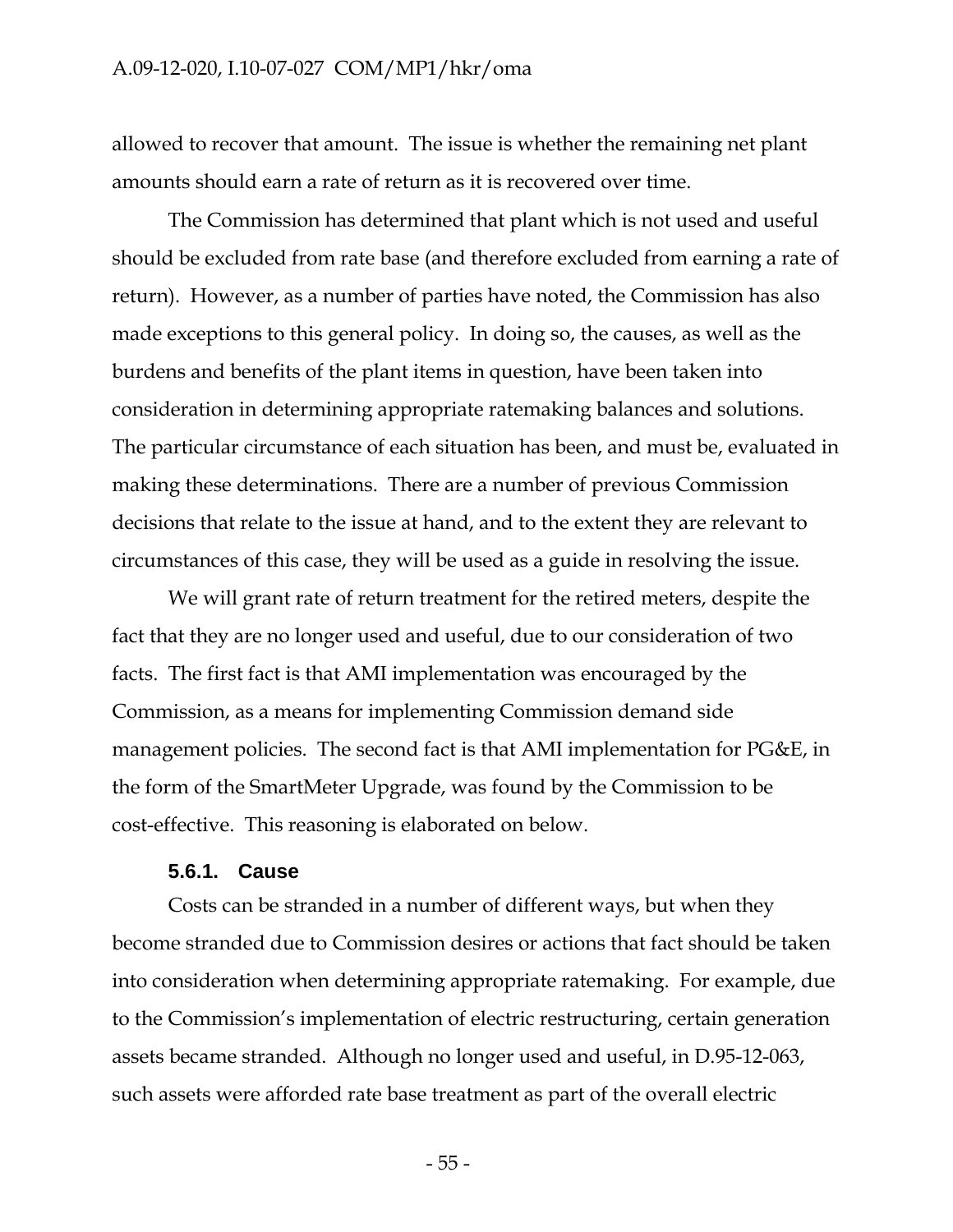restructuring ratemaking process. Also, in D.96-01-011, to address potential stranded costs related to SONGS 2 and 3, the Commission adopted the ICIP mechanism, which included the accelerated cost recovery of net plant assets with a rate of return on the unamortized balance. In none of the cases cited did the Commission specifically encourage or require a utility to prematurely retire an asset, or group of assets, that was functioning properly at the time. This is an important circumstance that differentiates the current proceeding from the cited precedents.

In granting rate base recovery for net plant associated with the shutdown of SONGS 1, the Commission stated:55

"In light of the continued dispute over the future cost-effectiveness of operating SONGS 1, and the need to limit uncertainty for resource planning, the settlement agreement, which provides for the shutdown of SONGS 1 after the current fuel cycle and a return on the unamortized investment in SONGS 1 represents a reasonable compromise and should be adopted."

In that proceeding, the Commission's desire to shut down SONGS 1 in order to limit resource planning uncertainty was a stated reason for the Commission to allow rate base recovery of the stranded SONGS 1 assets.

The situation here, where the Commission encouraged deployment of AMI,<sup>56</sup> is more similar to the above cases where the Commission granted a return on plant that was not used and useful, rather than that in the cited examples where utilities were denied rate base treatment for plant that was never, or was no longer, used and useful (principally plant or project abandonments). In the

 $\overline{a}$ 

<sup>55</sup> D.92-08-036, 45 CPUC2d 274, 276.

<sup>56</sup> While AMI was encouraged by the Commission, the full replacement of existing electromechanical electric meters with SmartMeters was PG&E's own proposal.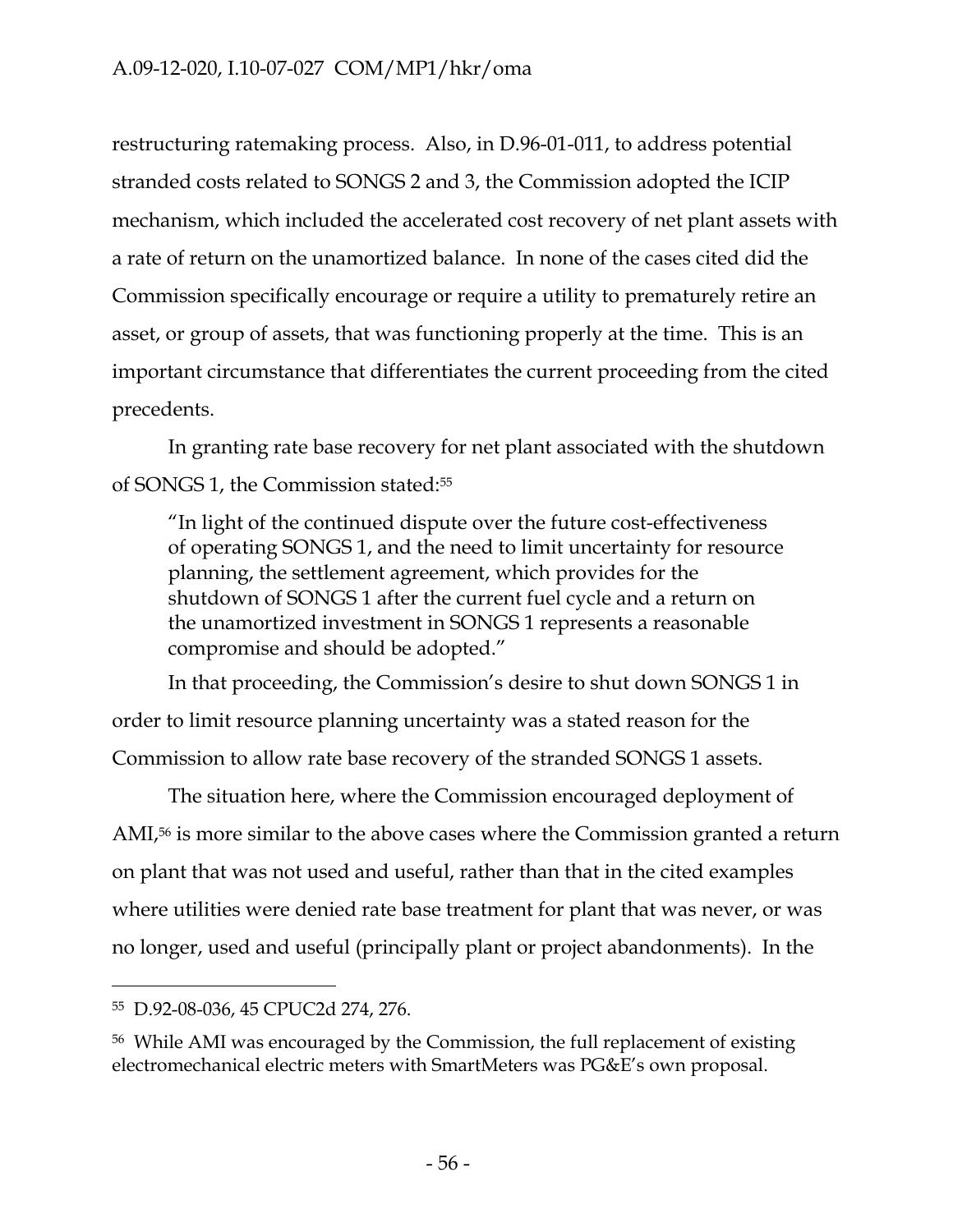cases where return on rate base was denied, the impetus for the non-used and useful status was utility actions rather than Commission desires or actions.

#### **5.6.2. Cost-Effectiveness**

As PG&E asserts, the fact that the SmartMeter program was determined to be cost effective is significant. Because of this determination, there is no net burden on ratepayers due to the early retirement of the electromechanical electric meters. This is opposed to the circumstances in many of the cited decisions where the Commission excluded plant that was not used and useful from rate base. In most of those cases there was a net burden on ratepayers because of the abandonment of a project or the shortened life of the project. In such cases the burden was shared by ratepayers (payment of the undepreciated balance over a shortened time period) and shareholders (no rate of return on the undepreciated balance, but over a shortened amortization period). In D.85-05-100, as cited by PG&E, the abandonment of the Montezuma project was a net benefit to ratepayers. PG&E was compensated for all costs, including direct costs and accumulated carrying costs, with the remainder going to ratepayers. Also in D.84-09-089, the Commission indicated that it has allowed the utility to rate-base a portion of the unamortized costs only when the residual value or potential benefits were likely to accrue to ratepayers.

#### **5.6.3. Adopted Treatment**

In considering the cause of the retired meters and the cost-effectiveness of the SmartMeters that replaced them, we are persuaded to grant a rate of return on the unamortized net plant balance of those retired meters. For this particular case, because the Commission encouraged AMI deployment and because the Commission has determined that the SmartMeter program is cost-effective and therefore would not impose a net burden for shareholders and ratepayers to

- 57 -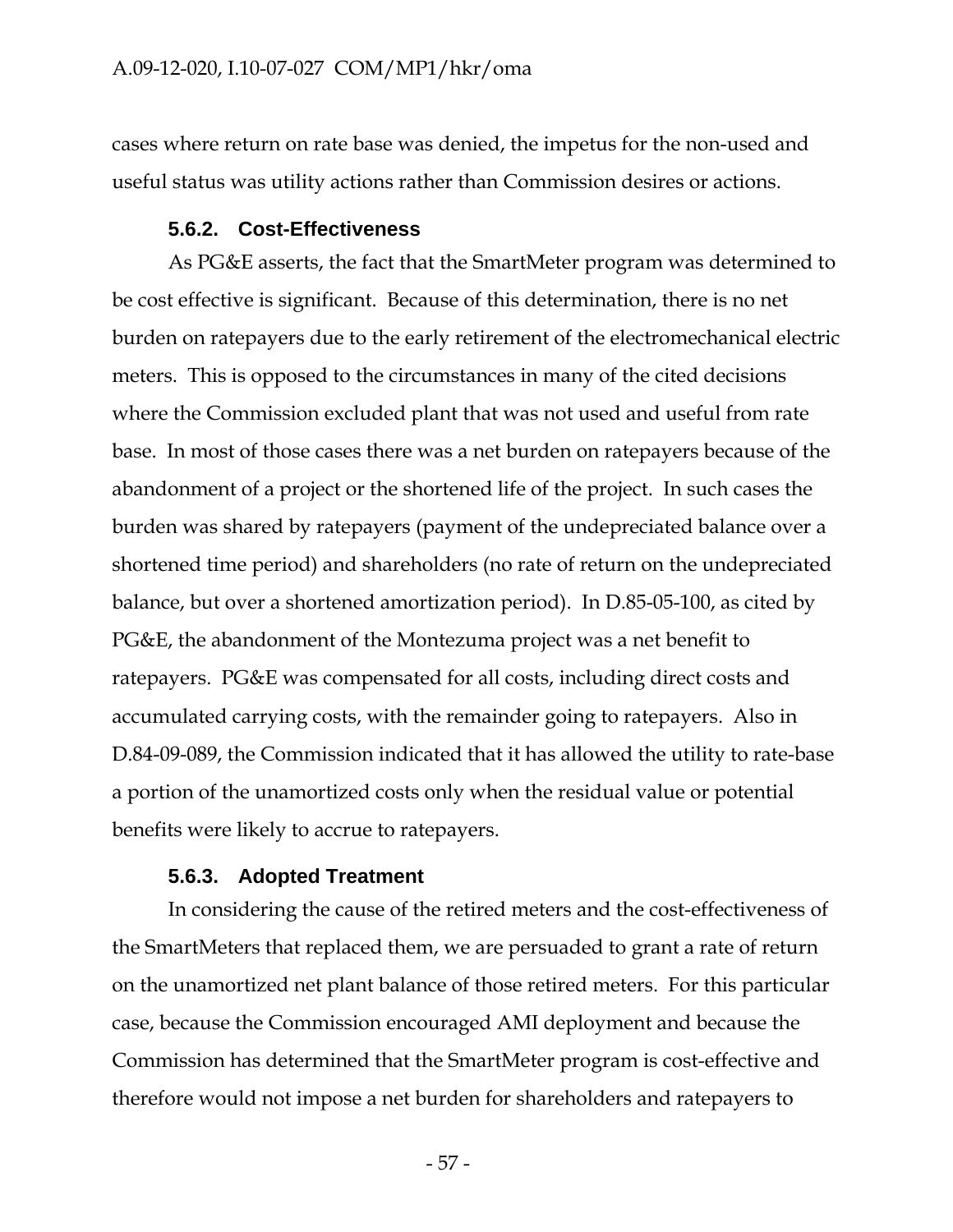share, it would be fair and reasonable to deviate from the general principle of excluding a rate of return on the net plant balance of assets that are no longer used and useful. This does not imply that it is necessarily fair and reasonable to adopt PG&E's proposal to amortize the net balance over 18 years with full rate of return recovery on the unamortized amounts. It must be remembered that the retired meters are not used and useful and this fact is important in considering the appropriate ratemaking for this issue. Use of Commission precedents, with respect to the length of the amortization period and the magnitude of the rate of return, would result in reduced ratepayer costs, as discussed below.

#### **5.6.4. Amortization Period**

Our reasoning and actions as discussed above do not alter the fact that ratepayers will be required to pay a substantial amount of money for the amortization of the undepreciated balance of plant that is no longer used and useful, as well as for a return on the unamortized balance of plant that is no longer used and useful. While this is a case where an exception to our general policy of excluding a rate of return on the unamortized balance of such plant is justified, it is also reasonable that this exception be implemented in a manner that is not only fair to shareholders but in a manner that minimizes ratepayer costs.

In the cases discussed above where a utility was either denied a rate of return or granted a rate of return, the amortization period was set at a reduced length of time, generally in the range of four to five years. To our knowledge, TURN's proposal to deny all return on the retired meters while maintaining the 18-year amortization schedule is without precedent. TURN does not cite any prior case in which the Commission denied all return on investment in prematurely retired long-lived assets without substantially shortening the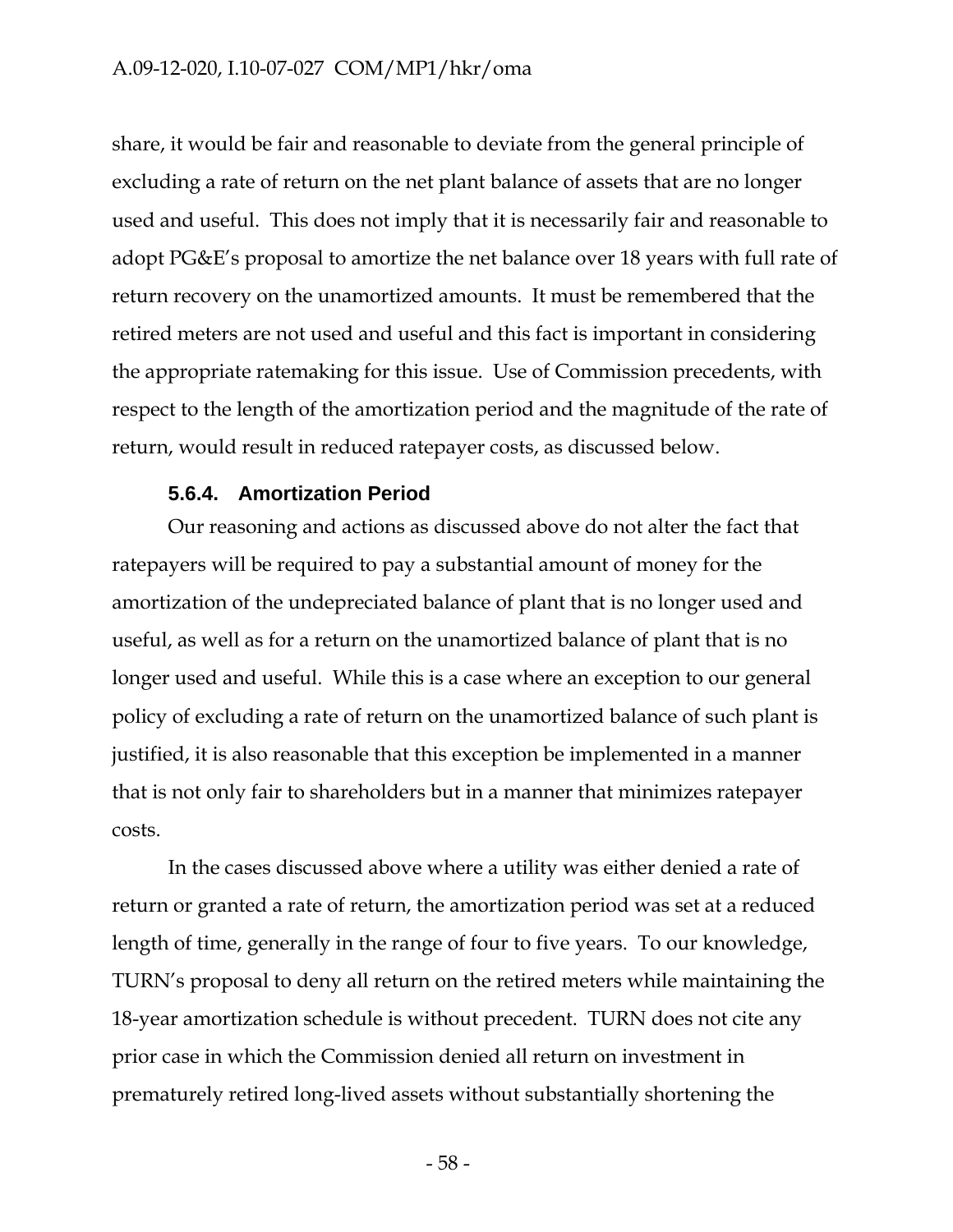amortization period. Indeed, due to inflation and the time value of money, forcing PG&E to wait 18 years to recover the \$341 million balance in the retired meters at a zero percent rate of return would be tantamount to imposing a substantial penalty on PG&E shareholders.

The shortened recovery period minimizes, to an extent, the effect of granting or denying a rate of return. From a shareholder perspective, the shortened period accelerates recovery of funds on which they do not earn a return. From a ratepayer perspective, the shortened period reduces the total amount of return that will be incurred. It is appropriate to apply that same concept to this situation where ratepayers are responsible for a rate of return on the unamortized balance of plant that is no longer used and useful. We will set the amortization period at six years, or two GRC cycles, in order to reduce the total amount of return ratepayers will be required to pay. While the six-year amortization of \$56,828,000 per year is more than the 18-year amortization of \$18,943,000 per year contemplated by both TURN and PG&E, ratepayers will pay less for the rate of return component of PG&E's cost recovery. For example, at the currently authorized rate of return, the cumulative revenue requirement under the six-year amortization is approximately \$480 million (\$341 million in amortization expense and \$139 million for rate of return)<sup>57</sup> as opposed to approximately \$759 million under PG&E's proposal (\$341 million in amortization expense and \$418 million for rate of return).

Under the six-year amortization, PG&E will still receive full recovery of the December 31, 2010 undepreciated electromechanical meter plant balance and

<sup>57</sup> The rate of return number also includes associated taxes, uncollectibles and franchise fees.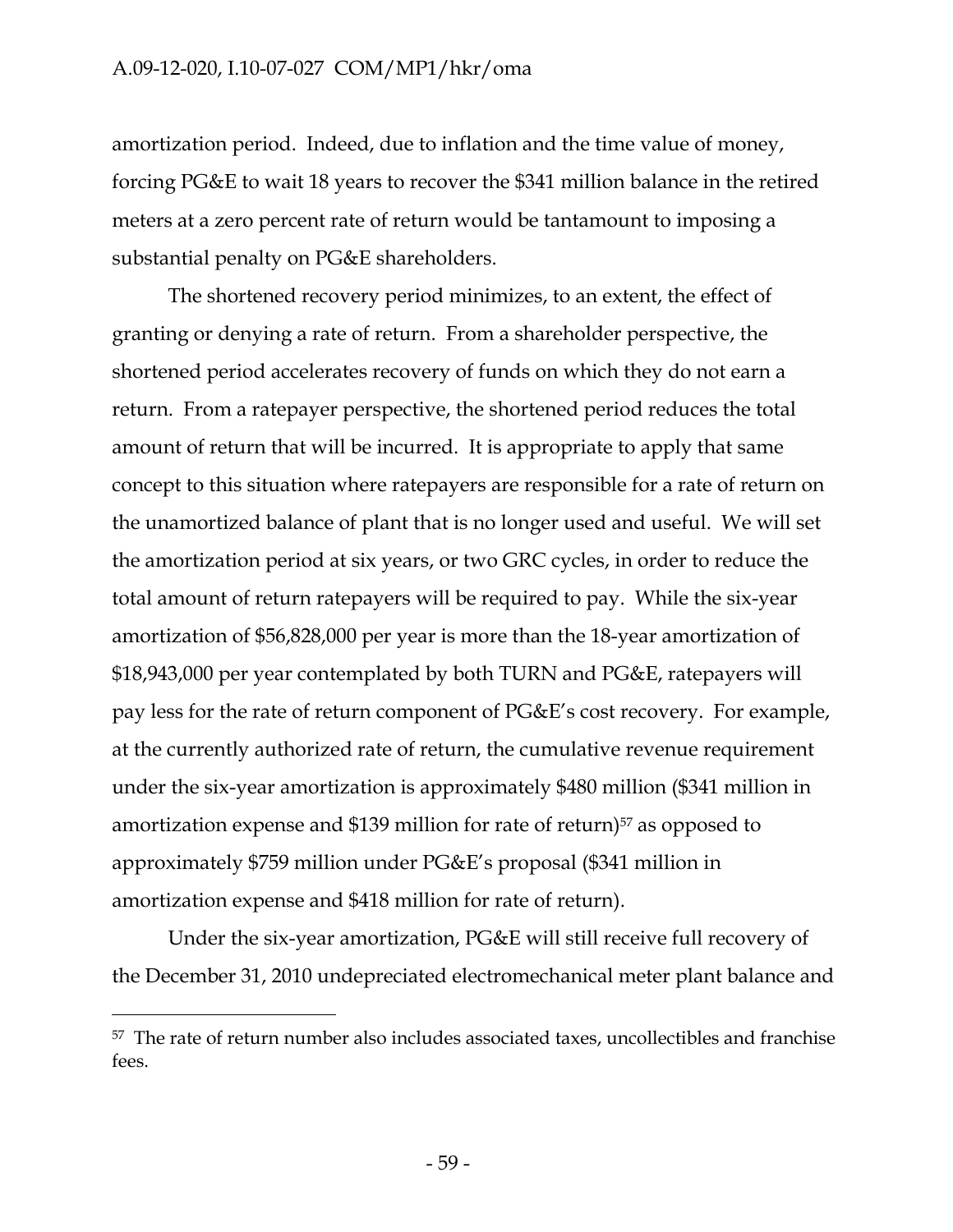a rate of return on the unamortized amounts. However, as discussed below, we believe that the applicable rate of return should be adjusted consistent with previous Commission decisions where rates of return were reduced commensurate with reduced shareholder risks.

## **5.6.5. Rate of Return**

In most of the cases cited in testimony and briefs, the utilities either did not receive a rate of return on the undepreciated balance; or, if a rate of return was authorized, the rate was reduced such that the return on equity was equal to the embedded cost of debt or 90% of the embedded cost of debt.

PG&E and SCE reference D.83-08-031 to support PG&E's position, the only case cited in which a utility was permitted to continue earning a full rate of return on plant that was no longer used and useful. However, as discussed below, due to the specific circumstances in that case, we are not convinced that D.83-08-031 is an appropriate precedent.

SDG&E indicates that the lower rate of return in the restructuring decision (D.95-12-063) should not apply to PG&E, stating:

It should be noted that the CPUC provided a lower rate of return in the restructuring decision in order to provide utilities with an incentive to divest fossil-fueled generation assets. No such incentive is applicable to retired meters. Furthermore the CPUC stated that the reduced return reflected reduced risk associated with these assets "as we accelerate the return of their net book value through the CTC recovery." In contrast here, the recovery period for retired meters is not accelerated, and while the Commission established a non-bypassable charge to recover transition costs, no equivalent mechanism exists with respect to retired meters.58

 $\overline{a}$ 

<sup>58</sup> SDG&E Reply Brief at 4, footnote 3.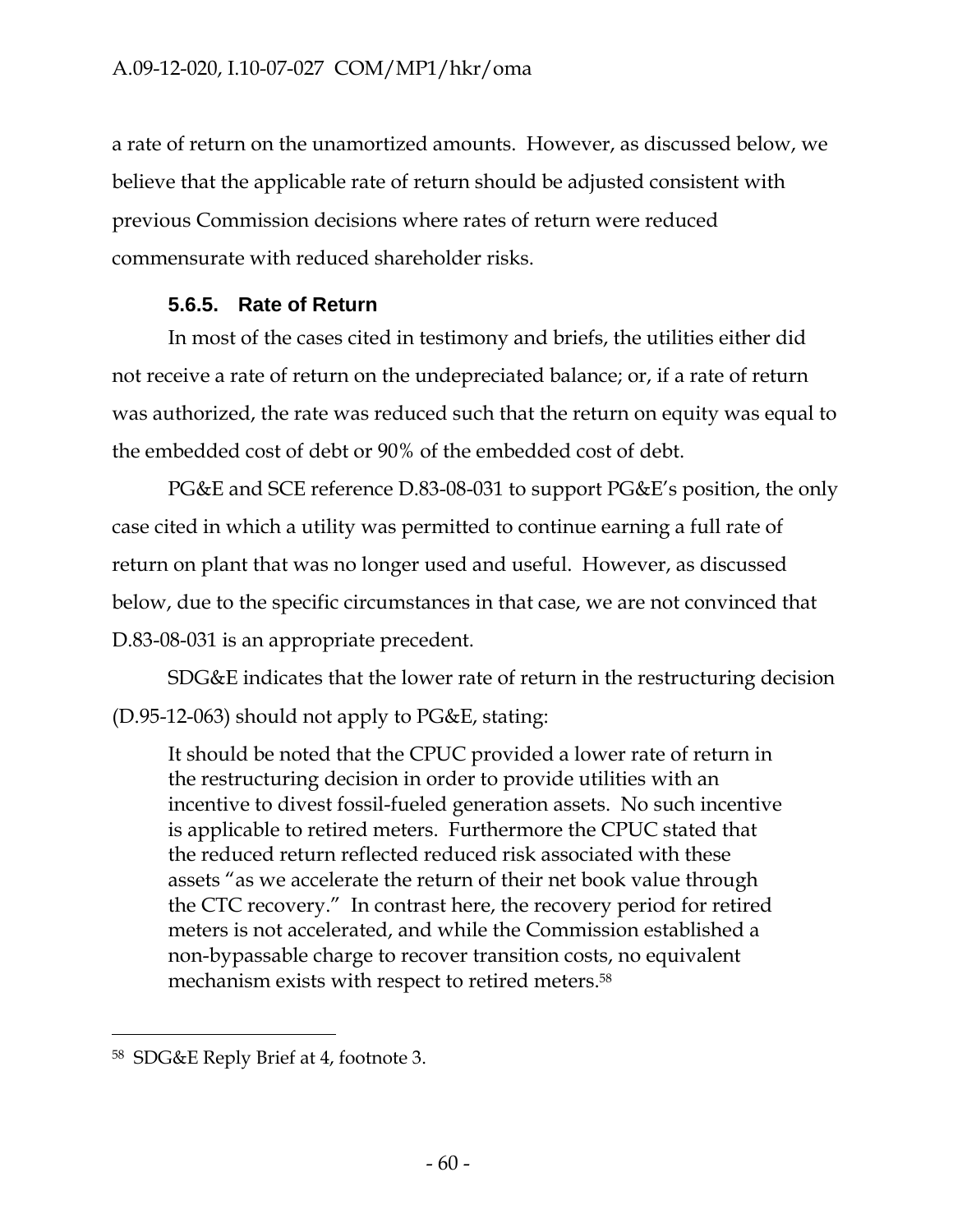While it is true that there is no incentive available for PG&E to raise the rate of return similar to that provided in the restructuring decision, the more important considerations are that by this decision, PG&E will have accelerated recovery of the net book value over six, rather than 18 years, and, while there is no non-bypassable charge, there is no risk associated with the recovery of the remaining net book value. As the Commission stated, regarding cost of capital and related regulatory risk:59

Regulatory risk pertains to new risks that investors may face from future regulatory actions that we, and other regulatory agencies, might take. Examples include the potential disallowance of operating expenses and rate base additions, comparability of utility ROEs throughout the United States and rating agencies' outlooks for the California regulatory environment.

By this decision, such regulatory risk is minimized if not eliminated. There is certainty with respect to cost recovery and that cost recovery will occur over a shorter period than originally anticipated.

This case presents a unique set of circumstances compared to the previous cases. In cases in which the utility was denied any rate of return, the plant in question had become inoperable either due to order of a federal regulatory agency (Humboldt Bay)<sup>60</sup> or due to a misestimation of the available energy resource (Geysers Unit 15). Where the utility was granted a return on equity at or below the cost of debt, concerns existed about the plant's ability to continue operating cost-effectively (SONGS 1) or the possibility that utilities would face

<sup>59</sup> D.07-12-049 at 31.

<sup>60</sup> In the case of Humboldt Bay, the Nuclear Regulatory Commission prohibited operation of the facility due to concerns about the plant's ability to operate safely in light of faults discovered after the plant's construction. See 18 CPUC 2d, 593.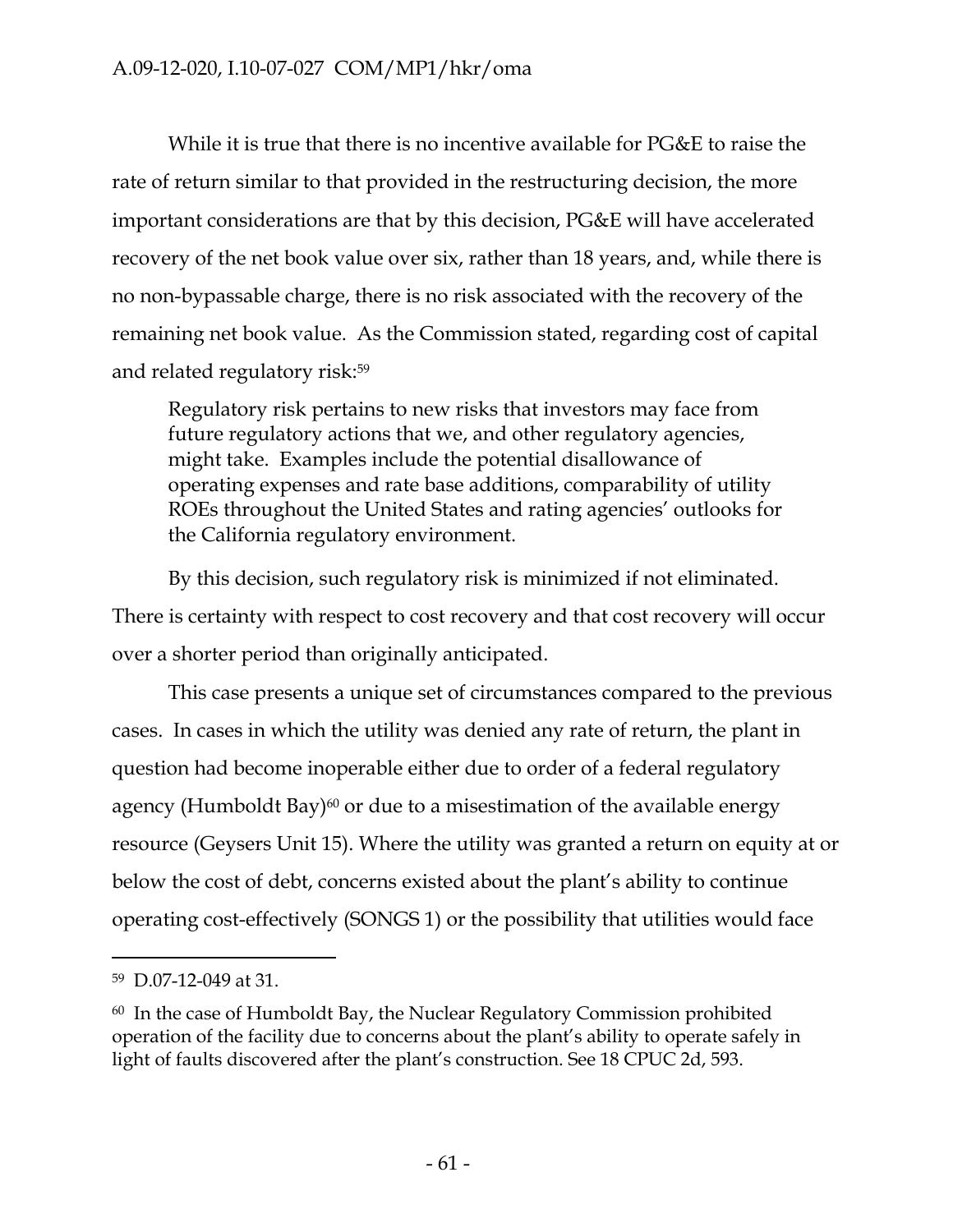stranded costs for plants that may not have been competitive in a restructured market. With respect to recovery of potential stranded costs due to restructuring, the Commission stated:

We note that we are not required to guarantee full transition cost recovery. We are required only to design a rate structure the total impact of which provides the utilities with the opportunity to earn a fair return on their investment. [citation omitted] We are allowing the utilities the opportunity to recover generation plant-based transition costs and providing an appropriate risk-based rate of return until those costs are recovered.<sup>61</sup>

In the current case, there is no concern or uncertainty that the assets in question may be uneconomic due to competitive pressures. Rather, PG&E has been encouraged to definitively retire assets that would have otherwise remained used and useful and on which it would have continued to earn a full rate of return. We do not wish to discourage utilities from replacing their existing assets with new technologies under these circumstances, especially when we have found the replacement to be cost-effective for customers. We are concerned that if we reduced utility returns on the replaced assets below the rate of return on debt, the reduced return would send the wrong signal to investors who may wish to consider future technological replacements that could better serve customers. Normally, equity investors receive the opportunity to earn a return above debt returns because equity investments face higher risk.

Offsetting this consideration are two factors. As discussed above, the reduced amortization period reduces the risk of recovering the capital invested in these assets. The other factor is fairness to ratepayers. As Aglet argued,

<sup>61 64</sup> CPUC2d, 61 – 62.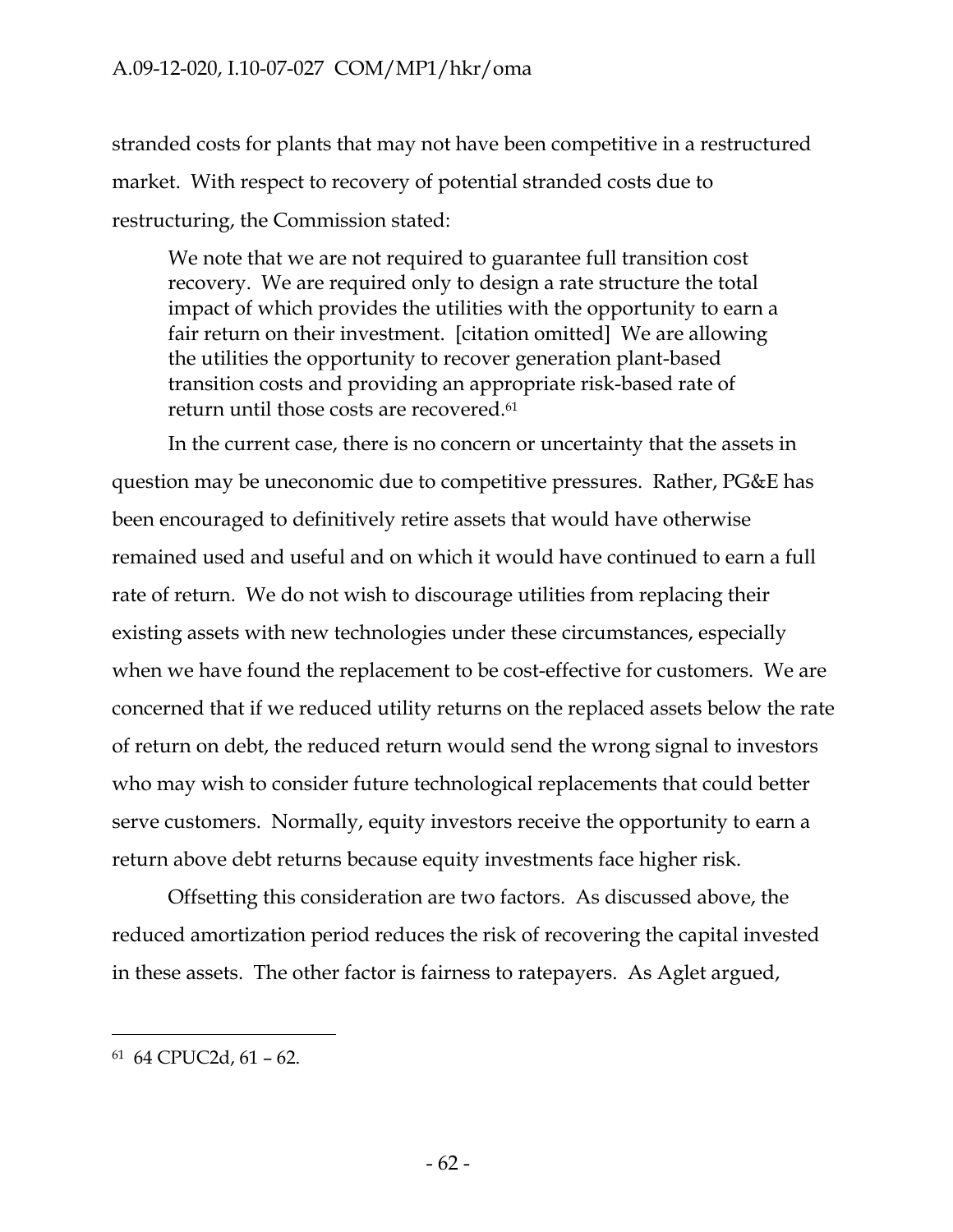"PG&E is asking the Commission to approve a rate of return on two meters for every customer."62 In balancing the considerations of reduced risk to PG&E of recovering shareholder investment, the interest of the ratepayers who are now paying a full rate of return on the new SmartMeters, and the cause of the early retirement of the electromechanical meters, we will authorize a return on equity of 6.55% for the electromechanical meters. This yields an overall after tax return of 6.3%.

## **5.6.6. The Use of Group Accounting**

The utilities argue that PG&E's proposal to use group accounting principles is proper and consistent with Commission Standard Practice U-4 (Determination of Straight-Line Remaining Life Depreciation Accruals) and standard industry practice. PG&E and SCE also note that, in the case of the electromechanical meters, under group accounting utilities could have proposed to significantly reduce the recovery period to match the shortened lives. The shorter remaining lives would have recovered the investment so that the assets would be fully depreciated by the end of the deployment of the AMI meters. However, this was not proposed by either PG&E or SCE because of the impact it would have on rates. Instead, PG&E and SCE have proposed to recover the remaining capital costs of the retired electromechanical meters in rate base over what would have been their remaining book lives had they not been replaced.

The Commission's general approval of the use of group accounting principles reflects the fact that, over time, the undepreciated balances of premature plant retirements have been retained in rate base exactly as proposed

<sup>62</sup> Aglet Reply Brief at 4.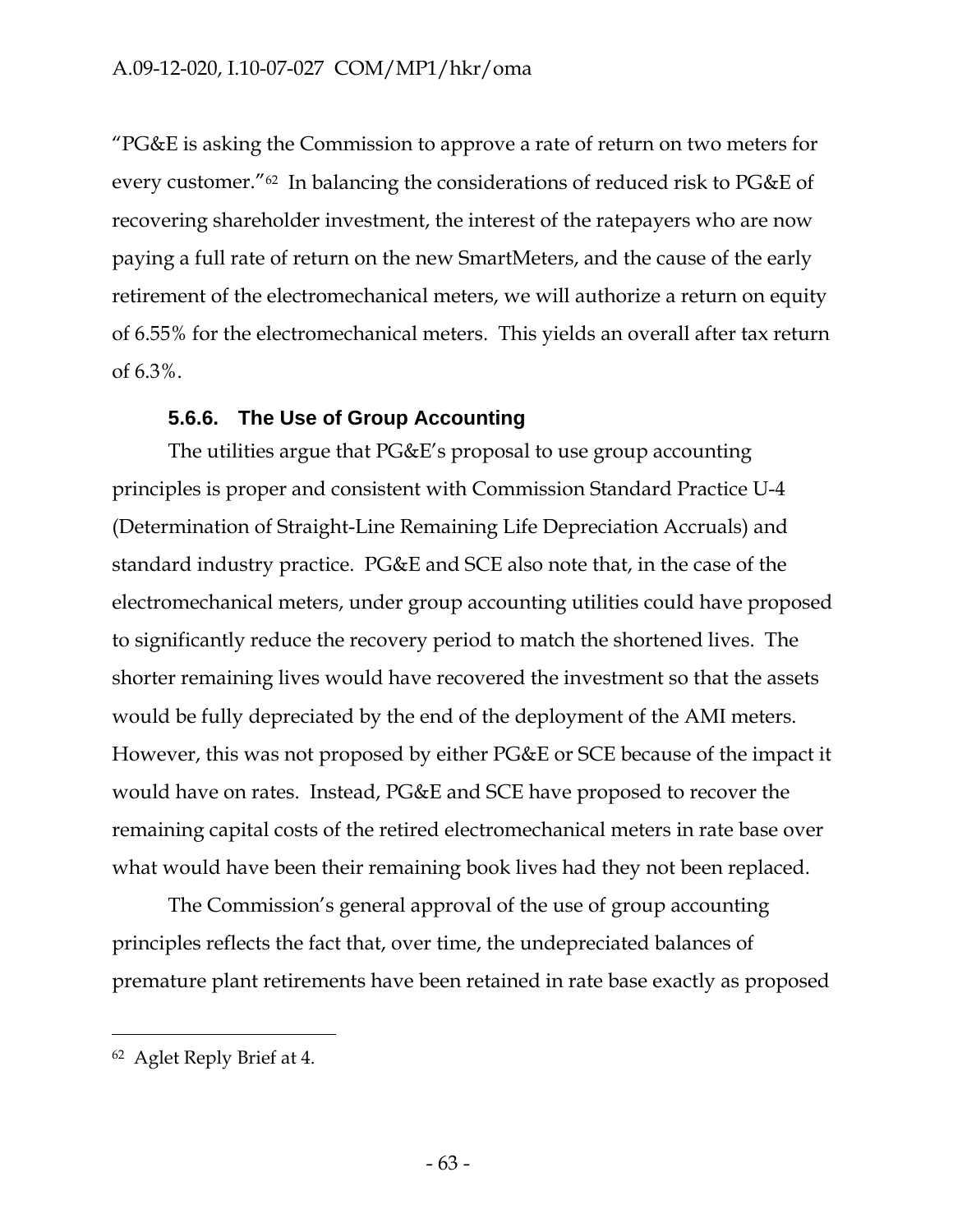### A.09-12-020, I.10-07-027 COM/MP1/hkr/oma

by PG&E for meter devices replaced by SmartMeters, although on a much smaller scale. However, the effect of retaining those smaller balances in rate base has been offset, at least to a large degree, by plant assets that exceed their expected lives. That is not the case here where meters are being retired early, on a wholesale basis, with significant financial consequences that are not balanced out over time. Because of this, it is appropriate that the Commission should critically review the use of group accounting and alternatives, for this particular circumstance.

We agree that PG&E could have alternatively shortened the expected lives of the meters, on a prospective basis, in calculating depreciation rates. However, they did not, and even if they had, the question of appropriate ratemaking for a large amount of prematurely retired plant would need to be analyzed in the same way as was done in this decision for PG&E's proposal.

#### **5.6.7. D.83-08-031**

We note PG&E and SCE reference D.83-08-031 and assert that it supports PG&E's proposal. However, we are reluctant to use this case as a precedent to justify PG&E's proposal. In that case, it was determined that Pacific's migration strategy and technological change were principally responsible for a depreciation reserve shortage and the need to increase depreciation rates. While it is true that the decision only excluded migration costs from rate base and recovery from ratepayers, and did not exclude costs due to technological change, it is not clear what the effect of technological change was in this particular circumstance. Estimates of the amount of stranded investment on Pacific's books at that time ranged from \$19 to \$95.7 million (D.83-08-031, Finding of Fact 12). Also, the amount associated with the migration strategy was \$19 million (Finding of Fact 13). Thus, the amount of remaining stranded costs (as low as zero to as much as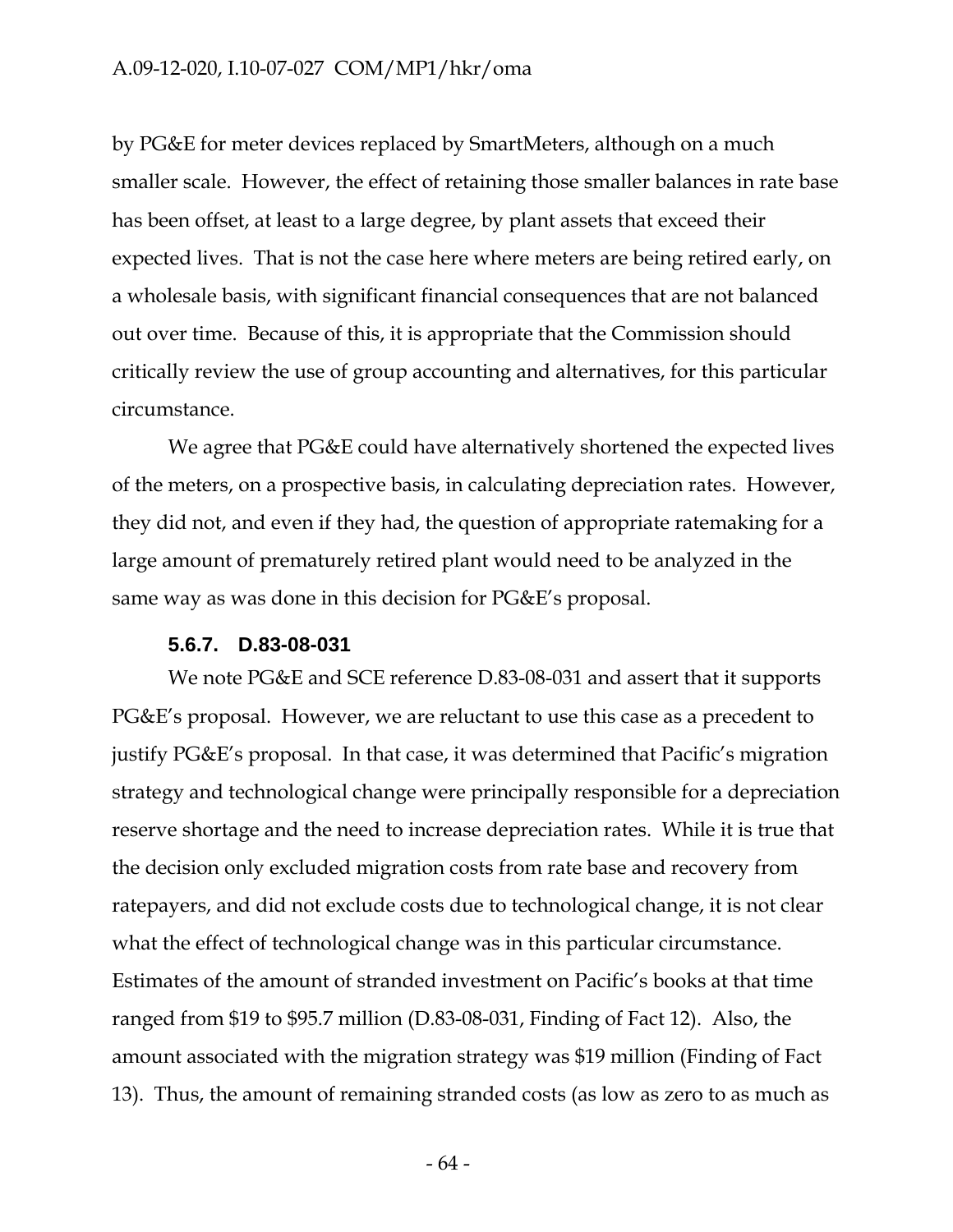### A.09-12-020, I.10-07-027 COM/MP1/hkr/oma

\$77 million) may not have been of significant magnitude to justify the need to consider alternatives to balance any shareholder/ratepayers risks associated with stranded plant, especially in light of the fact there were certain cost reductions due to the exclusion of migration strategy related plant in its entirety. The circumstances were also different in that the Commission provided that the remaining stranded amount, if any, and any future amounts caused by the shortening of the expected lives of plant assets would be recovered by the straight line remaining life method for calculating depreciation by evaluating the expected lives on a frequent, possibly annual, basis.<sup>63</sup> In that way there would be no stranded costs as shown in the examples that were included in Appendix A to that decision. That is, the amount of plant that is not used and useful for possibly a number of different plant assets would be minimized, or eliminated, by adjusting the estimated service lives on an ongoing basis.64 That is not the case with respect to PG&E's proposal where a large amount of undepreciated plant for a particular asset will no longer be used and useful and will be amortized over a lengthy period of time.

Also, the difference in industry (telecommunications versus electric) may be a reason to differentiate how this issue is treated, because the depreciable lives of telecommunications equipment appear to be shorter than that for the electric industry. In the D.83-08-031 Appendix A examples, assumed lives in the range of four to six years are used, as opposed to the 18 years associated with the electric meters. In general, since the lives are relatively short to start with,

<sup>63 12</sup> CPUC2d 150, 167-168.

<sup>64</sup> This is similar to what PG&E and SCE indicated they could have done, but did not do.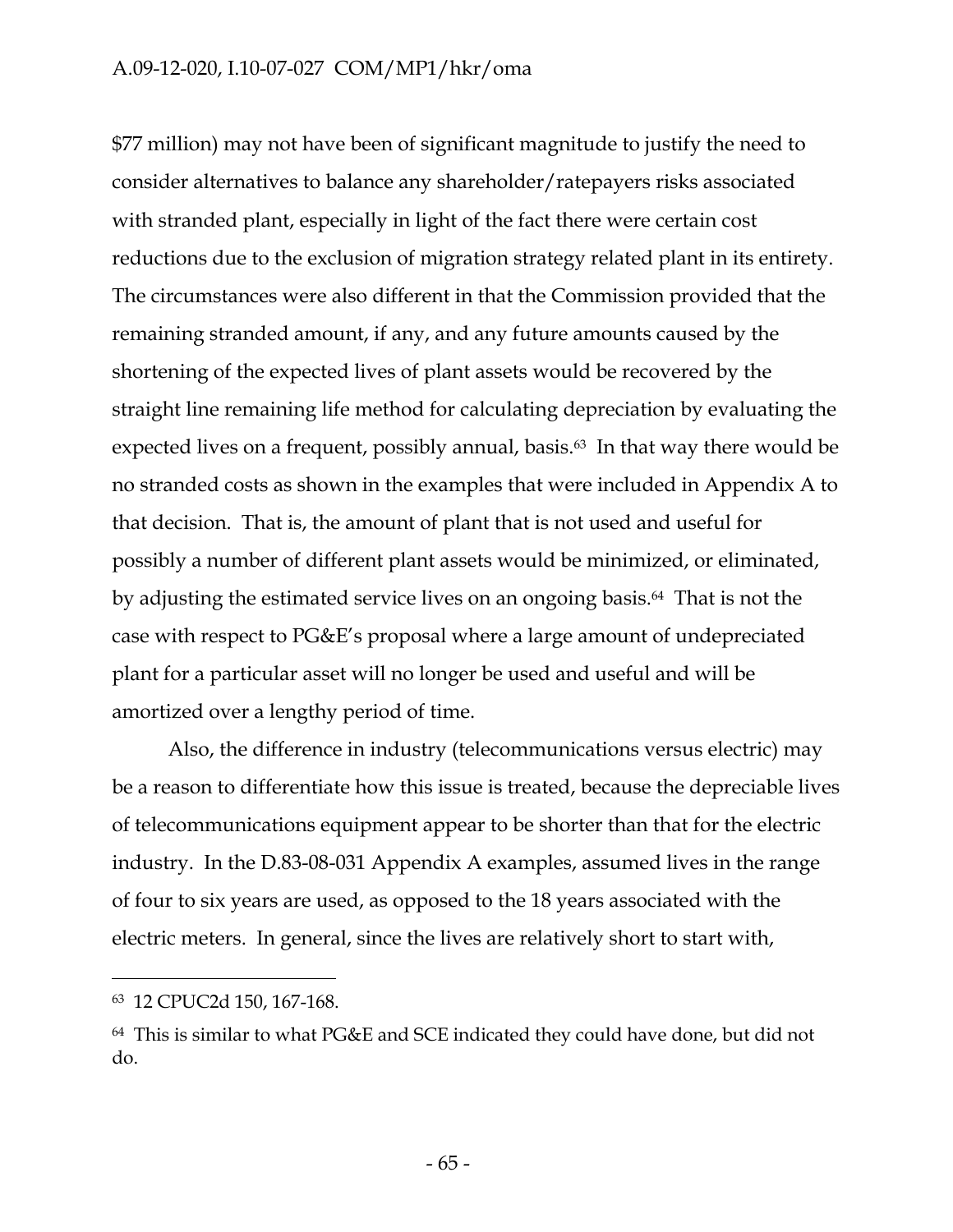adjustments to the estimated service lives would not be as significant as they would be if, for instance, PG&E had prospectively reduced the estimated life for the electromechanical meters from 18 years to, for example, four years. With the shorter lives in the telecommunications industry, the long term affect of ratepayer funding of return costs on undepreciated balances is minimized when compared to the electric industry and specifically to the electric meters at issue here. For example, in this case, the ratepayer costs associated with the rate of return on the undepreciated meter balance amounts to approximately \$420 million over 18 years as opposed to approximately \$140 million if it were amortized over 6 years.

To summarize, the circumstances related to the Pacific case are not the same as that of PG&E. The decision resolves the Pacific issue in a manner that would result in little or no net plant balances being associated with plant that is retired. That is because the estimated lives of the assets would be evaluated and adjusted on an ongoing basis so that the assumed and actual lives are balanced out. This result is directly opposed to the issue being addressed now for PG&E, which is what to do with the significant net plant balance associated with meters that are no longer used and useful. Also, it is not clear that significant net costs were imposed on ratepayers as a result of the Pacific decision.

#### **5.6.8. Public Policy**

With respect to comments related to public policy, the decision on this issue is sufficiently different from the TURN proposal to mitigate most of the concerns. By analyzing this issue, resolving it in a manner consistent with prior Commission decisions and resolving it in a manner that minimizes total ratepayer costs, public policy considerations are enhanced, not diminished. It would be poor public policy to include large amounts of plant that is not used

- 66 -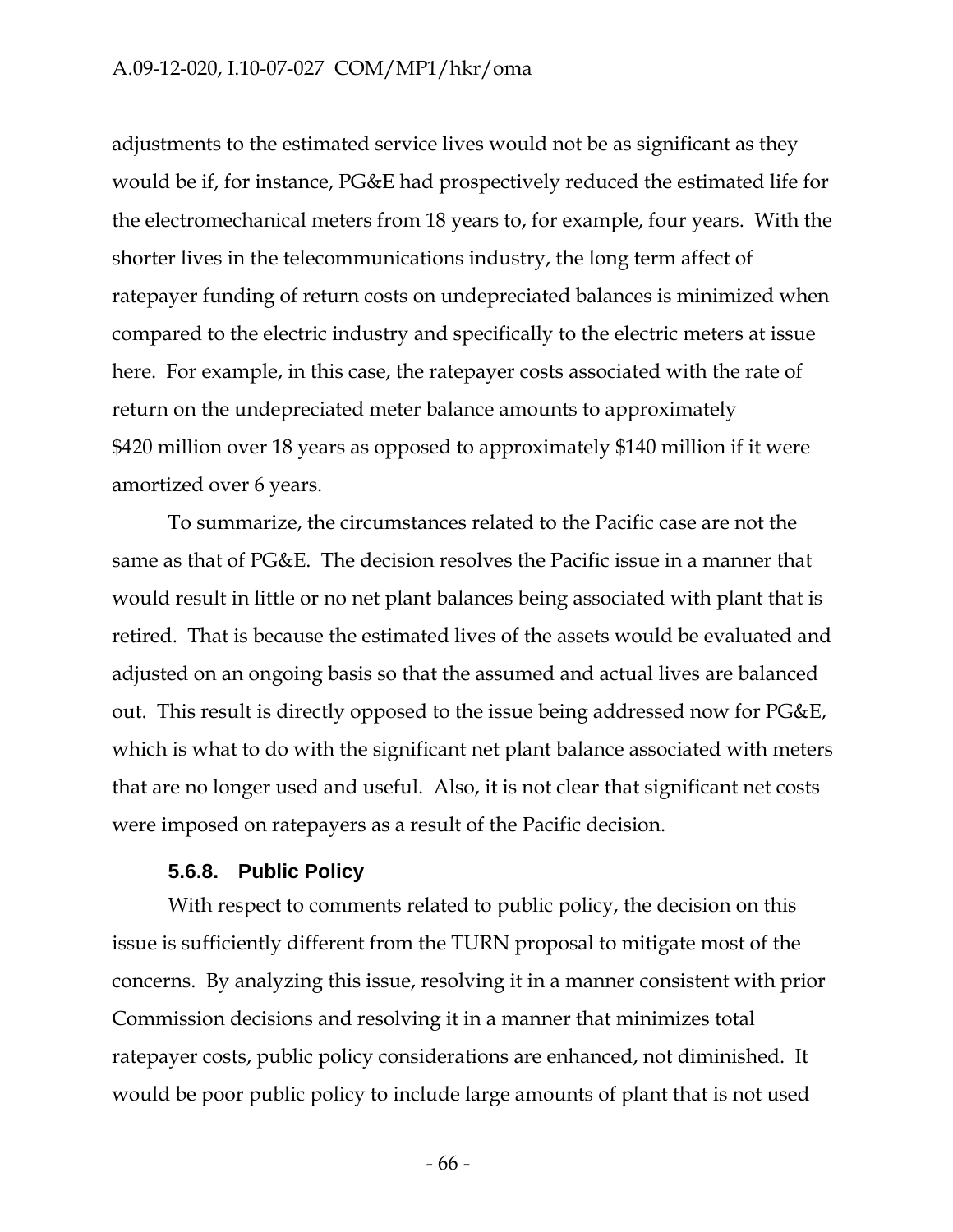and useful in rate base without a full analysis and consideration of the specific facts and circumstances. Even if it is determined to be appropriate to retain such assets in rate base, it would be poor public policy to not minimize the costs to ratepayers to the extent possible, because ratepayers are no longer getting any use of that plant.

## **5.6.9. SmartMeter Cost/Benefit Analysis**

We note the utilities' argument that the SmartMeter Upgrade proceeding did not take into consideration the additional benefits associated with a different methodology for handling the undepreciated plant balance associated with retired electromechanical electric meters. PG&E states that the Commission's weighing of costs and benefits for the AMI project clearly did not include the rate base benefit associated with removing the electromechanical meters from rate base. We do not see this fact as a reason to be concerned with taking up the issue at this time or deciding it in the manner that we do. In the SmartMeter Upgrade proceeding, the Commission determined that PG&E's proposal was marginally cost-effective.65 Despite this, the Commission authorized the program. It did so for a number of reasons including that, "It is likely that there are other benefits that have not been quantified by  $PG\&E \ldots$  "<sup>66</sup> That there now actually may be additional benefits only substantiates the Commission's decision to approve PG&E's SmartMeter program in the first place. It does not unfairly disadvantage PG&E. We would not change any of the outcomes, conditions or requirements

<sup>65</sup> D.09-03-026 at 153.

<sup>66</sup> D.09-03-026 at 154.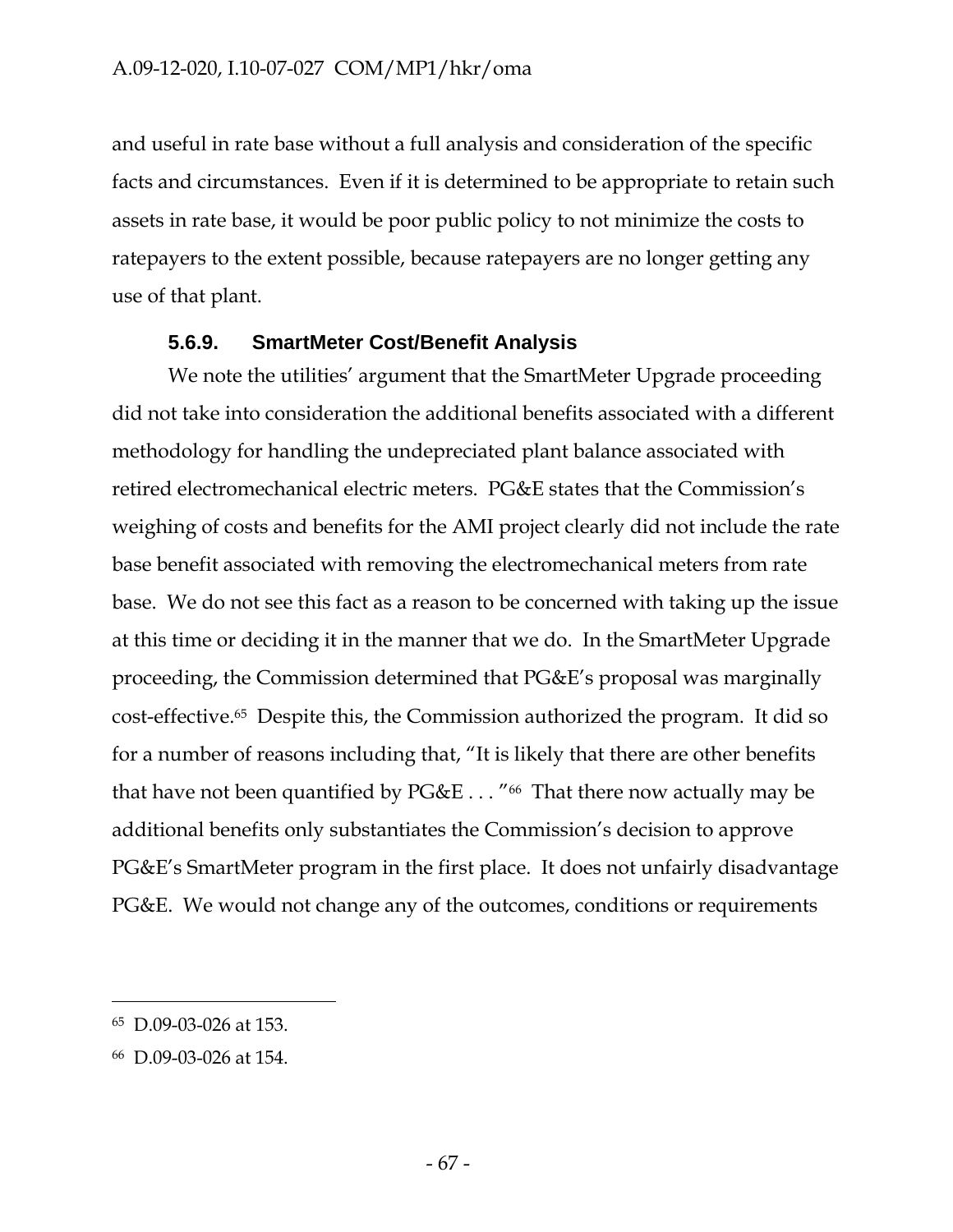of D.09-03-026 based on the identification of additional benefits that justify the program.

# **5.6.10. Standard of Proof**

TURN and DRA both assert that PG&E has not met its burden of proof by providing "clear and convincing" evidence to demonstrate the reasonableness of its proposal. We do not agree.

First, we do not agree that clear and convincing is the appropriate standard of proof for GRC matters. As noted by both TURN and DRA, in D.09-03-025 the Commission addressed the "preponderance of evidence" and "clear and convincing" standards of proof, stating:67

With the burden of proof placed on the applicant in rate cases, the Commission has held that the standard of proof the applicant must meet is that of a preponderance of evidence, which the Commission has, at times, incorrectly referred to as "clear and convincing" evidence. Evidence Code § 190 defines "proof" as the establishment by evidence of "a requisite degree of belief." We have analyzed the record in this proceeding within these parameters.

In that decision, the Commission determined that for resolving GRC matters the "requisite degree of belief" can be established with the "preponderance of evidence" standard. The Commission also indicated that this standard was incorrectly referred to as "clear and convincing" in a number of previous decisions. TURN and DRA indicate that the clear and convincing standard should be affirmed. However, by principally citing previous decisions where the term "clear and convincing" was used and where the Commission has since stated that such characterization was incorrect, TURN and DRA have not

 $\overline{a}$ 

<sup>67</sup> D.09-03-025 at 22 (footnotes omitted).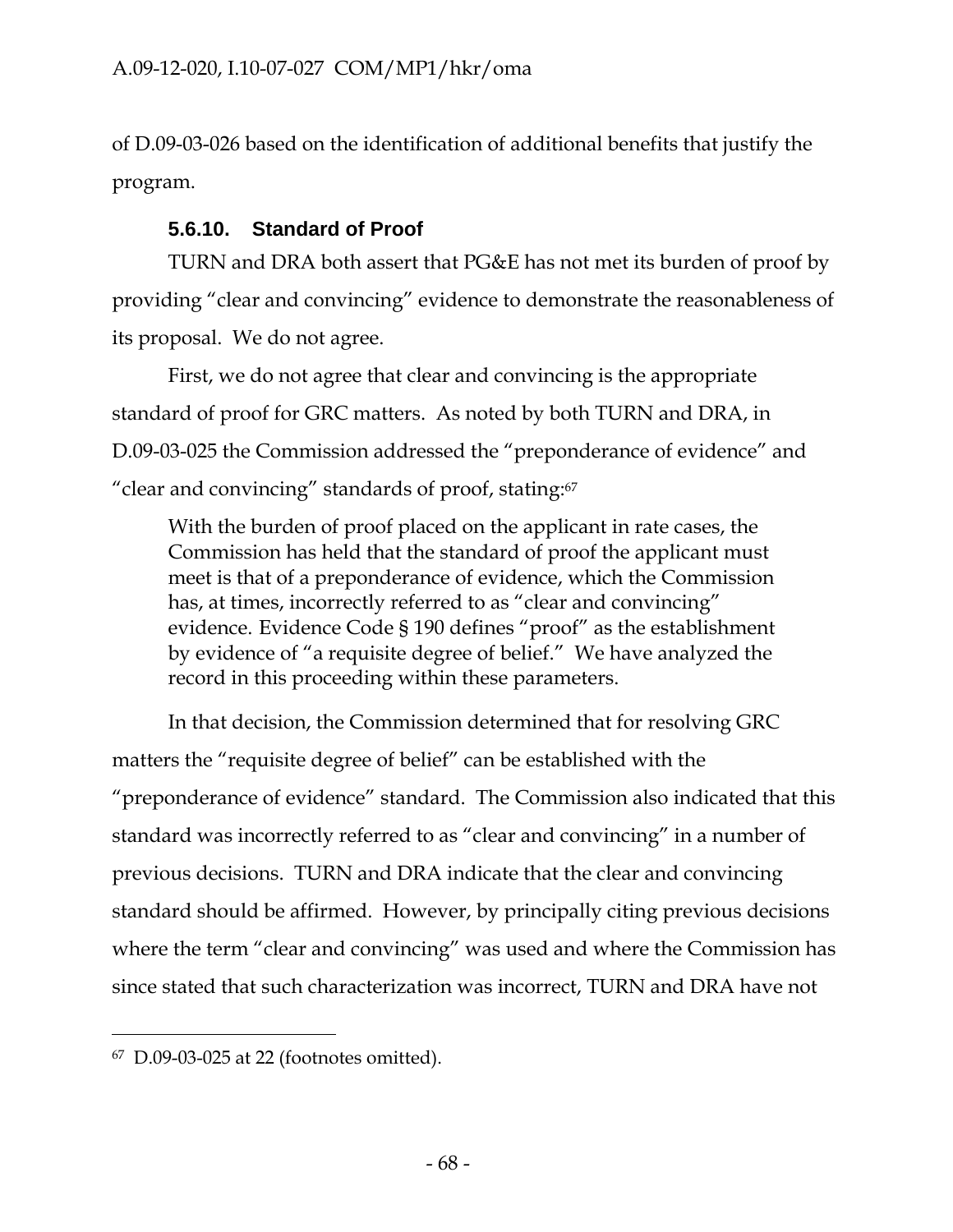provided sufficient reason for reversing the latest decision on this matter.68 Also, the Commission's determinations in D.09-03-025 are consistent with California Evidence Code, Section 115, which states:

"Burden of proof" means the obligation of a party to establish by evidence a requisite degree of belief concerning a fact in the mind of the trier of fact or the court. The burden of proof may require a party to raise a reasonable doubt concerning the existence or nonexistence of a fact or that he establish the existence or nonexistence of a fact by a preponderance of the evidence, by clear and convincing proof, or by proof beyond a reasonable doubt. **Except as otherwise provided by law, the burden of proof requires proof by a preponderance of the evidence.** (emphasis added.)

Second, and more importantly, as previously discussed, PG&E's proposal for retired electromechanical meters was made in the prior AMI proceedings. The proposal was laid out in testimony, was not opposed, and is reflected in the current ratemaking treatment for the SmartMeter program. Subsequent to being reflected in adopted ratemaking treatment and calculations, we do not expect that a utility should reestablish the reasonableness of that element or any other of the number of already approved elements used in the revenue requirement calculations each and every time those calculations are used. That PG&E did not do so with respect to the retired meter issue is consistent with our expectations. That PG&E demonstrated that its proposed treatment of the meters is consistent with the Commission's decisions in its AMI proceedings is sufficient with respect to meeting its initial burden of proof. However, providing such evidence does not necessarily ensure adoption or use of the proposal going forward. Certainly, elements of the revenue requirement calculation can be questioned in subsequent

<sup>68</sup> We note that neither DRA nor TURN sought to appeal D.09-03-025 with respect to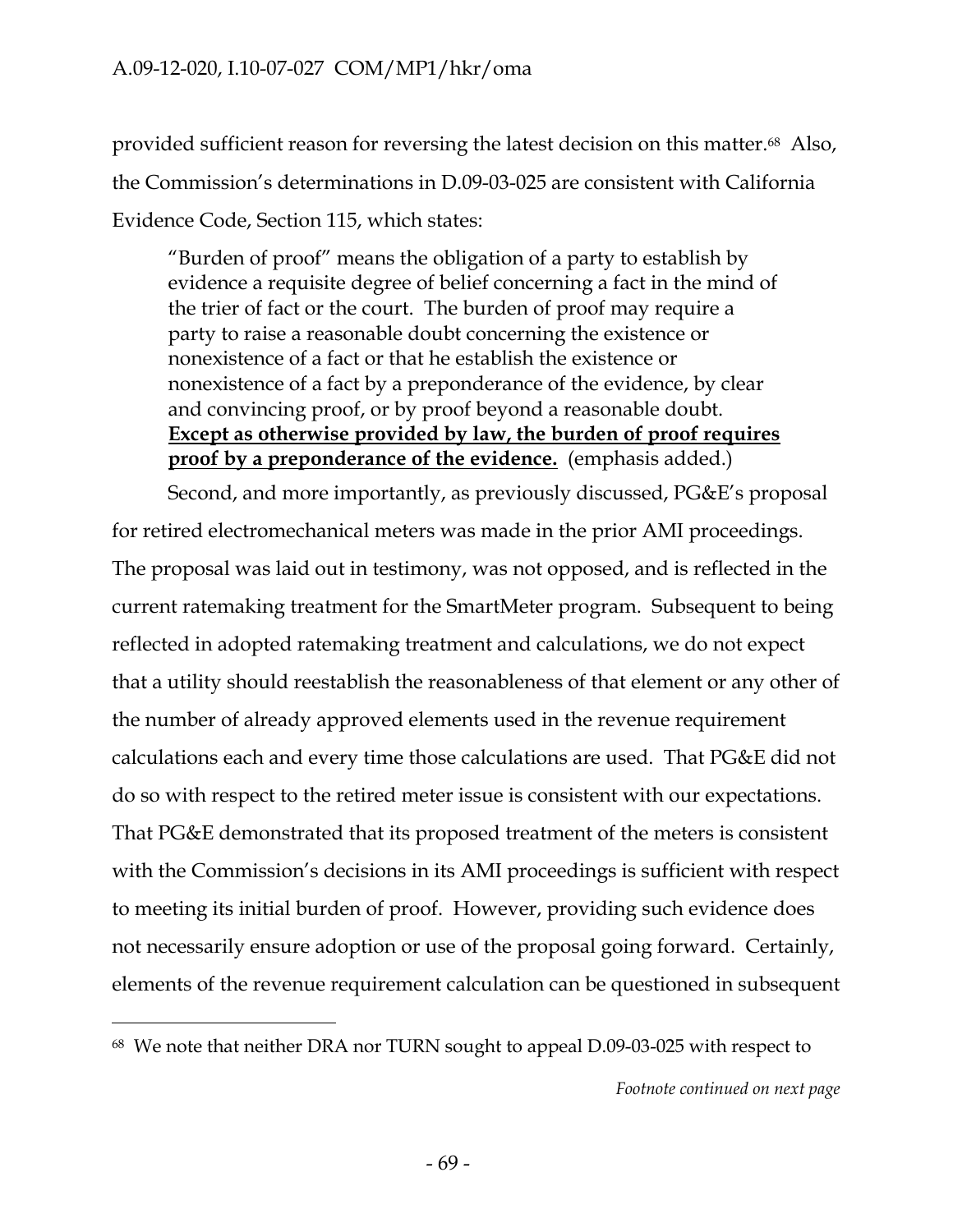proceedings, just as PG&E's retired meter proposal was in this proceeding, and modified, if necessary, just as the Commission has done in this instance.

## **5.6.11. Other Arguments**

TURN suggests that an alternative to removing the meter investment from rate base would be for the Commission to direct PG&E to pursue securitization of the remaining meter investment. According to TURN this would produce ratepayer savings by achieving lower cost of financing than rate base recovery and would be similar to the financing used on the Ratepayer Reduction Bonds under Assembly Bill 1890 and PG&E's bankruptcy. TURN adds it may well require legislation as was the case for the two examples. DRA also suggested that PG&E be allowed to recover the cost of its remaining investment over the 18 years with a market based interest rate or possibly over a lesser number of years at some reasonable short-term interest rate.

It appears legislation would be required to implement securitization as alternatively recommended by TURN. There is no certainty as to when, or even if, such legislation would be undertaken and finalized. Also, with respect to DRA's suggestions, there is no record as to what an appropriate level would be for a market based rate or a short-term interest rate and why it would be appropriate to use either rate in addressing the particular circumstances of this issue.

With respect to PG&E's arguments regarding inconsistent ratemaking and tax treatments associated with the accelerated tax benefit that is reflected in the SmartMeter decision, we do not believe these arguments apply to our resolution

this matter.

 $\overline{a}$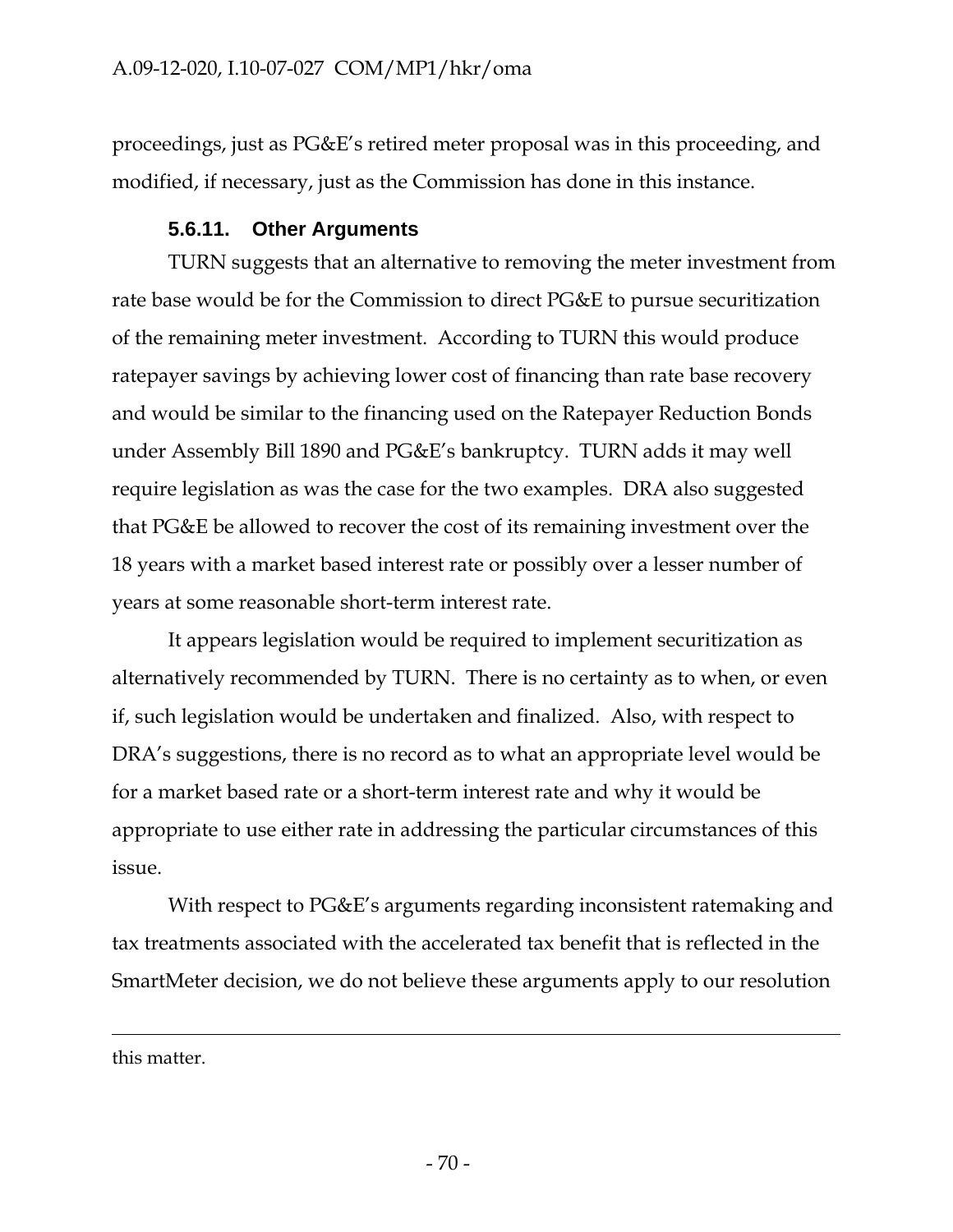of the meter retirement issue in this decision because, rather than zero rate of return as recommended by TURN, a rate of return on the undepreciated meter balance is being authorized.

With respect to Aglet's argument regarding the changed mortality characteristics of the electromechanical meters, we agree that expected lives for meters that are being retired prematurely are much different than the new meters that are being installed. However, it is not clear how that fact would change any of the determinations made in this decision regarding the retired meter issue. If Aglet is asserting that the estimated remaining life of this asset group needs to be reevaluated, that may or may not be the case. DRA and PG&E have settled on the depreciation rate for meters, and neither party had an opportunity to respond to Aglet's concern, since it was expressed in Aglet's reply brief. If necessary, this can be explored in PG&E's next GRC.

#### **5.6.12. Adopted Results**

Use of the six-year amortization and the reduced overall rate of return from 8.79% to 6.3% results in a revenue requirement of approximately \$85.4 million in 2011, \$80.2 million in 2012, \$75.0 million in 2013, \$69.8 million in 2014, \$64.6 million in 2015, and \$59.4 million in 2013. An alternative calculation would result in 6 equal amounts of \$74.0 million/year for each of the years 2011 through 2016. With respect to this issue and how it affects the Settlement Agreement attrition allowances for 2012 and 2013, it appears that the Settling Parties agreed that the attrition increases remain fixed irrespective of how the meter retirement issue is resolved. This is consistent with the adoption of TURN's position on this issue since the associated revenue requirement would not change year to year. However, if PG&E's position were adopted the revenue requirement associated with the meter issue should decline year to year due to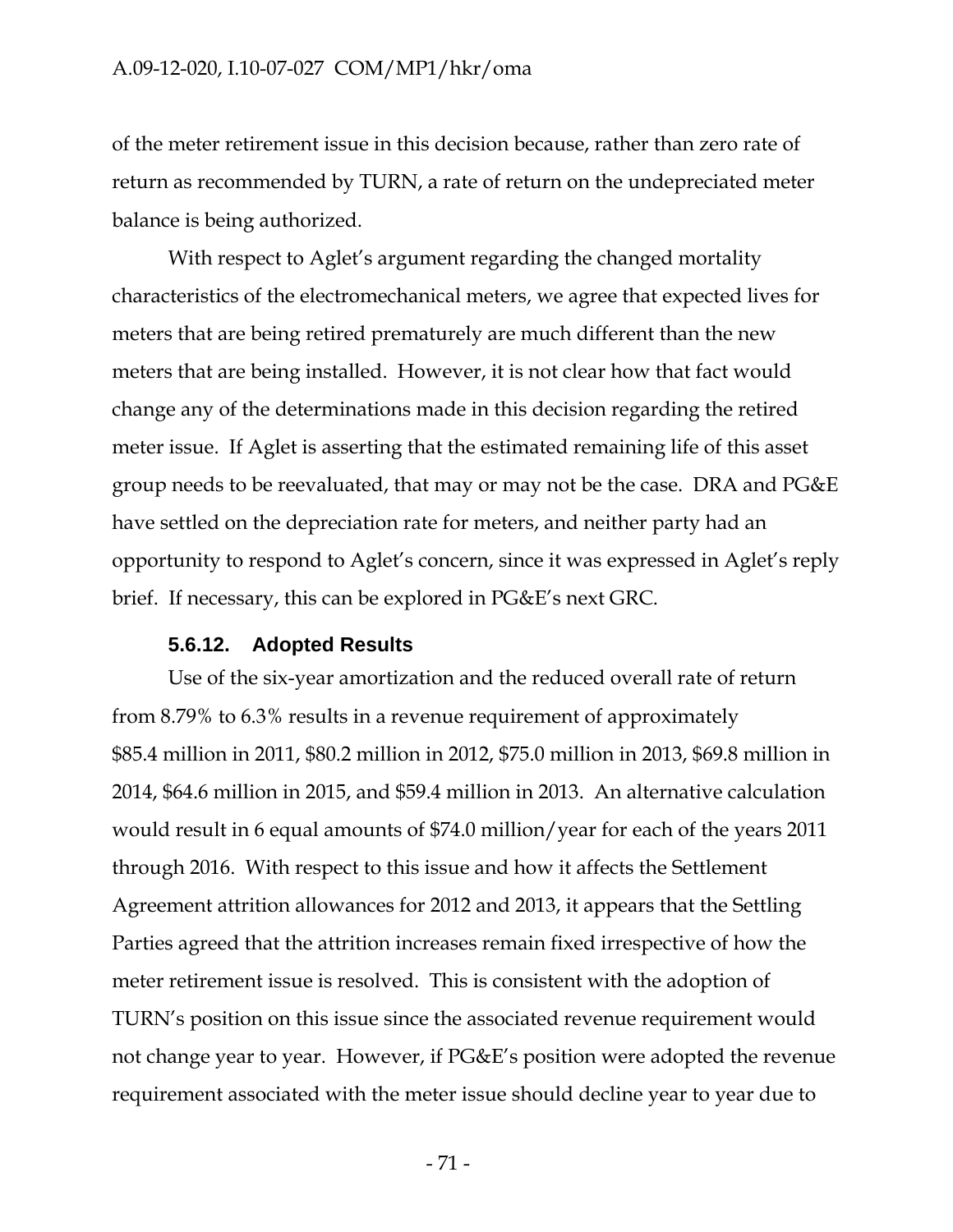the amortization of the undepreciated balance over time. It would not do so under the Settlement Agreement. Therefore, rather than adopting declining revenue requirements associated with the meter issue and imposing attrition increases that are different from what is included in the Settlement Agreement, the levelized cost of \$74.0 million will be used for each of the years.<sup>69</sup> The authorized attrition increases will then be consistent with the Settlement Agreement, while correctly reflecting the adopted results of this decision with respect to the retired meter issue.

For 2011, the decision amount is \$55.1 million higher than TURN's recommendation of \$18.9 million and \$11.1 million higher than PG&E's request of \$62.9 million. However, the amortization period will be 12 years shorter than that proposed by both PG&E and TURN. By this decision, total costs to ratepayers over six years will amount to \$444 million. This is \$315 million less than PG&E's 18-year amortization request of \$759 million. Even though the ratepayers will be paying more money upfront and there is a time value of money impact, the ratepayers should be better off by this decision as opposed to PG&E's proposal. While the decision will result in \$103 million more in ratepayer costs when compared to TURN's 18-year amortization proposal, we

-

 $69$  By this method, the amortization schedule for the \$341 million amount associated with undepreciated electromechanical meters replaced by SmartMeters will be as follows: \$44.7 million for 2011, \$49.0 million for 2012, \$53.7 million for 2013, \$58.8 million for 2014, \$64.4 million for 2015, and \$70.5 million for 2016. These amounts include the original amortization of \$18.9 million per year for these meters.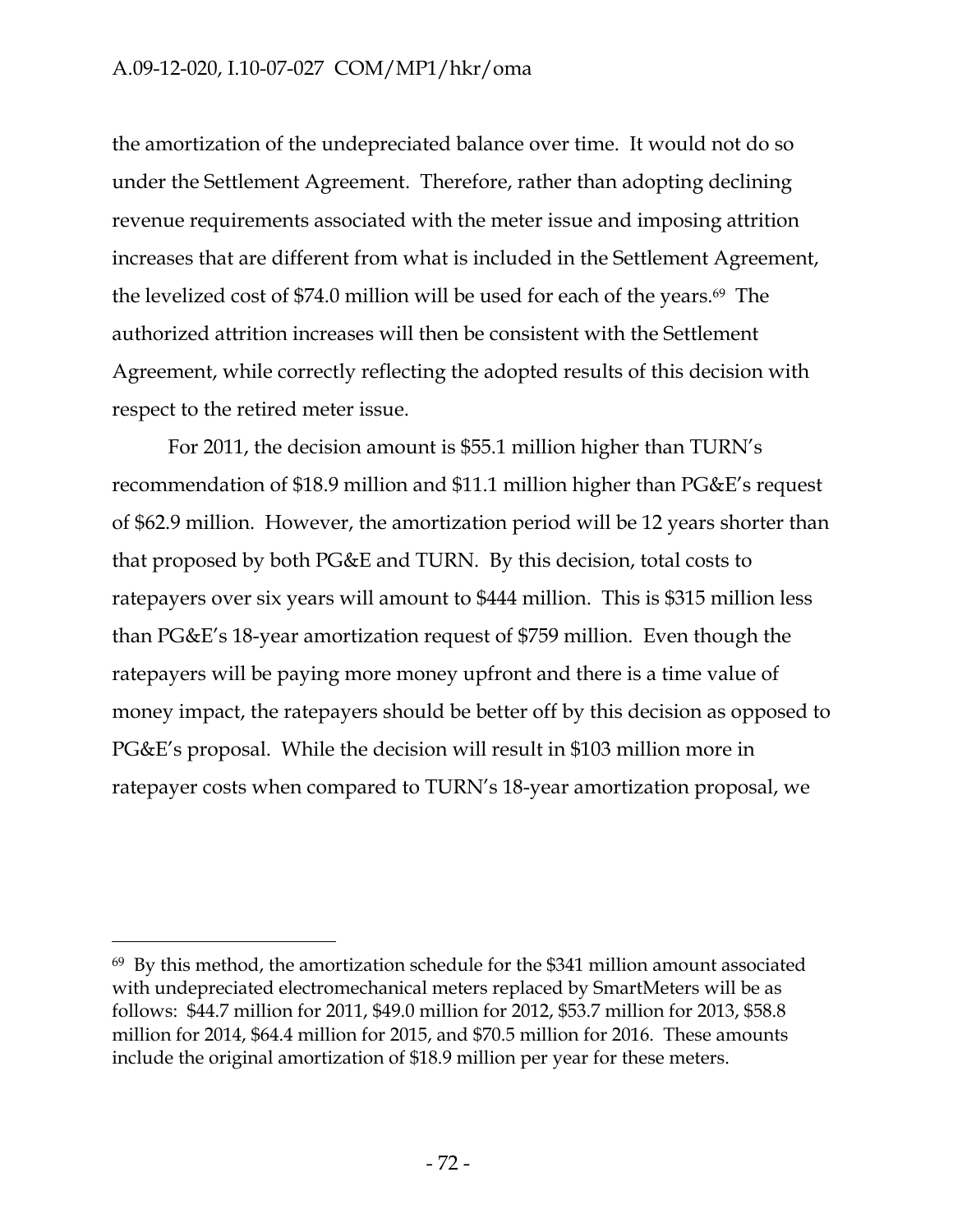have determined that, for the circumstances of this case, TURN's proposal should not be adopted.<sup>70</sup>

Due to the manner in which this issue has been resolved, the authorized revenue requirement increase for test year 2011 will be \$237 million (7.9%) for electric distribution, as opposed to the \$183 million (6.1%) increase reflected in the Settlement Agreement. The total test year 2011 increase for electric distribution, gas distribution and electric generation is \$450 million (8.1%), as opposed to the \$395 million (\$7.1%) increase reflected in the Settlement Agreement. Tables related to the Settlement Agreement that change as a result of the decision on this issue are included in Attachment 3 (Changes to Appendix A of the Settlement Agreement) and Attachment 4 (Changes to the Results of Operations Tables).

For the 2011-2013 GRC period, the cumulative increase authorized by this decision is \$1.9 billion, which is still significantly less than the \$4.0 billion amount requested by PG&E and discussed in Section 4.7.2 of this decision. When considering the long-term ratepayer benefit of amortizing the undepreciated net plant balance for the retired meters over an accelerated time period and reduced rate of return when compared to PG&E's proposal, our determination that, when looked at in total, the Settlement Agreement produces a reasonable outcome holds for the increases authorized by this decision.

-

<sup>70</sup> For comparison purposes, the present value (PV) cost of the different alternatives was calculated using a conservative discount rate of 10%. For the adopted result, the PV cost is approximately \$312 million. For PG&E's proposal, the PV cost is approximately \$375 million. For TURN's proposal, the PV cost is approximately \$145 million. If TURN's proposal were modified to amortize the balance over six, rather than 18 years, the PV would be approximately \$240 million.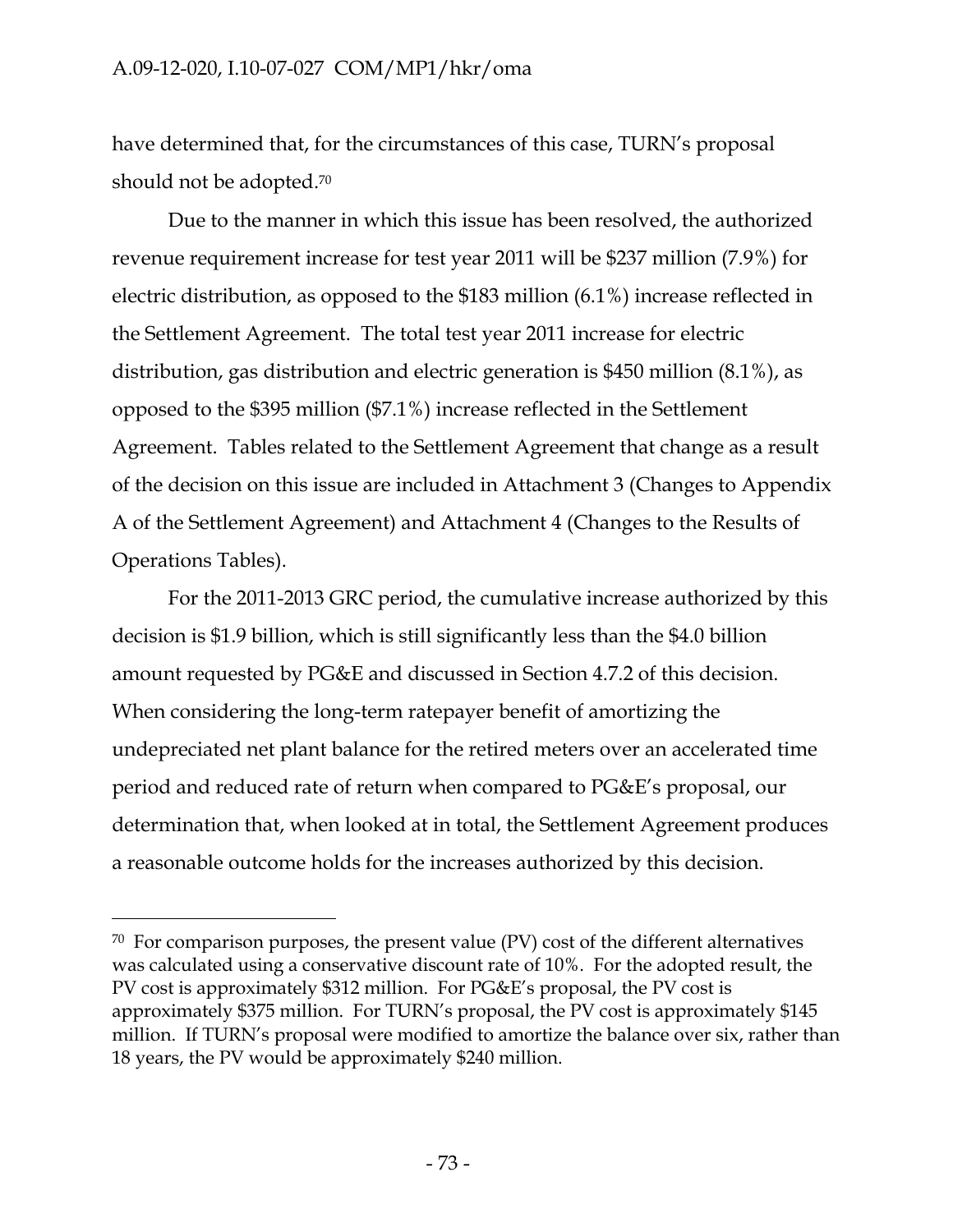Consistent with the Settlement Agreement premise that the attrition allowances for 2012 and 2013 are fixed, the amortization amounts for 2012 and 2013 are similarly fixed irrespective of any changes to the authorized cost of capital during that timeframe.

In PG&E's next GRC, for the remaining three years of the amortization, parties may present recommendations to change the amortization amount to reflect an updated authorized rate of return or the use of a declining rather than levelized amortization expense.

### **6. Comments on Proposed Decision**

The proposed decision of Commissioner Peevey in this matter was mailed to the parties in accordance with Section 311 of the Public Utilities Code and comments were allowed under Rule 14.3 of the Commission's Rules of Practice and Procedure. Comments were filed on March 14, 2010 by WEM, PG&E, DRA, Greenlining, SCE, SDG&E, and Aglet. One set of joint comments was filed by Aglet, DRA, DACC, TURN, and WEM and another set, pertaining to the non-tariffed products and services issues, was filed by DRA, PG&E and TURN. Reply comments were filed on March 21, 2010 by Aglet, TURN, SCE, PG&E, SDG&E, DRA, and Greenlining. To the extent that the comments merely reargued the parties' positions taken in briefs, those comments have not been given any weight. The comments that focused on factual, legal or technical errors have been considered, and, if appropriate, changes have been made.

In its comments, Greenlining requested an opportunity for final oral argument in this proceeding. Greenlining's request is denied. The request is inconsistent with the requirements for presenting such argument, as detailed in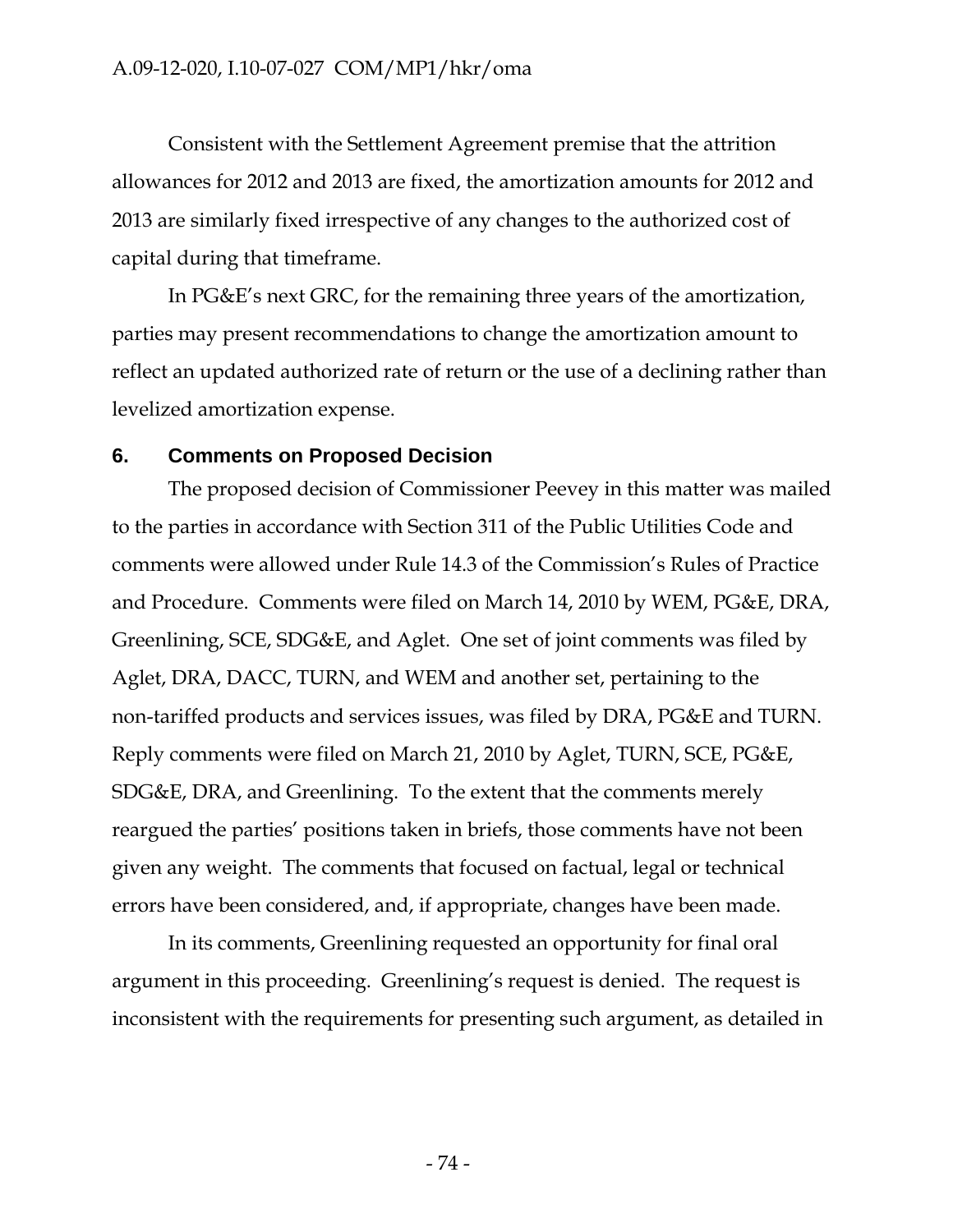$\overline{a}$ 

the March 5, 2010 Scoping Memo.71 Also, the retired meter issue, the only issue not settled, was thoroughly briefed by a number of parties.72 A final oral argument is not necessary.

# **6.1. Revenue Requirement Calculations**

In comments, PG&E and Aglet proposed revisions to the calculations of the return on the electromechanical meters if either the ALJ proposed decision or the Assigned Commissioner's alternate proposed decision were adopted.

PG&E proposes that the revenue requirement for the amortization of the retired meters over six years be increased for three reasons:

(1) The incremental capital recovery triggers additional California income tax expense. PG&E state this is because California income tax is computed on a "flow through" basis, meaning tax expense for ratemaking purposes matches the taxes the utility expects to pay based on the State tax code. In the early years of an asset's life, the benefits of accelerated State tax depreciation are used dollar for dollar to reduce the forecast of State income tax for ratemaking purposes. Conversely, in the later years of an asset's life, the recovery of the cost of the asset triggers revenues that exceed available tax deductions, resulting in additional tax expense.

<sup>&</sup>lt;sup>71</sup> The Scoping Memo states that any party seeking to present a final oral argument should have filed and served a motion within 10 days of the filing date of reply briefs. Such motion should have stated the request, the subjects to be addressed, the amount of time requested, any recommended procedure and order of presentations, and all other relevant matters, so that the Commission would have all the information necessary to make an informed ruling on the motion and to provide an efficient, fair, equitable, and reasonable final oral argument. Greenlining did not file such a motion or provide the required information in its proposed decision comment request.

<sup>72</sup> It is also noted that that Commissioner Sandoval and Commissioner Ferron held an All-Party Meeting on April 20, 2011 regarding the ALJ proposed decision and Commissioner Peevey's alternate proposed decision.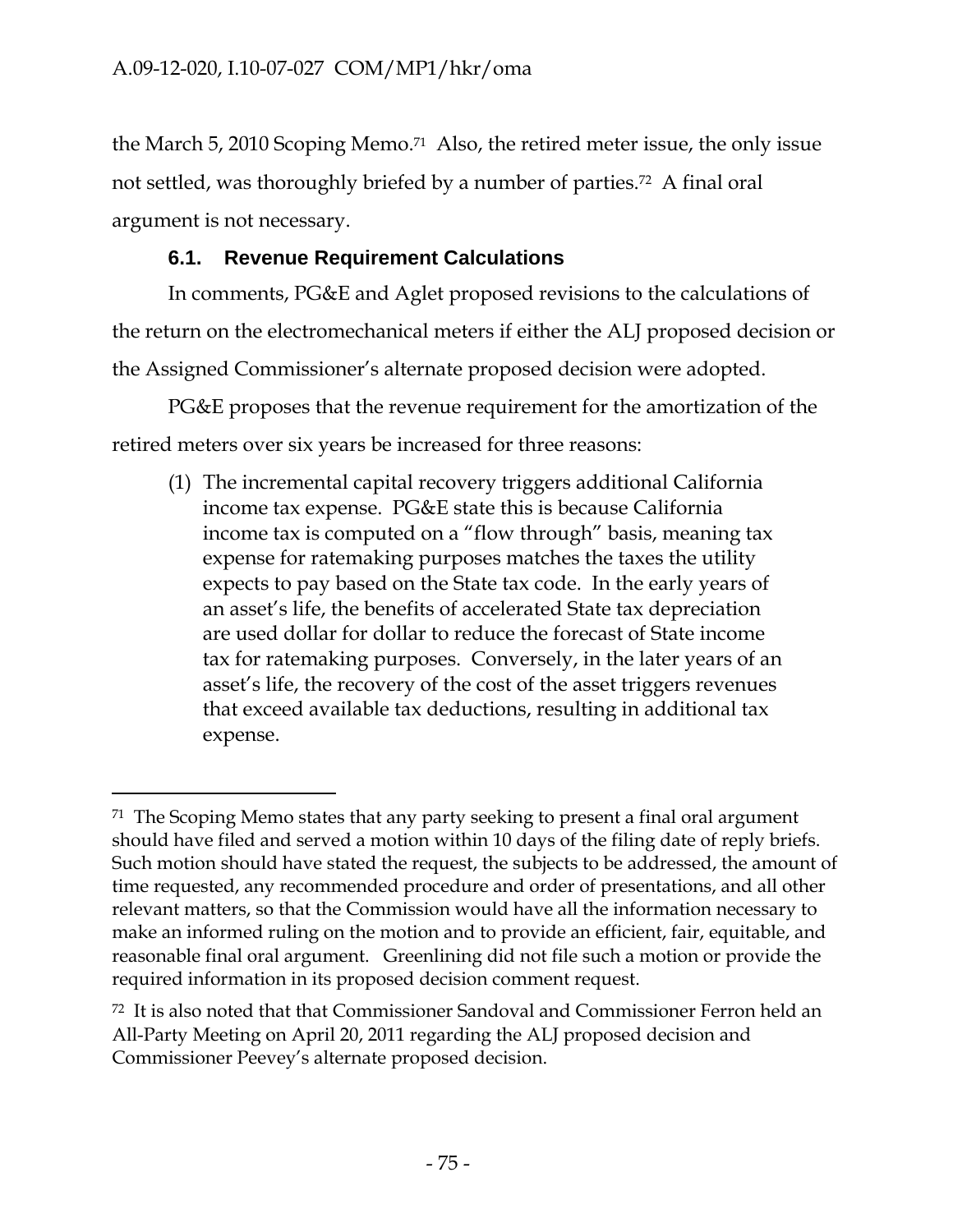- (2) The incremental capital recovery also triggers additional federal income tax that is reflected for ratemaking purposes as an increase to rate base. PG&E states that additional federal income taxes are reflected under standard ratemaking practice as a reduction to deferred taxes (increase to rate base).
- (3) To be consistent with the Settlement Agreement, PG&E's rate base should be reduced in the attrition years so as to reflect only the incremental capital recovery amount as a result of the incremental amortization above the originally envisioned 18-year amortization. PG&E states the technical adjustments impact the attrition years and result in PG&E continuing to earn a return on an additional  $1/18<sup>th</sup>$  of the retired meter investment in attrition year 2012 and an additional  $2/18<sup>th</sup>$  of retired meter investment in attrition year 2013.

PG&E requests that it be allowed to file a Tier 2 advice letter that sets forth additional revenue requirements for this GRC on a levelized basis consistent with the discussion in this decision, with the provision that in no event shall such additional revenue requirements exceed \$15 million for this GRC cycle. Such additional revenue requirements would become effective when approved, retroactive to January 1, 2011.

PG&E does not explain the accounting for the remaining state tax depreciation that has not yet been used. Specifically, it is not clear why those amounts should not be used to offset a portion of the additional state tax liability over the six-year amortization period. Also, it is not clear whether the additional state taxes can be used as additional federal tax deductions. With respect to the federal tax related rate base increase, it is not clear whether, or how, remaining accelerated and book depreciation amounts are being used to offset the increase related to the additional amortization over the six-year period.

In reply comments, DRA and TURN took the position that the additional revenue requirements requested by PG&E should not be allowed because none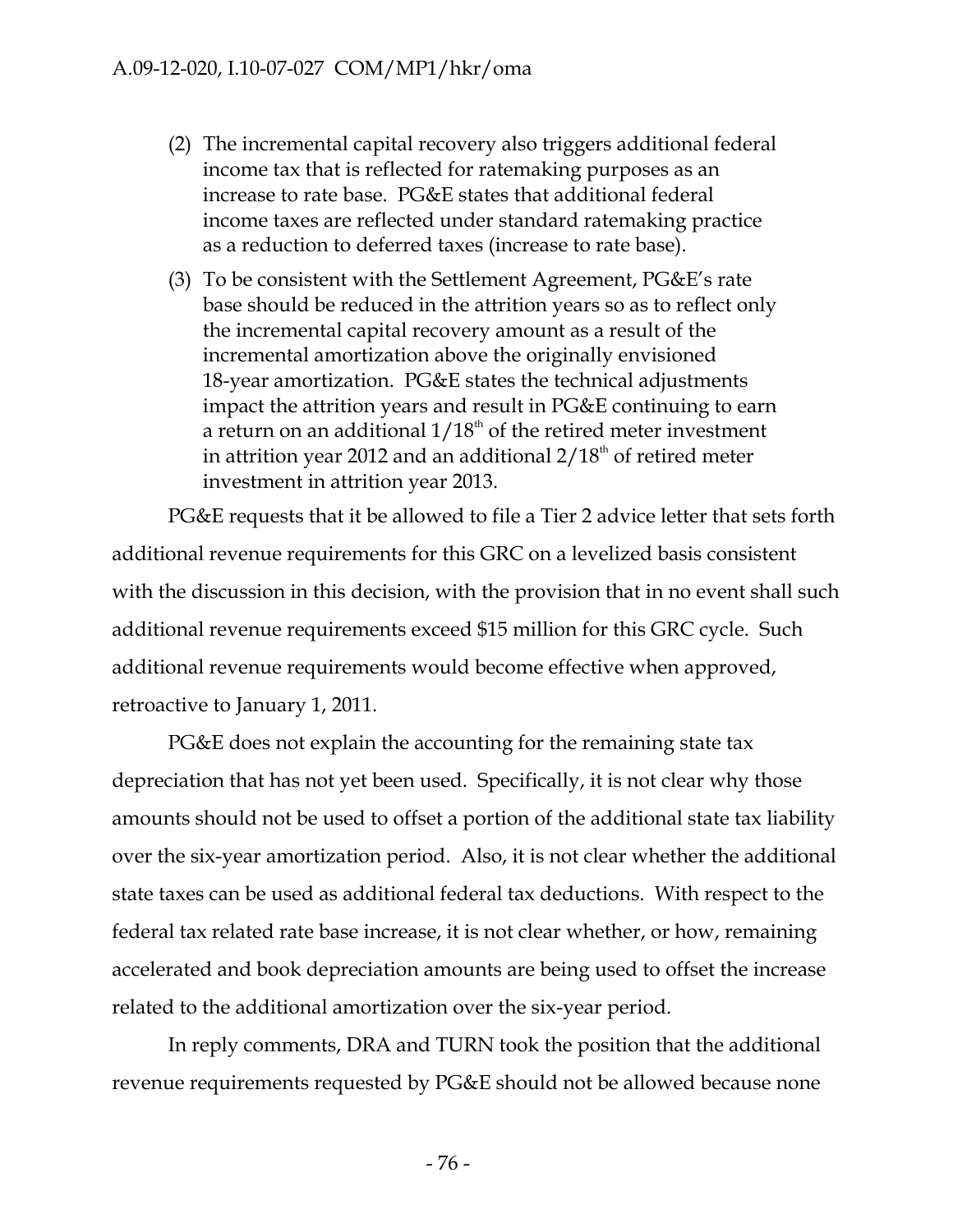of the information used by PG&E is part of the record. We disagree with respect to income tax calculations. Income tax calculations and all the information that supports such calculations are embedded in the results of operations model that is used for calculating the GRC revenue requirements. While the Commission decided to amortize the net plant associated with retired meters over six years, the associated revenue requirements were not calculated using a completely revised results of operations model. If they had been, the income tax adjustments proposed by PG&E would, at least to some extent, have been reflected in the authorized revenue requirements generated by the model. It is therefore reasonable to adjust the revenue requirements accordingly. PG&E may file a compliance advice letter that sets forth the annual amortization schedule base on the reduced rate of return. This amortization schedule should then be used to determine any incremental recovery amounts related to state and federal income taxes, to the extent the information is a part of the results of operations data base for this proceeding and is consistent with the manner in which the results of operations model calculates revenue requirements.

In calculating the associated revenue requirements for the compliance advice letter filing, PG&E should, to the extent possible, reflect any remaining state tax depreciation and federal tax and book depreciation as deductions over the six year amortization period; to the extent applicable, reflect any increased state taxes as increased deductions for calculating federal income taxes; and reflect any other standard ratemaking adjustments that would lower the revenue requirements.

We do not agree with PG&E's adjustment related to the rate base for the attrition years. The Settlement Agreement fixed the attrition year rate increases, not the rate base. By the Settlement Agreement, the attrition year revenue

- 77 -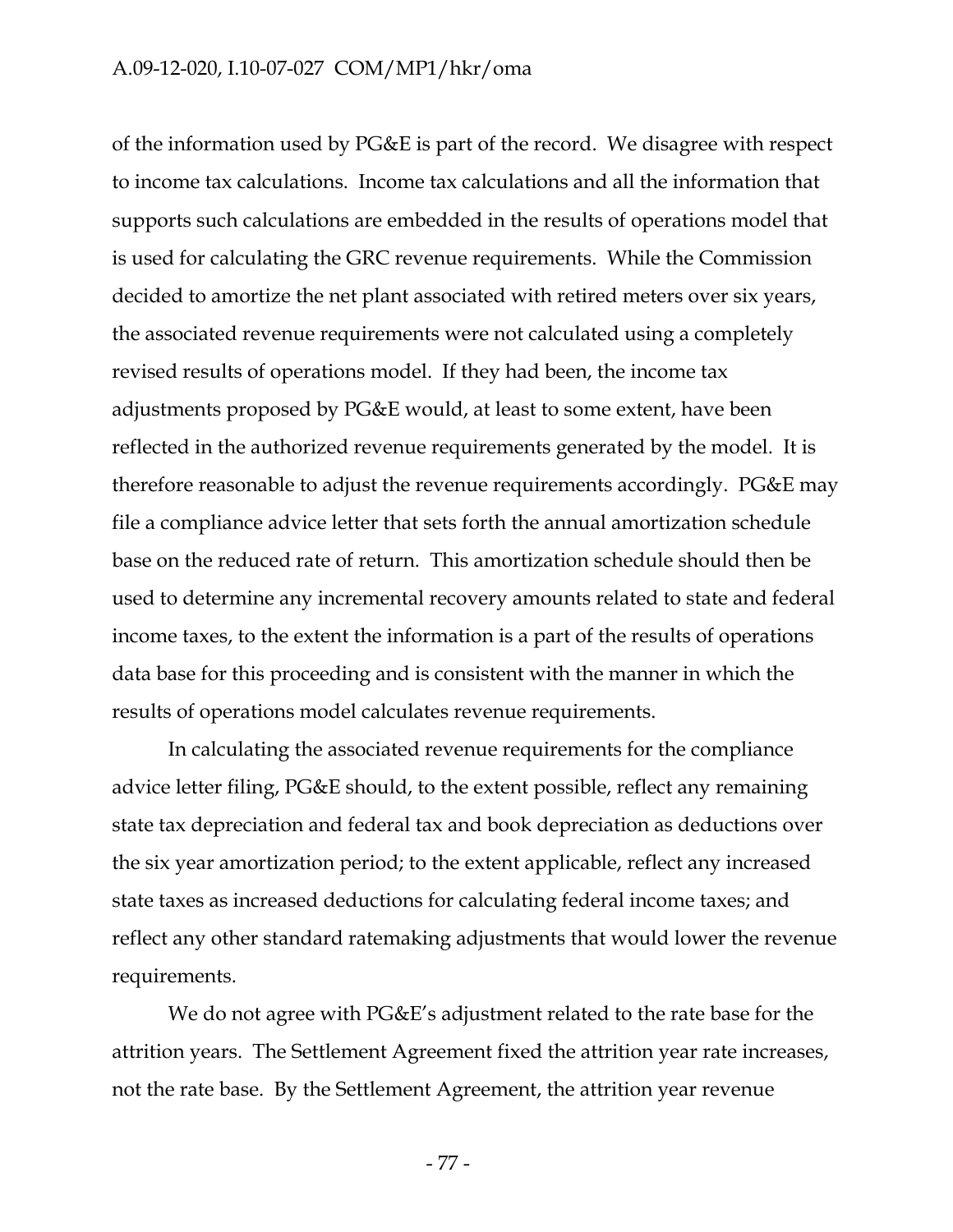#### A.09-12-020, I.10-07-027 COM/MP1/hkr/oma

requirement increases are not tied to the outcome of the retired meter issue. Whether TURN or PG&E had prevailed on this issue, the attrition year increases would have been as specified in the Settlement Agreement. We choose to maintain that same outcome here. That is, even though the resolution of the issue does not comport with the recommendation of either PG&E or TURN, the attrition year increases should still be the same as specified in the Settlement Agreement.

In its comments, Aglet states that the levelized cost calculations are simple but incorrect, because they grant PG&E the chosen rate of return on retired meters and on deferred revenue requirements. According to Aglet, under conventional ratemaking, without the levelization procedure, PG&E would record in a balancing account (1) authorized revenue requirements as a debit, (2) associated revenues as a credit, and (3) short-term interest on the account balance. Aglet recommends amending that procedure to allow PG&E to earn balancing account interest on the undercollection. Balancing account interest rates are short-term commercial paper rates, which are substantially lower than PG&E's overall rate of return. Aglet proposes that this be accomplished by (a) creating a new Retired Meter Balancing Account, (b) authorizing monthly debits equal to capital-related revenue requirements (depreciation, rate of return at the chosen rate of return, incremental income taxes, franchise fees and uncollectibles) on the undepreciated plant balance, (c) authorizing credits equal to incremental revenues, and (d) authorizing interest at short-term commercial paper rates. Aglet states that the new accounts would look much like existing balancing accounts for PG&E's base rate revenue requirements, which allow only short-term commercial paper rates on account undercollections.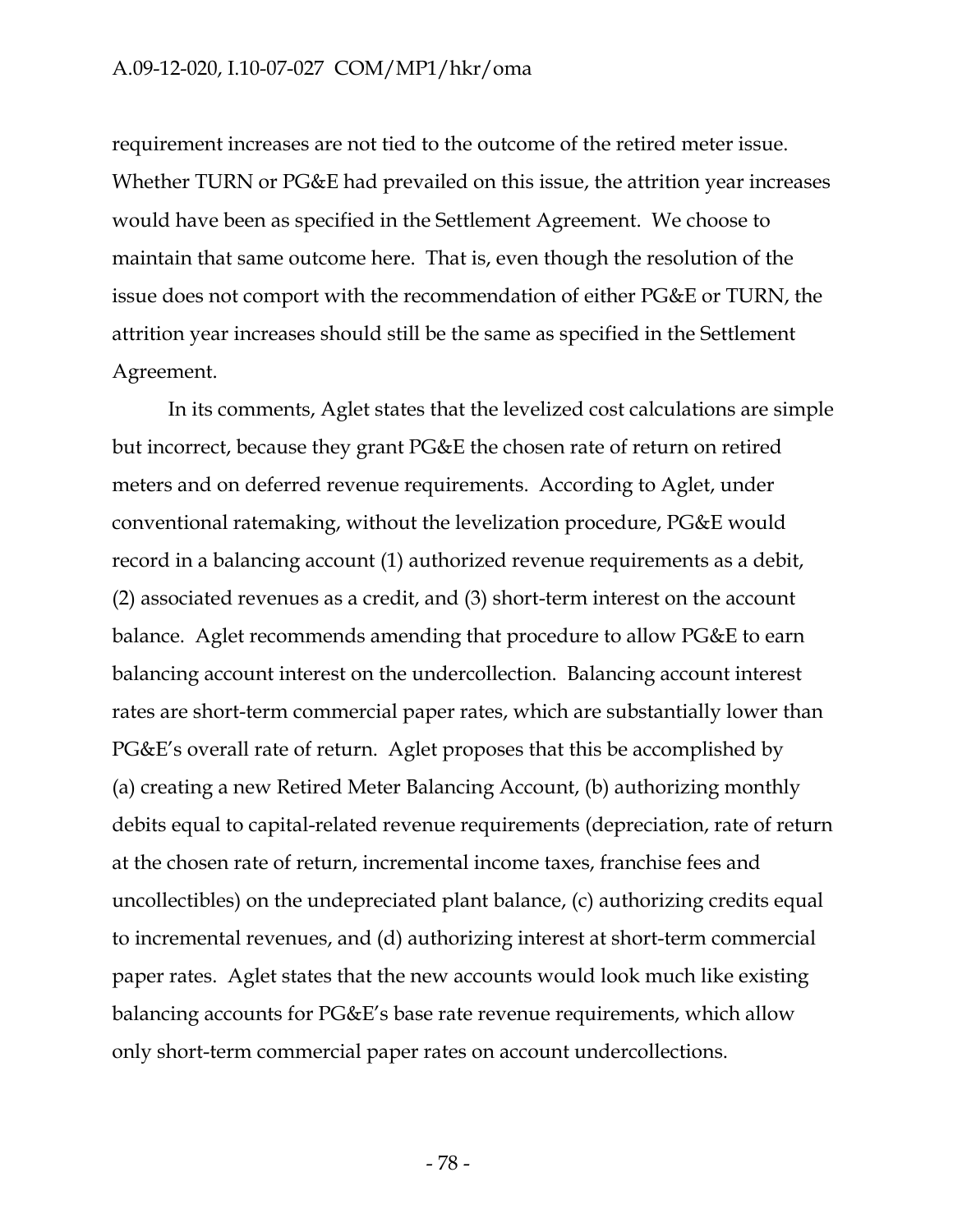While Aglet's proposal is a Commission-approved method for treating undercollections and overcollections in balancing accounts, it is not appropriate for our purpose here, which is merely to create a levelized annual revenue requirement for the six-year amortization of the retired meter balance. The consequences of Aglet's proposal run contrary to the mortgage-style recovery where the revenue requirement is levelized with more of the revenue going to return in the early years and less going to return in the later years, but all return is on unamortized plant, not on deferred revenues. We will not adopt Aglet's recommendation.

# **7. Assignment of Proceeding**

Michael R. Peevey is the assigned Commissioner and David K. Fukutome is the assigned ALJ in this proceeding.

## **Findings of Fact**

1. The Settlement Agreement is unopposed.

2. The Settlement Agreement was signed by 17 of the 20 active parties in this proceeding. The Settling Parties represent a variety of interests other than that of PG&E.

3. The record in this proceeding supports reductions to PG&E's request but not to the full extent advocated during this proceeding by the various other parties.

4. The fact that a large number of parties with diverse interests and recommendations were able to reach a compromise that is acceptable from their various viewpoints provides assurance that the overall result of the Settlement Agreement is reasonable.

5. Aside from the effects of the one issue that was not resolved, the test year 2011 revenue requirements for electric distribution, gas distribution, and electric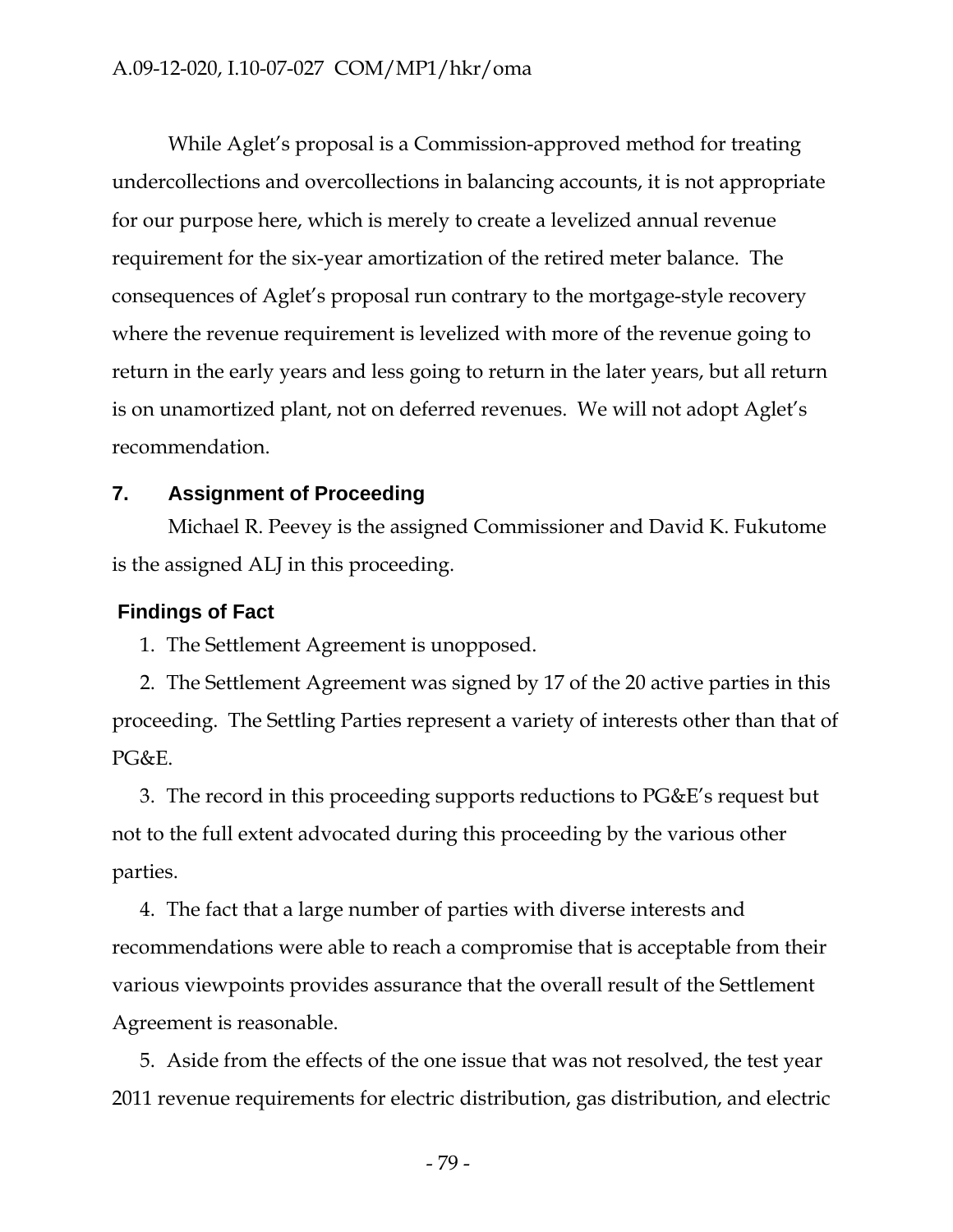generation, as depicted in the Settlement Agreement, are consistent with the record and reasonable.

6. The 2012 and 2013 attrition increases for electric distribution, gas distribution, and electric generation, as depicted in the Settlement Agreement, are consistent with the record and reasonable.

7. The Settlement Agreement also includes a number of guidelines and directions that are consistent with the record and reasonable, and address:

- Retention of the Vegetation Management Balancing Account.
- Allocation of work credits for Rule 20A projects.
- Allocation of electric RD&D project costs between generation and distribution, and, with certain limitations, placement of project results in the public domain.
- Establishment of the Distribution Integrity Management Program and an associated one-way balancing account.
- Treatment of the postretirement benefits other than pensions and long term disability balancing account and associated costs.
- Treatment of certain Diablo Canyon Power Plant labor costs as operating expense rather than capital expenditures.
- Cost recovery treatment and guidelines related to the Diablo Canyon Steam Generator Replacement Project, Gateway Settlement Balancing Account, Colusa Generating Station, Humboldt Bay generating station, Hunters Point Power Plant site, and nuclear fuel payments.
- Below-the-line treatment of customer retention costs incurred by the Customer Care organization.
- Requiring an independent audit of PG&E's SmartMeter-related costs.
- Continuation of the SmartMeter Benefits Realization Mechanism.
- Treatment of the Commission's consultant costs for the SmartMeter evaluation as an eligible cost in the SmartMeter balancing accounts.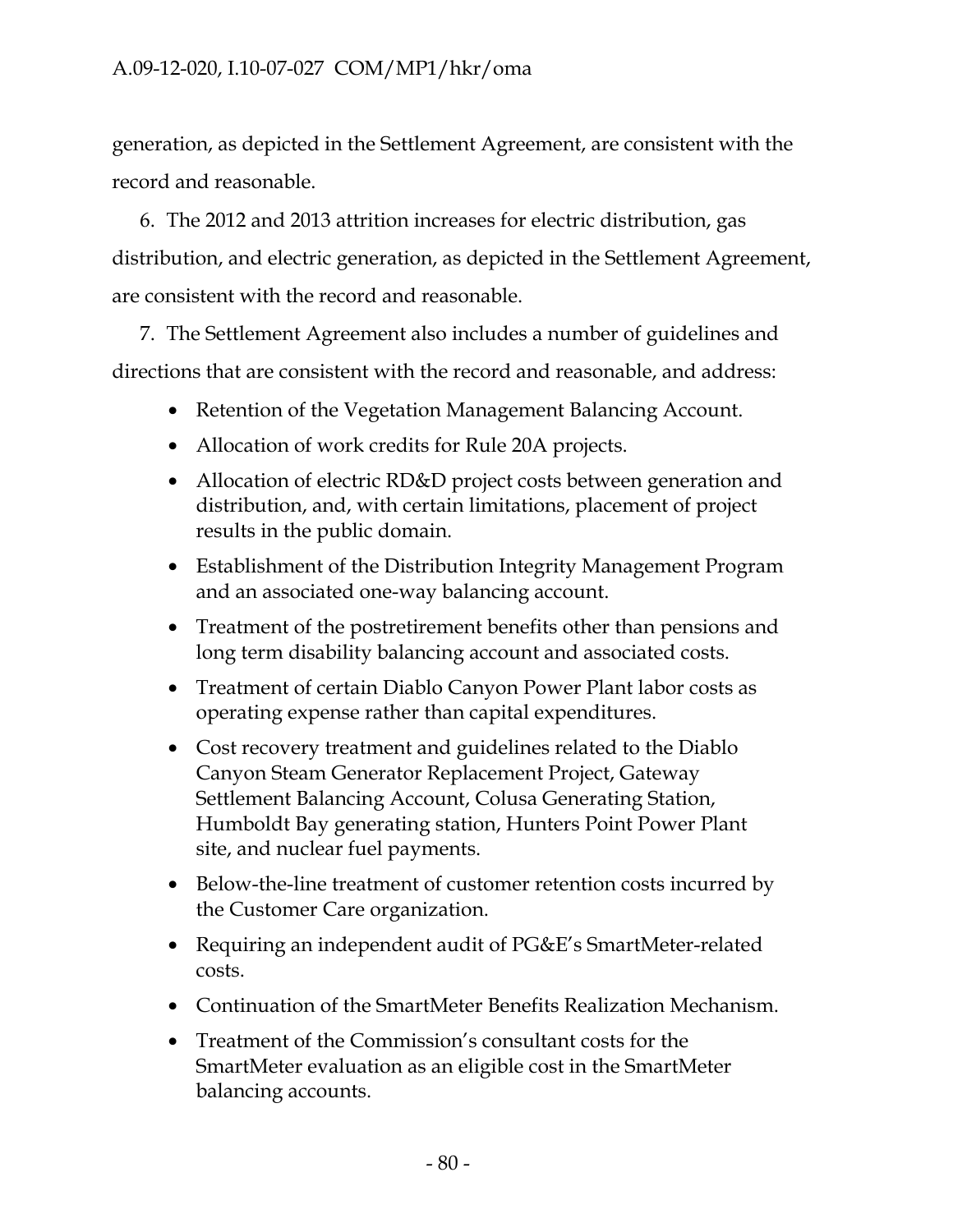- Commitment of PG&E to file an application by January 1, 2012 to comprehensively reassess all of its DA and CCA fees.
- Rejection of reconnection fee adjustments.
- Approval of 8:30 a.m. to 5:00 p.m. as local office hours.
- Reduction of Non-sufficient Funds Fee to \$9 from the current level of \$11.50.
- Modification of PG&E's Below-the-Line Guidelines.
- Treatment of employee transfers from affiliates.
- Guidelines for meal expense records.
- Recovery of nuclear fuel and fuel oil carrying costs at short-term commercial paper rates.
- Removal of all Market Redesign and Technology Upgrade related revenue requirements from this proceeding.
- Denial of PG&E's requests for new balancing accounts for health care costs, New Business/WRO/Rule 20 renewable energy projects, uncollectibles, emergencies and catastrophic events, and RD&D expenses.
- Use of the adopted 2011 rate base amounts in developing revenue requirements from future cost of capital proceedings.
- Use of adopted 2011 administrative and general expenses for use in determining administrative and general expenses in related proceedings, if needed.
- Approval of the Memorandum of Understanding between DisabRA and PG&E.
- Elimination of the requirement for PG&E to prepare total factor productivity studies.
- Elimination of the requirement for PG&E to include information about long-term incentives that are not funded by ratepayers, in future total compensation studies.
- Review of the Results of Operations model for use in PG&E's next GRC.
- Justification of new types of costs in the next GRC.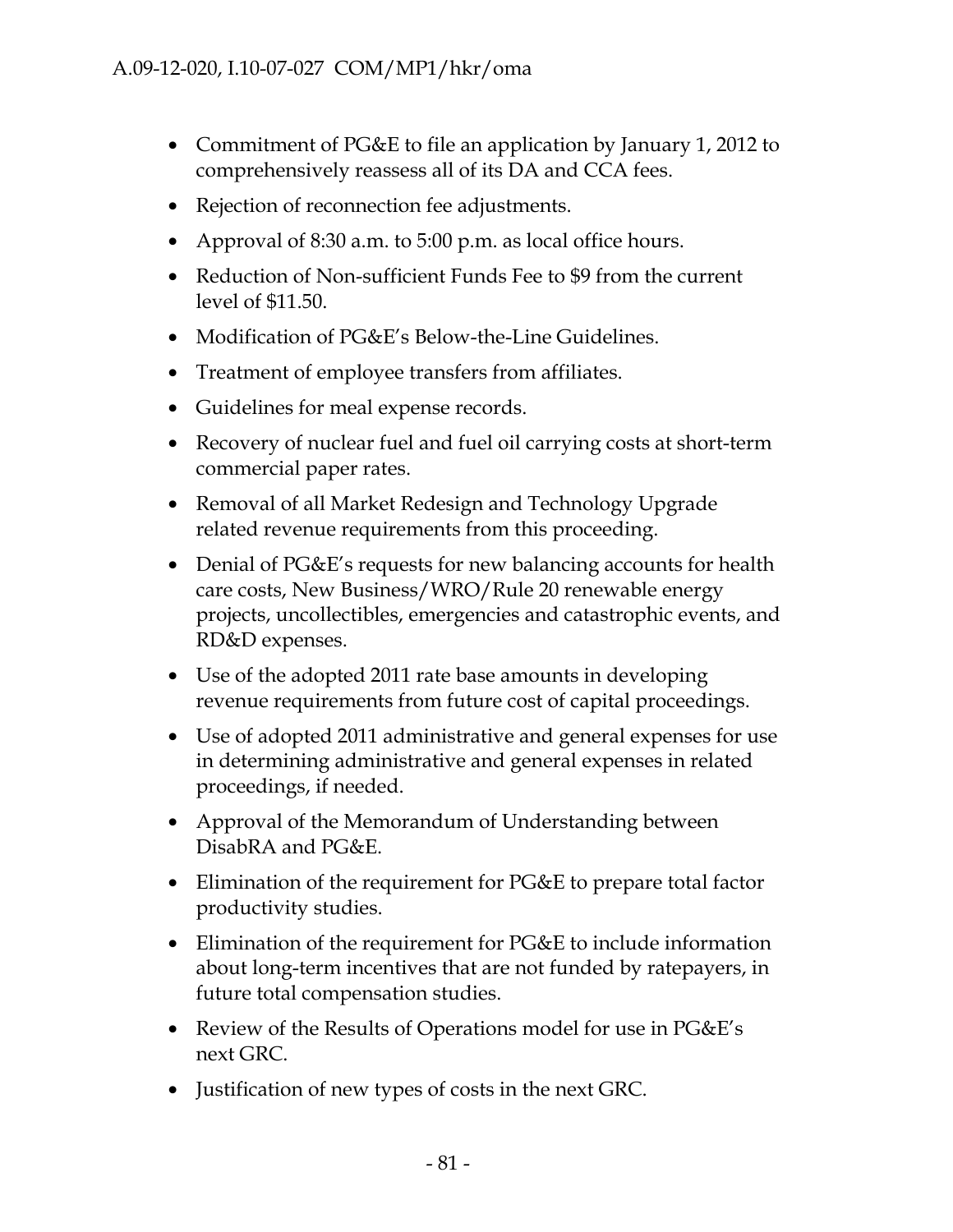- Suspension of Allowance for Funds Used During Construction accruals for the ten Transform Operations projects identified by TURN.
- Employee training and hiring testimony requirements for PG&E in its next GRC.

8. An annual information-only report with the information described herein that is submitted by PG&E to the Energy Division and interested parties will allow the Commission and parties to monitor PG&E's expansion of NTP&S into areas already being offered by the other major energy utilities.

9. PG&E's experience for the current advice letter approval process for new NTP&S is eight months to one year for approval.

10. A reprioritization process is expected and is necessary for the utility to manage its operations in a safe and reliable manner.

11. Despite any financial implications of exceeding authorized cost levels, the utility has the responsibility to spend what is necessary to ensure safe and reliable service.

12. Reprioritization and cost deferrals undermine the basis for the Commission's determination of the reasonableness of the utility's GRC request and the extent of the authorized revenue requirement.

13. Reprioritized needs and associated costs may not result in the most efficient use of funds.

14. Due to the Commission's responsibilities and concerns regarding gas pipeline safety there is a need for additional reporting requirements related to gas distribution pipelines.

15. PG&E is financially healthy and has very strong access to capital because of its strong balance sheet and its ability to raise capital from both equity and debt financing.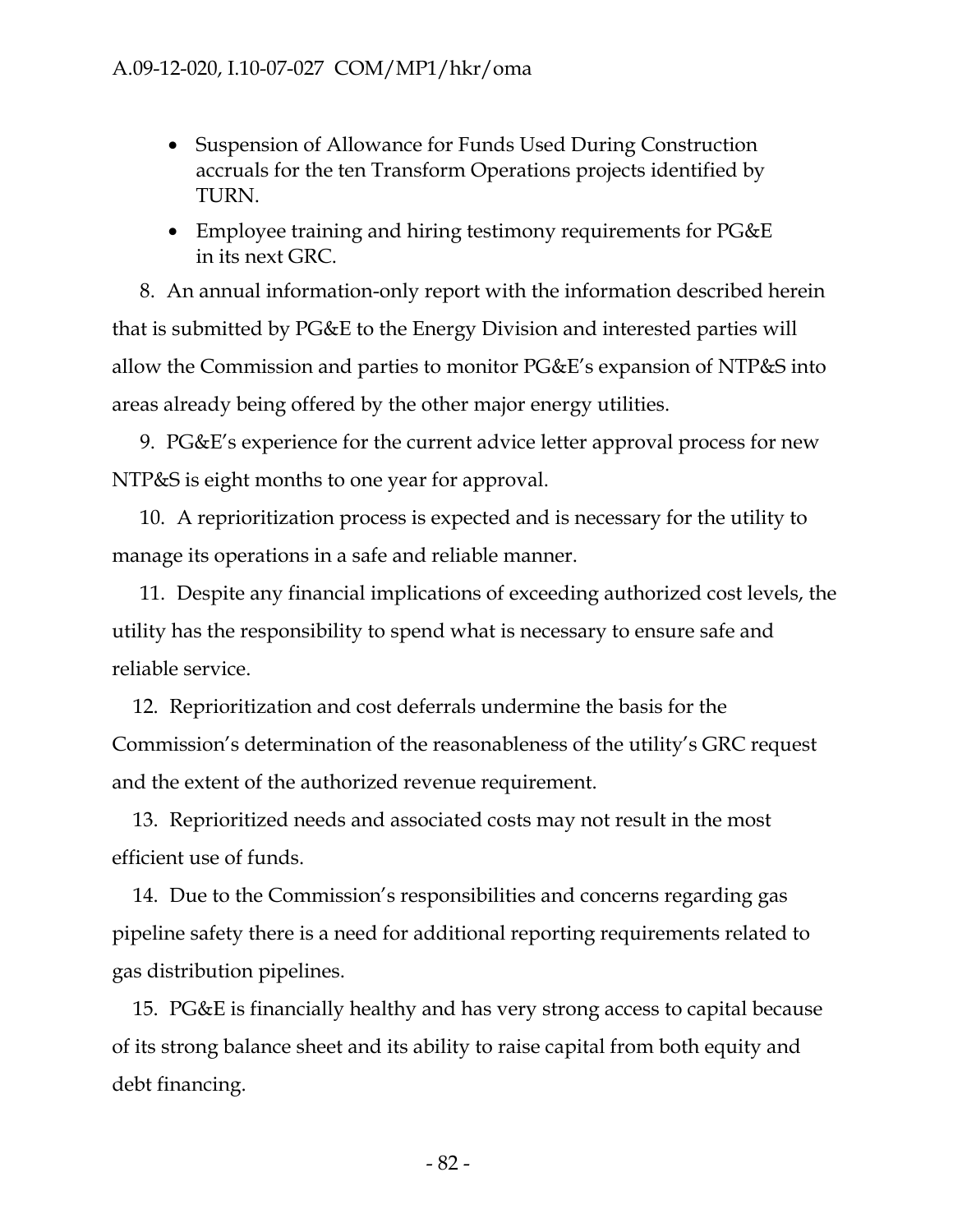16. For the period covered by this GRC, the Settlement Agreement will provide PG&E with sufficient revenues to maintain its financial health, provide adequate service, and make necessary capital investments.

17. The Settlement Agreement advances the public interest because it sets forth a compromise that significantly reduces the revenue sought by PG&E while providing PG&E a test year revenue requirement increase and predictable attrition allowance.

18. The Settlement Agreement furthers the public interest (such as safe and reliable service, ratepayer safeguards, and levelized competitive playing fields) by:

- Retaining the current one-way Vegetation Management Balancing Account, whereby any unspent amount will be returned to ratepayers.
- Allowing communities with Rule 20 undergrounding projects already in progress to continue with their projects even if they exceed the 5-year allowable borrowing period.
- Establishing a one-way balancing account mechanism for the gas related Distribution Integrity Management Program that covers developments and improvements in such areas as preventative maintenance, leak surveys, operator qualifications and training. Any net unspent funds from this program will be returned to customers in the next GRC.
- Allowing PG&E to file a subsequent application to recover additional site-specific environmental remediation costs to the extent necessary to accommodate the development plan ultimately adopted for the Hunters Point site.
- Requiring PG&E to record customer retention costs incurred by its Customer Care organization below-the-line.
- Committing PG&E to file an application by January 1, 2012 to comprehensively reassess all of its DA and CCA service fees.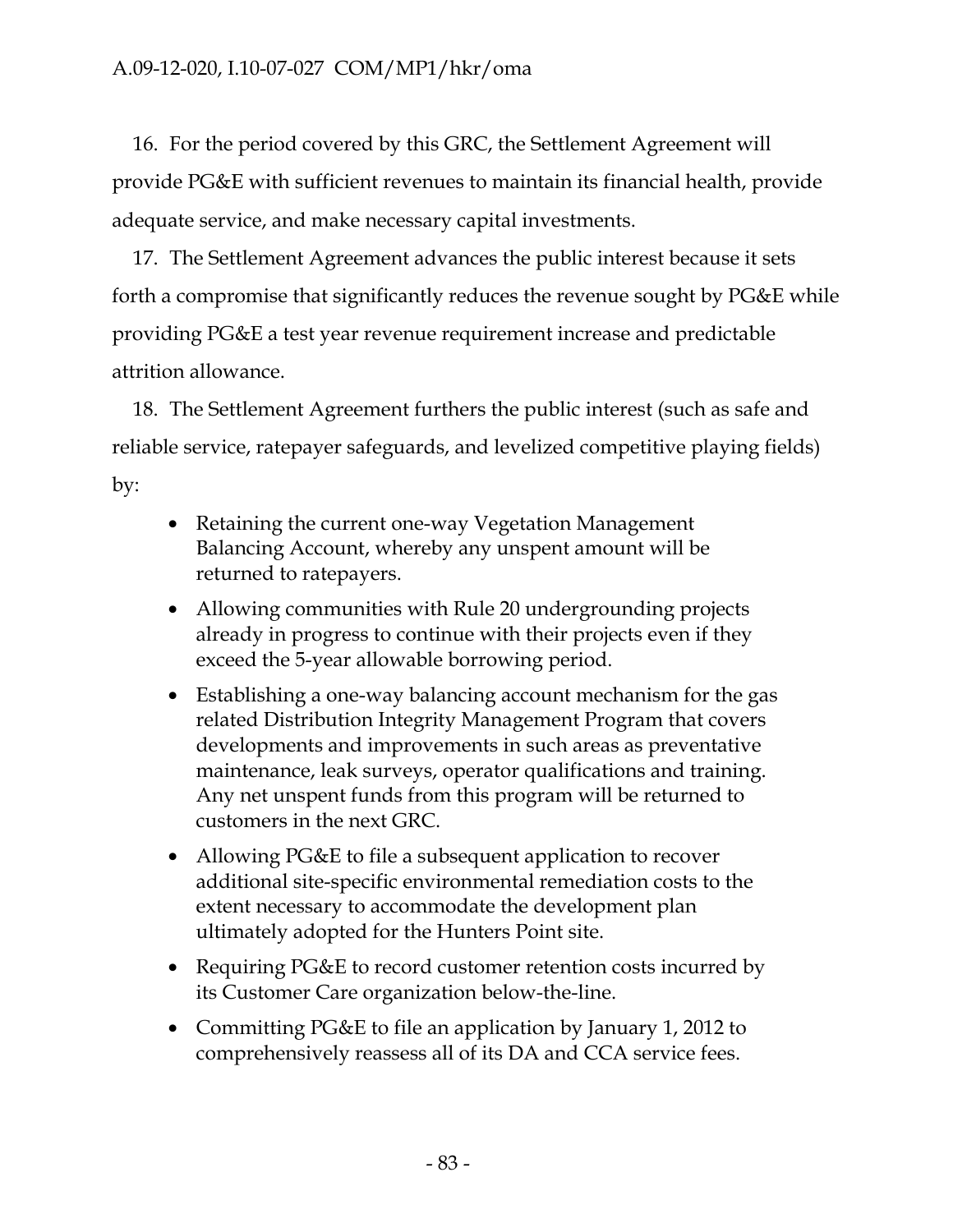- Modifying PG&E's below-the-line guidelines to provide for an annual compliance review, as well as identification of additional below-the-line activities and more thorough accounting and employee training.
- Advocating Commission approval of the MOU between PG&E and DisabRA regarding accessibility and safety issues for the disabled.
- Providing for an independent audit, at PG&E's expense, to ensure proper booking and allocation of costs and benefits related to PG&E's SmartMeter program and evaluate whether PG&E's internal cost management guidelines are adequate to ensure that all labor and non-labor costs are properly booked to the SmartMeter balancing account.

19. The Commission encouraged the electric utilities, including PG&E, to consider and implement AMI. PG&E responded with an initial AMI proposal in June 2005 (A.05-06-028) and a revised proposal in December 2007 (A.07-12-009).

20. In both A.05-06-028 and A.07-12-009, PG&E proposed to reduce both the electric plant in service balance and the depreciation reserve balance by the original cost of the electromechanical electric meters that are replaced by SmartMeters. This produces a result that is the same as leaving the retired meters in plant, continuing depreciation over the estimated life of that asset and receiving a rate of return on the undepreciated balance.

21. No party addressed PG&E's retired meter proposal in either A.05-06-028 or A.07-12-009.

22. Neither D.06-07-028 nor D.09-03-026 contains specific discussion of PG&E's ratemaking proposal for retired meters or includes findings, conclusions or ordering paragraphs in which this issue is specifically identified.

23. Neither the magnitude of the net plant balance for prematurely retired meters, nor the associated rate of return costs were identified in PG&E's prior AMI testimony.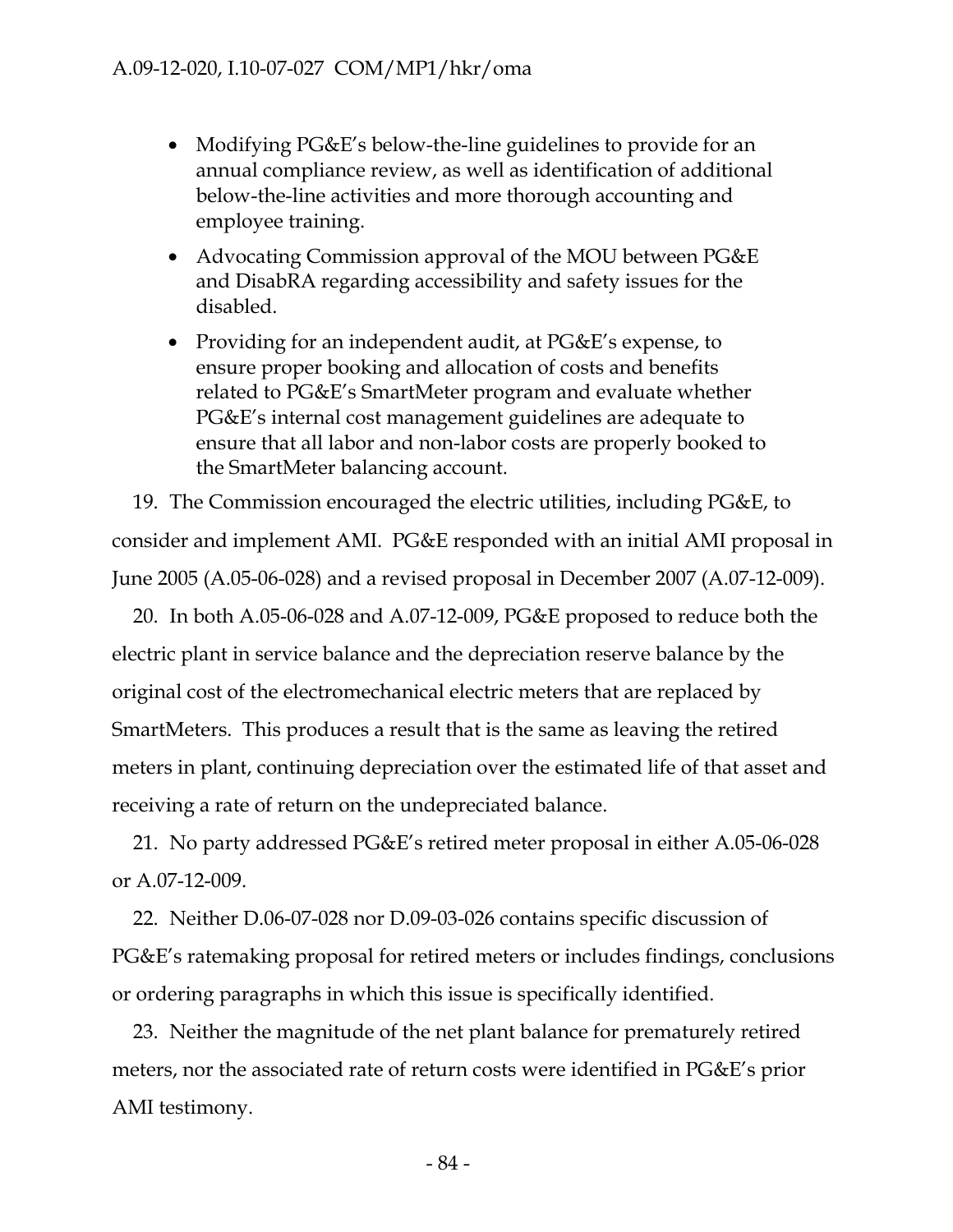24. With respect to the retired meter issue, parties have made a number of arguments and cited precedential Commission actions that are relevant and significant, but which were never brought up and considered in the prior AMI proceedings.

25. In D.09-03-026, the Commission found PG&E's SmartMeter Upgrade proposal to be cost-effective, in that estimated incremental benefits are expected to exceed incremental estimated costs.

26. Electromechanical electric meters replaced by SmartMeters are no longer used and useful.

27. While the Commission has determined that plant which is not used and useful should be excluded from rate base (and therefore excluded from earning a rate of return), the Commission has also made exceptions to this general policy.

28. There are Commission precedents for denying or reducing the rate of return associated with plant that is not, or is no longer, used and useful.

29. There are Commission precedents for the accelerated cost recovery of plant that is not, or is no longer, used and useful.

30. While the Commission decided to amortize the net plant associated with retired meters over six years, in the ALJ proposed decision and the assigned Commissioner alternate proposed decision, the associated revenue requirements were not calculated using a completely revised results of operations model.

31. The circumstances related to the issues resolved in D.83-08-031 are not the same as those related to the retired meter issue in this proceeding.

32. Any additional implicit SmartMeter benefits due to the Commission's resolution of the retired meter issue in this proceeding further substantiates the Commission's decision to approve PG&E's SmartMeter program that was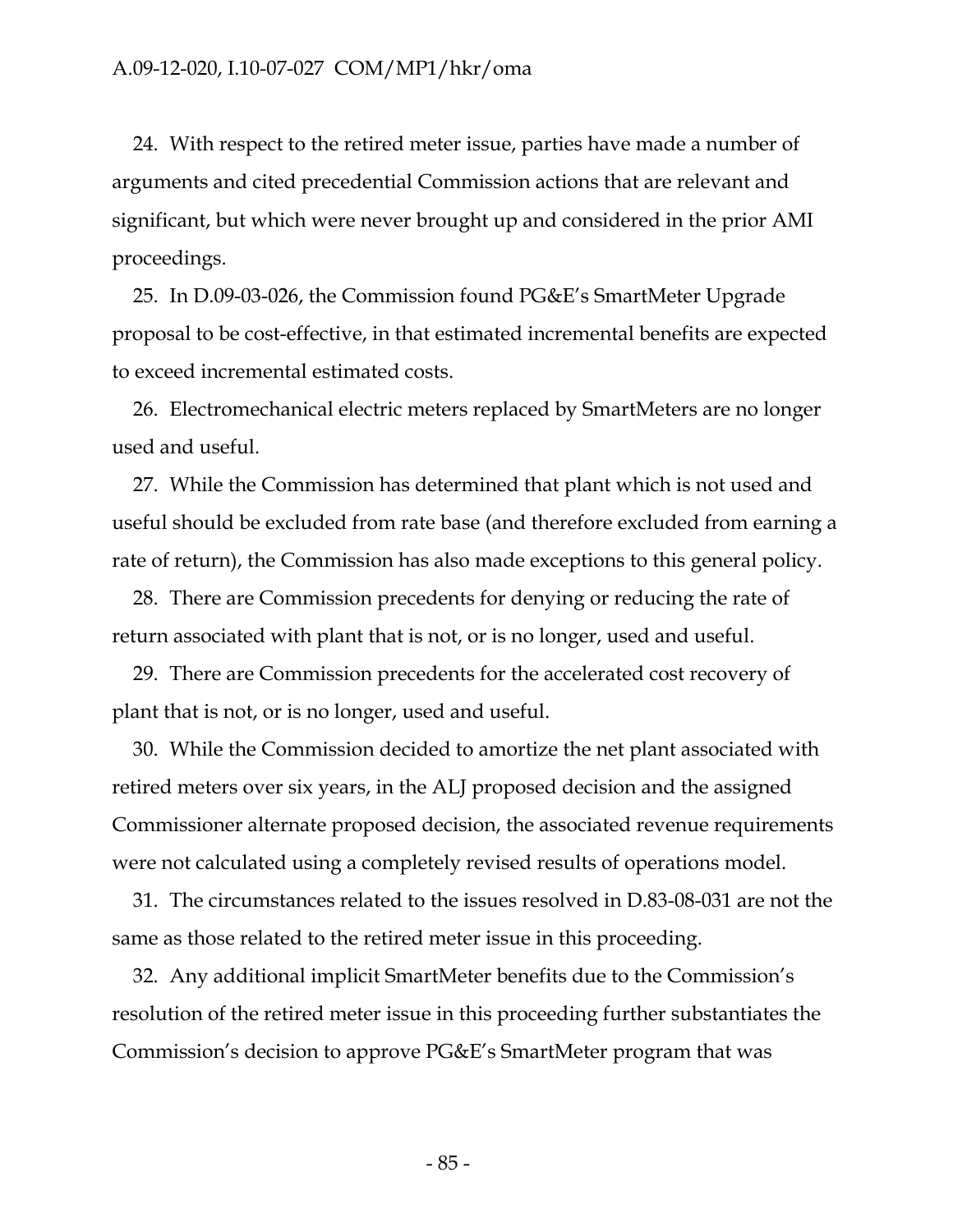determined to be marginally cost-effective at that time. That there may be additional benefits does not disadvantage PG&E.

33. That PG&E demonstrated that its proposed treatment of the meters is consistent with the Commission's decisions in its AMI proceedings is sufficient for meeting its initial burden of proof with respect to the retired meter issue.

34. There is no certainty as to when, or even if, legislation necessary to implement TURN's alternative securitization proposal would be undertaken and finalized.

35. There is no record as to what an appropriate level would be for a market based rate or a short-term interest rate and why it would be appropriate to use either rate in addressing the particular circumstances of the retired meter issue.

36. Greenlining's request for final oral argument is inconsistent with the requirements for presenting such argument, as detailed in the March 5, 2010 Scoping Memo. Also, the retired meter issue, the only issue not settled, was thoroughly briefed by a number of parties. A final oral argument is not necessary.

#### **Conclusions of Law**

1. The Settlement Agreement, as modified by this decision, is consistent with law, reasonable in light of the record and in the public interest.

2. The Settlement Agreement, as modified by this decision, should be adopted.

3. PG&E should be allowed to offer NTP&S that are already being offered by the other major energy utilities in a more expeditious manner than is currently available.

4. PG&E should be allowed to provide NTP&S categories already approved for other California energy utilities subject to an annual information-only report

- 86 -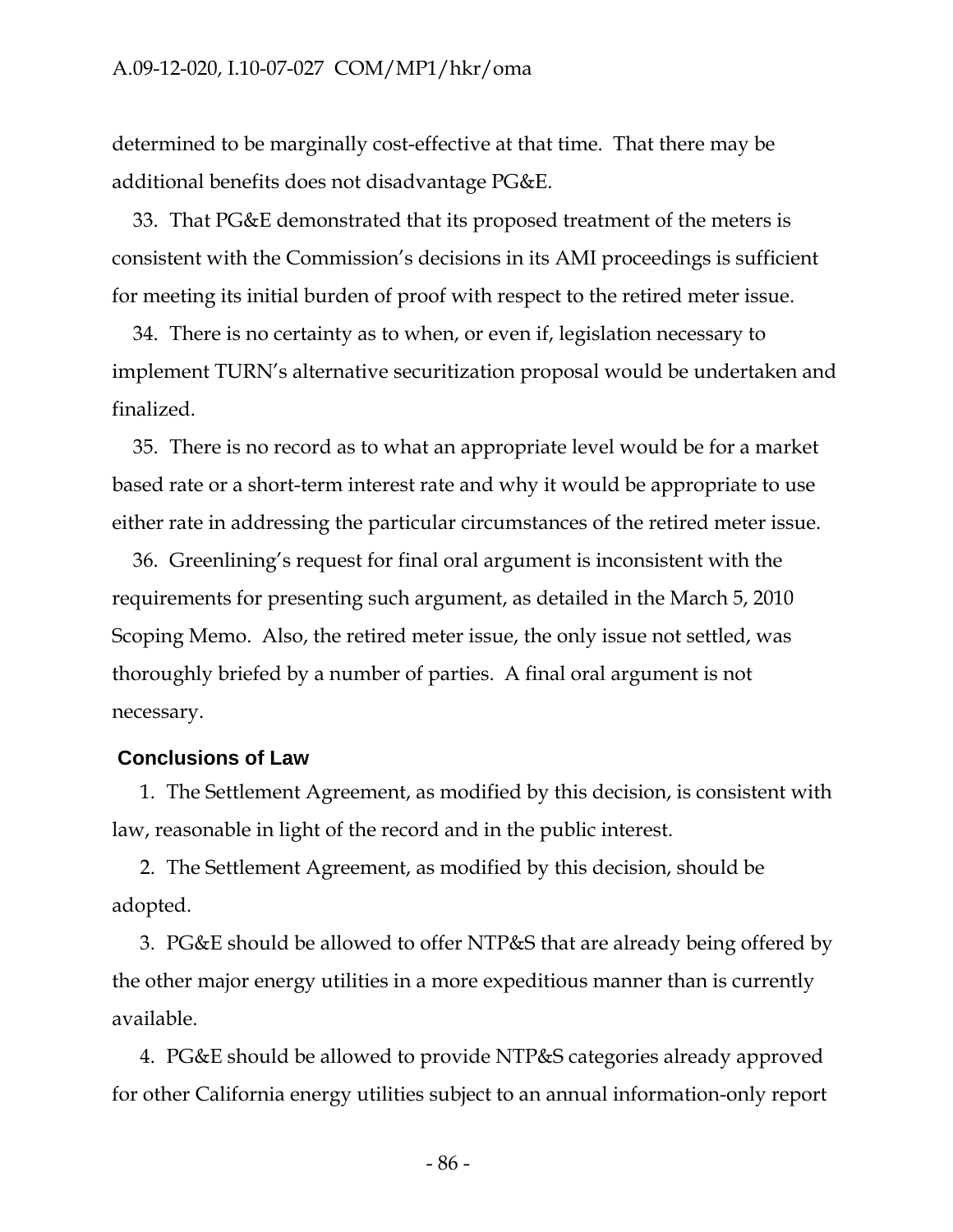to the Energy Division and other interested parties that describes PG&E's specific plans for expansion into these other areas.

5. In order for the Commission to better understand the ongoing effects of reprioritizations and deferrals, PG&E should provide expense and capital expenditure information for electric distribution, electric generation, and gas distribution, as detailed in the body of this decision.

6. PG&E should submit gas distribution pipeline safety reports to the Directors of the Commission's Consumer Protection and Safety Division and Energy Division, as detailed in Attachment 5 to this decision.

7. There is good reason to believe that PG&E's ratemaking proposal for retired meters was not fully understood and considered by the Commission in PG&E's two prior AMI proceedings.

8. The Commission should fully examine the retired meter issue in this proceeding and determine whether the outcome in D.09-03-026 is just or needs to be changed.

9. Since the cause of the wholesale electromechanical meter retirements was the Commission's encouragement for utilities to implement AMI and the SmartMeters that replaced them were determined to be cost-effective, it is reasonable to grant a rate of return on the unamortized net plant balance associated with those retired meters.

10. Consistent with prior Commission decisions, it is reasonable to accelerate the amortization of the net plant balance associated with electromechanical electric meters replaced by SmartMeters to six years.

11. In order to reflect reduced regulatory risk, it is reasonable to reduce the rate of return on equity to 6.55% in calculating the applicable rate of return for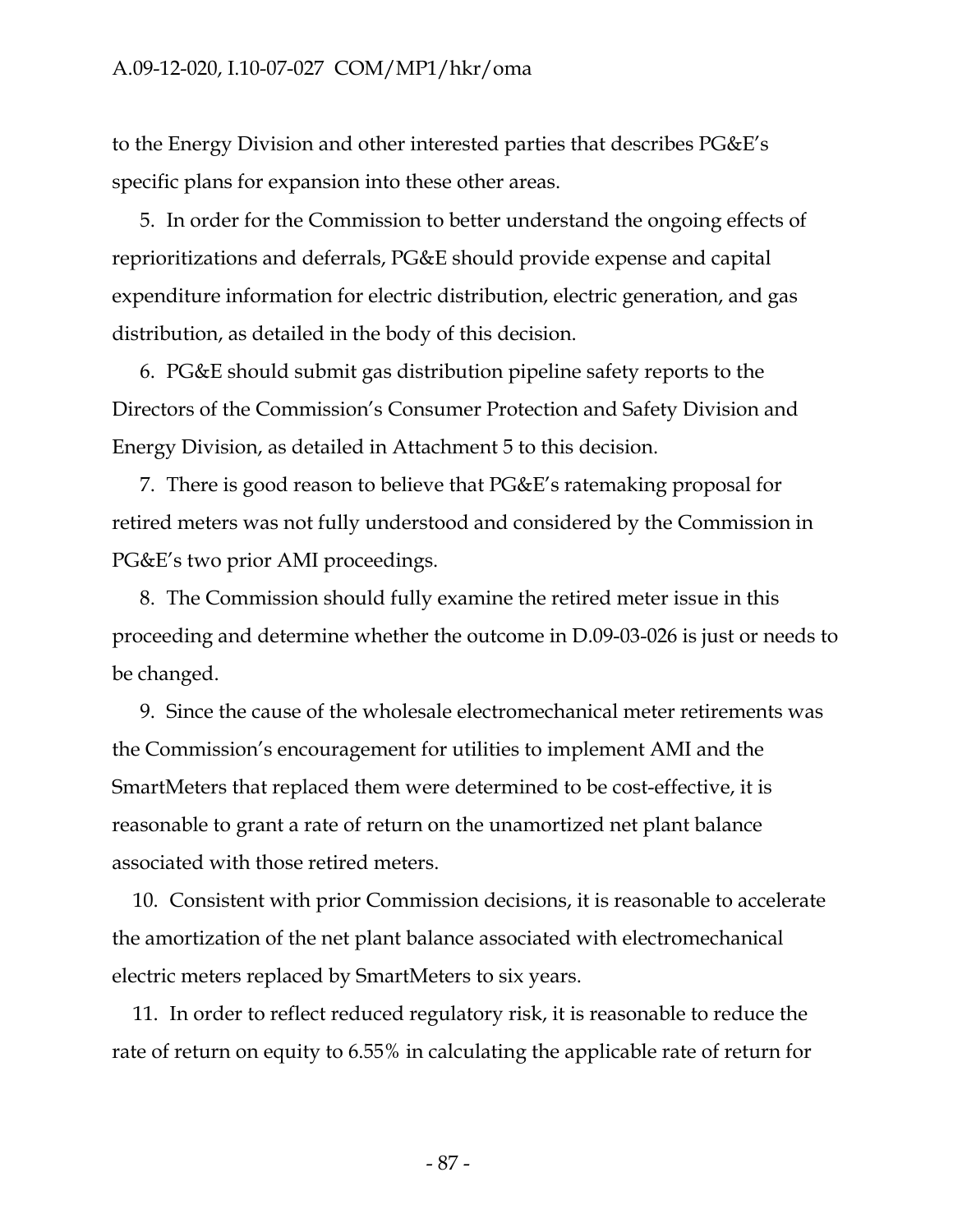#### A.09-12-020, I.10-07-027 COM/MP1/hkr/oma

the unamortized net plant balance associated with electromechanical electric meters replaced by SmartMeters.

12. With respect to the amortization of retired meters replaced by SmartMeters, PG&E should be allowed to file a compliance advice letter that sets forth the annual amortization schedule base on the reduced rate of return. This amortization schedule should then be used to determine any incremental recovery amounts related to state and federal income taxes, to the extent the information is a part of the results of operations data base for this proceeding and is consistent with the manner in which the results of operations model calculates revenue requirements.

13. In calculating the associated revenue requirements for the compliance advice letter filing, PG&E should, to the extent possible, reflect any remaining state tax depreciation and federal tax and book depreciation as deductions over the six year amortization period; to the extent applicable, reflect any increased state taxes as increased deductions for calculating federal income taxes; and reflect any other standard ratemaking adjustments that would lower the revenue requirements.

14. Greenlining's request for final oral argument in this proceeding should be denied.

### **ORDER**

#### **IT IS ORDERED** that:

1. The general rate case settlement, dated October 15, 2010, which resolves all but one issue in this consolidated proceeding, is adopted with modifications and clarifications. Modifications impose additional requirements for certain new non-tariffed products and services, reprioritization and cost deferrals, and gas

- 88 -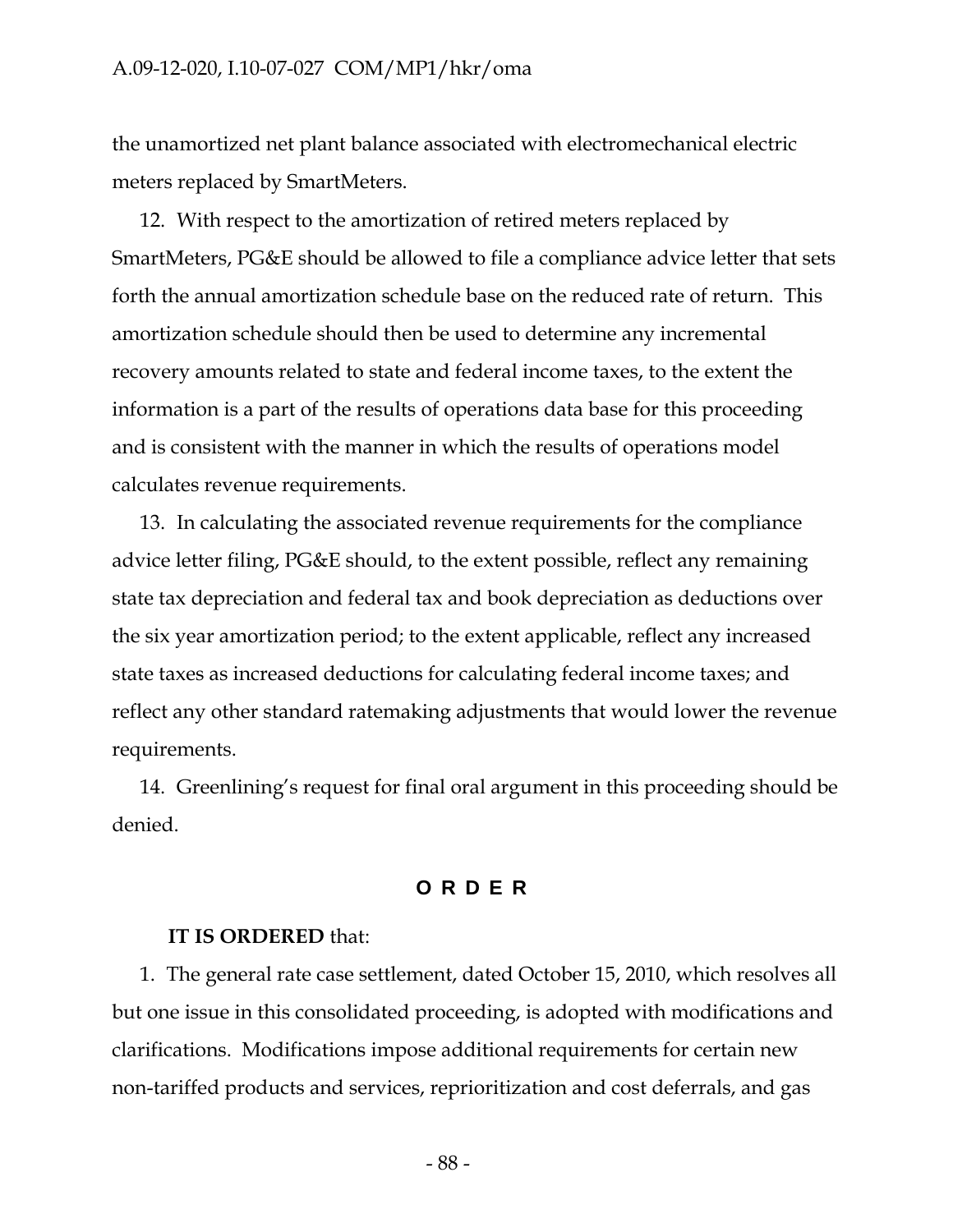distribution pipeline safety reporting. With respect to clarification, Commission staff, to be designated by Commission management, shall oversee the independent audit of the booking and allocation of SmartMeter costs and benefits and the adequacy of related Pacific Gas and Electric Company guidelines. Also, to the extent that this decision adopts a different ratemaking treatment than proposed by either Pacific Gas and Electric Company or The Utility Reform Network regarding the appropriate rate of return on meter devices, the general rate case settlement is modified in that respect.

2. Pacific Gas and Electric Company is authorized to recover, through rates and through authorized ratemaking accounting mechanisms, over the remainder of 2011 the (i) revenue requirement set forth in Appendix A (Modified) of Attachment 3 to this decision, less (ii) the amount collected by Pacific Gas and Electric Company in base rates since January 1, 2011, and prior to the implementation of the revenue requirement authorized by this decision, plus (iii) interest on the difference between (i) and (ii), with said interest based on the rate for prime, 3-month commercial paper reported in Federal Reserve Statistical Release H-15.

3. Within 30 days from the effective date of this decision, Pacific Gas and Electric Company shall file a Tier 1 advice letter with revised tariff sheets to implement (i) the revenue requirement authorized by this decision, and (ii) all accounting procedures, fees, and charges authorized by this decision that are not addressed in the other advice letters required by this decision. The revised tariff sheets shall (a) become effective on filing, subject to a finding of compliance by the Commission's Energy Division, (b) comply with General Order 96-B, and (c) apply to service rendered on or after their effective date.

- 89 -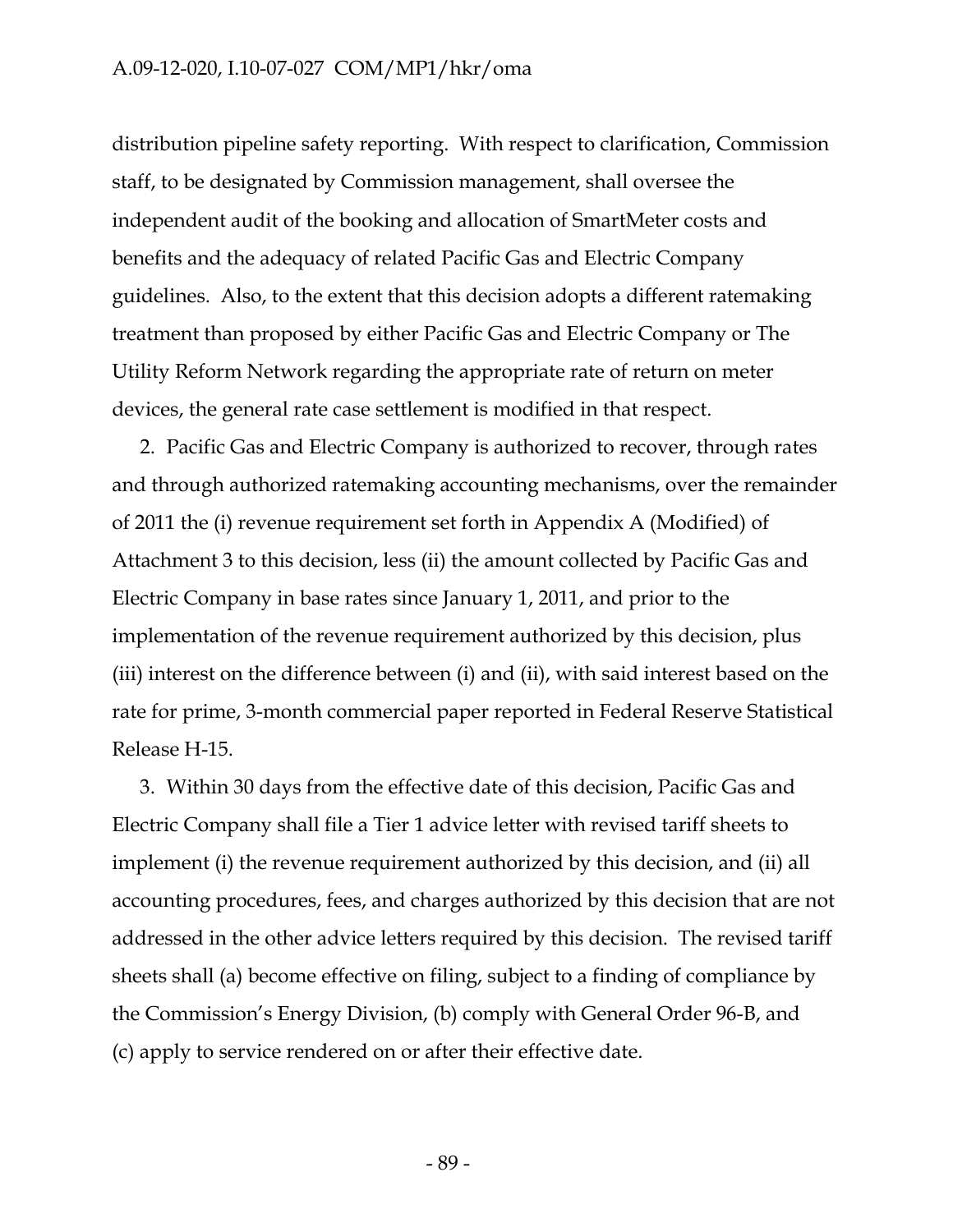4. Pacific Gas and Electric Company is authorized to implement the attrition revenue requirement increases for the years 2012 and 2013 as detailed in Appendix C of Attachment 1 to this decision. The attrition increases may be implemented by advice letter.

5. Pacific Gas and Electric Company shall retain its current one-way Vegetation Management Balancing Account and the separate tracking account described in the "Incremental Inspection and Removal Cost Tracking Account Accounting Procedure" in Pacific Gas and Electric Company's Electric Preliminary Statement Part BU, and the annual cap for both accounts shall be set at \$161 million (Fully Burdened dollars).

6. Pacific Gas and Electric Company shall allocate work credits at the same level and in the same amount as Pacific Gas and Electric Company's Rule 20A annual budgeted project amount for 2010, in order to stop the escalation of work credit allocations. Communities with projects already in progress shall be allowed to continue with their projects, even if they exceed the 5-year allowable borrowing period under the modified Rule 20A allocation method adopted herein.

7. Electric Research Development and Demonstration project costs shall be reasonably allocated between generation and distribution as Pacific Gas and Electric Company preliminarily outlined in Table 31-2, Exhibit PG&E-18 v3c, at 31-11 (except for energy storage, for which Pacific Gas and Electric Company has revised its forecast allocation to 50/50 generation/distribution) and, for the test year 2011 general rate case cycle, the results of Pacific Gas and Electric Company's prospective electric Electric Research Development and Demonstration projects described in Exhibit PG&E-18 v3c, Chapter 31 shall be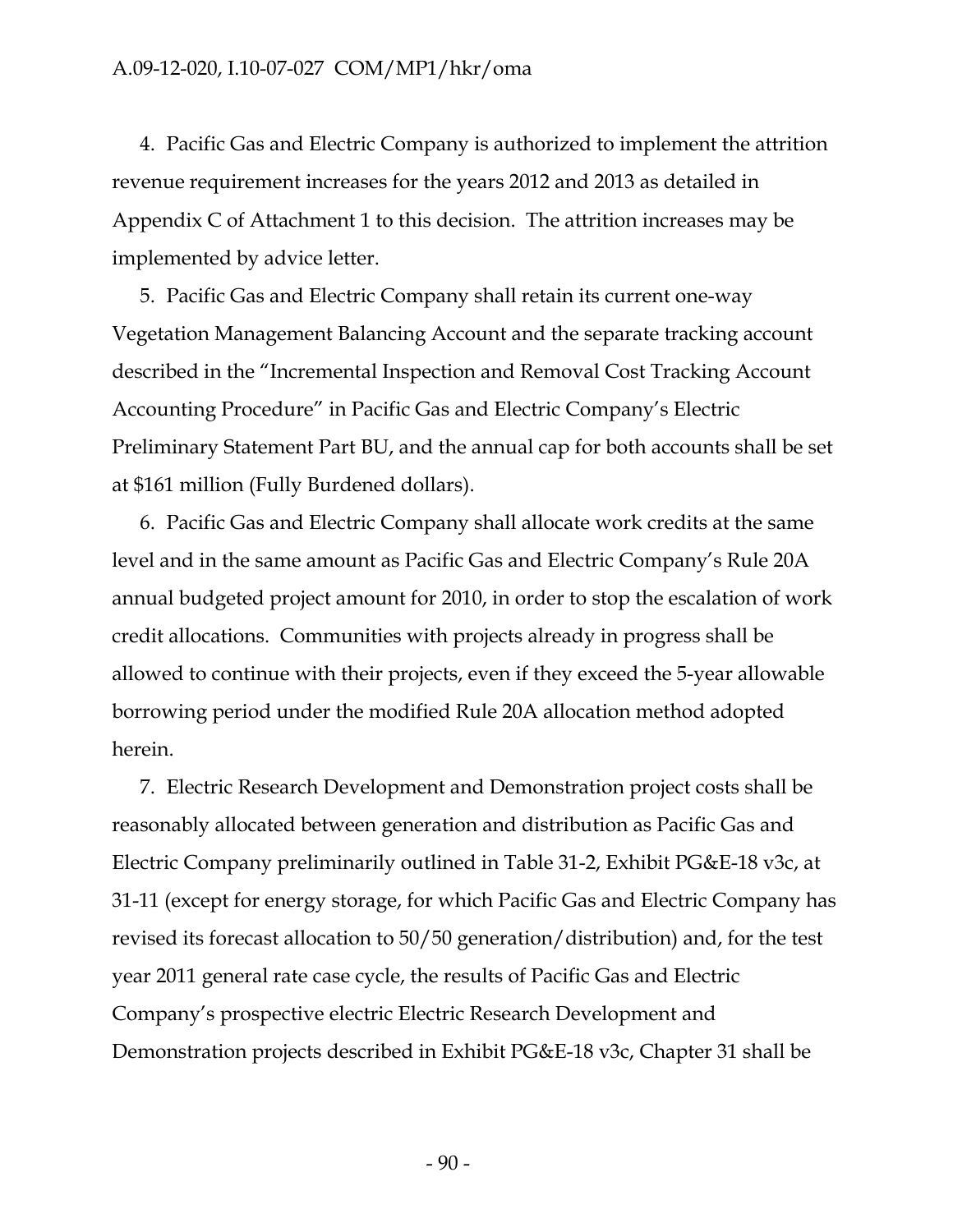#### A.09-12-020, I.10-07-027 COM/MP1/hkr/oma

placed in the public domain to the extent allowed by grid security considerations.

8. Pacific Gas and Electric Company shall create a new major work category for its Distribution Integrity Management Program. There shall be a one-way balancing account mechanism with a cap of \$60 million for Distribution Integrity Management Program costs for the term of the general rate case cycle (2011-2013). Any unspent Distribution Integrity Management Program funds at the end of this general rate case cycle shall be returned to customers in the next general rate case.

9. Pacific Gas and Electric Company's current postretirement benefits other than pensions/long term disability balancing account shall remain a one-way account. The estimate of total contributions for 2011 to the postretirement benefits other than pensions medical and life, and long term disability trusts will be \$163.3 million (total company before allocation to capital and other non-general rate case Unbundled Cost Categories). This total amount shall also apply to the attrition years. In compliance with Decision (D.) 92-12-015 and D.95-12-055, Pacific Gas and Electric Company will file a consolidated true-up of the revenue requirements associated with the postretirement benefits other than pensions medical, life, and long term disability contributions at the end of the 2011 general rate case cycle.

10. Pacific Gas and Electric Company shall treat Diablo Canyon Power Plant labor costs associated with spent nuclear fuel removal, drying, loading, and encapsulation as operating expense, not capital expenditures.

11. The cost of the Diablo Canyon Steam Generator Replacement Project shall be recovered in generation rates without the need for further reasonableness review.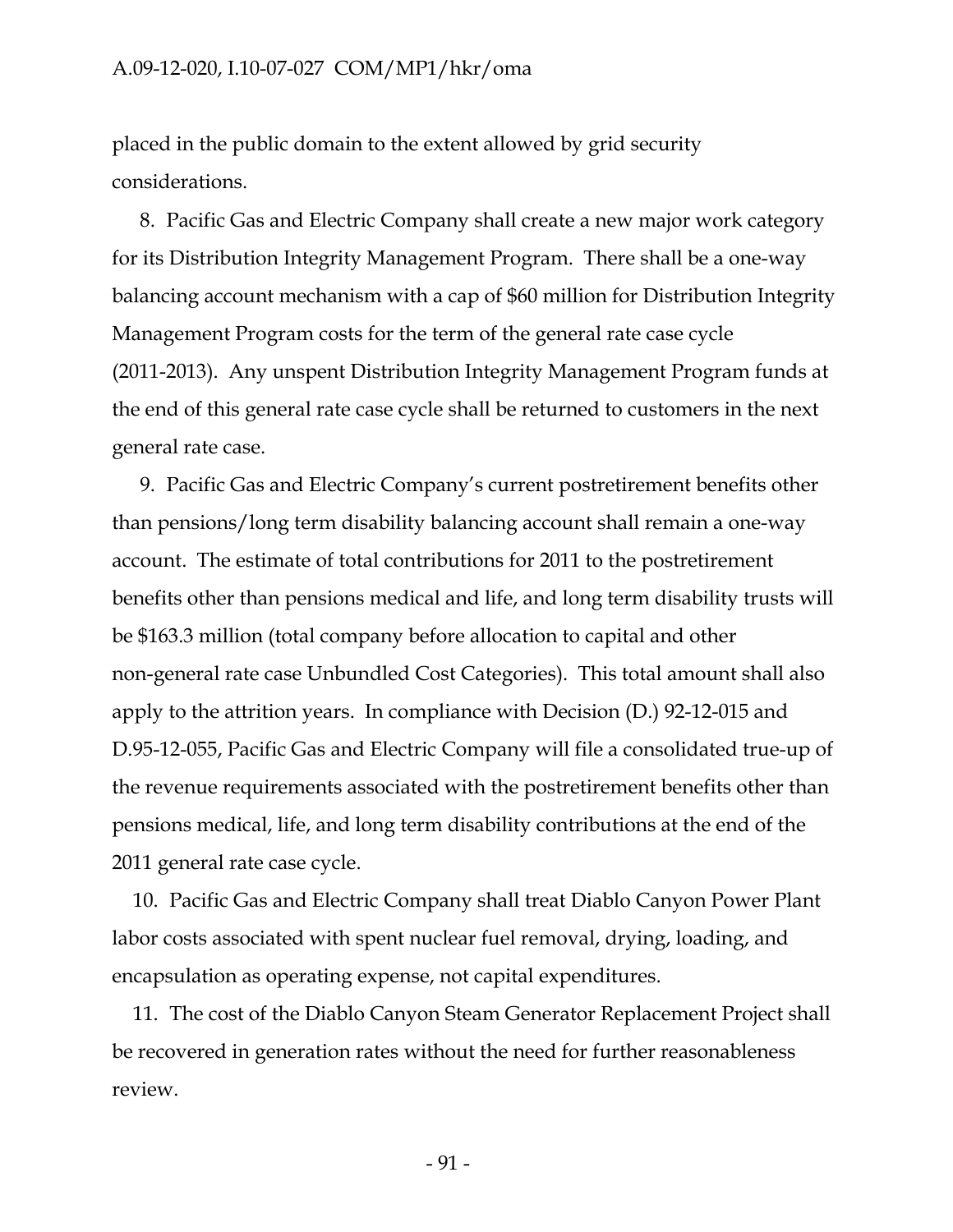12. Pacific Gas and Electric Company shall transfer the balance in the Gateway Settlement Balancing Account to the Utility Generation Balancing Account when the total costs of the project are known, and Pacific Gas and Electric Company shall close out the Gateway balancing account at that time.

13. With respect to the true-up of the initial cost of the Colusa Generating Station, Pacific Gas and Electric Company is authorized to file an advice letter to true-up the project's initial capital cost, subject to the requirements of Decision 06-11-048, when the final project costs are known.

14. With respect to the true-up of the initial cost of Humboldt Bay Generating Station, Pacific Gas and Electric Company is authorized to file an advice letter to true-up the project's initial capital cost, subject to the requirements of Decision 06-11-048, when the final project costs are known.

15. With respect to the recovery of costs in excess of the authorized initial cost of Humboldt Bay Generating Station, Pacific Gas and Electric Company is authorized to increase the initial capital cost target approved for the project by up to \$25 million by advice letter to the extent the project's actual costs exceed the initial cost target. If the actual project costs exceed the cap by more than \$25 million, Pacific Gas and Electric Company shall file an application with the Commission demonstrating the reasonableness of any excess amounts.

16. Pacific Gas and Electric Company may file a subsequent application to recover additional site-specific environmental remediation costs to the extent necessary to accommodate the development plan ultimately approved for the Hunters Point Power Plant site.

17. Pacific Gas and Electric Company shall provide in its next general rate case a status report on spent nuclear fuel payments made to the U.S. Department

- 92 -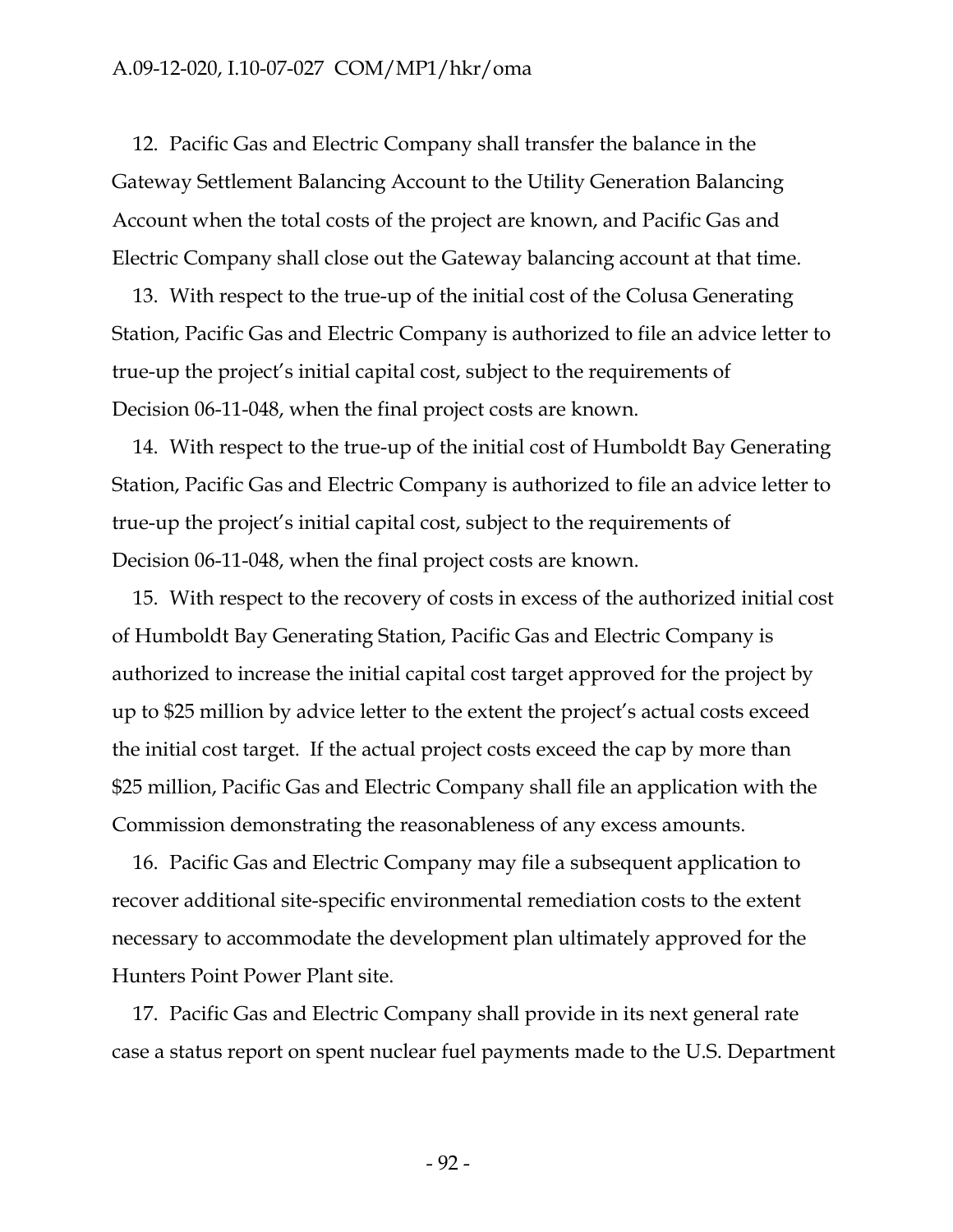of Energy, associated lawsuits, and responsibility for the costs of on-site spent fuel storage at Pacific Gas and Electric Company facilities.

18. During the test year 2011 general rate case cycle, Pacific Gas and Electric Company shall record the customer retention costs incurred by its Customer Care organization below-the-line.

19. At Pacific Gas and Electric Company's expense, Commission staff shall oversee an independent audit of Pacific Gas and Electric Company's SmartMeter-related costs to determine whether costs that should have been recorded in the SmartMeter balancing accounts were instead recorded in other accounts. The cost to Pacific Gas and Electric Company of the audit shall not exceed \$200,000 and shall be recoverable through the SmartMeter balancing accounts.

20. The SmartMeter Benefits Realization Mechanism adopted by the Commission in Decision (D.) 06-07-027 and D.09-03-026 shall be continued through the 2011 general rate case cycle, with adjustments as specified in the general rate case settlement, dated October 15, 2010.

21. The Commission's consultant costs for the SmartMeter evaluation described in Exhibit PG&E-13 shall be treated as any other eligible costs in the SmartMeter balancing accounts.

22. Direct Access and Community Choice Aggregation fees shall be conditionally adopted as proposed. Pacific Gas and Electric Company shall file an application by January 1, 2012 to comprehensively reassess all of its Direct Access and Community Choice Aggregation service fees. Pacific Gas and Electric Company is allowed to cease recording costs and revenues to the Direct Access Discretionary Cost/Revenue Memorandum Account, pending review of the account balance in the upcoming application.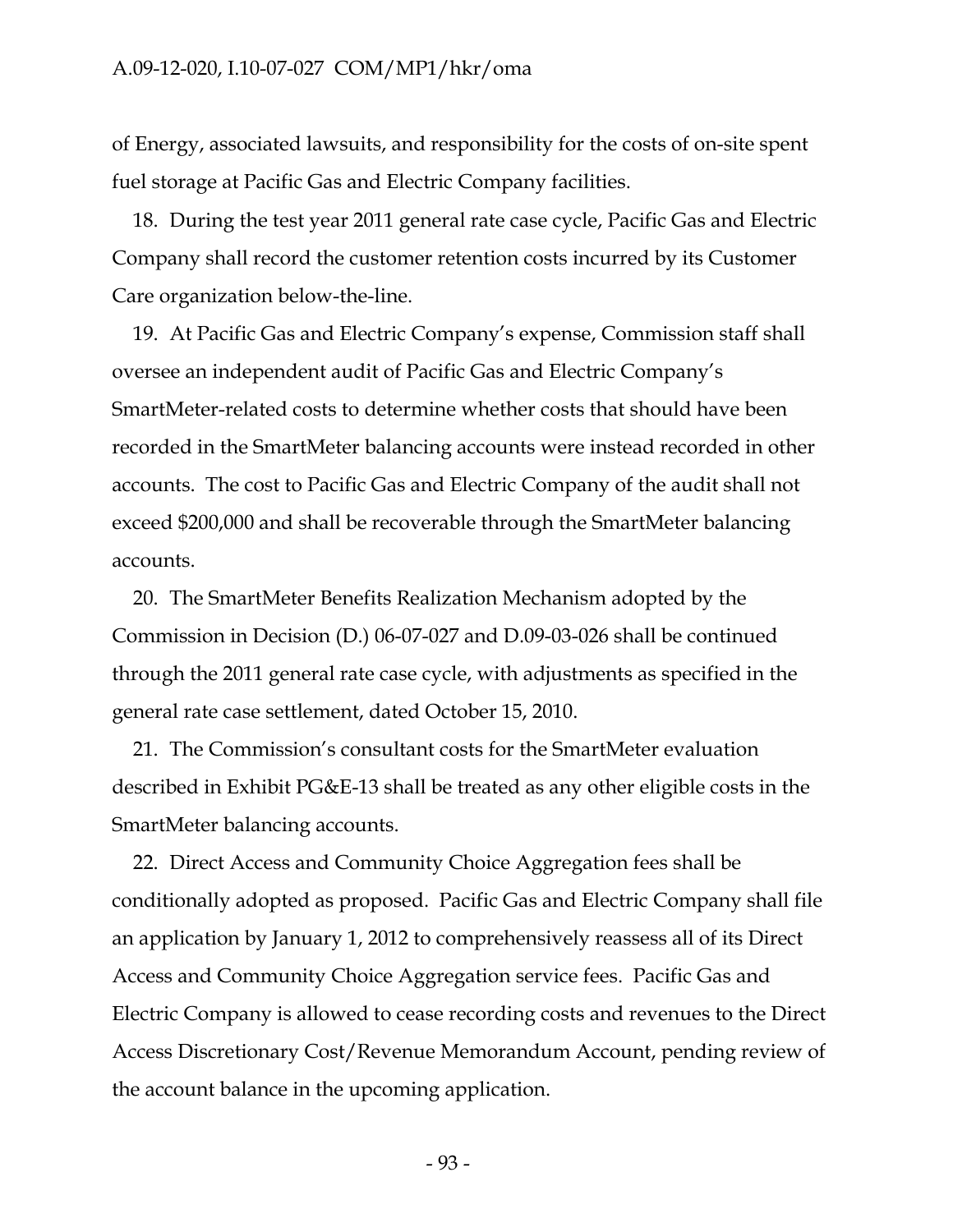23. Pacific Gas and Electric Company's proposal to adjust reconnection fees is denied.

24. Pacific Gas and Electric Company's proposal to adjust local office hours is adopted.

25. Pacific Gas and Electric Company's Non-sufficient Funds Fee is reduced to \$9 from its current level of \$11.50.

26. Pacific Gas and Electric Company shall modify its current Below-the-Line Guidelines to provide for:

- (1) Establishment and maintenance of above-the-line and below-the-line orders that would provide sufficient detail to identify discrete matters and/or activities and to enable the undertaking of an annual compliance review. This compliance review shall be undertaken by Pacific Gas and Electric Company and shall be made available to interested parties on an annual basis.
- (2) Below-the-line accounting for certain Pacific Gas and Electric Company activities, including all marketing and lobbying activities, in response to initiatives or proposals of local agencies for municipalization or for the formation or ongoing activities of Community Choice Aggregators, not just activities in response to ballot measures.
- (3) Annual e-mails to all employees regarding their obligation to comply with the Below-the-Line Guidelines, including the name(s) and contact information for persons to contact with questions, and a link to the guideline document.
- (4) Annual training on Below-the-Line Guidelines for departments that regularly direct charge to below-the-line orders.
- (5) Extending applicability of Below-the-Line Guidelines to Pacific Gas and Electric Company Corporation employees.

27. During the term of this 2011 test year general rate case cycle, Pacific Gas and Electric Company shall not accept a permanent transfer of an employee from an affiliate (including Pacific Gas and Electric Company Corporation) unless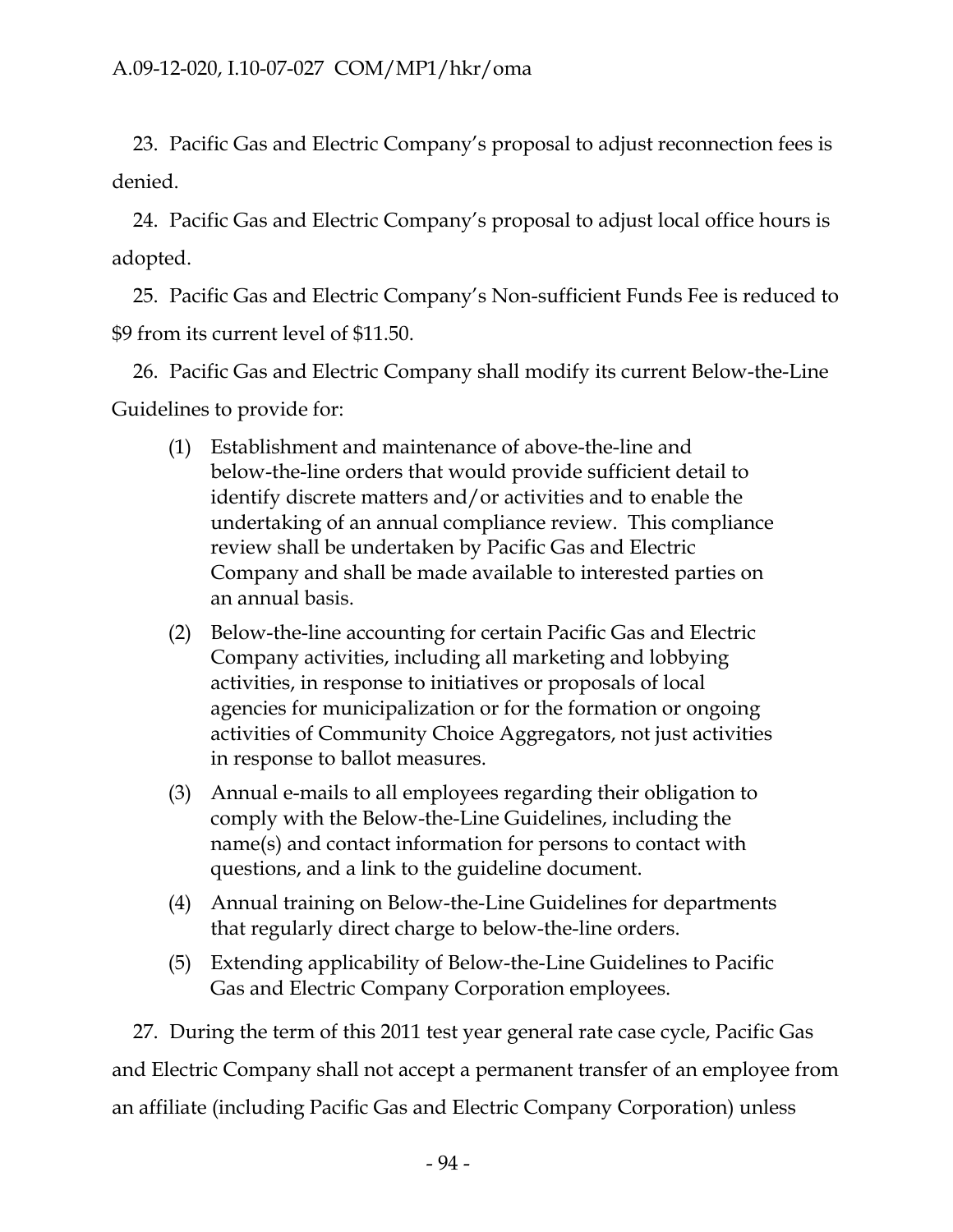#### A.09-12-020, I.10-07-027 COM/MP1/hkr/oma

Pacific Gas and Electric Company is able to demonstrate that there was a need for that employee, that the employee was fully qualified for the position compared to other persons (including non-employees) that may be reasonably available to Pacific Gas and Electric Company, and that the compensation to be paid the employee is within market range. Prior to any such transfer, Pacific Gas and Electric Company shall memorialize its assessment of need and qualifications, including whether Pacific Gas and Electric Company interviewed other candidates to fill the position. To the extent that costs associated with such transfer of employees are sought in the next general rate case, Pacific Gas and Electric Company shall make its assessments available to interested parties in the next general rate case.

28. Concerning meals expenses, Pacific Gas and Electric Company shall keep records of business reasons for all meals, the number of attendees, and, where practical, a list of attendees by the dates shown below: (1) Beginning January 1, 2011, all meals over \$1,000, whether the meals are billed through Concur Central, to commercial credit cards, or to any other program or system Pacific Gas and Electric Company uses to track the expenses; (2) Beginning April 1, 2011, all meals under \$1,000, billed through Concur Central; and (3) Beginning July 1, 2011, all meals under \$1,000, purchased through Commercial Credit cards or similar types of credit cards.

29. Nuclear fuel and fuel oil carrying costs shall continue to be recovered through the Energy Resource Recovery Account at short-term commercial paper rates.

30. Pacific Gas and Electric Company's requests for new balancing accounts for health care costs; New Business/Work at the Request of Others/Rule 20A; renewable energy projects; uncollectibles; emergencies and catastrophic events;

- 95 -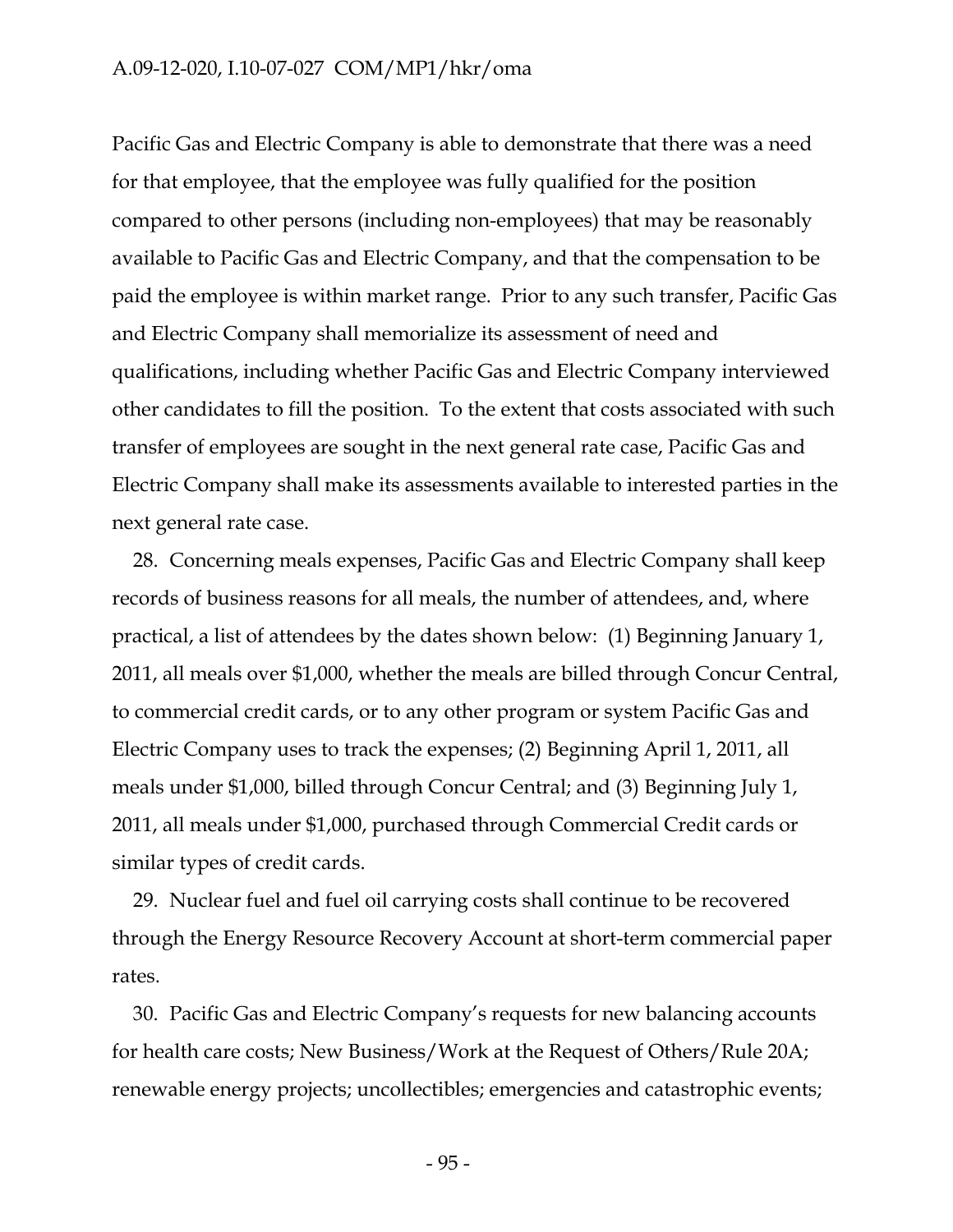and research development and demonstration expenses are denied. Pacific Gas and Electric Company shall continue with current electric and gas sales mechanism balancing accounts (Distribution Revenue Adjustment Mechanism, Utility Generation Balancing Account, Core Fixed Cost Account, and Noncore Distribution Fixed Cost Account) through 2013.

31. The resulting revenue requirements from future cost of capital proceedings shall be calculated using the adopted 2011 rate base amounts.

32. Administrative and general expenses allocated to the Unbundled Cost Categories adopted in this 2011 general rate case shall be used in determining the administrative and general expenses in related proceedings in 2011 and future years until Pacific Gas and Electric Company's next test year general rate case, if the outcome of those proceedings would otherwise require specific calculation of administrative and general expenses. Specifically, the Unbundled Cost Categories and related proceedings are: Gas Transmission (Gas Accord III and subsequent Pacific Gas and Electric Company Gas Transmission and Storage proceedings) and Nuclear Decommissioning (including SAFSTOR), the 2009 Nuclear Decommissioning Cost Triennial Proceeding and subsequent Nuclear Decommissioning Cost Triennial Proceeding filing.

33. The Memorandum of Understanding between Disability Rights Advocates and Pacific Gas and Electric Company included in Exhibit PG&E-16 as Attachment A is approved.

34. The Aglet Consumer Alliance proposal to eliminate the requirements of Decision 86-12-095 that requires Pacific Gas and Electric Company to prepare total factor productivity studies is adopted.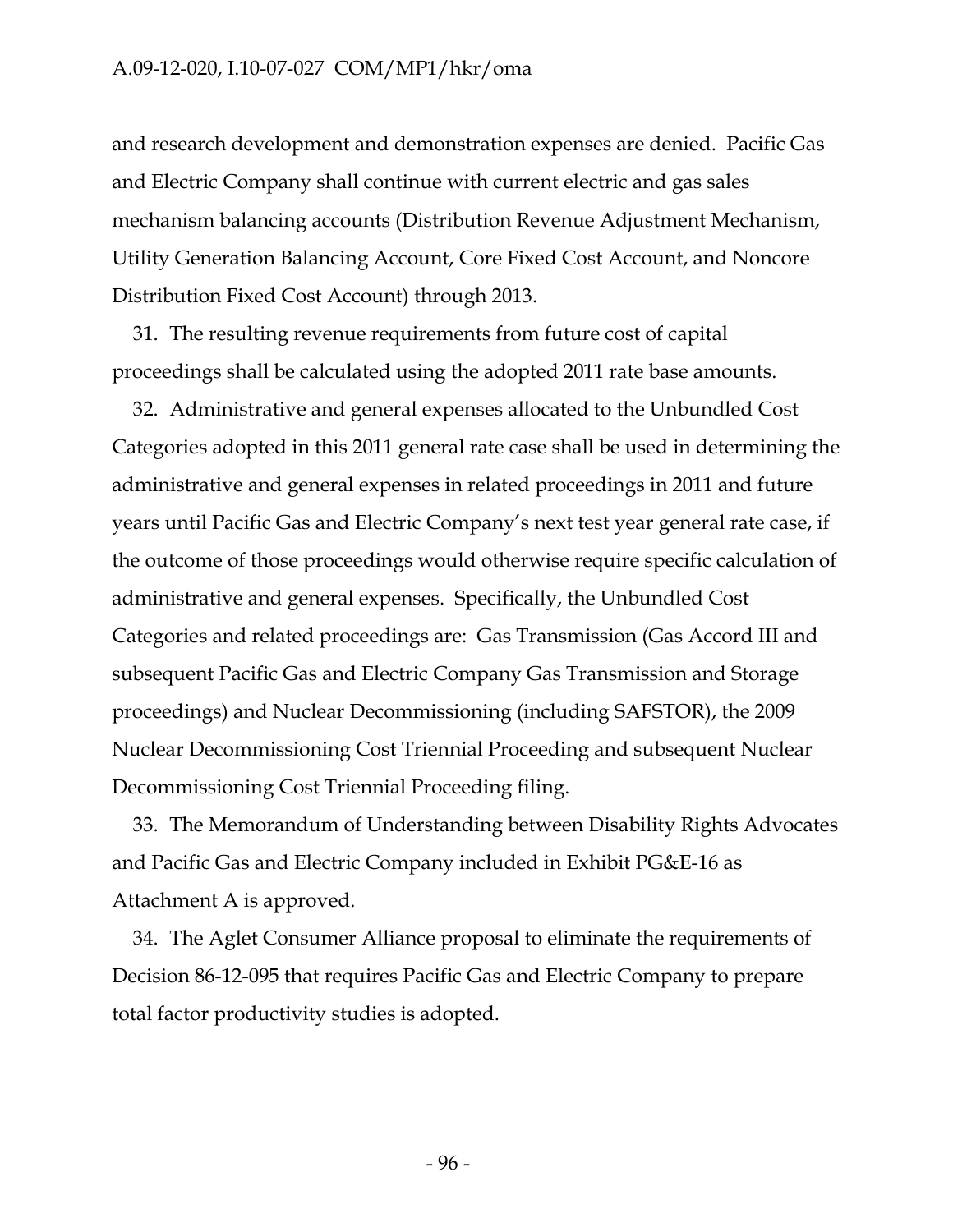#### A.09-12-020, I.10-07-027 COM/MP1/hkr/oma

35. Pacific Gas and Electric Company is relieved of the requirement in Decision 04-05-055 to include information about long-term incentives, which are not funded by ratepayers, in future total compensation studies.

36. Prior to submission of a Results of Operation model in Pacific Gas and Electric Company's Notice of Intent to file its next general rate case application, the Division of Ratepayer Advocates and Pacific Gas and Electric Company shall review Pacific Gas and Electric Company's Excel-based Results of Operation model used for the 2011 general rate case, and jointly determine what changes should be made to enhance the model.

37. In future general rate cases, Pacific Gas and Electric Company shall not add a new type of cost to the revenue requirement without estimating and including in the revenue requirement the cost savings to be achieved by the new type of cost or an explanation of the reasons there will be no cost savings.

38. Pacific Gas and Electric Company shall suspend Allowance for Funds Used During Construction accruals for the ten Transform Operations projects identified by The Utility Reform Network. Pacific Gas and Electric Company shall ensure that future requests for capital recovery of the projects do not include Allowance for Funds Used During Construction for the period starting with the dates (November 2008 for seven projects, and February 2009 for three projects) identified in The Utility Reform Network's testimony and continuing until spending on the projects resumes.

39. In its next general rate case, Pacific Gas and Electric Company shall submit testimony on the status of its workforce training programs. Pacific Gas and Electric Company shall also submit testimony on the status and other results of its program for hiring in advance of employee attrition at the Diablo Canyon

- 97 -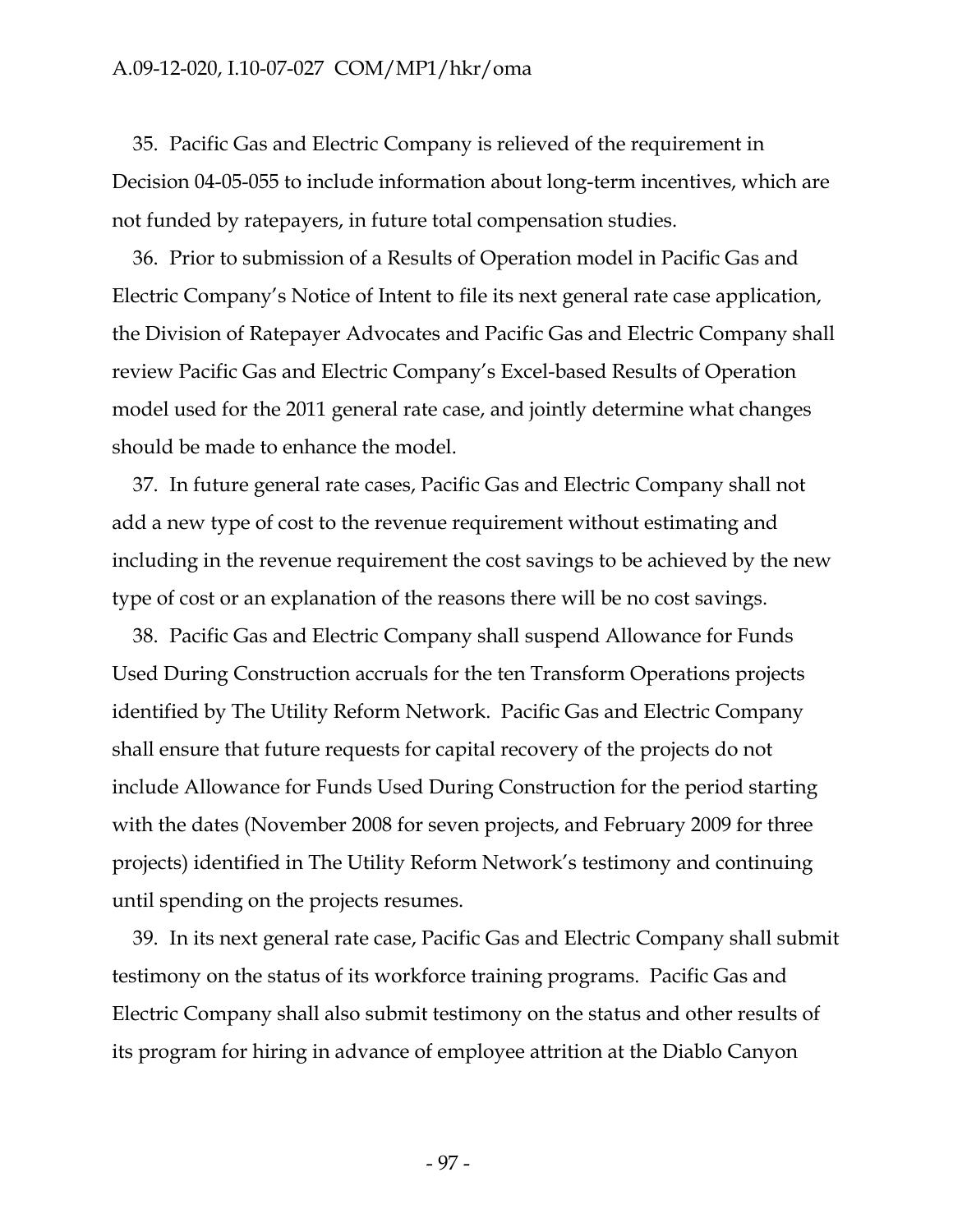Power Plant and its request for additional hydroelectric department engineering and project management resources.

40. Pacific Gas and Electric Company shall provide an annual information-only report to the Energy Division that describes, on a prospective basis, Pacific Gas and Electric Company's specific plans for expansion into any of the areas currently authorized for the other utilities. As part of the report, Pacific Gas and Electric Company shall identify 1) the underutilized or excess capacity acquired for the non-tariffed products and services; 2) the steps that will be taken by Pacific Gas and Electric Company to ensure that the project will not affect the quality or cost of the utility service; and 3) proof that the expanded non-tariffed products and services will not distort non-utility markets or be anticompetitive. The report shall be made available to the parties to this proceeding as well as the parties in Rulemaking 05-10-030. Pacific Gas and Electric Company shall not offer any such expanded service until at least 30 days after the issuance of the annual information-only report.

41. Pacific Gas and Electric Company's costs and revenues associated with the expansion of non-tariffed products and services shall be treated on a cost of service basis. Pacific Gas and Electric Company's proposals concerning the 50/50 net revenue sharing mechanism and a sharing mechanism for shareholder capital is not adopted.

42. Pacific Gas and Electric Company shall provide the following expense and capital expenditure information for electric distribution, electric generation, and gas distribution.

Within 90 days of the issuance of this decision:

• Pacific Gas and Electric Company's authorized budgeted amounts for 2011, as of January 31, 2011, by major work category,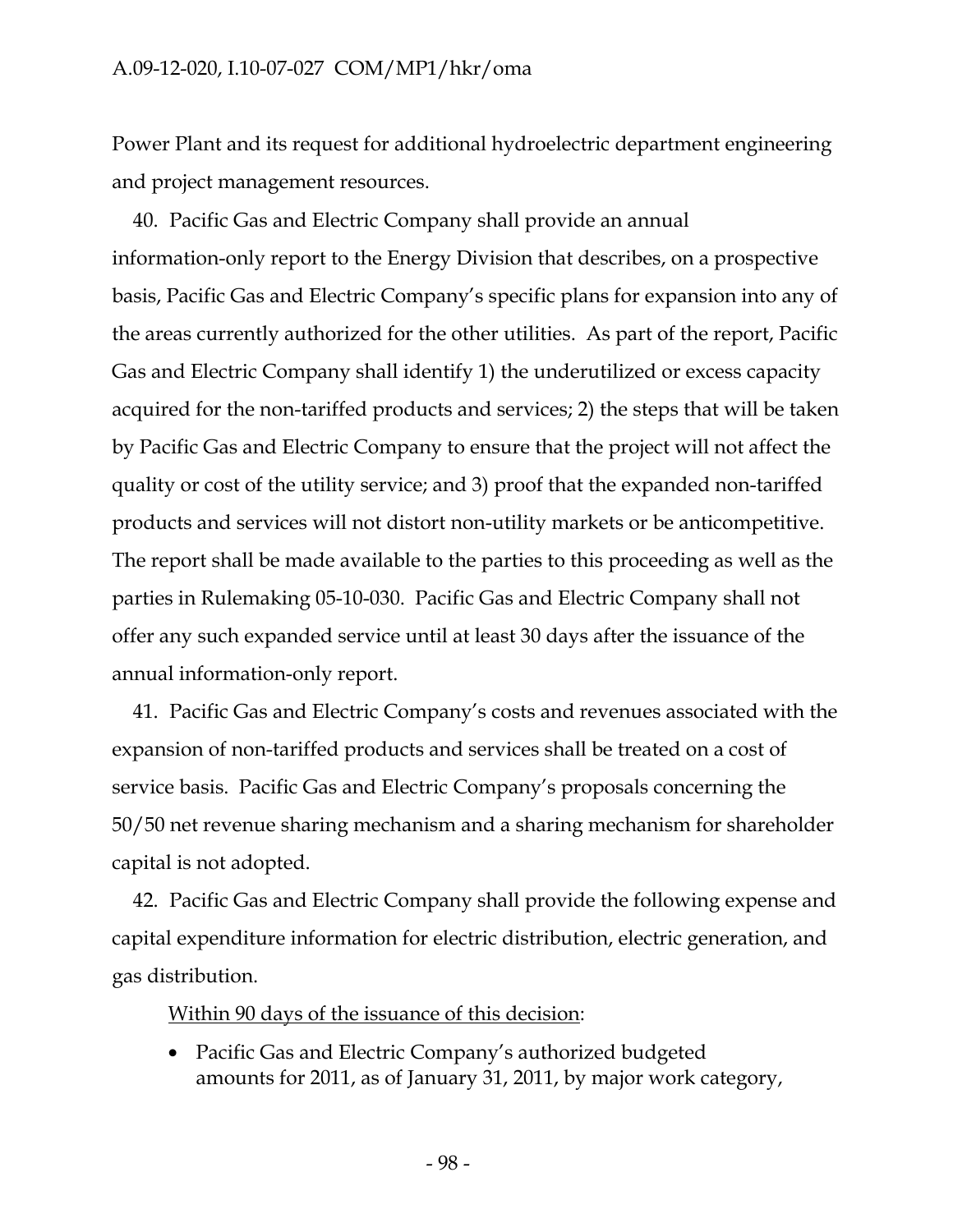with an explanation of any differences with what is assumed in the Settlement Agreement for 2011.

By March 31, 2012:

- Pacific Gas and Electric Company's authorized budgeted amounts, by major work category, for 2012, as of January 31, 2012.
- The recorded amounts for 2011, by major work category, with explanations for significant deviations from Pacific Gas and Electric Company's January 31, 2011 authorized budget for 2011.

By March 31, 2013:

- Pacific Gas and Electric Company's authorized budgeted amounts, by major work category, for 2013, as of January 31, 2013.
- The recorded amounts for 2012, by major work category, with explanations for significant deviations from Pacific Gas and Electric Company's January 31, 2012 authorized budget for 2012.

This information shall be provided through compliance filings in this docket. Energy Division shall report to the Commission if it observes any spending patterns that are of concern with respect to the provision of safe and reliable service.

43. In its next general rate case, as part of its showing, Pacific Gas and Electric Company shall fully describe any reprioritizations and deferrals of costs explicitly identified in the Settlement Agreement or costs that can reasonably be imputed from the Settlement Agreement. Pacific Gas and Electric Company shall fully explain its reprioritization process, justify deferrals of specific activities and projects, and justify the implemented higher reprioritized activities and projects that were not identified in this general rate case. For activities and projects that were deferred and are now being re-requested, Pacific Gas and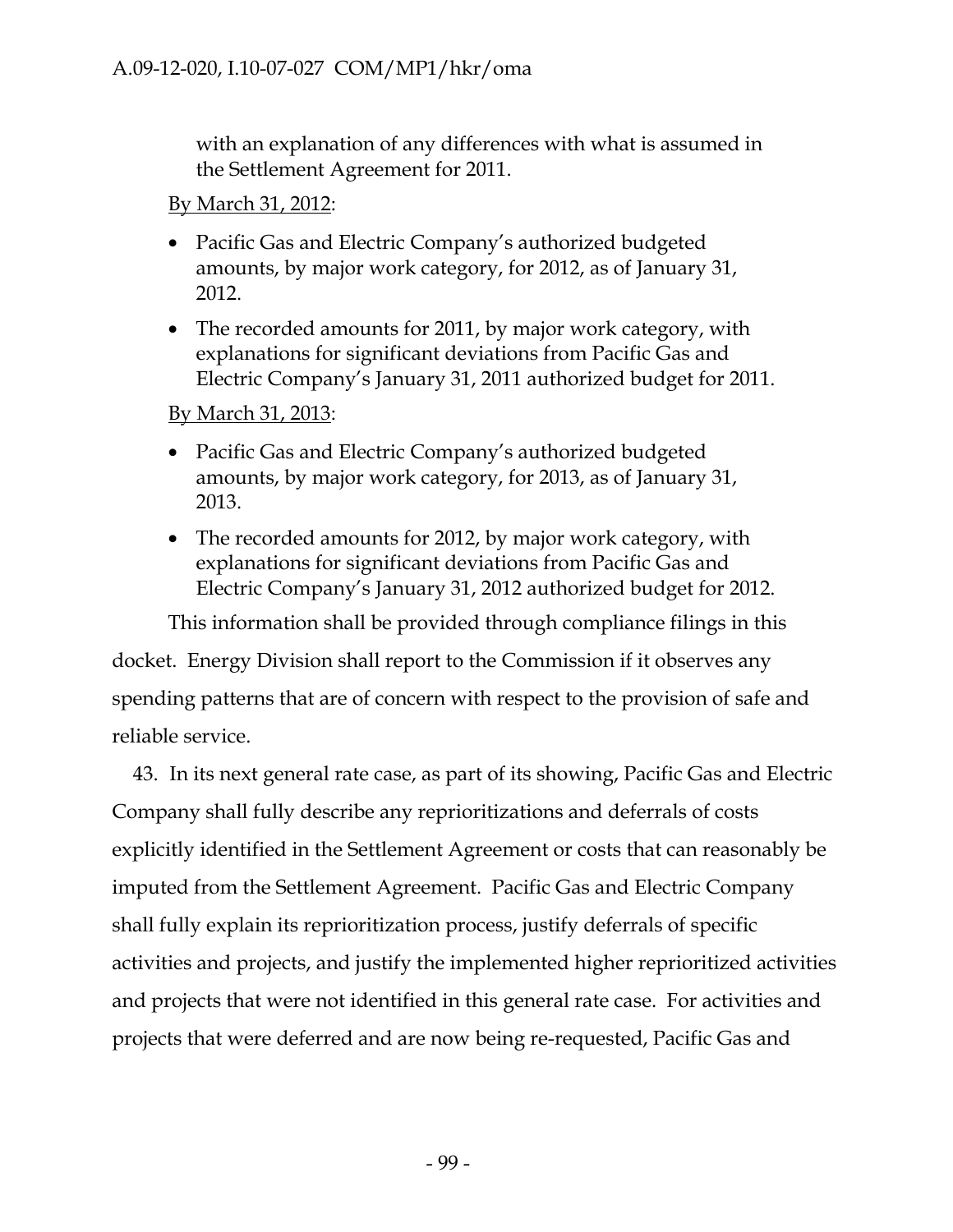Electric Company shall fully explain why they are needed now when they were able to be deferred before.

44. Pacific Gas and Electric Company shall submit gas distribution pipeline safety reports to the Directors of the Commission's Consumer Protection and Safety Division and Energy Division. The requirements of the reports are detailed in Attachment 5 to this decision. Reports shall cover activity over six month periods and continue until further notice of the Commission.

45. The undepreciated balance of electromechanical electric meters replaced by SmartMeters, amounting to \$340,966,000, shall be amortized over the six-year period 2011 through 2016. The applicable rate of return on the unamortized balance shall be 6.3%. As part of Pacific Gas and Electric Company's test year 2014 general rate case, the applicable rate of return used for the retired electromechanical meters for the years 2014 through 2016 may be modified to reflect the most recent authorized returns for long-term debt, preferred stock, and a recalculated return on equity equal to the average of the most recent long-term debt rate and otherwise applicable return on equity. Whether the remaining balance should be amortized on a levelized or declining basis may also be addressed at that time.

46. With respect to the amortization of retired meters replaced by SmartMeters, Pacific Gas and Electric Company may file a Tier 2 advice letter that sets forth additional revenue requirements for this general rate case cycle on a levelized basis consistent with the discussion in this decision. In no event shall such additional revenue requirements exceed \$15 million for this general rate case cycle. Such additional revenue requirements shall become effective when approved, retroactive to January 1, 2011. In the advice filing, Pacific Gas and Electric Company shall also include a schedule setting forth the actual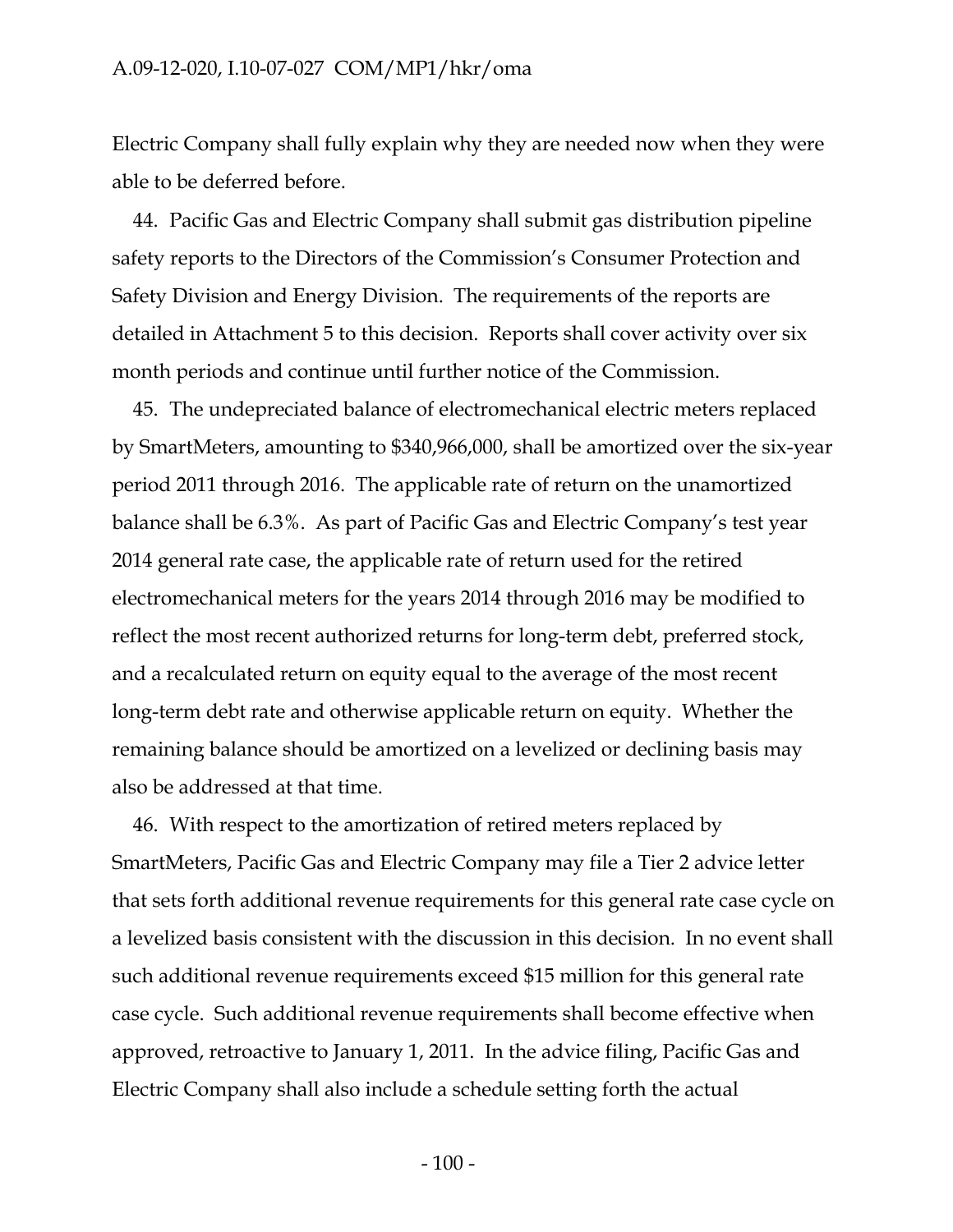amortization of retired meters over this general rate case cycle, which shall be used as a basis for determining the retired metered costs in Pacific Gas and Electric Company's next general rate case covering the period 2014 to 2016.

47. The Joint Comparison Exhibit, dated July 30, 2010, is identified as Exhibit PG&E-69 and is received in evidence.

48. Energy Division workpapers, which support the Administrative Law Judge's proposed decision, are identified as Exhibit ALJ-1. Workpapers supporting the assigned Commissioner's alternate decision are identified as Exhibit ALJ-2. Workpapers supporting the assigned Commissioner's revised alternate decision are identified as Exhibit ALJ-3. Exhibits ALJ-1, ALJ-2, and ALJ-3 are received in evidence.

- 49. The Greenlining Institute's request for final oral argument is denied.
- 50. Application 09-12-020 and Investigation 10-07-027 are closed. This order is effective today.

Dated May 5, 2011, at San Francisco, California.

MICHAEL R. PEEVEY President TIMOTHY ALAN SIMON MARK FERRON Commissioners

I reserve the right to file a concurrence.

/s/ TIMOTHY ALAN SIMON Commissioner